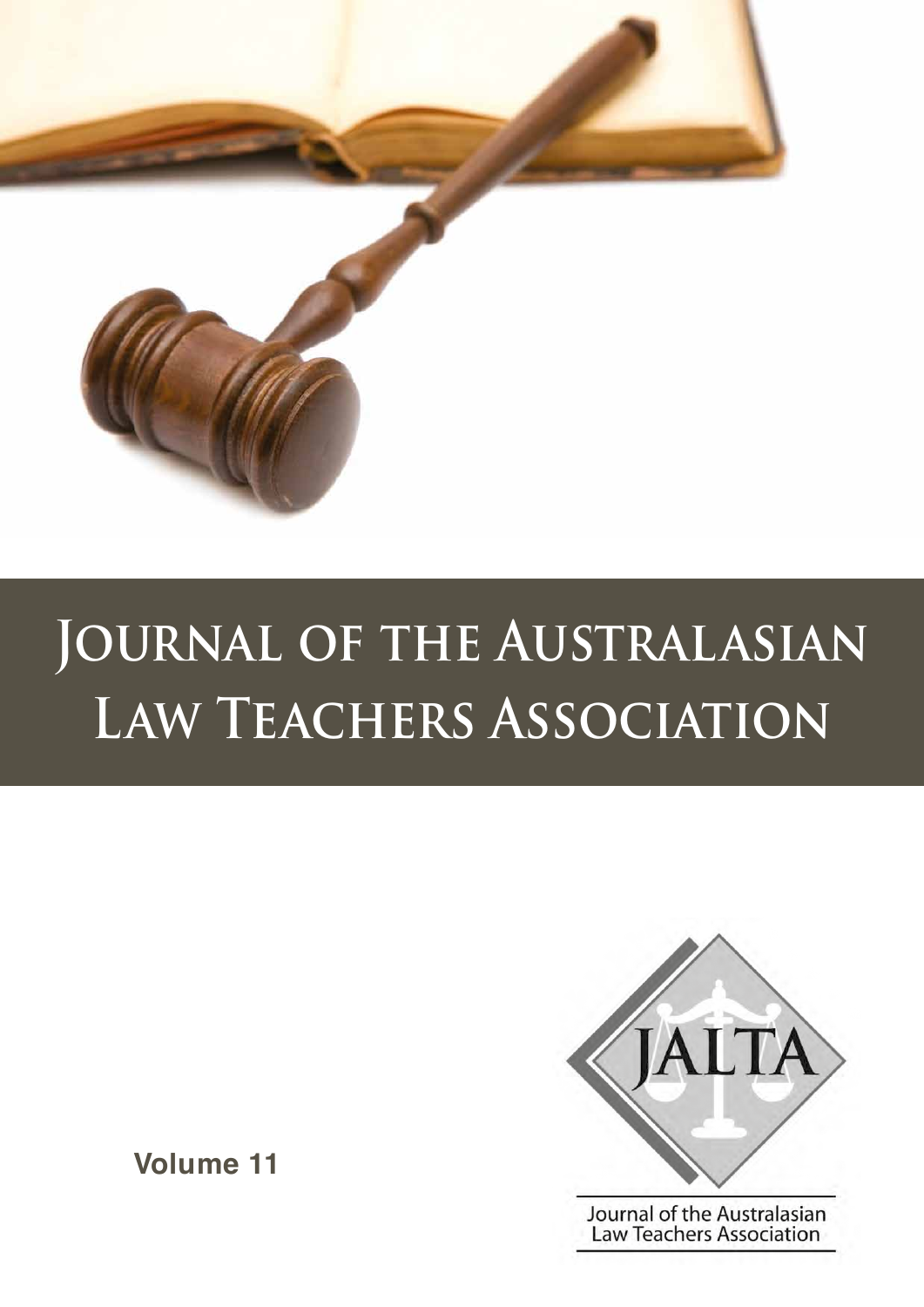

(2018) Volume 11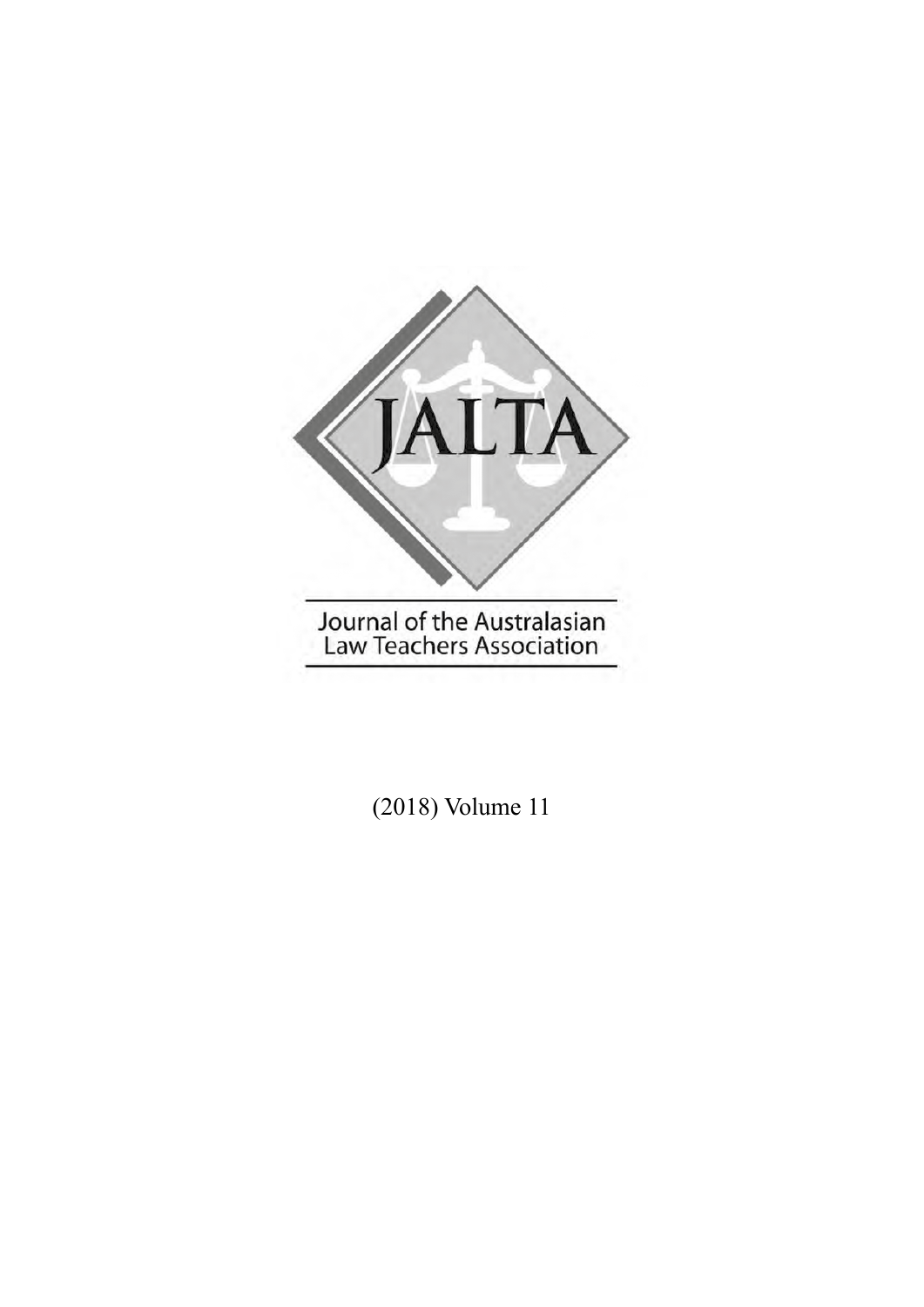## **JALTA Editorial Board 2018**

Chairperson: Professor Nick James (Bond University) Deputy Chairperson: Associate Professor Natalie Skead (University of Western Australia) Immediate Past Chairperson: Professor Stephen Bottomley (Australian National University) Secretary: Emeritus Professor David Barker AM (University of Technology, Sydney) General Treasurer: Professor Nick James (Bond University) JALTA Editor in Chief: Professor Dale Pinto (Curtin University) LER Editor in Chief: Associate Professor Kate Galloway (Bond University) Professor Jennifer Corrin (University of Queensland) Professor Alberto Costi (Victoria University of Wellington) Professor Melissa Castan (Monash University) Professor William McNeil (Southern Cross University) Professor Melissa De Zwart (University of Adelaide) Professor Alex Steel (University of New South Wales)

### *New Zealand Executive*

Chairperson: Professor John Hopkins (Canterbury University) Secretary: Associate Professor Matthew Berkhan (Massey University) Treasurer: Mr Sascha Mueller (Canterbury University)

Mrs Sarah Parker: Secretariat Coordinator, ALTA

## **Editorial Objectives and Submission of Manuscripts**

The Journal of the Australasian Law Teachers Association (JALTA) is a double-blind refereed journal that publishes scholarly works on all aspects of law. JALTA satisfies the requirements to be regarded as peer reviewed as contained in current Higher Education Research Data Collection (HERDC) Specifications. JALTA also meets the description of a refereed journal as per current Department of Education, Employment and Workplace Relations (DEEWR) categories.

© 2018 Australasian Law Teachers Association: This Journal is copyright. Apart from any fair dealing for the purposes of private study, research, criticism or review, as permitted under the Copyright Act, no part may be reproduced by any process without written permission from the Editor-in-Chief.

Typeset by Stan Lamond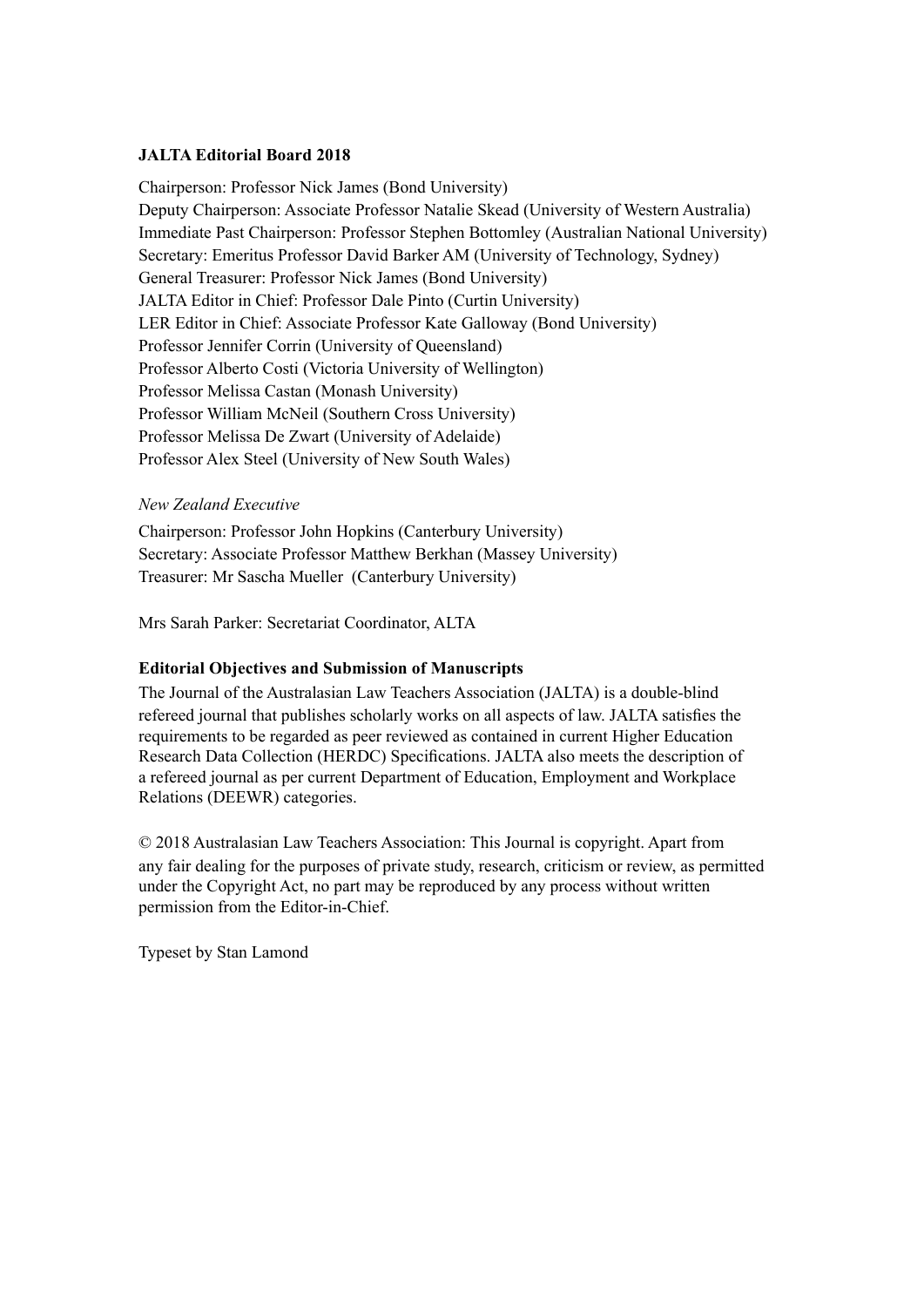# **CONTENTS**

| Foreword                                                                                                                   |
|----------------------------------------------------------------------------------------------------------------------------|
|                                                                                                                            |
| Post-World War II Icons of Australian Legal Education:<br>Professors David Derham, Hal Wootten, Dennis Pearce and Tom Cain |
|                                                                                                                            |
| The 'Doctrine of Erroneous Assumption' — Clearing up the Confusion                                                         |
|                                                                                                                            |
| Landlord and Tenant Relationships on Shaky Ground after the Canterbury Earthquakes                                         |
|                                                                                                                            |
| Facebook: Bridging the 'Otherness' of Distance Legal Education                                                             |
|                                                                                                                            |
| Consumer Law Implications of Ecommerce and Goods Warehousing                                                               |
|                                                                                                                            |
| Interteaching: An Alternative Format of Instruction for Law Classes                                                        |
|                                                                                                                            |
| Law Students' Awareness of University Graduate Attributes                                                                  |
| 68                                                                                                                         |
| Neuroplasticity, Belief Bias and IRAC — Old Pedagogy but<br>Brand-New Tools for First-Year Legal Education?                |
|                                                                                                                            |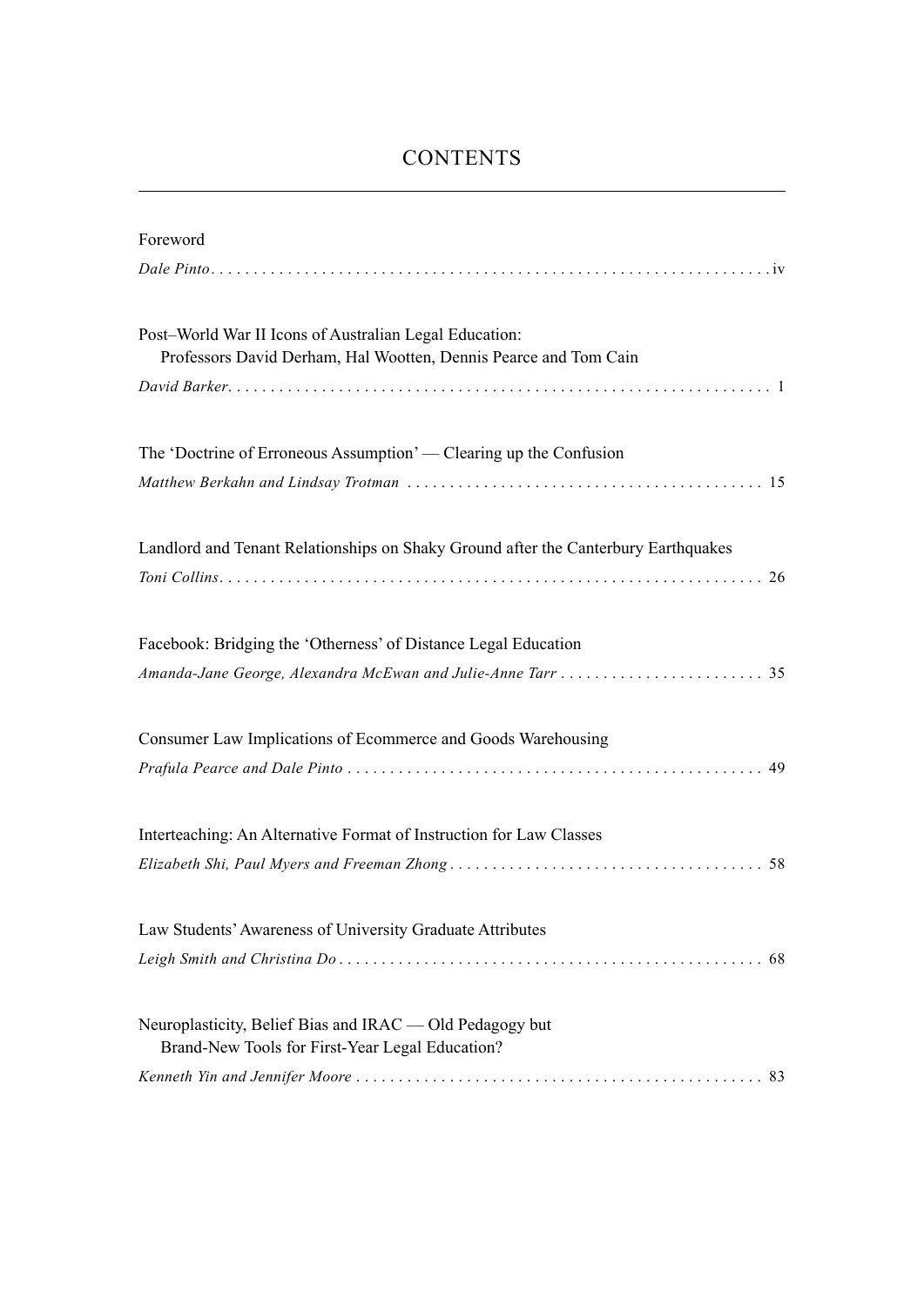## FOREWORD

It is my great pleasure to welcome readers to the 2018 issue of the *Journal of the Australasian Law Teachers Association* (JALTA). This issue follows the successful 10th anniversary issue that was published in 2017. This issue also marks my last as Editor-in-Chief as I have decided to step down following a long innings due to increasing work commitments including becoming Chair of the Academic Board of my University in April 2018. I want to take this opportunity of thanking the ALTA Executive for giving me the privilege to be Editor for 11 issues.

JALTA is a double-blind refereed journal that publishes scholarly works on all aspects of law. JALTA was established by the Australasian Law Teachers Association (ALTA) in 2008 and represents an important initiative which supports the research endeavours of its members, in addition to ALTA's highly regarded *Legal Education Review* (LER) and the Centre for Legal Education's *Legal Education Digest* (LED), which is included in ALTA membership. The journal also appropriately reflects the prestige, maturity and development of ALTA as an organisation which now represents well over 1000 members.

Producing a journal like this requires the tireless efforts of a number of people whose collective efforts have made this journal possible. I would like to acknowledge some of the key contributors who have made this issue of JALTA possible. First, in addition to all members of the ALTA Executive, I would like to thank my Editorial Board colleagues for their counsel and support. Second, I must thank ALTA Interest Group Convenors and all referees who assisted us with the double-blind refereeing process. I would also like to offer my thanks to Emily Hazlewood who edited this issue and Stan Lamond for his efforts in typesetting. Lastly, I need to record a special thanks to Sarah Parker who has worked tirelessly as the Secretariat Coordinator for ALTA and assumed responsibility for the completion of this journal. Sarah has worked professionally and most efficiently on all aspects dealing with JALTA and without Sarah's hard work JALTA would not be produced in a timely and professional manner. Well done, Sarah and sincere thanks once again!

I commend this issue of JALTA to all readers and ALTA looks forward to continuing to contribute to the legal profession through this journal.

Professor Dale Pinto Editor-in-Chief JALTA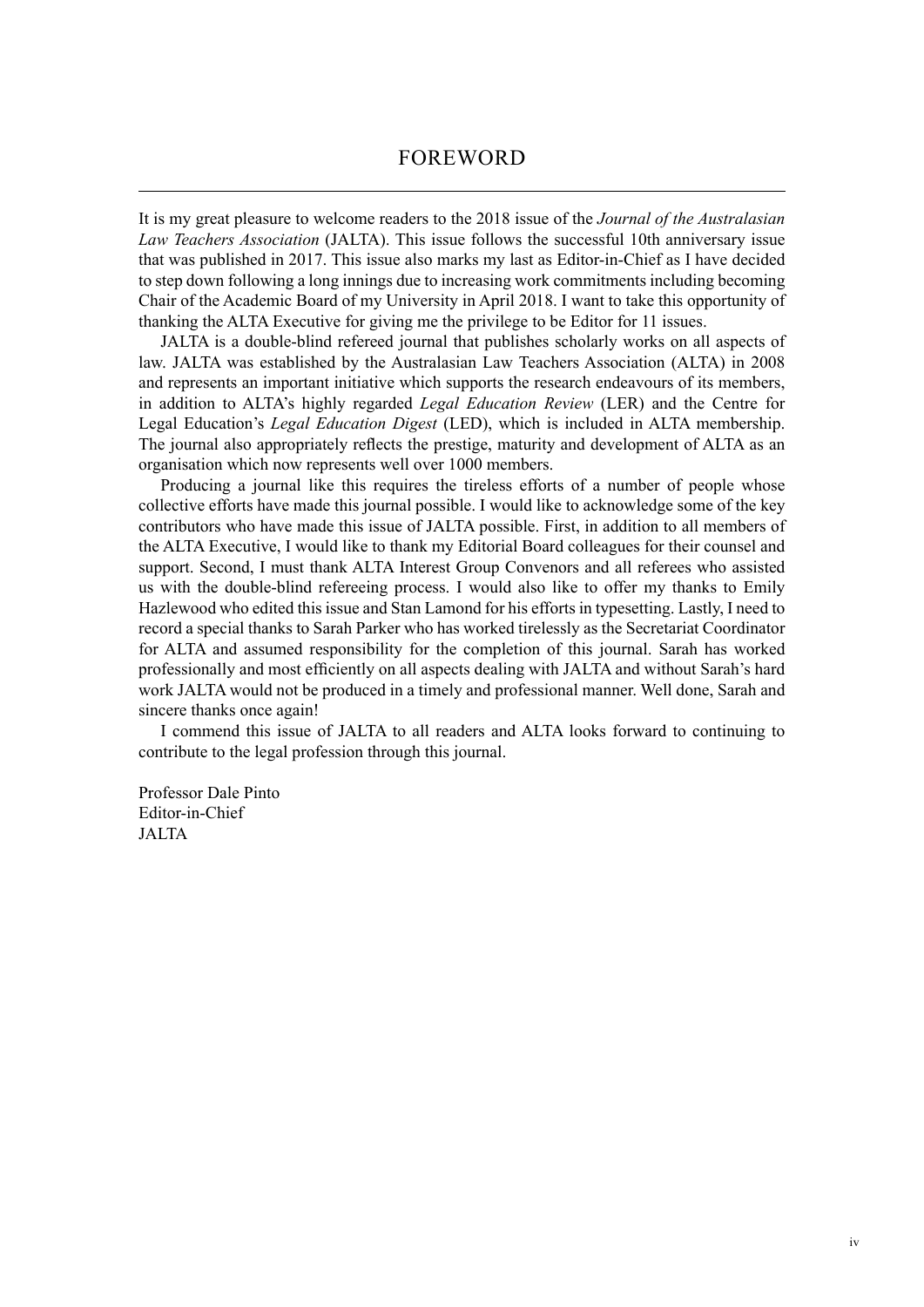# POST–WORLD WAR II ICONS OF AUSTRALIAN LEGAL EDUCATION: PROFESSORS DAVID DERHAM, HAL WOOTTEN, DENNIS PEARCE AND TOM CAIN

## *David Barker\**

#### **ABSTRACT**

This paper examines the reluctance of those involved in Australian legal scholarship to acknowledge the effect of particular law academic luminaries on the development of Australian legal education. Whilst there has always been a willingness on the part of the legal community to recognise the influence of Chief Justices such as Samuel Griffith, Owen Dixon. Anthony Mason and Murray Gleeson on the development of Australian jurisprudence, there has never been the same enthusiasm to embrace similar leaders within Australian legal education. This is in contrast to that of English legal education, which has not suffered from a similar reluctance; there has been no holding back on the part of English legal historians to acknowledge the part played by Sir William Blackstone, Sir Frederic Maitland and Sir Frederick Pollock in the first phase of English legal education and Sir John Baker, Professor William Twining and Professor Michael Zander in its modern phase.

In endeavouring to correct this impression, this paper attempts to discover those who have exercised a major influence on change and innovation within Australian legal education following on from World War II. In its selection of Professor Sir David Derham, acknowledged as the prime influence behind the legal reforms advocated by the Martin Report and his subsequent appointment as the Foundation Dean of the Monash University Law Faculty; Professor Hal Wootten, the pioneering Dean of the University of New South Wales Law Faculty; Professor Dennis Pearce, both Dean of The Australian National University Law Faculty and the instigator of the influential Pearce Report on modern legal education; and Professor Tom Cain, Head of the Queensland University of Technology Law School, a leader in innovation both of full-time and part-time legal education, this paper recognises their long-standing influence on modern Australian legal education.

#### I Introduction

Within the discussion and writings of Australian legal historians, there has always been a reluctance to highlight the effect of particular academic luminaries on the development of Australian legal education. Whilst there has always been a willingness to acknowledge the influence of such Chief Justices as Griffith, Dixon, Mason and Gleeson on the development of Australian jurisprudence, there has never been the same enthusiasm to embrace similar leaders within Australian legal education. The English have never suffered from a similar reluctance; there has been no holding back on the part of English legal historians to acknowledge the part played by Sir William Blackstone, Sir Frederic Maitland and Sir Frederick Pollock in the first phase of English legal education, and Sir John Baker, Professor William Twining, Professor Michael Zander and even Richard Susskind<sup>1</sup> in its modern phase.

AM, Emeritus Professor, Senior Researcher, AustLII/Law Faculty, University of Technology Sydney.

<sup>1</sup> Richard Suskind, *Tomorrow's Lawyers: An Introduction to Your Future* (Oxford University Press, 2nd ed, 2017).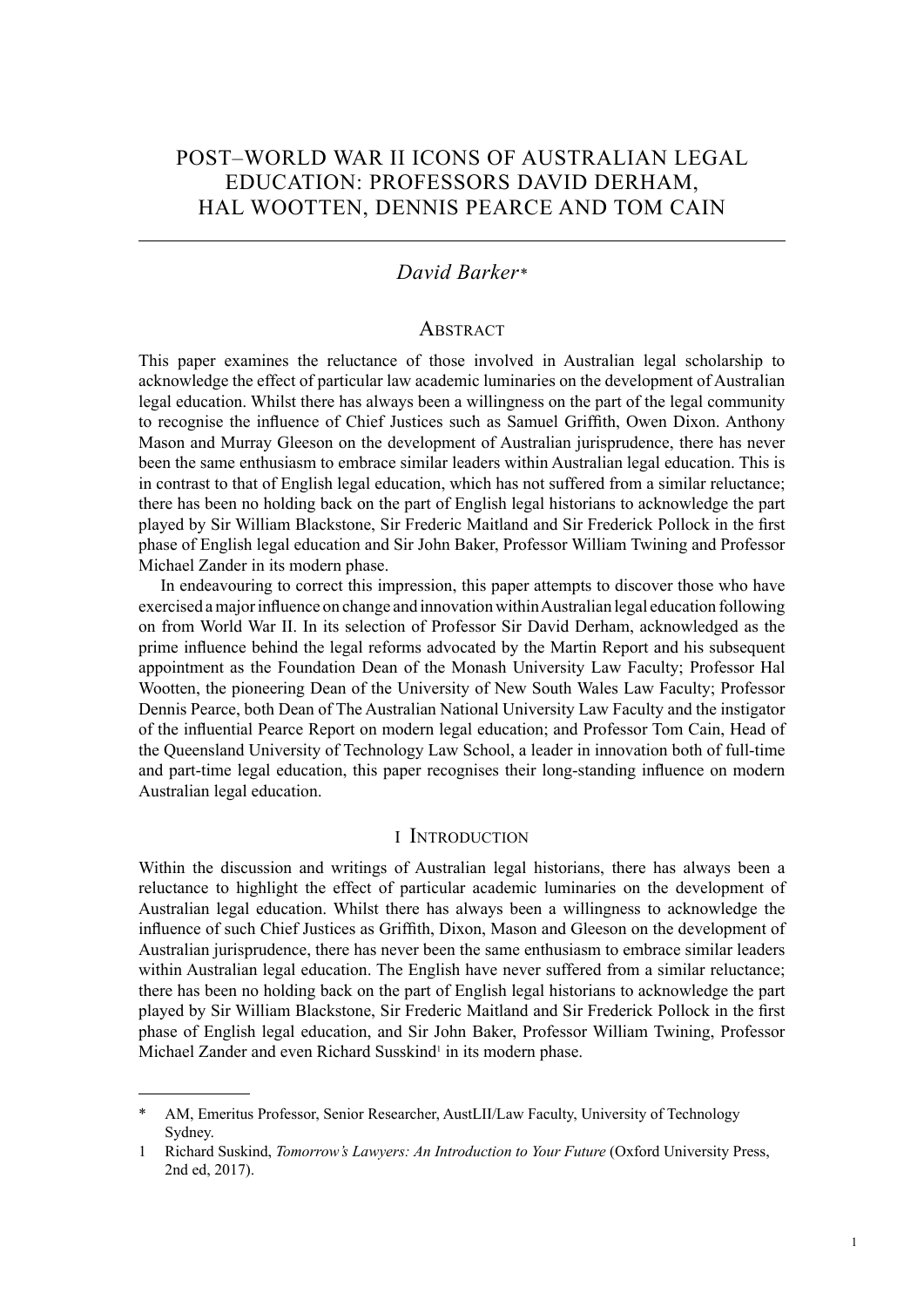Having endeavoured to correct this approach with examining the earlier role played by Professors Sir John Peden, Sir William Moore, Dugald McDougall and Frank Beasley,<sup>2</sup> I was disappointed at the lack of enthusiasm on the part of many at the 2017 Australasian Law Teachers Association Conference presentation and readers of my subsequent JALTA paper<sup>3</sup> on the topic to embrace the major influence that these earlier Australian law academics had, in my view, on the development of Australian legal education.

Nevertheless, it is important to attempt to discover those who have exercised a major influence on change and innovation within Australian legal education following on from World War II. This is to acknowledge that 'in the wider sphere of legal education this includes those scholars whose writing shapes the curriculum and can thus influence legal thinking, including judicial decision-making, for generations to come'.4 It would be acknowledged that because of its profound impact on Australia, this conflict gave rise to an expectation of change in the country's major institutions. Whilst the immediate post-war years could be viewed as a period of reflection in the reinstatement of the traditions and values that permeated legal education prior to World War II, there were changes in attitude of those involved in legal education, particularly by returned service personnel, whether law students or academic law staff.

It might be that a change of approach was first mooted when the inaugural meeting took place of what was to become the Australian Universities Law Schools Association (subsequently renamed as the Australasian Law Teachers Association). Professor Paton, who was to become the first President of the Association, expressed its aims by stating with a sense of irony: 'At a preliminary meeting, the world could not be remoulded, but some energetic preparatory work in the circulation of documents enabled the broad issues to be discussed.'5 It has to be remembered that at this time, other than the Dean or a long-standing professor, most of the law school staff were employed part-time. It is estimated that there were only 'from around 15 full-time teachers Australia-wide in the immediate post–World War II period'.6

#### II Professor (later Sir) David Derham

The first of those who might be regarded as one of the leading luminaries of modern Australian legal education is Professor David Derham. Professor Derham could be judged to have had a major influence within tertiary education in more than one way. Not only did he become Vice-Chancellor of the University of Melbourne, a position he held from 1968 to 1982, he is also chiefly remembered for the crucial role he played as Foundation Dean in the establishment of the Monash University Faculty of Law in 1963. In addition, there is an undisputed claim in John Waugh's history of the Melbourne Law School that it was Professor Derham who was solely responsible for the drafting of the Legal Education chapter<sup>7</sup> in Volume 2 of the Martin Report, published by the Committee on the Future of Tertiary Education in Australia. The Martin Report is important in that it reviewed the spectrum of legal education that existed at the time of the Report. This incorporated the roles of faculties of law, admission to practice, practical training for lawyers, university law syllabuses and teaching, research and postgraduate work,

<sup>2</sup> David Barker, *A History of Australian Legal Education* (Federation Press, 2016).

<sup>3</sup> David Barker, 'Reflections on Four Leading Early Australian Law Academics' (2017) 10 *Journal of the Australasian Law Teachers Association* 1.

<sup>4</sup> Email from anonymous referee to JALTA Editor, 12 October 2018.

<sup>5</sup> George Paton, 'Australian Universities Law School Association' (1946) 20 *Australian Law Journal* 99.

<sup>6</sup> Michael Coper, 'Law Reform and Legal Education: Uniting Separate Worlds' in Brian Opeskin and David Weisbrot (eds), *The Promise of Law Reform* (Federation Press, 2005) 388, 391.

<sup>7</sup> John Waugh, *First Principles: the Melbourne Law School 1857–2007* (Miegunyah Press, 2007) 157.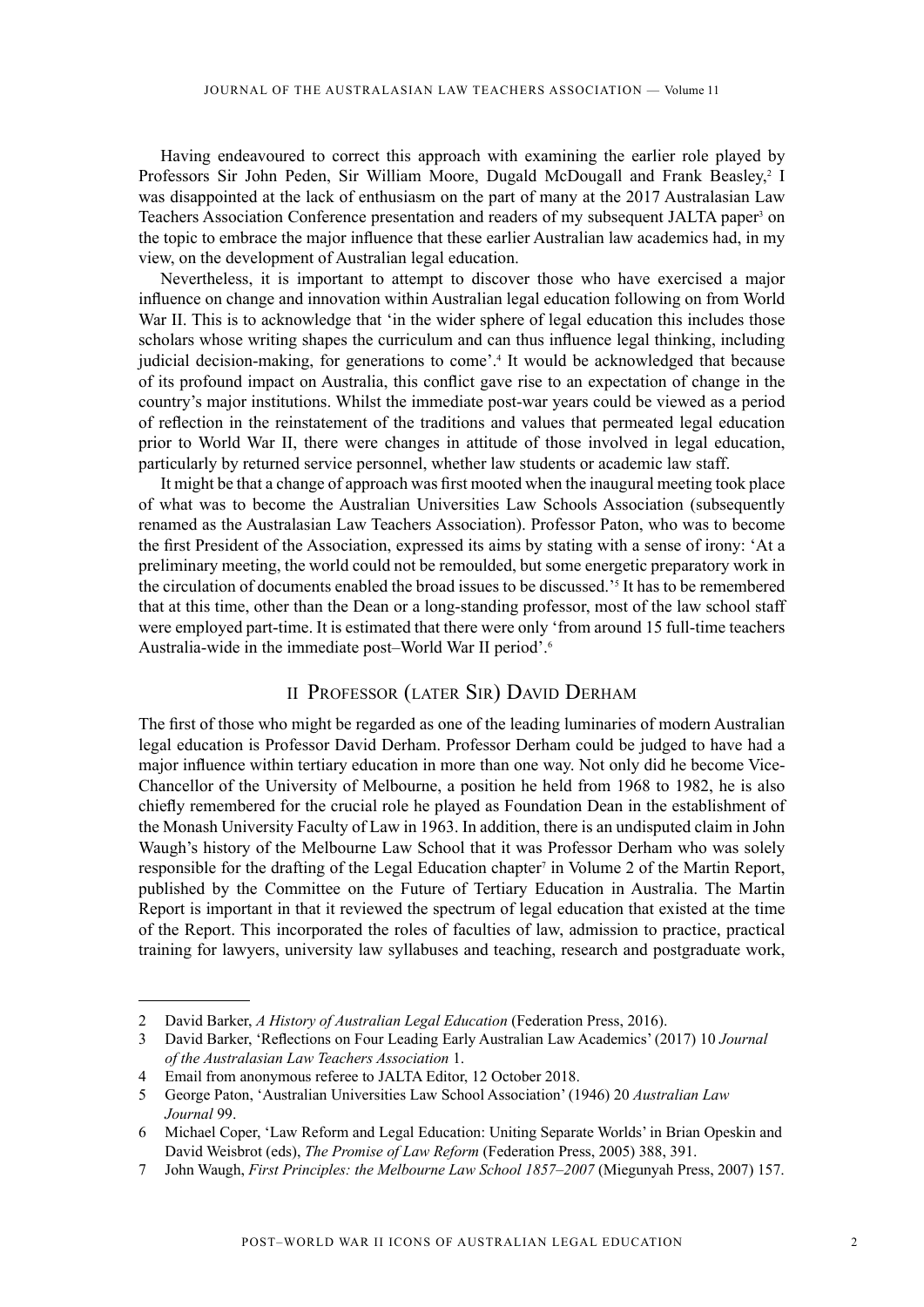the optimum size of law schools and a comparison with American legal education.<sup>8</sup> There is also information about the qualifications of those admitted to practice in each state in 1962,<sup>9</sup> and about the total number of students enrolled in university law schools in 1954–63.10

What marks Professor Derham out from his peers at the time of the Martin Report was that he was willing to face up to the challenge that was growing with respect to legal education at this time as to whether it should be mainly concerned with the development of the intellectual demands of a university education and/or simultaneously satisfy professional demands for admission to practice.11 The Report also endeavoured to deal with another ongoing problem concerning the teaching of law at tertiary level in Australia: that of the chronic underfunding of legal education:

In comparison with education provided for other recognised professions, the lawyer's education has never been expensive. In the more populous states little or no support from public moneys had been required for it. This is not the matter for congratulation that is sometimes it is thought to be. It is much more a measure of past inadequacies in the teaching and research facilities provided in comparison with the provision made for other comparable disciplines.12

One of the most impressive conclusions that may be gained from the Martin Report and the injection of Professor Derham's influence into the chapter on legal education is that it regarded itself as having a clear mandate to recommend the modernising of legal education. It is often forgotten with the passing of time in this era that in its criticisms of undergraduate teaching, the Report publicised the phrase, subsequently much quoted, that 'Law, it has been said, can be taught under a gum tree, and for much of Australia's history it might as well have been so taught<sup>', 13</sup> It went on to declare, even more strongly, its concern that teaching law be regarded merely as the dissemination of information in the form of legal principles that could be memorised for examination, with teaching methods reduced to the expository lecture and the dogmatic textbook. It then went even further, stating that if this was in fact the situation then 'since the invention of the printing press, it could be argued that only the textbook would be required'.14

In recognising the challenges faced by the conflicting demands of the legal profession in 'favour of apprenticeship and part-time training for lawyers',<sup>15</sup> the Committee on the Future of Tertiary Education in Australia stated its belief 'that the likely demands of the future are such that it is very desirable that lawyers seeking admission to independent practice should, wherever possible, have an education founded upon full-time studies at university level'.<sup>16</sup>

This statement was made on the basis that:

[Students] should have had at least three years of university education designed not so much as to train them as legal practitioners as to provide them with background intellectual training necessary for leaders in the highly complex society of the future.<sup>17</sup>

- 13 Ibid 57.
- 14 Ibid.

- 16 Ibid.
- 17 Ibid.

<sup>8</sup> Committee on the Future of Tertiary Education in Australia, *Tertiary Education in Australia: Report of the Committee on the Future of Tertiary Education in Australia to the Australian Universities Commission* (the Martin Report) (Government Printer, 1964) 49–50.

<sup>9</sup> Ibid 71–74.

<sup>10</sup> Ibid 75–76.

<sup>11</sup> Ibid 53.

<sup>12</sup> Ibid 49.

<sup>15</sup> Ibid 49.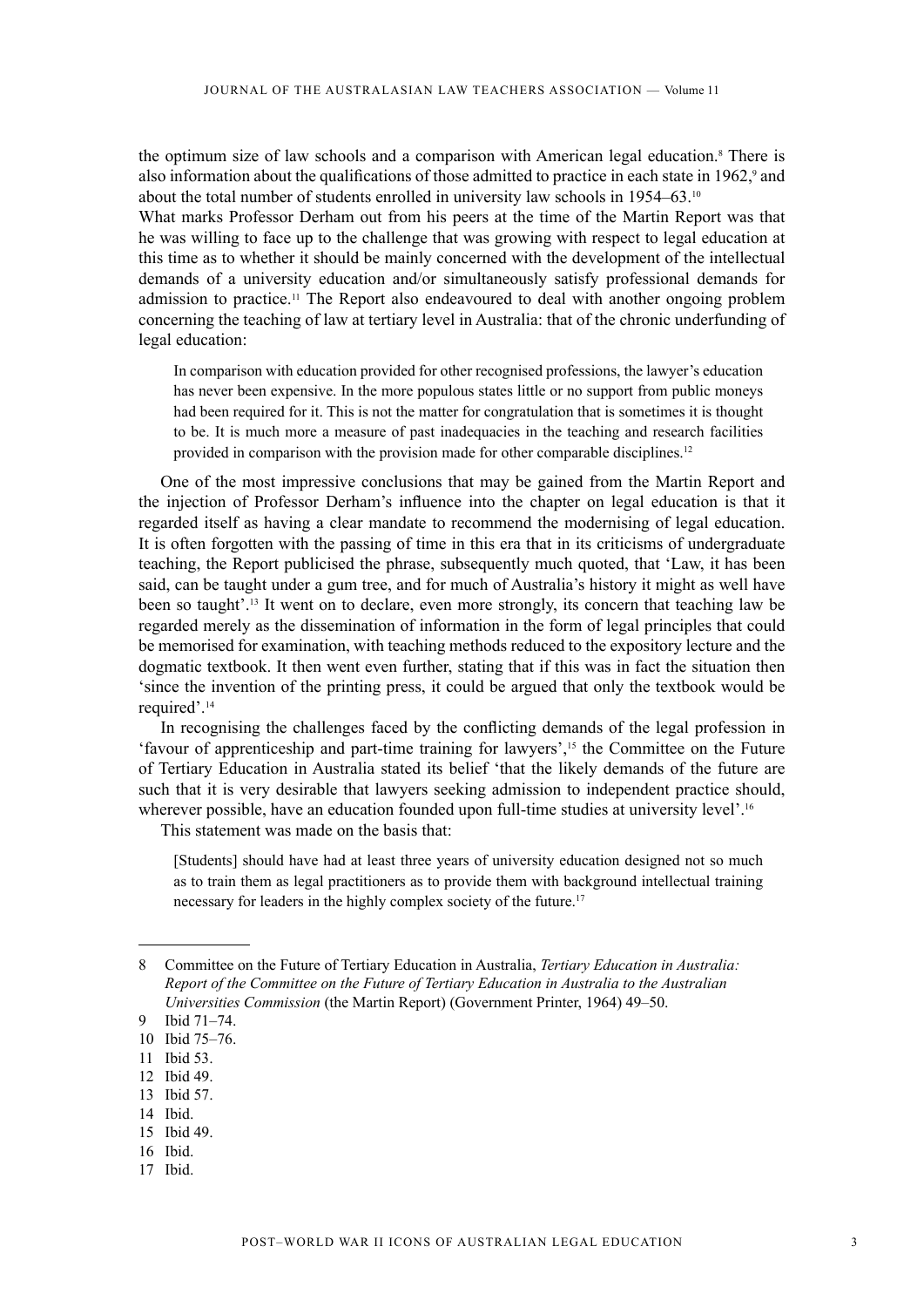It did, however, add the caveat that 'the need for basic education and organized intellectual training must not be subordinated to the immediate practical and detailed requirements of the existing legal system'.18

It was in 1949 that he became a lecturer in Constitutional Law at the University of Melbourne, having previously been a tutor of law at Queen's College. In 1951, he succeeded Sir George Paton as the University's Professor of Jurisprudence, a post he held until 1964.<sup>19</sup>

The energy and innovation that Professor Derham displayed in composing the legal element of the Martin Report was replicated in his approach to establishing the law school at Monash University. The University's Professorial Board had recommended in 1962: 'That a Dean of the Faculty of Law be appointed as soon as possible, with the first duty of making recommendations to the Council upon the best way establishing a Faculty of Law.'20 It should have been no surprise that in seeking to select a dean of high standing and eminence, Monash University appointed Professor Derham. Appointed to this new position in October 1963, Professor Derham was required to remain at the Melbourne Law Faculty until 1964, but this did not prevent him immediately developing a curriculum for the new Monash Law School. In his development of the new Monash law program, the focus was on transferable legal skills, incorporating small group teaching. The innovative first-year program led to a three-year degree titled BA (Law), which subsequently became a Bachelor of Jurisprudence. First-year students could also proceed to a Bachelor of Laws (LLB) (Pass degree), taken over four years, or an LLB (Honours) of five years. This meant that Monash students could be awarded a combined BA/LLB on the basis of four years' study. The philosophy underlining this proposed law program was contained in a statement by Professor Derham: 'All lawyers should be pounded with advanced law and educated<sup>'21</sup>

Professor Derham characterised the approach and qualities of other foundation deans of this era in that he had a highly individualistic and innovative approach to teaching law, which was far removed from that of traditional law schools. The establishment of the new library at Monash was an excellent example of this approach. He sought the approval of the Monash Professorial Board for the appointment of Professor Frank Beasely as law library consultant, who was retiring from a Chair of Law that he had held at the University of Western Australia since 1927. Professor Derham informed the Board that not only did Professor Beasely have contacts with 'Every law library in the world', but also that 'Few men knew more than [him] about the sources and techniques of building up a collection of law books'.22 The outcome was that the Board approved the appointment of Professor Beasely to a special lectureship involving the law library.

To stock this library, Professor Derham arranged the acquisition of law libraries from two former judges of the Supreme Court of Victoria: Sir Charles Gavan Duffy, deceased, and Sir Charles Lowe, who had retired. By the end of its first year in 1964, Monash Law School possessed a substantial library of 10,000 volumes, which increased to 138,000 by 1989.23

Another aspect of Professor Derham's approach to the changing circumstances of Monash as compared to Melbourne, the other original law school in Victoria, was the problem faced by the Law School in attracting staff and students because of its relative remoteness — 24 kilometres by road from the centre of Melbourne. This was exacerbated by the need to involve legal

<sup>18</sup> Ibid.

<sup>19</sup> 'Derham, David P. (David Plumley) (1920–)' (2009) *Trove* <https://trove.nla.gov.au/ people/807429?q=807429&c=people> (accessed 31 October 2018).

<sup>20</sup> Peter Bamford, 'The Foundation of Monash Law School' (1989) 15 *Monash University Law Review* 152.

<sup>21</sup> Ibid 167.

<sup>22</sup> Ibid.

<sup>23</sup> Ibid 168.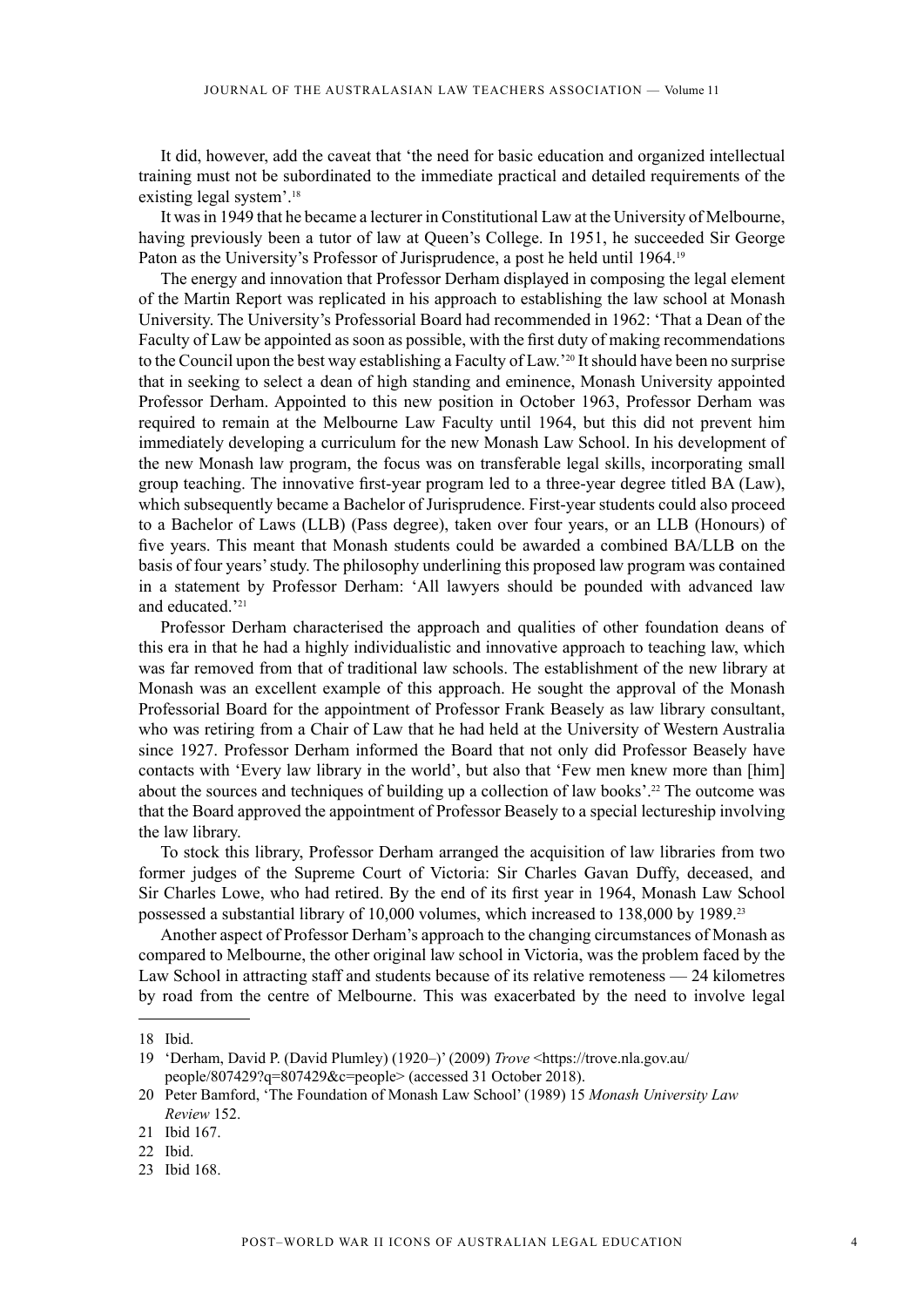practitioners who obviously were based near the courts, and students who needed to develop connections with the legal profession mainly situated in the central business district. Professor Derham highlighted his approach to solving the 'Topography' problem in his 'Plan for a New Law School'. His remedy was:

Full-time academic members of the profession will have to be responsible for all courses conducted at Monash, and that new methods for meeting the need for close contact with actual practice will have to be devised  $24$ 

The manner in which Professor Derham was able to deal with such problems characterised him as one of the doyens of new Australian legal educationalists, an approach that could be summed up in his introduction to the first edition of *In Gremio Legis* ('In the bosom of the Law'), the new Monash student law society publication:

The Monash Law School began in a tremendous hurry. Students were enrolled at the beginning of 1964 before even the natures of their degree course were fixed for the future. They have no place of their own in the University. They still face years of 'camping' in other faculties' buildings before proper facilities can be provided for them. In such circumstances it has been very pleasing indeed to see the growth of a vigorous and ambitious law students' society constituted by the energy and interest of the students themselves.25

The optimism shown by Derham for the future of Monash Law School was, as its subsequent history indicates, well founded.<sup>26</sup> It is a prime example of how the development of the character and reputation of a law school depends on the credentials and enthusiasm of its foundation law Dean.

It was in 1968 that Derham again succeeded Paton, this time as Vice-Chancellor of University of Melbourne — a post he held until he retired in 1982. During his time as Vice-Chancellor, he undertook a reform of the University's administrative structure and had to deal with outbursts of student activism.27 In addition, he was Deputy Chairman of the Australian Vice-Chancellors' Committee 1972–74, becoming Chairman 1975–76.

His contributions to legal scholarship included as editor of G W Paton's *A Textbook of Jurisprudence* and then as joint author, with F K Maher and P L Waller, of an *An Introduction to Law and Cases and Materials on Legal Processes*. 28

In recognition of his contribution to the administration of tertiary education, and legal education in particular, he was appointed as a CMG in 1968 and as a KBE in 1977.29

## III Professor J H (Hal) Wootten QC

There is no doubt that Professor Wootten's major contribution to Australian legal education will always be regarded as his tenure as Foundation Dean and Professor of the University of New South Wales (UNSW) Law School. The reason for the establishment of a second law school in New South Wales was similar to that which had arisen in Victoria with regard to the founding

<sup>24</sup> Ibid 170.

<sup>25</sup> David Derham, 'Introduction' (1964) 1(1) *In Gremio Legis*.

<sup>26</sup> Peter Yule and Fay Woodhouse, *Pericleans, Plumbers and Practitioners: The First Fifty Years of the Monash University Law School* (Monash University Publishing, 2014).

<sup>27</sup> Cecily Close, 'Derham, Sir David Plumley (1920–1985)' in *Australian Dictionary of Biography* (Melbourne University Press, 2007) <http:adb.anu.edu.au/biography/derham-sir-davidplumley-12414/text22317> (accessed 15 October 2018).

<sup>28</sup> Ibid.

<sup>29</sup> Ibid.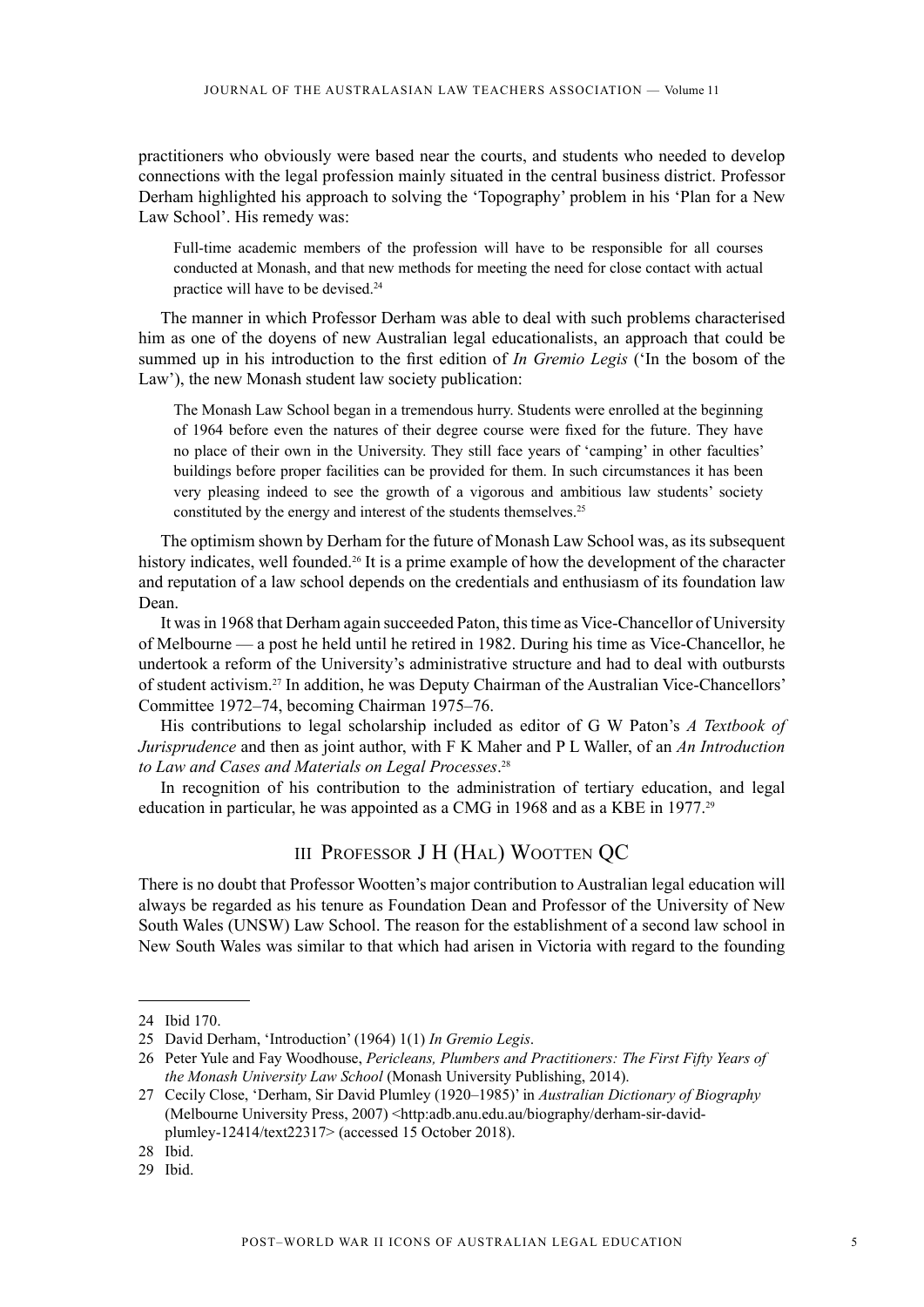of the Monash Law School; in this case, it was the University of Sydney Law School not having the capacity to accommodate all qualified students for entrance to the law school.

The appointment of the inaugural Dean of Law at UNSW involved a change of approach in the profile for the position and the manner of selection. Part of this has been attributed to the attitude of Sir Philip Baxter, the UNSW Vice-Chancellor, who was of the view that such positions should be occupied, where appropriate, by members of the practising profession and not necessarily by university academics.

Interestingly, one of the persons consulted was Professor David Derham, to whom Sir Philip explained that UNSW wished to appoint as the Foundation UNSW Dean of Law a 'senior member of the profession who could spend some time planning the course and the Faculty'.<sup>30</sup>

The selection process also involved wide consultation with all the holders of leading judicial positions in New South Wales. The consensus view of those consulted was that the most appropriate person for the position was J H (Hal) Wootten QC. However, it was thought that he would not accept the position because of his current financial needs with a family of four children to educate. This supposition was reinforced by the fact that in 1969 it was common knowledge that he had already turned down two offers of a judicial position.

Nevertheless, the newly appointed Vice-Chancellor of UNSW, Professor Rupert Myers, decided that it would be worth approaching Hal Wootten with the offer of Foundation Dean. Wootten's response to the offer was 'The only thing I know about legal education was how bad my own was',31 to which Professor Myers responded: 'That might be a pretty good start.'32 Wootten accepted the invitation, later stating that he found the offer 'irresistible'.<sup>33</sup>

It could be argued that Hal Wootten's appointment was an inspired choice of a Dean to lead a new Australian law school in the post–World War II years. Because of his background as a prominent member of the legal profession, he was most likely able to approach and make demands of the University in ways that would not have been acceptable from a conventional law academic. First, he resisted demands for the UNSW Law School to commence operating in 1970, which had been the expectation of most of those who had been involved with its formation. Second, he persuaded the Vice-Chancellor to permit him to use the year of 1970 to plan for the new Law School. These arrangements incorporated travel throughout Australia visiting other law schools and obtaining ideas on the best ways to operate a modern law school. It also offered him the chance to seek out law academics willing to accept the challenges of working in a law school that incorporated new concepts relating to legal education, and to put these into operation. The UNSW Law School's records indicate Wootten using the year's delay as a chance to appoint academic staff who supported his vision, the new Dean selecting his original academic staff from an eclectic variety of backgrounds. Wootten also extended his study tour to law schools in England, Canada and the United States, besides attending the Annual Conference of the Association of American Law Schools at San Francisco in January 1970.

Wootten approached fashioning the UNSW Law Faculty in a way that would satisfy his vision for a law school embodying modern law teaching methods, while creating a stimulating atmosphere for all involved with developing its reputation, whether as staff or students. The UNSW Law School's history contains a description by Rob Brian, its first law librarian, as to how he worked closely with Wootten in employing unorthodox methods to build up the law

<sup>30</sup> Marion Dixon*, Thirty Up: the Story of the UNSW Law School 1972–2001* (University of New South Wales, 2001) 2.

<sup>31</sup> Ibid.

<sup>32</sup> Ibid 3.

<sup>33</sup> Ibid.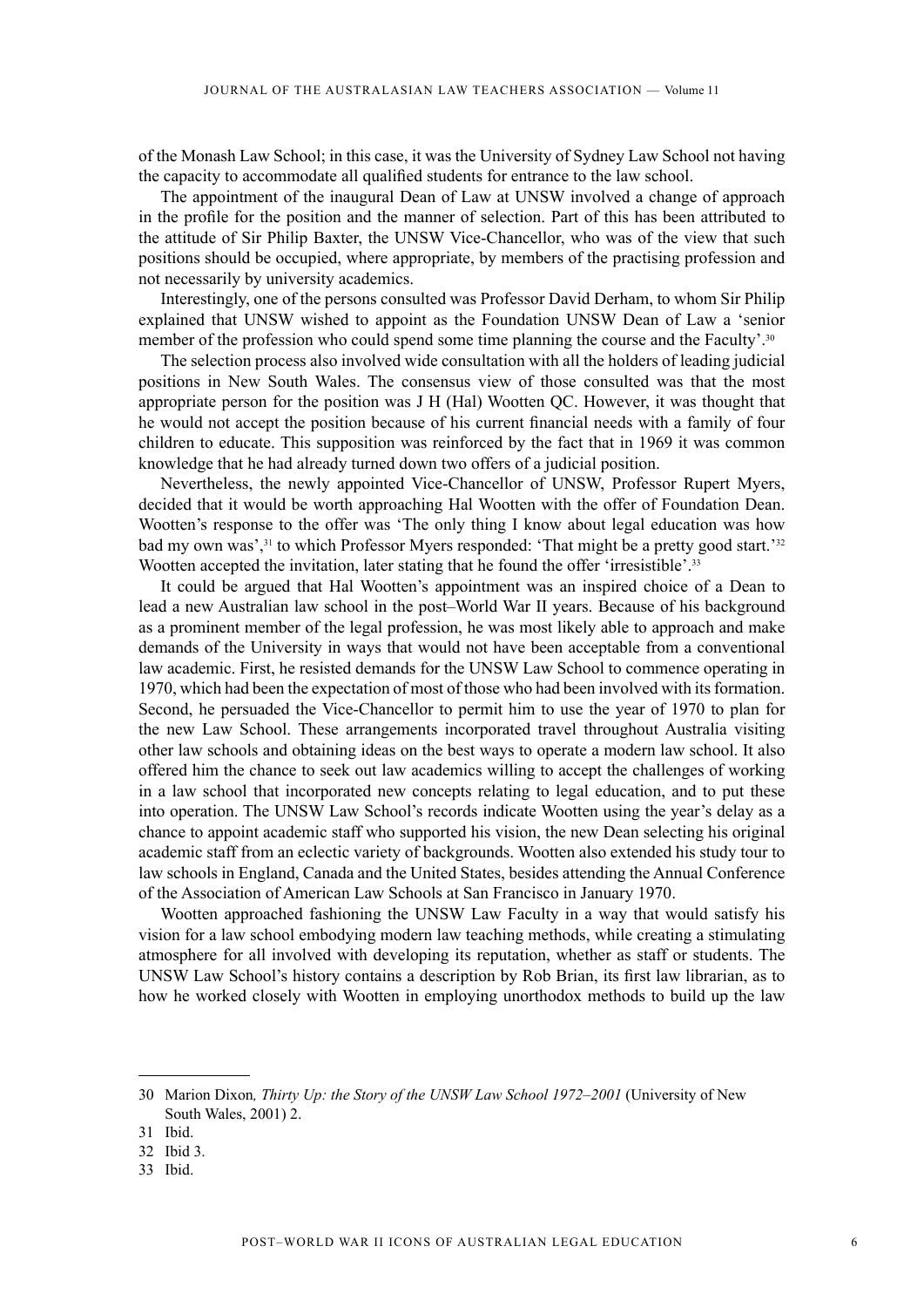collection. In its first five years, the collection reached 50,000 volumes, and it would now be regarded as among the best law libraries in Australia.34

The influence of Monash Law School was seen not only in the development of the law library collection, but also in the original curriculum for the law program: Wootten devised a syllabus that envisaged a five-year combined degree in either arts/law or commerce/law. The program was divided into two semesters each year, and included among its first-year subjects legal research and writing, and incorporated an interactive approach to the teaching of all law subjects.35

Among the other innovations introduced by Wootten in the early days of the UNSW Law School was 'discussion';<sup>36</sup> the Dean believed this could play an important part in stimulating participation of law students, aided by the insistence on small classes. One of the foundation law academics, George Curt Garbesi, who had been recruited from Loyala University, Los Angeles, interpreted this approach as incorporating the Socratic method of law teaching, whereby the teacher involved him or herself in a dialogue with the student. In this development of an interactive method of teaching, Wootten sought the advice of Fred Katz, the Head of the UNSW Teaching and Education Research Centre (TERC).37 This collaboration led to the videotaping of some of the early classes to assist staff in developing their teaching technique. At this stage of the school's development, there was a radical atmosphere prevalent among early staff members; Garth Nettheim, another of the foundation law academics, recollects some colleagues even posing the question: 'What are classes for?'38

This approach of questioning the conventional norms of legal education is also illustrated by UNSW Law School's introduction of continuous class assessment. A study by TERC indicated there was a wide discrepancy as to how this assessment scheme would be administered by participating academics. Nevertheless, a majority of the students responding to a survey by TERC opted for the scheme to continue.39

As the UNSW Law School enrolled more law teaching staff, differences inevitably began to arise regarding the original methods that had been employed there. As the Dean, Wootten appears to have been unaffected by these criticisms, regarding them as representing vitality within the UNSW Law School:

It is due less to change in the law than to the continual quest of active scholars and teachers to find new meanings in their studies, new ways of looking at them, and fresh ways of presenting them. Show me a law school that does not have a bristling Curriculum. Review Committee and I won't bother to look at it.40

This relaxed attitude of the Dean towards this type of academic controversy has carried over into the current UNSW Law School. It still manifests itself in the outcome of research that indicates UNSW law students are still differently motivated than those joining more conventional law schools. The results of a 2015 TERC survey of 219 new undergraduate students indicated that at least half the students had a state high school background and that there were very few who had parents with either a tertiary education or background as lawyers. The survey also revealed that the motivating factor for most students enrolling at UNSW was their interest in law and legal work, with little emphasis on the financial rewards they might

- 36 Ibid 15.
- 37 Ibid 17.
- 38 Ibid.
- 39 Ibid.
- 40 Ibid 20.

<sup>34</sup> Ibid 10.

<sup>35</sup> Ibid 14.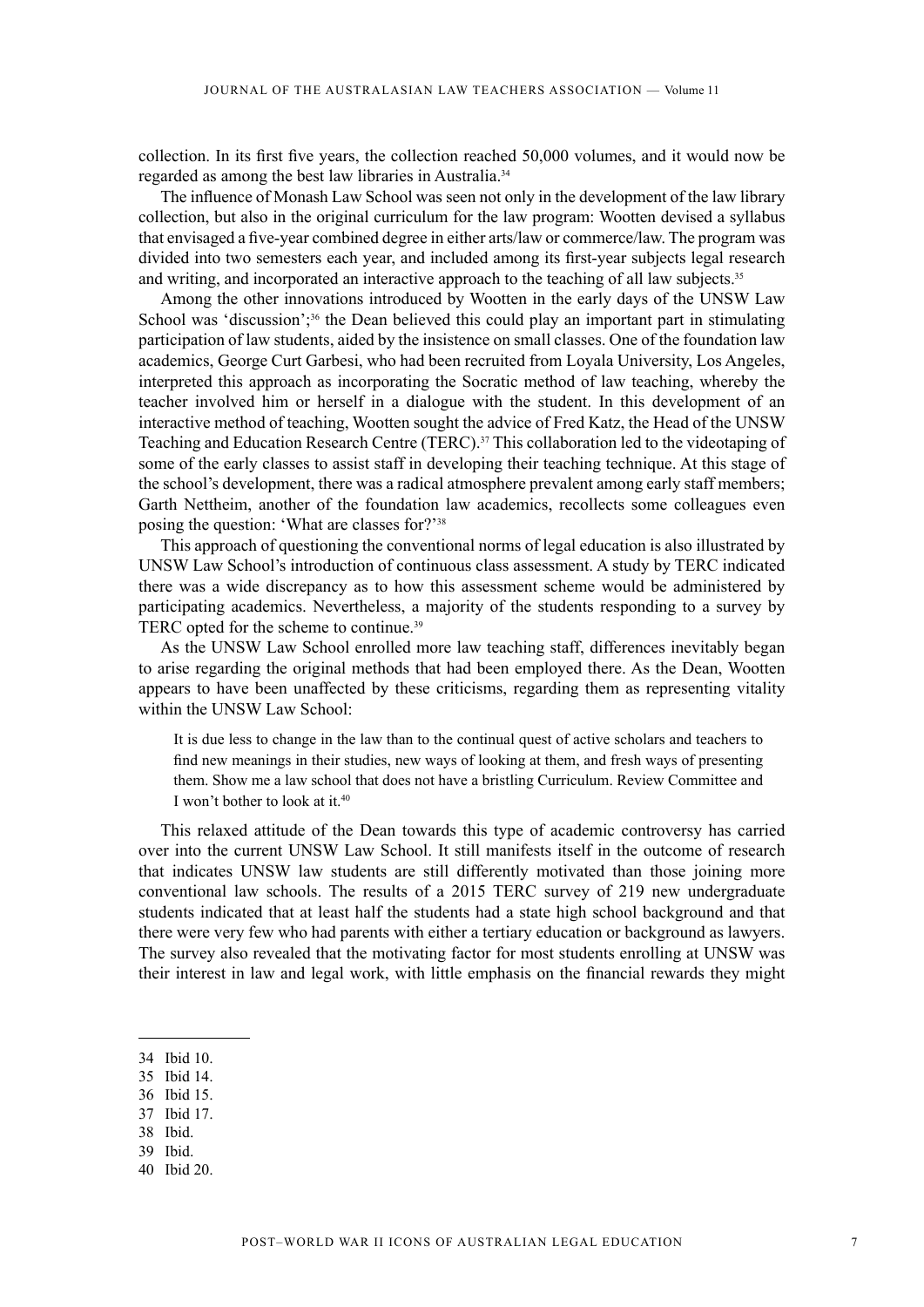enjoy as qualified lawyers. Another factor had been the opportunity to study the combined degree course in commerce and law, a program unique at that time to UNSW.<sup>41</sup>

In the 1970s, the inclusive nature and informality of the teaching at the UNSW Law School combined to create an atmosphere of social consciousness. This contributed to the Law School quickly gaining a reputation for the promotion of social justice, which manifested itself in the establishment of numerous organisations committed to social change, such as a Prisoners Action Group, New South Wales Society of Labour Lawyers and the Feminist Legal Action Group.42 It was this sense of social consciousness that could be regarded as the visionary period of enlightenment for the UNSW Law School, signalled as being brought to an end when Hal Wootten resigned as Dean on 28 June 1973. Two months later, he was appointed as a justice of the Supreme Court of New South Wales.<sup>43</sup>

## IV Professor Dennis Pearce AO

There are relatively few law academics who are instantly recognisable because of their association with a report also bearing their name. Within Australian legal education only two names spring to mind: the Priestley Eleven, the subjects originally nominated by the then Consultative Committee of State and Territorial Authorities, first headed by Justice Priestley and who therefore gave his name to the list of compulsory subject areas for academic legal study that individuals have to complete in order to fulfil admission requirements;<sup>44</sup> and the Pearce Report. The latter, although it was released as long ago as March 1987, still retains a major influence on the development of Australian legal education. The Pearce Report was commissioned in 1985 and submitted in 1987. The members of the Committee were Professor Dennis Pearce, Professor of Law, The Australian National University (ANU) (Convenor); Professor Enid Campbell; Sir Isaac Isaacs, Professor of Law, Monash University; and Professor Don Harding, Professor of Law at UNSW.

As the Convenor of the Report, Professor Dennis Pearce reminds anyone who would read or quote from the Report<sup>45</sup> that it was part of a general ongoing review initiated by the Commonwealth Tertiary Education Commission (CTEC) to ensure that there was 'a program of thorough and authoritative assessments of the work of higher education institutions measured against objectives which are acceptable in academic and social terms'.46

Additionally, the background to the review states:

It is intended that each discipline assessment will be undertaken by a small committee of people pre-eminent in their fields, who will act independently of the Commission and furnish advice to the Commission.<sup>47</sup>

The Pearce Report consisted of four volumes including 48 recommendations to the CTEC and 64 principal suggestions to law schools. Through its four volumes, it focuses in the first on the aims and issue of law schools and legal education. Volume 2 is concerned with other aspect of law schools such as research and publications, service to the community and resources. Volume

<sup>41</sup> Ibid 23.

<sup>42</sup> Ibid 33.

<sup>43</sup> Ibid 39.

<sup>44</sup> Australian Law Reform Commission, *Managing Justice: A Review of the Federal Justice System*, Report No 89, 17 February 2000, [2.21].

<sup>45</sup> Dennis Pearce, Enid Campbell and Don Harding, *Australian Law Schools: A Discipline Assessment for the Commonwealth Tertiary Commission* (the Pearce Report) (Australian Government Publishing Service, 1987).

<sup>46</sup> Ibid li.

<sup>47</sup> Ibid.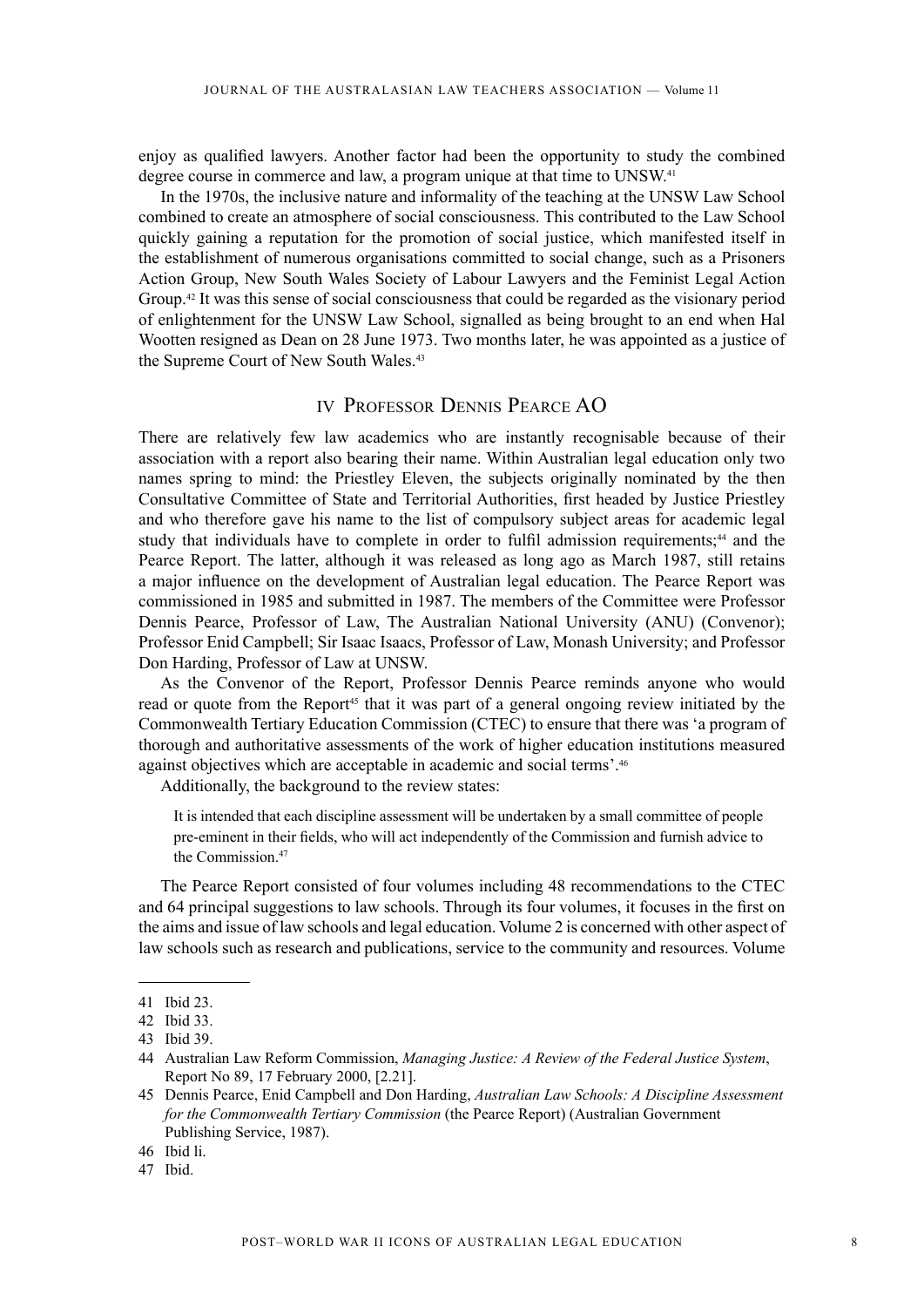3 examined practical matters with which law schools were concerned such as administration, law libraries and practical legal training, while Volume 4 was devoted to a survey of recent Australian law graduates.

Whilst over the succeeding years since its publication there have been various evaluations of the Pearce Report, most commentators would agree with the statement that it was 'the most comprehensive and significant investigation undertaken of Australian legal education'.48 This statement is supported by David Weisbrot, who commented: 'the Pearce Report is the first important review of, and comprehensive compilation of data on, Australian legal education, and will be point of departure for all debate on legal education for some time.<sup>'49</sup>

In a document as far-reaching as the Pearce Report, it is necessary to be selective in considering those matters that are directly relevant to the development of legal education in Australia. In this respect, most matters of primary relevance to this topic in 1987 are contained in Volume 1 of the Report. Its contents had profound effect on those involved in teaching law in the tertiary sector, apart from being of major interest to the general legal community. The Pearce Report was willing to explore the challenges that had been raised at the time, and subsequently with regard to best practice in relation to teaching law, by stating that:

It sometimes seems to be suggested that there only two methods of teaching adopted in Australian law schools and that they are mutually exclusive and mutually opposed to one another. They are labelled the expository or straight lecture method and the case, discussion or Socratic method.<sup>50</sup>

The Report goes on to describe these forms of teaching objectively and in some detail, although the Pearce Committee's preference was clearly against the expository method and in favour of casebook, discussion or Socratic teaching, or its later development into the problem method. However, it has never been recognised in any of the subsequent reports or papers that the Pearce Report was remarkably open-minded as to the teaching style adopted in Australian law schools. Although it might not be the conventional approach to current teaching methods, the statement in the Report that 'teachers have tended to use the method with which they feel most comfortable and which they think is best suited to the subject matter with which they are dealing'51 recognises the realities of the teaching situation evident in Australian law schools at that time. This view was supported by the subsequent recognition that:

Not all teachers are able to use the same techniques effectively; not all material is best dealt with in the same way; but above all we think there is considerable advantage in students being exposed to a variety of teaching methods.<sup>52</sup>

Importantly, these statements were subject to the caveat about what the Report might 'have to say later about a review of individual teacher's performance and resources available'.<sup>53</sup>

Volume 2 is principally concerned with research and publications. The Committee was faced with a difficulty in drawing a distinction 'between *legal research* carried out by lawyers in assisting clients, and academic research in law'.54 This required:

<sup>48</sup> Eugene Clark, 'Australian Legal Education A Decade after the Pearce Report' (1997) 8 *Legal Education Review* 214.

<sup>49</sup> Ibid.

<sup>50</sup> Pearce, Campbell and Harding, above n 45, 155.

<sup>51</sup> Ibid 156.

<sup>52</sup> Ibid 157.

<sup>53</sup> Ibid.

<sup>54</sup> Craig McInnis, Simon Marginson and Alison Morris, *Australian Law Schools after the 1987 Pearce Report* (Centre for Study of Higher Education, University of Melbourne, 1994) 181.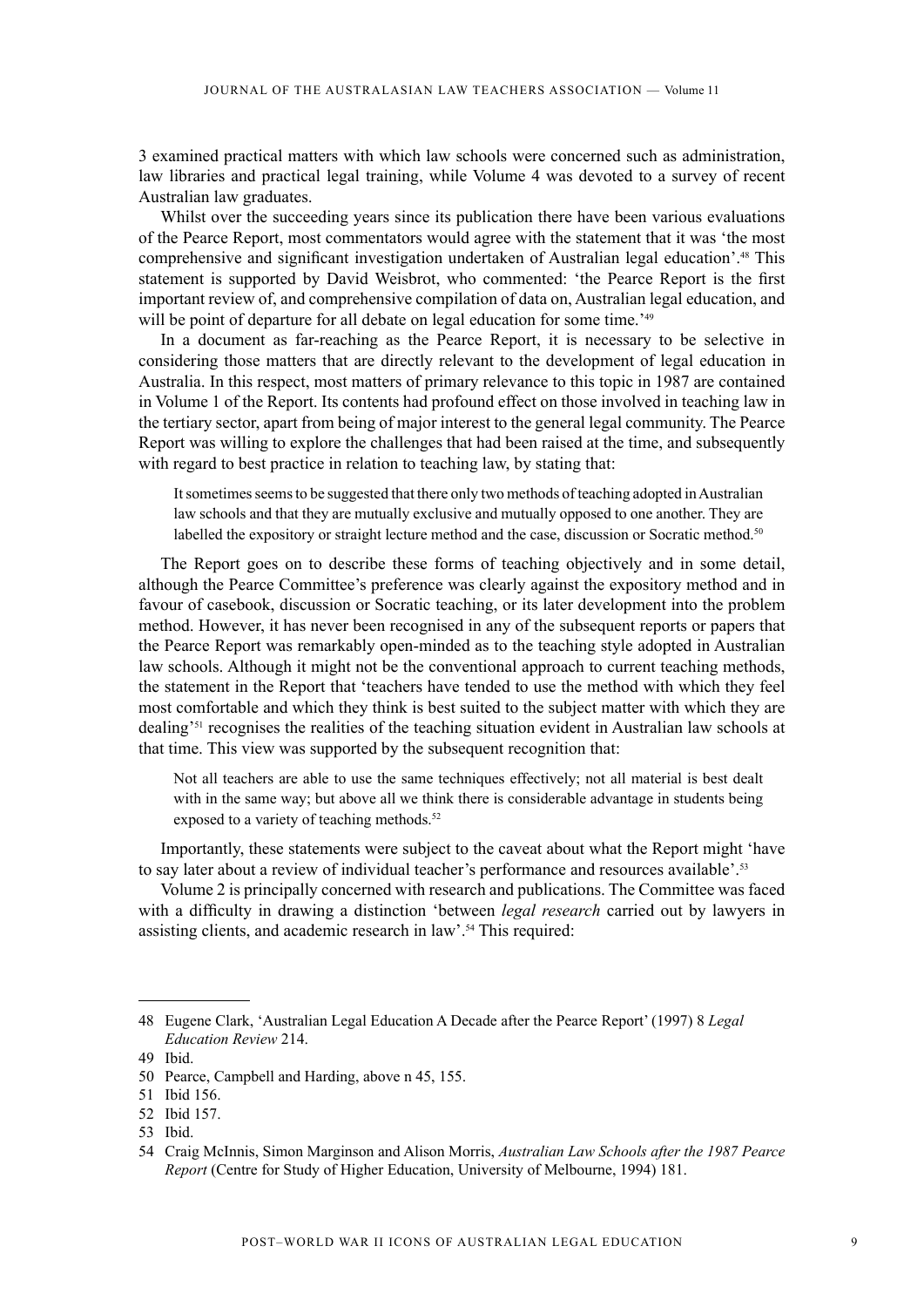Distinguishing between *doctrinal research* or legal scholarship which started from law as a given field of knowledge (law as the subject), from *non-doctrinal research* which has its starting point outside law and looked at the social, economic, political or cultural implications of legal practices (law as the object).<sup>55</sup>

The difficulties at this time in developing a wider approach to legal research were emphasised in an article by Michael Chesterman and David Weisbrot, two leading law academics at UNSW, who stated that:

Both the recent Report on Australian law schools and the submission of the law school deans to the writers of that Report refer to the predominance of *doctrinal, black-letter* research in Australian law schools, and the submission contains a plea for more theoretical and reformoriented research.<sup>56</sup>

The recommendations of the Pearce Report were not always successful in their outcomes on future developments in Australian legal education, as evidenced by two principal recommendations in Volume 3 of the Report. These relate to the problems that gave rise to a crisis in governance of Macquarie Law School and a statement concerning the need for any future law schools within Australia.

The problems involving the Macquarie Law School are the most memorable. As reported in Volume 3:

The disputes that have racked Macquarie Law School for some years now are of public notoriety. They have been pursued not only within the law school but also in the University and the media.<sup>57</sup>

Despite the unpromising conclusion of the Pearce Report that the Macquarie Law School should be closed, phased out or divided due to the irreconcilable differences, the Macquarie Law School did survive. However, it should be noted that an alternative recommendation that some of the law staff be transferred to another school within the university, which was originally rejected by a Macquarie Review Committee appointed in 1978, was eventually accepted as a remedy and introduced in 2000.

The other recommendation for which the Pearce Committee is still remembered is its statement that it did 'not think that there will be need for a new law school, except perhaps in Queensland'.58 However, very soon after the publication of the Report, there was (in this author's words) 'An Avalanche of Law Schools'.59 This marked an increase in an additional 16 law schools being established between 1989 and 1997, with a further 10 in the first 15 years of the 21st century.

Where does this leave the Pearce Report, and obviously the influence of Dennis Pearce, when considering its and his place in the history of Australian legal education? No doubt at its time it was regarded as a major influence throughout Australian legal education. This was not only because it incorporated a comprehensive survey of legal education in 1987, but also because of its wide-ranging review of Australian law schools and its analysis of the many aspects of teaching and learning practised by them at this time. Many commentators have emphasised the

<sup>55</sup> Ibid.

<sup>56</sup> Michael Chesterman and David Weisbrot, 'Legal Scholarship in Australia' (1987) 50 *Modern Law Review* 709, 723.

<sup>57</sup> Pearce, Campbell and Harding, above n 45, 944.

<sup>58</sup> Ibid 988.

<sup>59</sup> David Barker, 'An Avalanche of Law Schools: 1989 to 2013' (Paper presented at the Australasian Law Teachers Association Conference, Legal History Interest Group, Canberra, 1 October 2013) 153.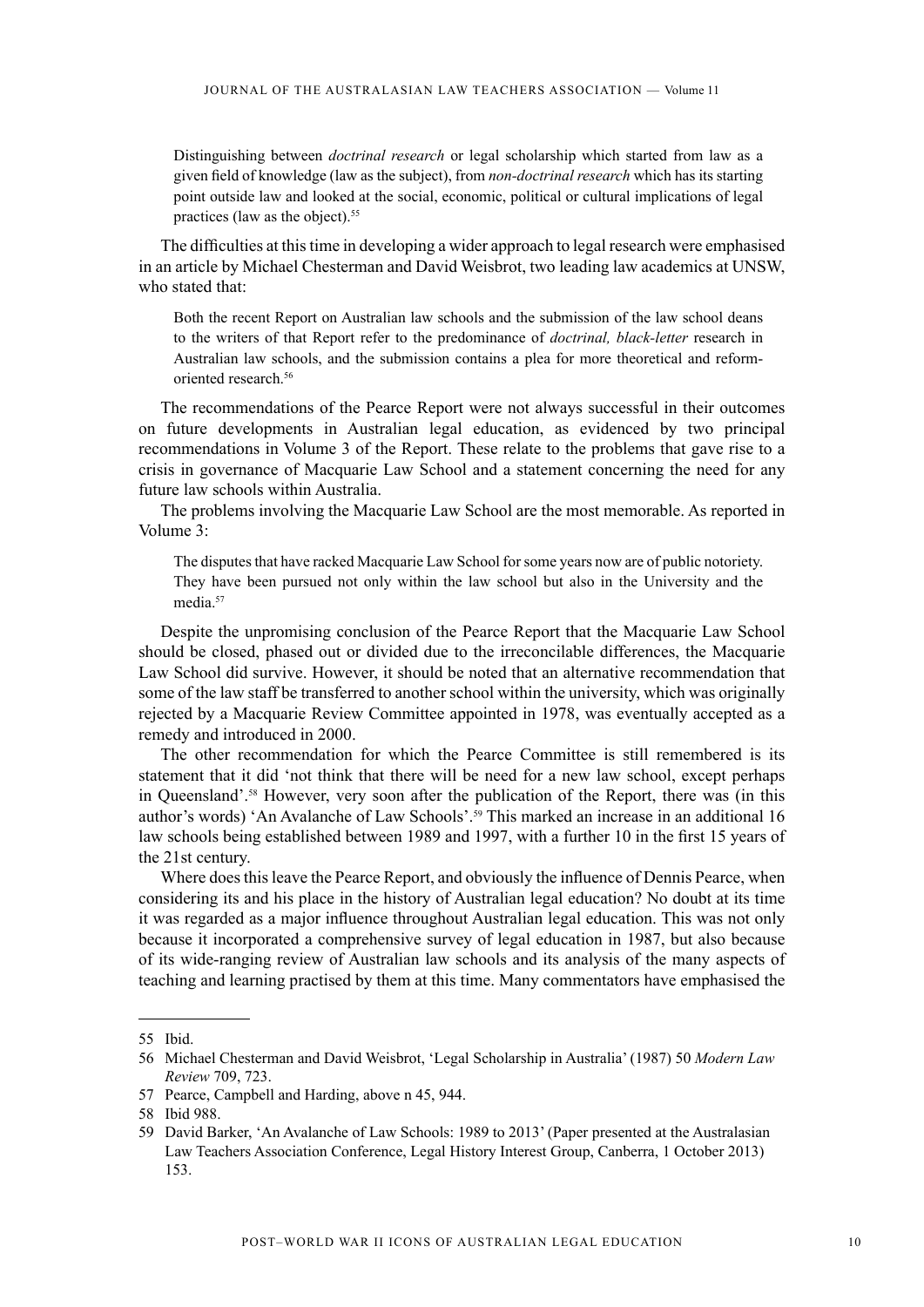intangible benefits that flowed from the Pearce Report to legal education generally, encouraging greater cooperation between the law schools, especially through the then Committee (now Council) of Australian Law Deans, leading to the development of law as an academic discipline.

It is interesting to read Professor Pearce's own reflections on the long-term outcomes of the Report, which he recently expressed in a paper entitled 'The Past is a Different Country', presented at the Australian Academy of Law's Conference 'The Future of Australian Legal Education', and which was subsequently published in an edited book under the same title.<sup>60</sup> In this he acknowledges that there were two major developments that the Committee did not foresee and which have had a significant impact on legal education in Australia.<sup>61</sup>

The first is what he describes as the Canute-ish recommendation that no further law schools be established, and which he now recognises as wrong in that competition between law schools and choice for students is desirable.<sup>62</sup>

The other was a major development that could not have been anticipated at the time of a report written in the mid-1980s: the advent of the internet. This outcome, which he describes as 'having an impact on our recommendations for the future of law schools has been dramatic', meant that the ability to access material online not only affected the basis and form of law libraries, but also had a significant impact on courses offered and teaching methods. $63$ 

Nevertheless, if there had to be a concluding statement as to the ongoing effectiveness of the Pearce Report approximately three decades after it was published, then this could be left to the Report itself, which stated:

the committee has been most anxious in the Report to avoid any suggestion that there is one form of legal education with which all schools must comply. There is no agreement among commentators on the form of legal education and it has in fact changed markedly over the years. Nonetheless the Committee thinks that there are some minimum levels that have to be met if the degree awarded is to be recognised as a professional law degree and it has indicated here it thinks law schools fall short of this standard.

It would be remiss to consider Professor Pearce's influence on Australian legal education solely in his role as the convenor of the Pearce Report. He has been and does remain a very active legal academic at the ANU College of Law where has served as Dean for two terms — the first from 1982 to 1984 and the second from 1992 to 1993.<sup>64</sup> Among other appointments he has held have been Commonwealth Ombudsman from 1988 to 1990, and Chair of the Australian Press Council from 1997 to 2000.<sup>65</sup> He is also recognised for his expertise in Administrative Law and Statutory Interpretation in Australia, being the author of the leading text in the former and co-author in the latter subject. Although now an Emeritus Professor at ANU, in 2017 he was named the Regulatory Practice Lawyer of the year for Canberra, while in previous years he received the Canberra Lawyer of the Year award for Public Law. <sup>66</sup>

<sup>60</sup> Kevin Lindgren, Francoise Kunc and Michael Coper (eds), *The Future of Australian Legal Education* (Lawbook Co., 2018) 49.

<sup>61</sup> Ibid 53.

<sup>62</sup> Ibid.

<sup>63</sup> Ibid 53–54.

<sup>64</sup> Australian National University, *Our People: ANU College of Law, Dennis Pearce* (19 February 2015) ANU College of Law <http://law.anu.edu.au/staff/dennis-pearce.ao> (accessed 31 October 2018).

<sup>65</sup> Lindgren, Kunc and Coper above n 60, xv.

<sup>66</sup> 'ANU Law professor and alumni named best lawyers in their fields' (11 April 2017) ANU College of Law <https://law.anu.edu.au/news-and-events/news/anu-law-professor-and-alumni-named-bestlawyers-their-fields> (accessed 19 October 2018).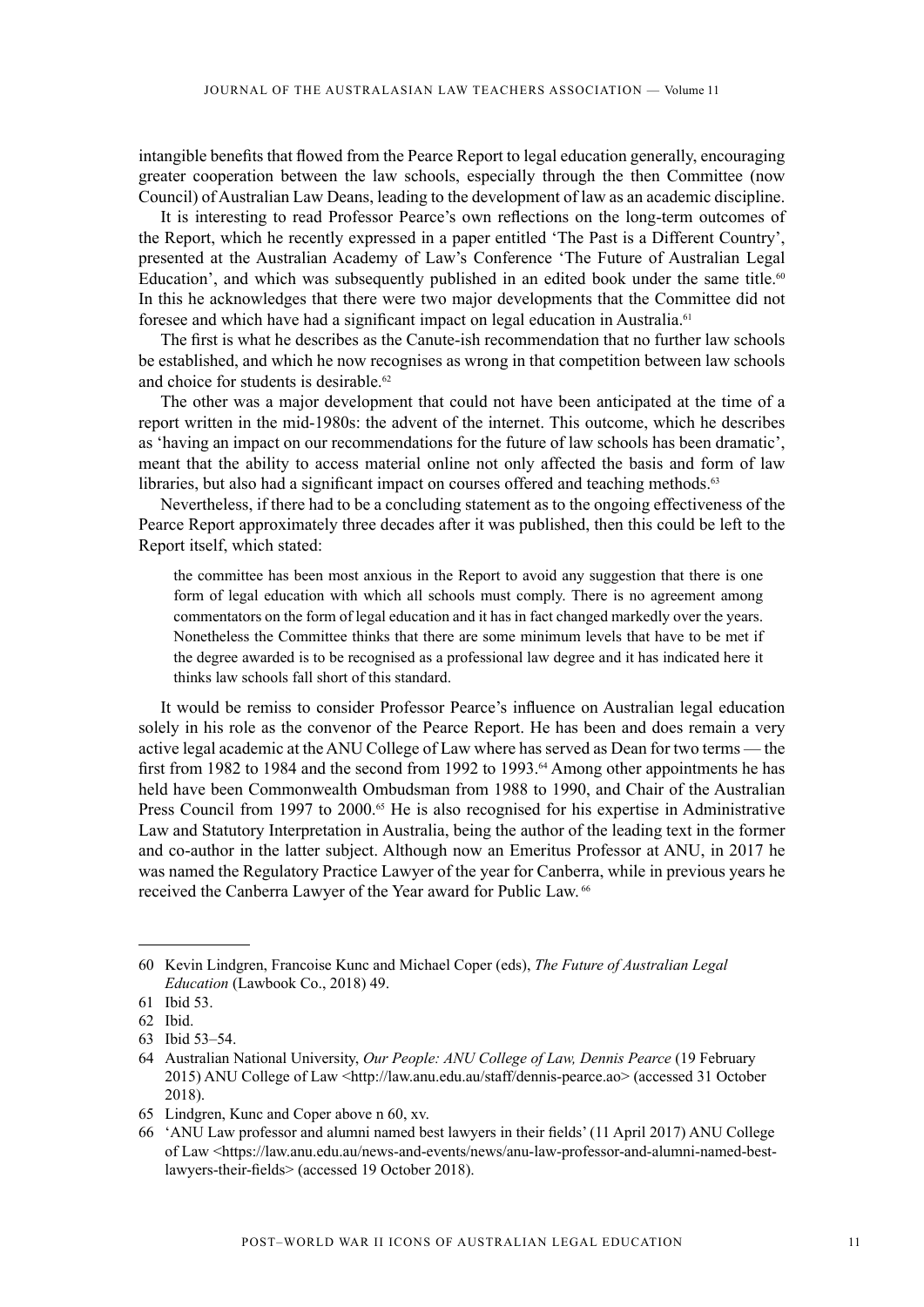## V PROFESSOR TOM CAIN

Of the four law academics considered in this review Tom Cain is likely the least well-known to the general Australian legal community. This does not mean he was the least influential of them in affecting Australian legal education. He did, however, have an eclectic background before his final appointment as the Foundation Head of what was originally the Queensland Institute of Technology (QIT) law school before its elevation to the Queensland University of Technology (QUT). Prior to coming to Australia, he had been a partner in the Gibson and Weldon Law Firm in Chancery Lane, London, which had been the premier tutorial law college preparing law graduates for the entry examination into the English Bar. It also had another outlet in Guildford for the preparation of law students for the English Law Society Examinations. It subsequently merged with the Law Society School of Law to form the English College of Law, now the University of Law. Tom Cain had been the lead company law academic and also the joint author of the leading English textbook on company law.<sup>67</sup> He subsequently moved to Australia where he took over responsibility for administering the Law Extension Course at the University of Sydney — so he was the ideal candidate to undertake the formation of a law school that was going to have its principal mission of preparing law students, both in fulltime and part-time mode of learning. Originally, Tom Cain led a small staff to undertake the teaching of the first intake of 110 full-time students, who commenced their studies at QIT at the beginning of the 1977 academic year.<sup>68</sup> In addition to accommodating students studying for what was originally designated as a BA (Law) degree (subsequently converted to an LLB) at the request of the Queensland Law Society, the Law School commenced a legal practice course in 1978 to accommodate 13 foundation students. This was provided as an alternative to articles of clerkship and laid the foundation for a future practical legal training course at the Law School.<sup>69</sup>

The practical legal training course was originally founded on the Ormrod continuum of legal education and training,<sup>70</sup> which was based on the English and Welsh criteria for legal education established in 1967 by a committee chaired by Sir Roger Ormrod, an English High Court judge.<sup>71</sup> The Law School acknowledged its ongoing influence on the QUT Practical Legal Training Course whilst recognising that 'the original objectives of the Course were those adopted at the Australian Professional Legal Conference in Australia'.72

Considering Tom Cain's background as the original director of the New South Wales Law Extension course, it is not surprising that QUT made early provision for the teaching of a part-time law course. As Cain stated: 'We had a separate set of lectures and seminars, mostly in the evening, to suit the convenience of the part-time internal students, which was uncommon in 1977<sup></sup>'73

Apart from the part-time internal course, there was also a part-time external course, which illustrated Cain's forward-looking attention to detail and planning. Whilst the external students were taught by the same lecturers and tutors as the internal students, their teaching was supplemented by local coordinators and tutors. The students were supplied with individual subject study guides prepared by the lecturer in charge of the course, and they were also given

<sup>67</sup> J Charlesworth, *Company Law*, T E Cain and Enid A Marshall (eds) (Stevens, 10th ed, 1972).

<sup>68</sup> David Gardiner, 'The Law Faculty over Twenty Years' (1997) 13 *Queensland University of Technology Law Journal* 16.

<sup>69</sup> Ibid 17.

<sup>70</sup> Allan Chay, 'Wal's Legacy: QUT'S Practical Legal Training course' (1987) 13 *Queensland University of Technology Law Journal* 36.

<sup>71</sup> United Kingdom, *Report of the Committee on Legal Education 1971*, Cmd 4595 (1971).

<sup>72</sup> Chay, above n 70, 37.

<sup>73</sup> Tom Cain, 'Reflections as Foundation Dean' (1997) 13 *Queensland University Technology Law Journal* 3, 7.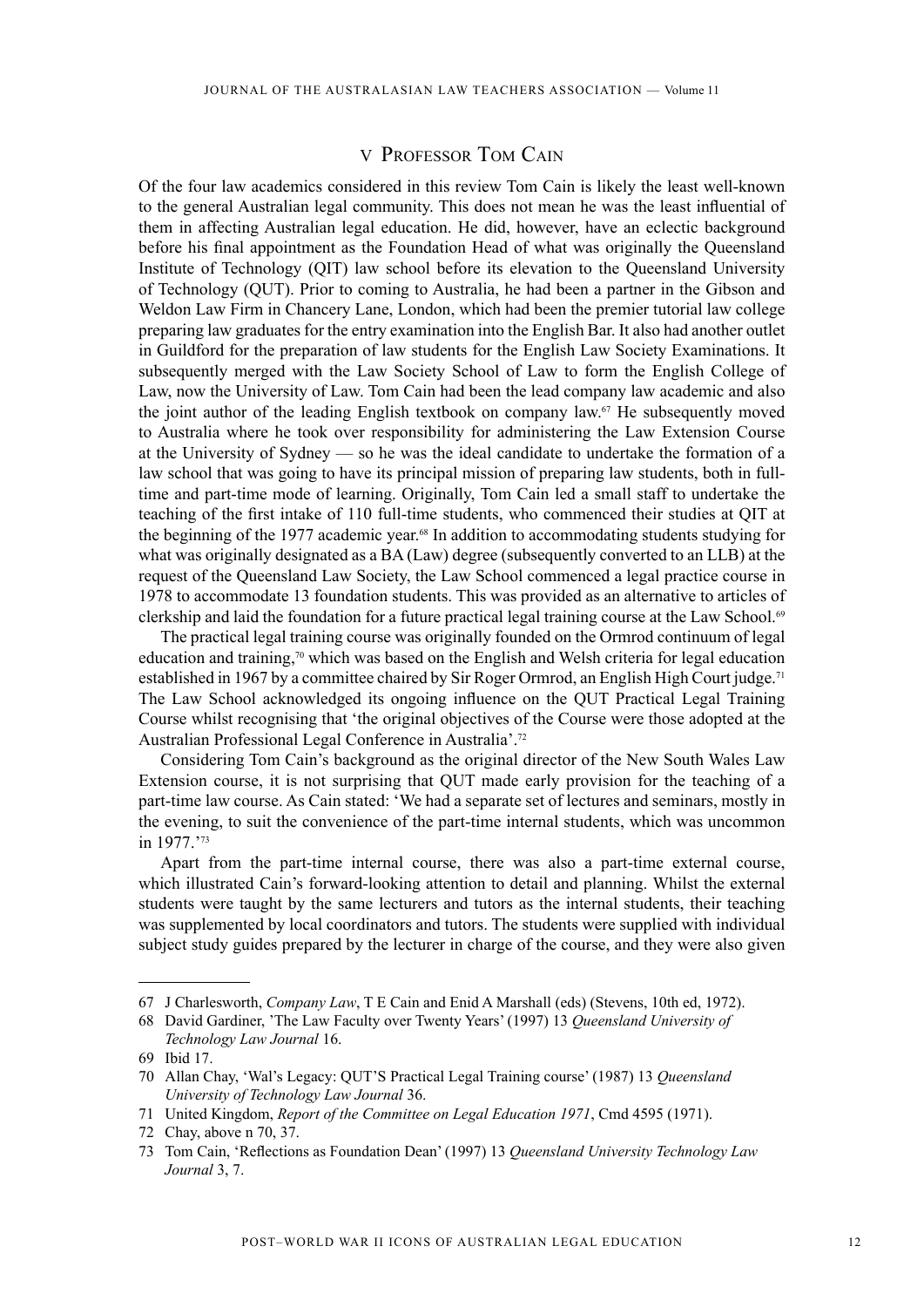written exercises. In addition, they were supported by the establishment of basic law libraries in various parts of the state, and by a number of weekend study schools in Brisbane. Firstand second-year students were assisted by telephone tutorials conducted by a tutor located in Brisbane. From 1983, a photocopying service was provided and, in 1985, a quarterly student newsletter was commenced.

Such was the success of the QIT/QUT external part-time course that the Pearce Committee commented in its report: 'QIT's efforts in its external course were commendable and we think that it should take over sole responsibility for external legal studies in Queensland.'74

This commendation was to cause problems for the Law School when in 1987 there was a recommendation by the CTEC that QIT should take responsibility for the conduct of all external law studies throughout all Australia. Tom Cain gave this proposition a great deal of thought but turned it down on the basis that it would upset the balance of the courses in the Law School. His reasons for refusal are interesting, considering that today most tertiary institutions would be tempted to adopt an expansionist attitude to such a proposition. These were:

that a Law School of a reasonable size can run a good external LLB course when the number of external students is about 15 per cent of the total number of LLB students (and the number of external and part-time internal students is not more than 35–40 per cent of the total number of students) without upsetting the balance of courses and losing staff.<sup>75</sup>

Tom Cain's influence as Foundation Head of the Law School is illustrated by the manner in which the Law School gained control over the new law library at QIT. David Gardiner, Tom Cain's successor as Dean, comments on this in his reminiscences of the early days of the Law School when describing the problems of the move by the Law School into the new law library building at QIT, stating:

We were not the sole occupier of the premise and our strata title neighbours were not necessarily ones we should have been associating with and what was more they were dominant occupants and controlled the body corporate. This was of course the University Librarian and the rest of Main Library and there was many a campaign and skirmish associated with the Law Library's operations being in conflict with those of Main Library.<sup>76</sup>

To Cain, there was obviously no question as to whether the law library should come under the control of the Law School. In many tertiary institutions, control of the law library has been a contentious issue for the Head of the Law School and the University Librarian, often requiring intervention and arbitration by the Vice-Chancellor or the Academic Board. Cain did not become embroiled in such discussions or arguments. He stated:

The Law School Library was the heart of the Law School. There were several reasons for it being part of the Law School and for the Law Librarians being members of my staff. I wanted to determine the content of the Library and the classification of books used. I also decided that we would acquire books rather than audio-visual material and that, in general, it would be a reference and not a lending library. I also decided that we would adopt the Moys classification, a feature of which is its separation of primary (statues and law reports) and secondary (other) materials. Most of all, I wanted the Law Librarians to have a teaching as well as a librarian role and to conduct courses for the students on how to use a law library.<sup>77</sup>

<sup>74</sup> Ibid.

<sup>75</sup> Ibid 8.

<sup>76</sup> Gardiner, above n 68, 17.

<sup>77</sup> Cain, above n 73, 8.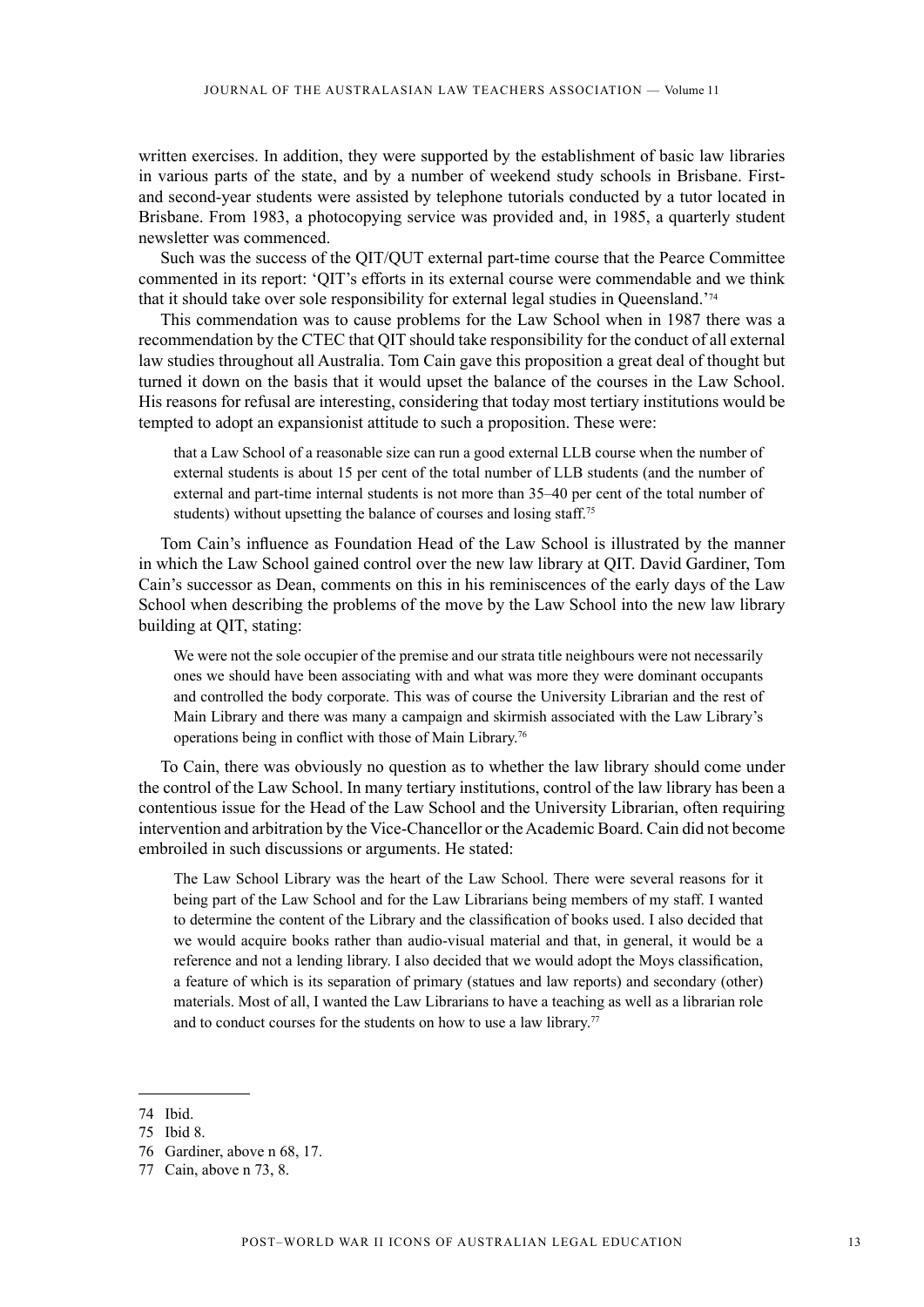Tom Cain retired as Foundation Dean of the QUT Law School in 1989, leaving behind a highly regarded law school that had been complimented by the Pearce Report on many of its practices.

## VI Review

It could be argued that at any time from settlement in Australia by Europeans in 1788 to the present day, the evolution of legal education has been a gradual process and that it is a difficult if not an impossible task to name those legal academics who have had such an imposing influence as to make them stand out from their colleagues. In an earlier paper, as I have stated, I attempted to name four academics — Professors Peden, Moore, McDougall and Beasley — whom I considered had fulfilled this role. However, with effluxion of time this was probably an easier task than attempting a similar exercise with respect to those academics who have exercised an outstanding influence over the development of Australian legal education during the post–World War II era. Also to be taken into account is the subjective view of those critics who consider the non-selection of a particular law academic from their law school must reflect adversely on the ongoing influence exercised by their particular tertiary educational institution. Nevertheless, it is important to attempt a comparative assessment and to recognise the outstanding influence that has been exercised by some particular law academics. In this respect, the names of Professors Derham and Pearce are linked not only to their particular law schools, but also to the reports with which they were closely connected and which are acknowledged as having a lasting effect on the ongoing development of Australian legal education. Professor Derham is also, of course, recognised as the academic who established the Monash University Law School, which has subsequently occupied a major role in Australian legal education. Professor Hal Wootten has occupied a similar role to that of Professor Derham in that he was responsible for establishing a second university law school in New South Wales, which is also recognised as possessing a similar reputation to that of Monash Law School in Victoria for its innovative influence on the development of modern legal education. Where then does Professor Cain stand in comparison to these other three leading law academics? Close examination would indicate that he has had a similar although less spectacular influence. Despite its lack of resources when it was first established, the QUT Law School was the second university law school in Queensland. It has been recognised as having had a pioneering influence in both the development of part-time law courses and practical legal training, which was noted in the Pearce Report. Its staff have always provided leadership in innovative law teaching, which has been acknowledged by the receipt of many national teaching awards. Much of this has been due to the early leadership and inspiration given to the Law School by Professor Tom Cain, and so it could be argued that he is worthy of occupying an equal standing to that of the other three of his law academic peers of the modern era.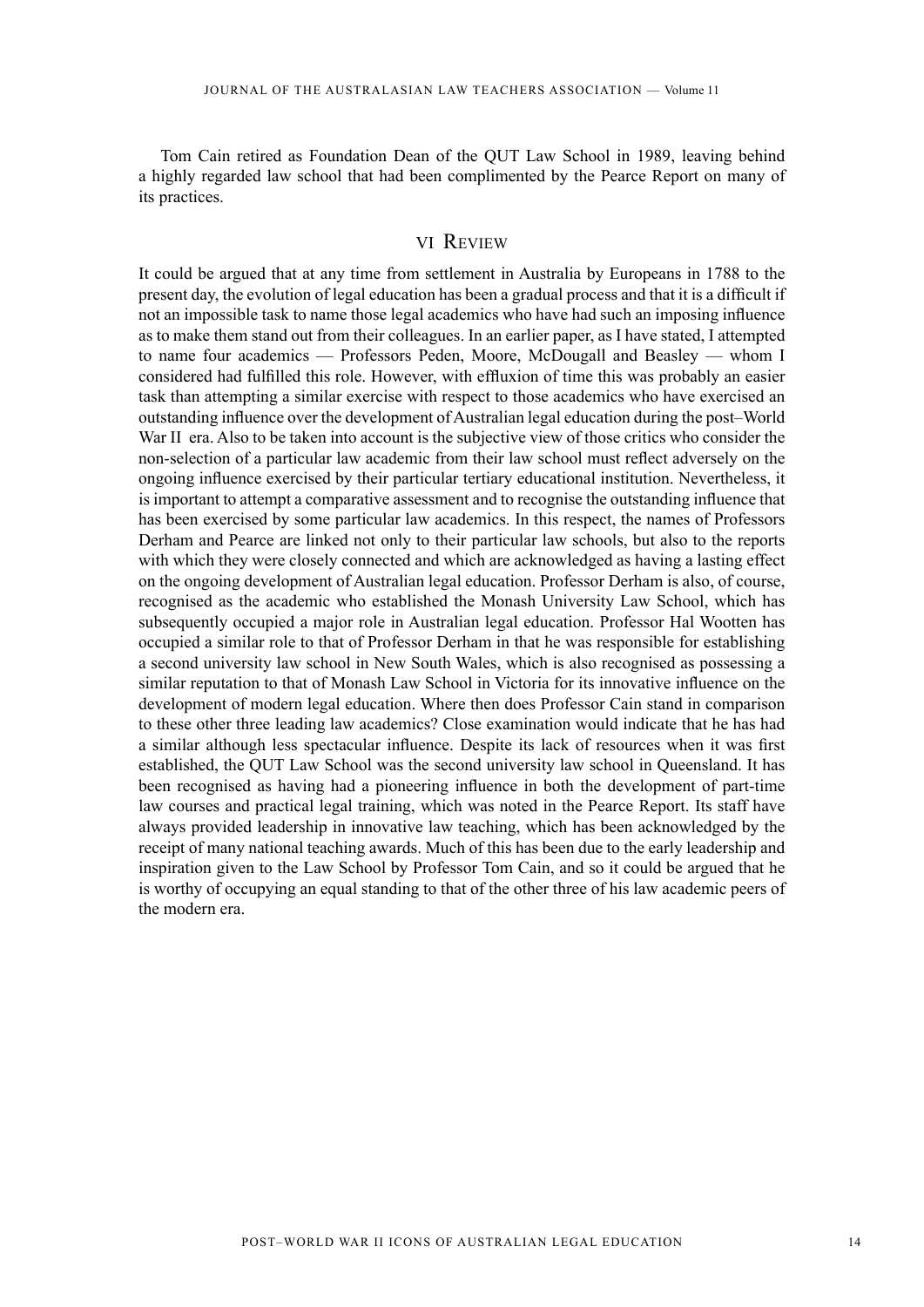# THE 'DOCTRINE OF ERRONEOUS ASSUMPTION' — CLEARING UP THE CONFUSION

## *Matthew Berkahn and Lindsay Trotman\**

#### **ABSTRACT**

A number of cases dealing with the prohibition on misleading or deceptive conduct have referred to the so-called 'doctrine of erroneous assumption'. In early cases, the focus was on determining if the consumer had preconceived ideas, already in their mind, that caused them to be misled, rather than being misled by the conduct of the defendant. Later cases draw a distinction between 'ordinary' or 'reasonable' assumptions and those that are 'extreme or fanciful'. Confusion has arisen because the phrase 'erroneous assumption' has also been used to refer to an assumption a person, without preconceived ideas, might make in response to conduct.

We consider the origin and development of this 'doctrine' and the confusion associated with it. We also suggest a solution to the confusion — namely, the discarding of any reference to a 'doctrine of erroneous assumption'.

#### I Introduction

The general prohibition on misleading or deceptive conduct is well known.<sup>1</sup> The question of whether conduct is misleading or deceptive, or likely to mislead or deceive, is answered by characterisation of the conduct. Characterisation 'is a task that generally requires consideration of whether the impugned conduct viewed as a whole has a tendency to lead a person into error'.2 Any error must be caused by the impugned conduct and not by some other cause: 'there must be some causal relationship between the conduct … and the … prospect that people will be led into error by it'.<sup>3</sup> When considering that causal relationship, reference has sometimes been made to a so-called 'doctrine of erroneous assumption'.4 Our thesis is that reference to such a doctrine does not aid coherence of analysis when characterising impugned conduct. There is confusion about what is meant by the doctrine. This confusion has arisen because the phrase 'erroneous assumption' has been used to mean two different things. Furthermore, we will show that the doctrine has been largely rejected in favour of a different approach to the causal relationship between conduct and the prospect of error. For these reasons, we conclude with a suggestion that the discourse on misleading or deceptive conduct discontinues reference to a so-called 'doctrine of erroneous assumption'.

<sup>\*</sup> Associate Professors of Law, Massey University, Palmerston North, New Zealand.

<sup>1</sup> *Competition and Consumer Act 2010* (Cth) sch 2 ('Australian Consumer Law') s 18; *Fair Trading Act 1986* (NZ) s 9.

<sup>2</sup> *Campbell v Backoffice Investments Pty Ltd* (2009) 238 CLR 304, 319 [25]; *Australian Competition and Consumer Commission v TPG Internet Pty Ltd* (2013) 250 CLR 640, 651 [39].

<sup>3</sup> R S French, 'A Lawyer's Guide to Misleading or Deceptive Conduct' (1989) 63 *Australian Law Journal* 250, 258.

<sup>4</sup> See, eg, *Campomar Sociedad, Limitada v Nike International Ltd* (2000) 202 CLR 45 ('*Campomar'); Tasman Insulation New Zealand Ltd v Knauf Installation Ltd* [2016] 3 NZLR 145 (NZCA) ('*Tasman Insulation Appeal*'); *10th Cantanae Pty Ltd v Shoshana Pty Ltd* (1987) 79 ALR 299, 324–325 ('*10th Cantanae*'); *Hogan v Pacific Dunlop Ltd* (1988) 83 ALR 403, 426; *Niagara Sawmilling Co Ltd v Carter Holt Harvey Ltd* [2012] NZHC 441; I Finch, 'The Fair Trading Act 1986', in *Intellectual Property Law in New Zealand* (online ed, Thomson Reuters) [10.4.13].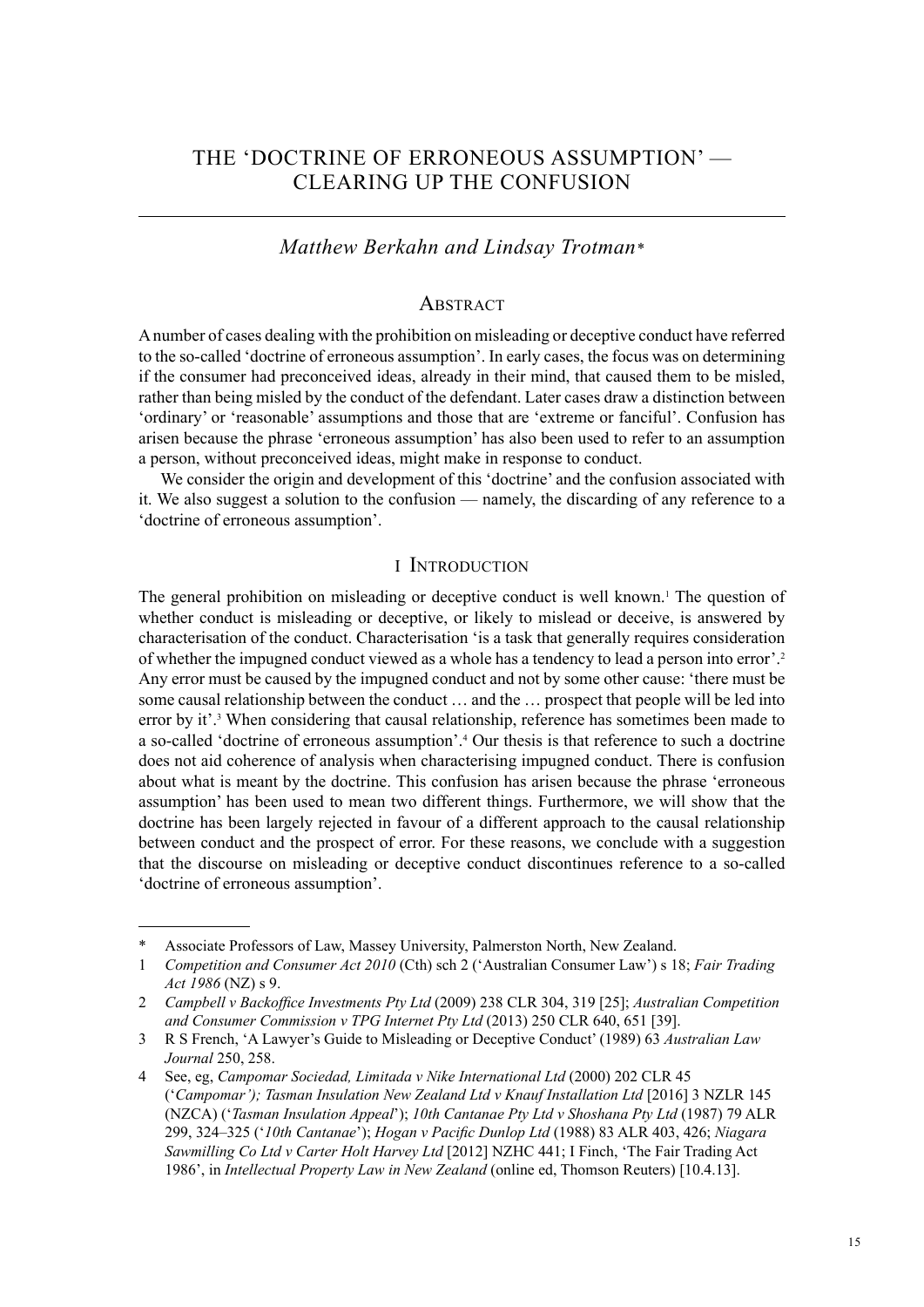#### II Origin of the 'Doctrine'

#### The 'doctrine' stems from *McWilliam's Wines Pty Ltd v McDonald's System of Australia Pty Ltd*  ('*McWilliam's*').5

In that case, McDonald's, well-known sellers of hamburgers including one extensively advertised under the name 'Big Mac', objected to McWilliam's using the words 'Big Mac' in advertisements for its wine, alleging an infringement of the general prohibition on misleading or deceptive conduct. There was evidence that consumers had 'erroneous assumptions and preconceived ideas'6 about the name 'Big Mac'. The assumptions and ideas were that McDonald's 'owned' the name and that nobody else would be able to use it without the consent of McDonald's. Neither of these things was true, so the assumptions and ideas were erroneous. On reading the advertisement, a person with those preconceptions was likely to make another false assumption 'that ... McDonald's must be in the wine venture in some way'.<sup>7</sup> Such a person was thus led into error on reading the advertisement. But the 'critical question' was considered to be 'whether conduct otherwise neither misleading nor deceptive acquires deceptive quality because persons under the influence of erroneous ideas draw erroneous inferences concerning it'.8 The answer given to this question was 'no'. In the words of Smithers J:

those persons who, by approaching the advertisement with erroneous ideas in their mind and interpreting its contents by reference thereto and are thereby misled do not arrive at their erroneous conclusion as a consequence of the terms of the advertisement, but because of the application, to those terms, of reasoning based on erroneous assumptions of their own. A member of the public can hardly complain of being misled by the conduct of another if because of errors made by himself he erroneously interpreted the nature of that conduct. And one would not contemplate that conduct, only misleading to those who misinterpret it because they apply erroneous assumptions in the exercise of interpretation, would be proscribed by the legislature. Such conduct would not be, one would think, truly misleading or deceptive.<sup>9</sup>

Fisher J, who agreed with Smithers  $J<sub>10</sub>$  also used the term 'erroneous assumption'<sup>11</sup> in conjunction with the terms 'preconceived notion'12 and 'unwarranted albeit reasonable assumption'.13 It is clear from a careful reading of his entire judgment that, when he used each of these terms, he was also referring to an assumption that a person had made prior to exposure to the impugned conduct. Thus, the concern of both judges was on determining if consumers had preconceived ideas that caused them to be misled when they applied those ideas to impugned conduct. By this articulation, the cause of any error was said to be the consumer's preconception rather than the conduct impugned.

<sup>5</sup> (1980) 49 FLR 455; see also *Campomar* (2000) 202 CLR 45, 85–86 [104].

<sup>6</sup> *McWilliam's* (1980) 49 FLR 455, 464 (Smithers J).

<sup>7</sup> Ibid 465.

<sup>8</sup> Ibid.

<sup>9</sup> Ibid 466. See also *Johnson Tiles Pty Ltd v Esso Australia Ltd* (2001) ATPR 41-794, 42,547 (FCA): 'There must be a logical causal connection between the conduct and some hypothesised error. But not every case involving a logical connection between conduct and alleged error will result in the conduct being regarded as misleading or deceptive … By way of example, it might be said that, strictly speaking, a causal connection exists between conduct and error where the error is based upon erroneous assumption derived from but not logically justified by the conduct. The conduct will not ordinarily be treated on that account, as misleading or deceptive in such a case.'

<sup>10</sup> *McWilliam's* (1980) 49 FLR 455, 475.

<sup>11</sup> Ibid 479.

<sup>12</sup> Ibid 478 and 479.

<sup>13</sup> Ibid 479.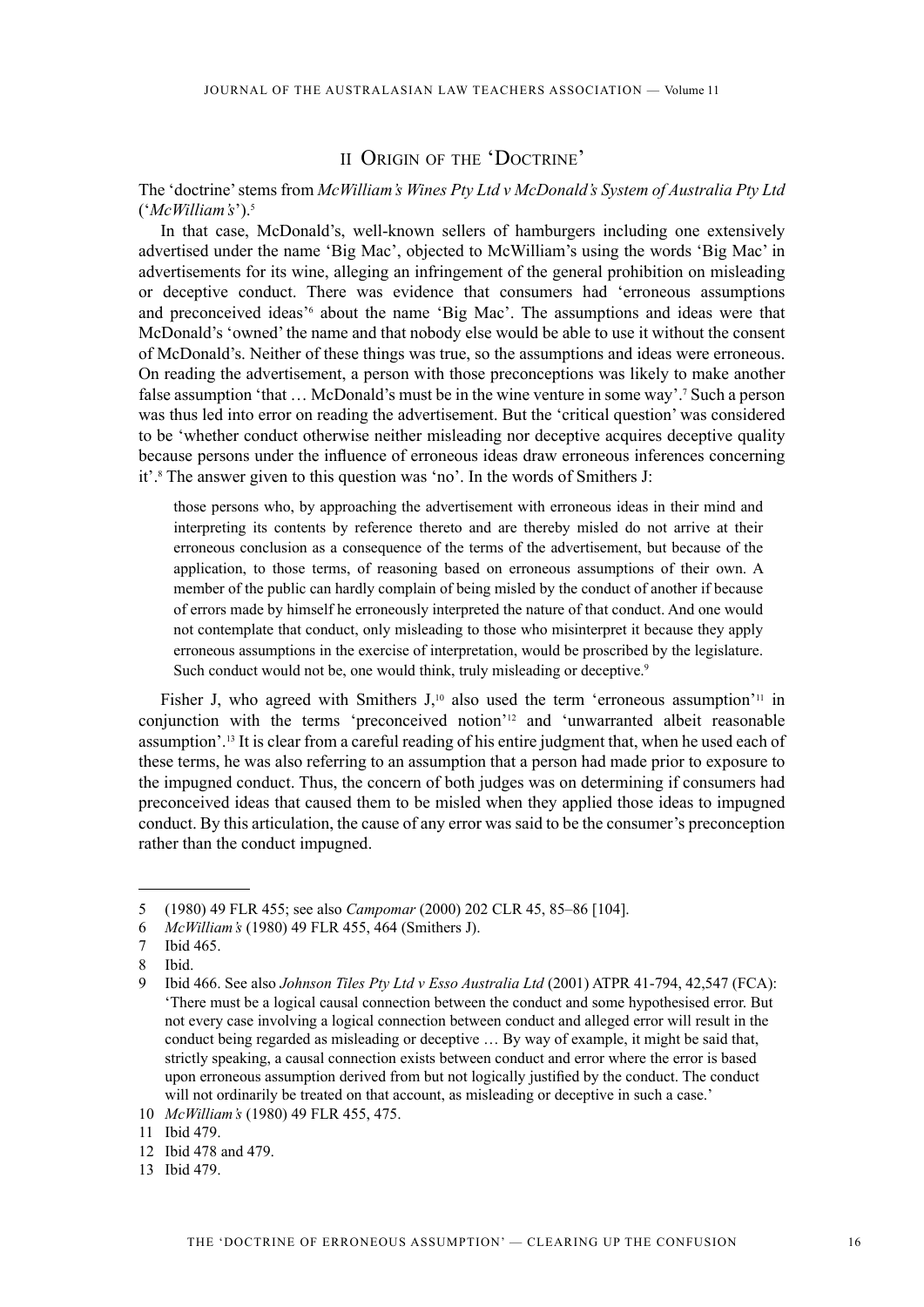## III Developments following *McWilliam's*

Although it was possible to interpret *McWilliam's* as propounding a general proposition that the application of a preconception to impugned conduct would always mean that the necessary causal link between conduct and likely error would be absent,<sup>14</sup> this was quickly rejected by the Full Federal Court in *Taco Bell.*15 Deane and Fitzgerald JJ, referring to *McWilliam's*, said:16

In the course of their respective judgments, Smithers J and Fisher J placed particular emphasis on the fact that a person would only be misled or deceived into thinking that the use of the expression 'BIG MAC' by McWilliam's indicated some arrangement between McWilliam's and McDonald's if he made the erroneous assumption that the expression could not have been used by McWilliam's in the absence of such an arrangement. There has been a tendency — in our view mistaken — to see their Honours' comments in that regard as involving some general proposition of law to the effect that intervention of an erroneous assumption between conduct and any misconception destroys a necessary chain of causation with the consequence that the conduct itself cannot properly be described as misleading or deceptive or as being likely to mislead or deceive.

Use of the phrase 'erroneous assumption' in this passage must be taken to mean an erroneous assumption made before exposure to impugned conduct because Deane and Fitzgerald JJ referred to that term as employed by Smithers and Fisher JJ. On this analysis, the passage is saying that the application of a preconception to impugned conduct will not always mean that the necessary causal link between conduct and likely error is absent. In other words, the characterisation inquiry is not necessarily ended by pointing to a preconception. The impugned conduct may still be capable of leading a person into error independently of that person's preconception. This is consistent with Smithers J's critical question, being 'whether conduct *otherwise neither misleading nor deceptive* acquires deceptive quality because persons under the influence of erroneous ideas draw erroneous inferences concerning it'.17 This question acknowledges the possibility that conduct might be misleading or deceptive for reasons other than the application of a preconception to the conduct.

Deane and Fitzgerald JJ went on to make the following comments:<sup>18</sup>

In truth, of course, no conduct can mislead or deceive unless the representee labours under some erroneous assumption. Such an assumption can range from the obvious, such as a simple assumption that an express representation is worthy of credence, … to the fanciful, such as an assumption that the mere fact that a person sells goods means that he is the manufacturer of them. The nature of the erroneous assumption which must be made before conduct can mislead or deceive will be a relevant, and sometimes decisive, factor in determining the factual question whether conduct should properly be categorized as misleading or deceptive or as likely to mislead or deceive.

Use of the phrase 'erroneous assumption' in this passage must be taken to mean an erroneous assumption made *after* exposure to impugned conduct. The examples in the passage support this interpretation. There can be no assumption about an express representation until the representation is received by a person. Likewise, there can be no assumption about a person selling goods until that person sells goods. The natural interpretation of the passage is that it refers to the need for an erroneous assumption in response to impugned conduct. So, here we

<sup>14</sup> See, eg, Finch, above n 4 [10.4.13]. See also French, above n 3, 258.

<sup>15</sup> *Taco Co of Australia Inc v Taco Bell Pty Ltd* (1982) 42 ALR 177 ('*Taco Bell*').

<sup>16</sup> Ibid 200.

<sup>17</sup> *McWilliam's* (1980) 49 FLR 455, 465 (emphasis added).

<sup>18</sup> *Taco Bell* (1982) 42 ALR 177, 200.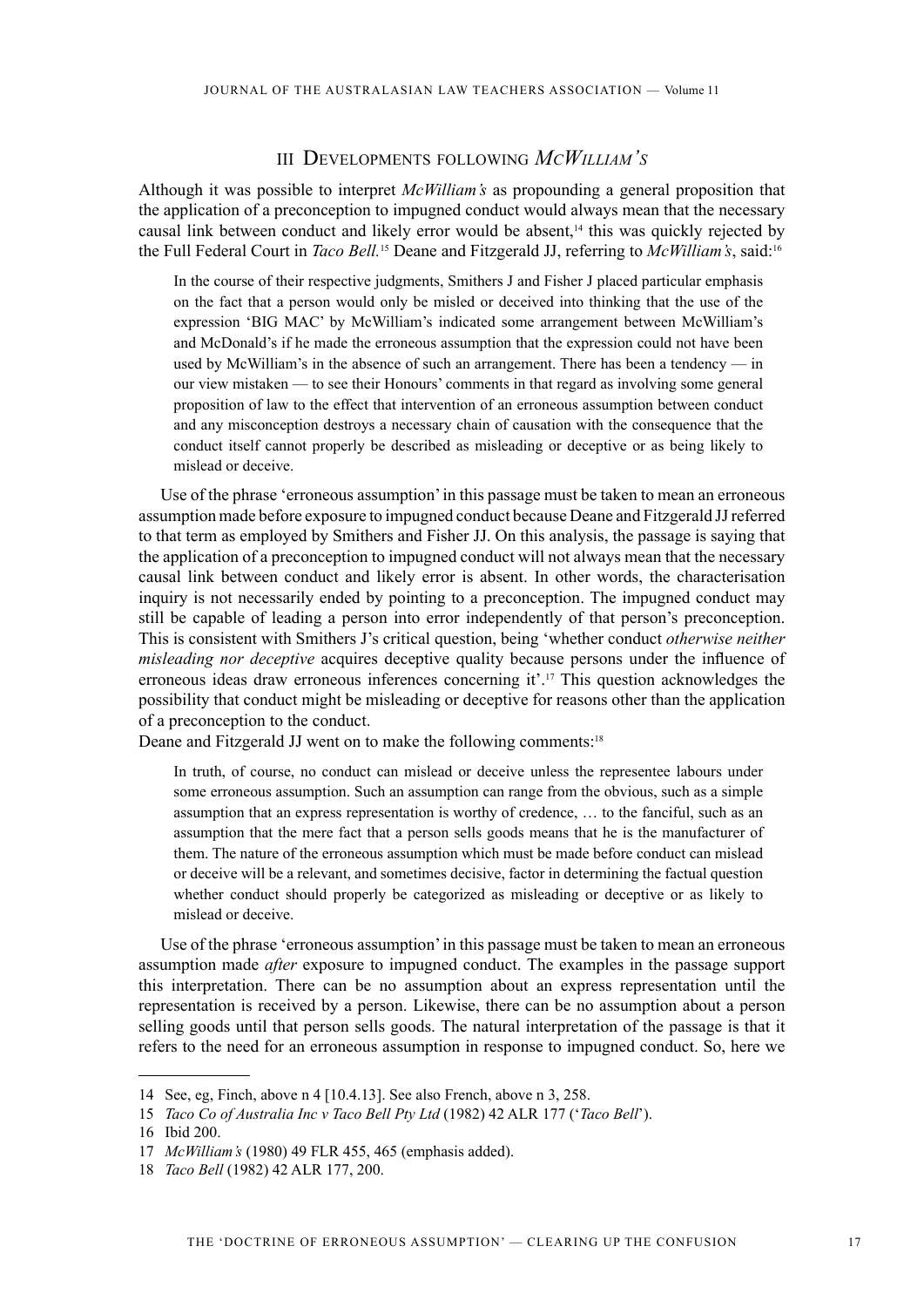see the first use of the phrase 'erroneous assumption' to mean something different from what Smithers and Fisher JJ meant when they used the same term in *McWilliam's.*

Lockhart describes the *Taco Bell* decision as having questioned the status of the 'doctrine' (as enunciated in *McWilliam's*) 'virtually immediately after [that] enunciation'.19 However, Deane and Fitzgerald JJ in *Taco Bell* did not disagree with what Smithers and Fisher JJ had said in *McWilliam's.* Rather, they sought to make it clear that what had been said did not amount to a general rule that the existence of a preconception would always preclude the characterisation of conduct as misleading or deceptive. Indeed, as Lockhart himself notes,20 these two judges employed the doctrine in the *Lego*<sup>21</sup> case to characterise conduct as not misleading or deceptive. This was another case involving use of a similar name: irrigation equipment was sold in Australia and elsewhere under the name 'Lego', resulting in action being taken by Lego Australia Pty Ltd, the marketer in Australia of the well-known children's building blocks of the same name. There was evidence that some members of the public mistakenly thought that the Lego irrigation equipment being sold was made by the manufacturer of the Lego toys. The evidence showed that members of the public had a prior familiarity with the use of the name 'Lego' in respect of Lego plastic toys and no familiarity with it being applicable to any other products. Some of the evidence went so far as to show 'that it would be possible to find some members of the public who would assume that any product at all to which the name was applied was manufactured by the manufacturer of the toy'.<sup>22</sup> Deane and Fitzgerald JJ said that it was 'necessary to inquire why proven misconception has arisen'23 in order to determine whether those shown to have been led into error were so led by the impugned conduct. That inquiry revealed that persons were led into error because of the preconceptions they had about the name 'Lego', which they brought to bear on the impugned conduct. It was the application of preconceptions to the conduct that caused their error, not the conduct per se. Deane and Fitzgerald JJ concluded that the conduct:

viewed objectively, cannot properly be seen as involving or conveying any representation to the effect that the manufacturer of the irrigation equipment was connected with the manufacturer of the plastic building blocks. Any members of the public who were confused or under a misconception in that regard were so confused or under such a misconception as a result of an unwarranted assumption which they themselves made. $24$ 

The term 'unwarranted assumption' employed in this passage equates to the term 'unwarranted albeit reasonable assumption'25 used by Fisher J in *McWilliam's* and the term 'erroneous assumption' used by Smithers J in that case*.* It is clear from a reading of the judgments as a whole that all four judges were each referring to an assumption that a person had made prior to exposure to the impugned conduct. In *Lego*, the assumption was essentially that the toy manufacturer owned the name 'Lego', and that any product to which that name was applied must therefore have a connection with the toy manufacturer.

<sup>19</sup> C Lockhart *The Law of Misleading or Deceptive Conduct* (4th ed, LexisNexis, 2015) [3.30].

<sup>20</sup> Ibid [3.31]

<sup>21</sup> *Lego Australia Pty Ltd v Paul's (Merchants) Pty Ltd* (1982) 60 FLR 465 ('*Lego*').

<sup>22</sup> Ibid 473.

<sup>23</sup> Ibid, quoting from *Hornsby Building Information Centre Pty Ltd v Sydney Building Information Centre Ltd* (1978) 140 CLR 216, 228.

<sup>24</sup> *Lego* (1982) 60 FLR 465, 474.

<sup>25</sup> *McWilliam's* (1980) 49 FLR 455, 479. See above.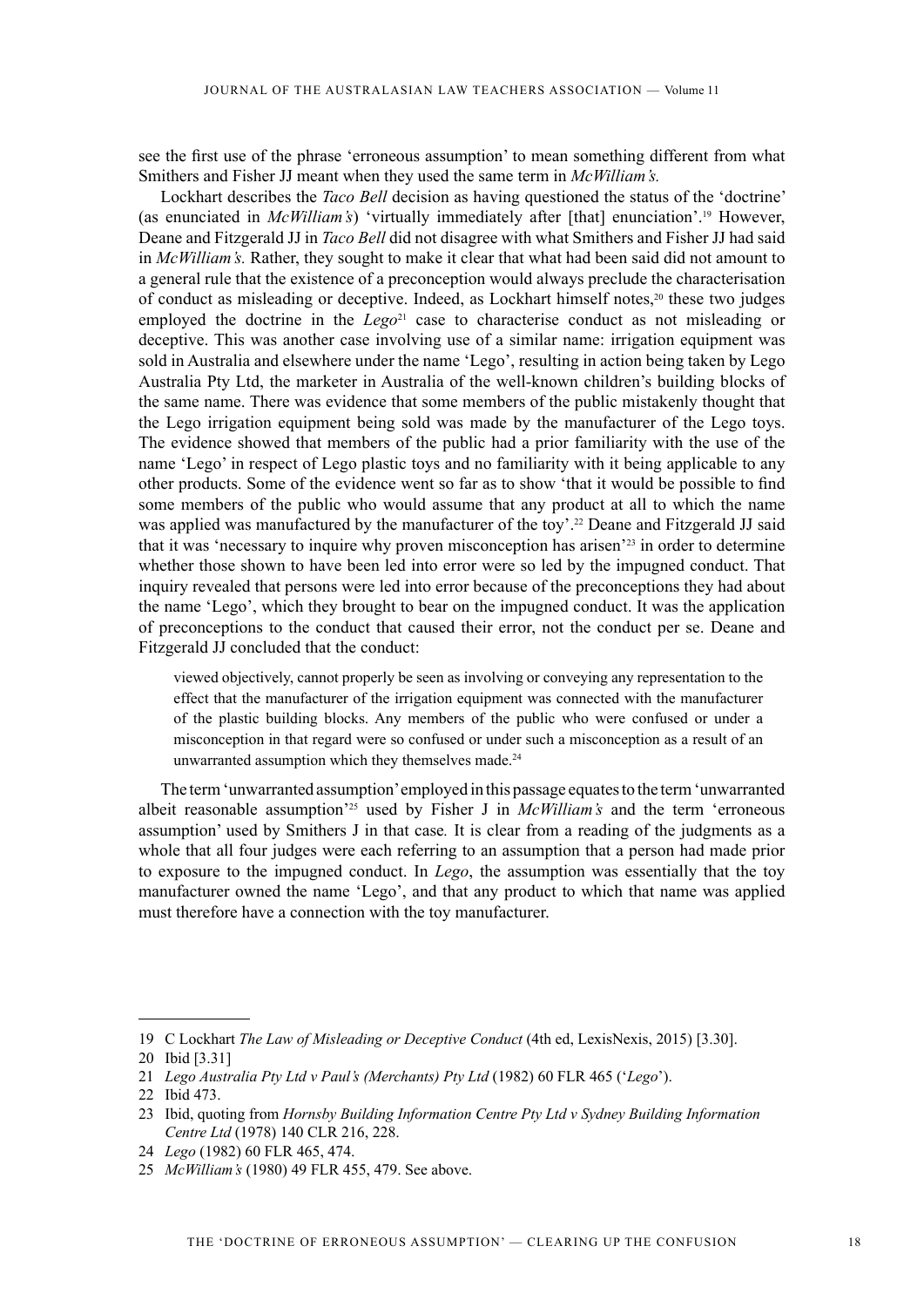## IV A Less Confusing Name for the Doctrine

The doctrine was described by Gummow J as a doctrine of 'erroneous preconception' in *10th Cantanae Pty Ltd v Shoshana Pty Ltd ('10th Cantanae').* 26 We think this is a better name than the 'doctrine of erroneous assumption' because it directs attention to a preconceived idea or assumption — that is, an idea arrived at or assumption made by a person before encountering the impugned conduct. As we have endeavoured to articulate above, this is what the doctrine is concerned with. This name also avoids confusion arising from using the term 'erroneous assumption' to mean two different things, which, as we have pointed out, is what Deane and Fitzgerald JJ did in *Taco Bell*.<sup>27</sup> Gummow J's name conveniently allows the term 'erroneous' assumption' to be confined to the second sense in which it was used by Deane and Fitzgerald JJ in *Taco Bell* — that is, an erroneous assumption made *after* exposure to the impugned conduct.

The doctrine was not applied in *10th Cantanae* by either Gummow J or the trial judge because any preconception was correct rather than erroneous. Nor did Gummow J endorse the doctrine. Agreeing with the judge at first instance, he said:

whatever be the true scope of any doctrine of 'erroneous preconception', his Honour held, in my view correctly, that it had no application to this case. If there was a preconception, it was a correct one.<sup>28</sup>

## V In the High Court of Australia

Early in its existence, the doctrine was endorsed by Brennan J in *Parkdale Custom Built Furniture Pty Ltd v Puxu Pty Ltd*. 29 Expressly agreeing with *McWilliam's,* but using the term 'erroneous preconceived belief' rather than erroneous assumption, he opined that 'an erroneous preconceived belief' might cause a consumer to make a false assumption in response to conduct. If that is so, the false assumption or error 'is self-induced'<sup>30</sup> rather than caused by the impugned conduct. The express agreement with *McWilliam's*, but use of the term 'erroneous preconceived belief', supports our view expressed above<sup>31</sup> that the doctrine as articulated in *McWilliam's* is concerned with thoughts harboured prior to exposure to impugned conduct, which cause a wrong impression to be taken from the conduct.

Eighteen years passed before the doctrine was again considered by the High Court of Australia in *Campomar Sociedad, Limitada v Nike International Ltd* ('*Campomar*').32 Campomar, seeking to invoke the erroneous assumptions 'doctrine', claimed that Nike's case was based on 'exploiting a false belief — a belief built up by [Nike's own] advertising and promotional expenditure that … the only goods that are or will be marketed under the mark "Nike" are those of the respondents',33 and that there was therefore no 'nexus between [Campomar's] conduct and [consumers'] misconceptions or deceptions'.<sup>34</sup>

<sup>26</sup> (1987) 79 ALR 299 (Full FCA), 325.

<sup>27</sup> *Taco Bell* (1982) 42 ALR 177, 200. See above.

<sup>28</sup> *10th Cantanae* (1987) 79 ALR 299 (Full FCA) 325.

<sup>29</sup> *Parkdale Custom Built Furniture Pty Ltd v Puxu Pty Ltd* (1982) 149 CLR 191, 225 ('*Parkdale*').

<sup>30</sup> Ibid. See R Durie, 'Commercial Law Note' (1985) 59 *Australian Law Journal* 115, 117.

<sup>31</sup> See above, 'II Origin of the Doctrine'.

<sup>32</sup> *Campomar* (2000) 202 CLR 45. See E Webb and D Farrelly, 'Before the High Court: *Campomar Sociedad Limitada and Anor v Nike International Ltd and Anor*' (1999) 21 *Sydney Law Review* 278, written on the eve of High Court of Australia determination in *Campomar*; B McCabe, 'Consumer Protection' (2000) 8 *Trade Practices Law Journal* 180, 185–186, written shortly thereafter.

<sup>33</sup> *Campomar* (2000) 202 CLR 45, 55 [5].

<sup>34</sup> Ibid 83 [98].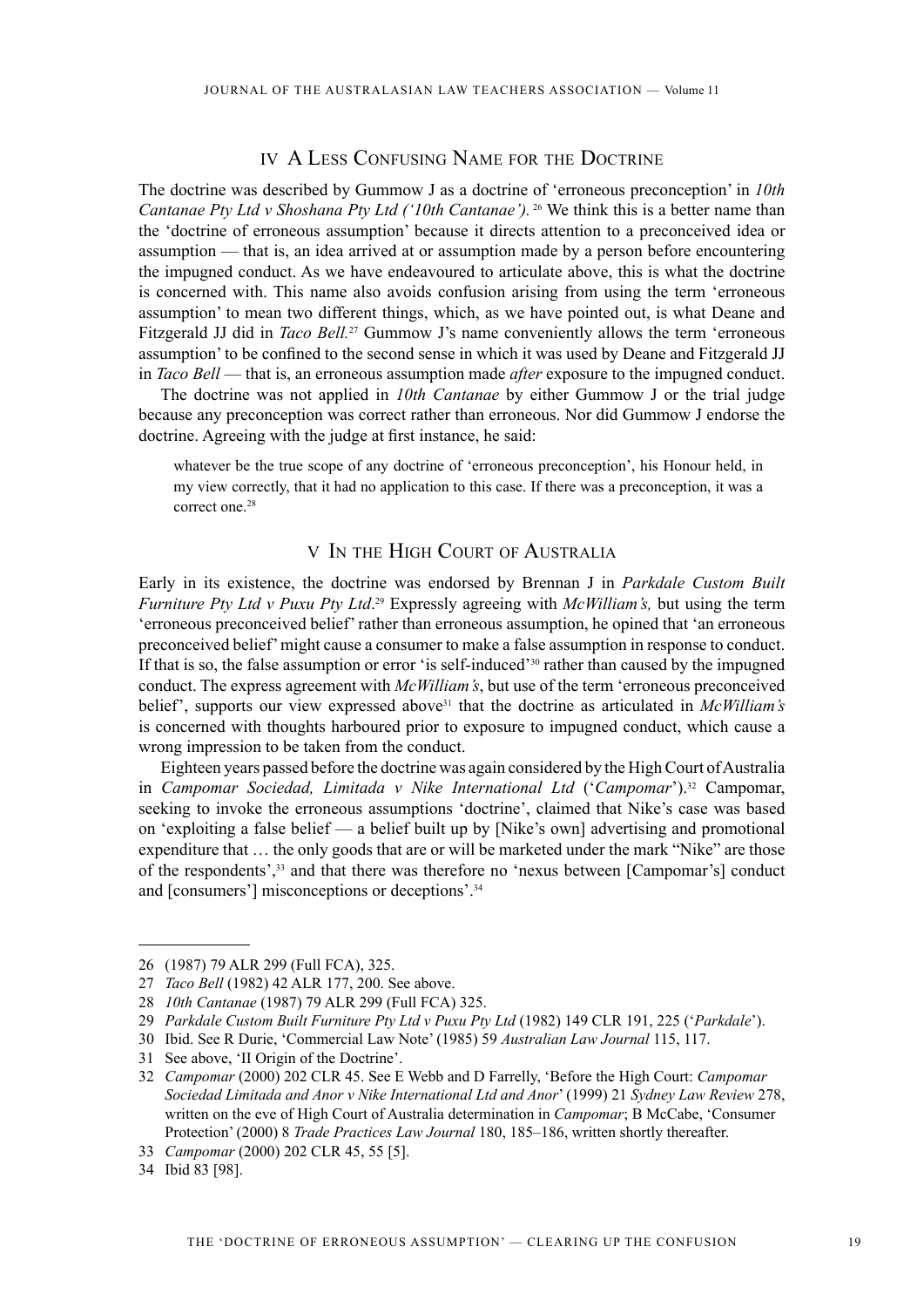The court, in response, did not adopt the erroneous assumptions 'doctrine' articulated in *McWilliam's,*35 declaring that 'the courts in Australia have not applied any "erroneous assumption" doctrine'.36 The court gave attention to that part of the joint judgment of Deane and Fitzgerald JJ in *Taco Bell* that emphasised 'no conduct can mislead or deceive unless the representee labours under some erroneous assumption'.<sup>37</sup> As we have noted above,<sup>38</sup> the 'erroneous assumption' referred to there is an erroneous assumption made *after* exposure to impugned conduct. The interest of the High Court was in that type of assumption. It did not seek to determine if they were the result of preconceptions, preferring to consider if the assumptions made were likely to be made by a reasonable consumer. 39 It distinguished between 'extreme or fanciful' assumptions on the one hand, and 'ordinary or reasonable' assumptions on the other, noting that 'the court may well decline to regard … those assumptions by persons whose reactions are extreme or fanciful'.40 Evidence given by a witness in the case (a pharmacist) was noted by the court as an example of 'not only erroneous but extreme and fanciful' assumptions:<sup>41</sup>

he assumed that 'Australian brand name laws would have restricted anybody else from putting the Nike name on a product other than that endorsed by the [Nike sportswear company]'. Further, [his] assumption … extended to the marketing of pet food and toilet cleaner … They would not be attributed to the 'ordinary' or 'reasonable' members of the classes of prospective purchasers of pet food and toilet cleaners.

There have been few subsequent considerations in the High Court of Australia of the role of erroneous assumptions in misleading or deceptive conduct cases.42 Those that do deal with the issue have approached it in a manner that is consistent with the *Campomar* decision; they have looked for an erroneous assumption made after exposure to the impugned conduct, which might be made by a reasonable or ordinary member of the relevant class of persons said to be affected by the conduct.

*In Forrest v Australian Securities and Investments Commission,*43 the High Court did not refer to any 'doctrine' of erroneous assumption. It considered the determinative issue to be: what did the impugned statements convey to their intended audience?44 Citing *Campomar*, it was the

<sup>35</sup> See above, 'II Origin of the Doctrine'.

<sup>36</sup> *Campomar* (2000) 202 CLR 45, 89 [110], citing *10th Cantanae* (1987) 79 ALR 299, 324–325; *Hogan v Pacific Dunlop Ltd* (1988) 83 ALR 403, 426. This statement was made in that part of the court's judgment concerning passing off but the court proceeded on the assumption that questions respecting sufficiency of causation were the same for both passing off and misleading or deceptive conduct: see [110].

<sup>37</sup> See text following n 18 above.

<sup>38</sup> See above, 'III Developments following *McWilliam's*'.

<sup>39</sup> *Campomar* (2000) 202 CLR 45, 85 [103], citing *Parkdale* (1982) 149 CLR 191,199.

<sup>40</sup> *Campomar* (2000) 202 CLR 45, 86–87 [105].

<sup>41</sup> Ibid.

<sup>42</sup> There is a brief noting of the *Campomar* case's references to the 'doctrine' in *I and L Securities Pty Ltd v HTW Valuers (Brisbane) Pty Ltd* (2002) 210 CLR 109, 125 [49], but that case dealt with remedies, rather than the characterisation of conduct. There is perhaps an allusion to the 'doctrine' in *Miller and Associates Insurance Broking Pty Ltd v BMW Australia Finance Ltd* (2010) 241 CLR 357, 370–371 [21]–[22], where the court noted the need for 'attention to the effect or likely effect of [conduct] unmediated by antecedent erroneous assumptions'. The *High Court in Australian Competition and Consumer Commission v TPG Internet Pty Ltd* (2013) 250 CLR 640, 646 [19] also briefly alludes to the concept when it notes that the trial judge's conclusion states 'the ordinary or reasonable consumer would not have any starting assumption' about the defendant's product.

<sup>43</sup> (2012) 247 CLR 486 ('*Forrest').*

<sup>44</sup> Ibid 504 [31].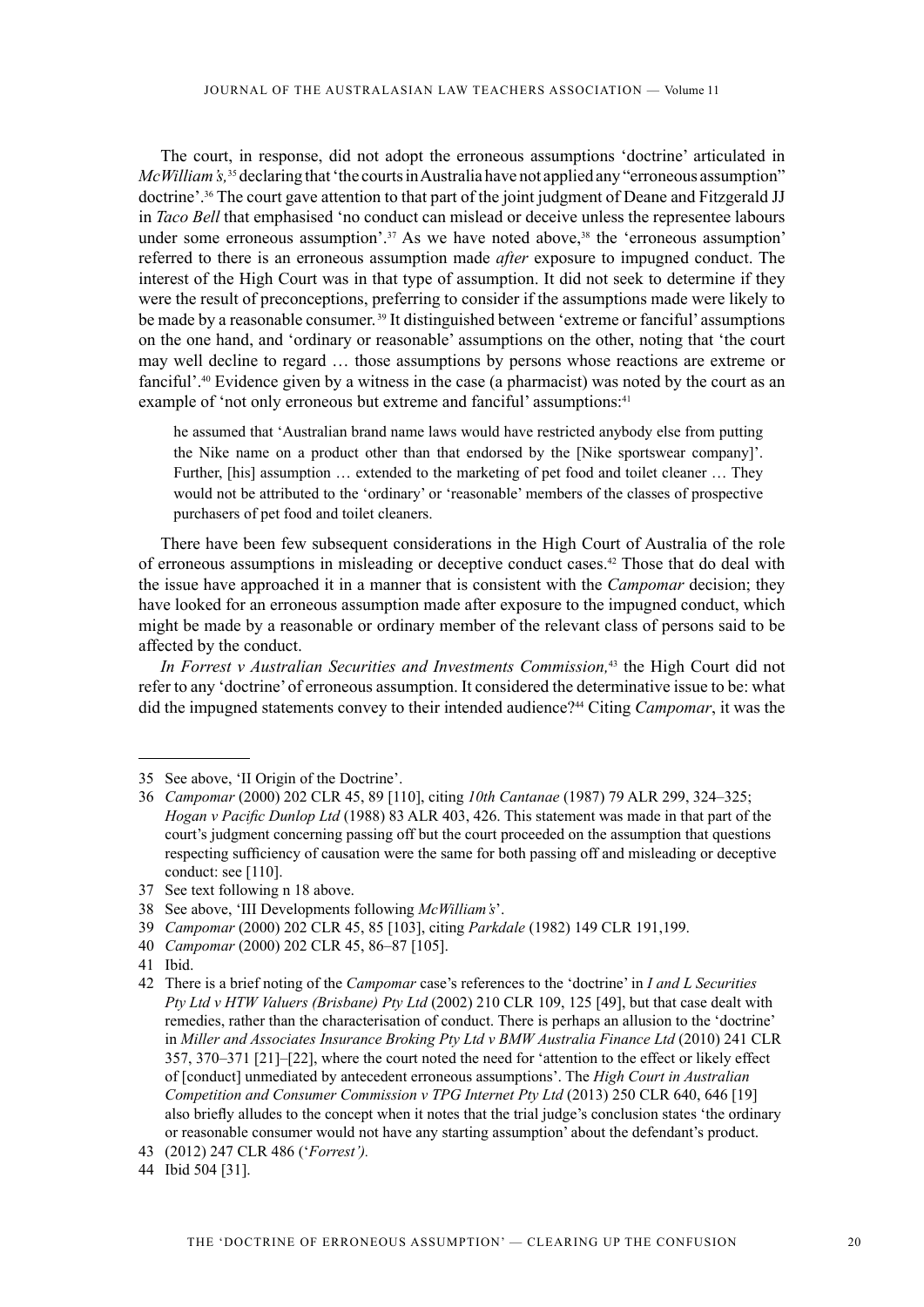message conveyed to an ordinary or reasonable member of that audience that mattered.45 An extreme or fanciful understanding was not to be attributed to the ordinary or reasonable member of that audience.46 Thus, the determination of whether conduct is misleading or deceptive, or likely to mislead or deceive, involves an inquiry into how an ordinary or reasonable member of the intended audience would receive a message.47 *Forrest* and *Campomar* are at one.

## VI Other Australian Cases

The approach taken in *Campomar* has also been followed in a number of Federal Court cases. In *Knight v Beyond Properties Pty Ltd*, Buchanan J in the Federal Court responded to evidence that certain witnesses had made an erroneous assumption about a connection between Mr Knight (the author of a series of children's books with 'Mythbusters' in the title) with the *Mythbusters*  TV show. He held that their beliefs, although misplaced, did not necessarily mean that their evidence should 'be rejected simply because their impressions or reactions were coloured or affected by a wrongful assumption'.<sup>48</sup> However:<sup>49</sup>

The particular knowledge and association of the witnesses relied on by Mr Knight prevents them … being regarded as representative of the class as a whole … [T]he reactions of these witnesses, who each had a pre-existing association of some kind or other with Mr Knight, are not a reliable or representative guide to the reactions to be imputed to ordinary or typical members of the class in question.

*Peter Bodum A/S v DKSH Australia Pty Ltd*<sup>50</sup> was a case dealing with the sale of coffee plungers whose shape and features were alleged to be likely to mislead consumers into believing that they were either manufactured by or promoted with the sponsorship or approval of Bodum. The court held:<sup>51</sup>

In order to test whether a misconception has arisen or might arise amongst members of the relevant cohort by reason of the impugned conduct, the inquiry is to be made notionally of the hypothetical individual excluding 'assumptions by persons whose reactions are extreme or fanciful' … The question is 'whether the misconceptions, or deceptions, alleged to arise, or to be likely to arise, are properly to be attributable to the ordinary and reasonable members of the class of prospective purchasers' … The evidence should be viewed objectively to determine whether the reputation subsisting in Bodum's coffee plunger is such that members of the public (that is, ordinary and reasonable members of the relevant class excluding those making extreme or fanciful assumptions) would assume that a rival product exhibiting those features … is a product of Bodum or a product sold with the licence, sponsorship or approval of Bodum.

In *Australian Competition and Consumer Commission v AGL South Australia Pty Ltd*, it was noted:<sup>52</sup>

In some cases, the circumstance that a representation is misleading only because of an erroneous assumption made by the representee will preclude a finding of the requisite causal link. In

<sup>45</sup> Ibid 508 [43].

<sup>46</sup> Ibid 510 [50].

<sup>47</sup> Ibid 512 [59].

<sup>48</sup> *Knight v Beyond Properties Pty Ltd* (2007) 71 IPR 466 [169]; upheld on appeal by the Full Federal Court: (2007) 74 IPR 232.

<sup>49</sup> Ibid [173]–[174].

<sup>50</sup> *Peter Bodum A/S v DKSH Australia Pty Ltd* (2011) 280 ALR 639.

<sup>51</sup> Ibid [204]. The quotes are from *Campomar* (2000) 202 CLR 45, 86–87 [105].

<sup>52</sup> *Australian Competition and Consumer Commission v AGL South Australia Pty Ltd* [2014] FCA 1369 [228].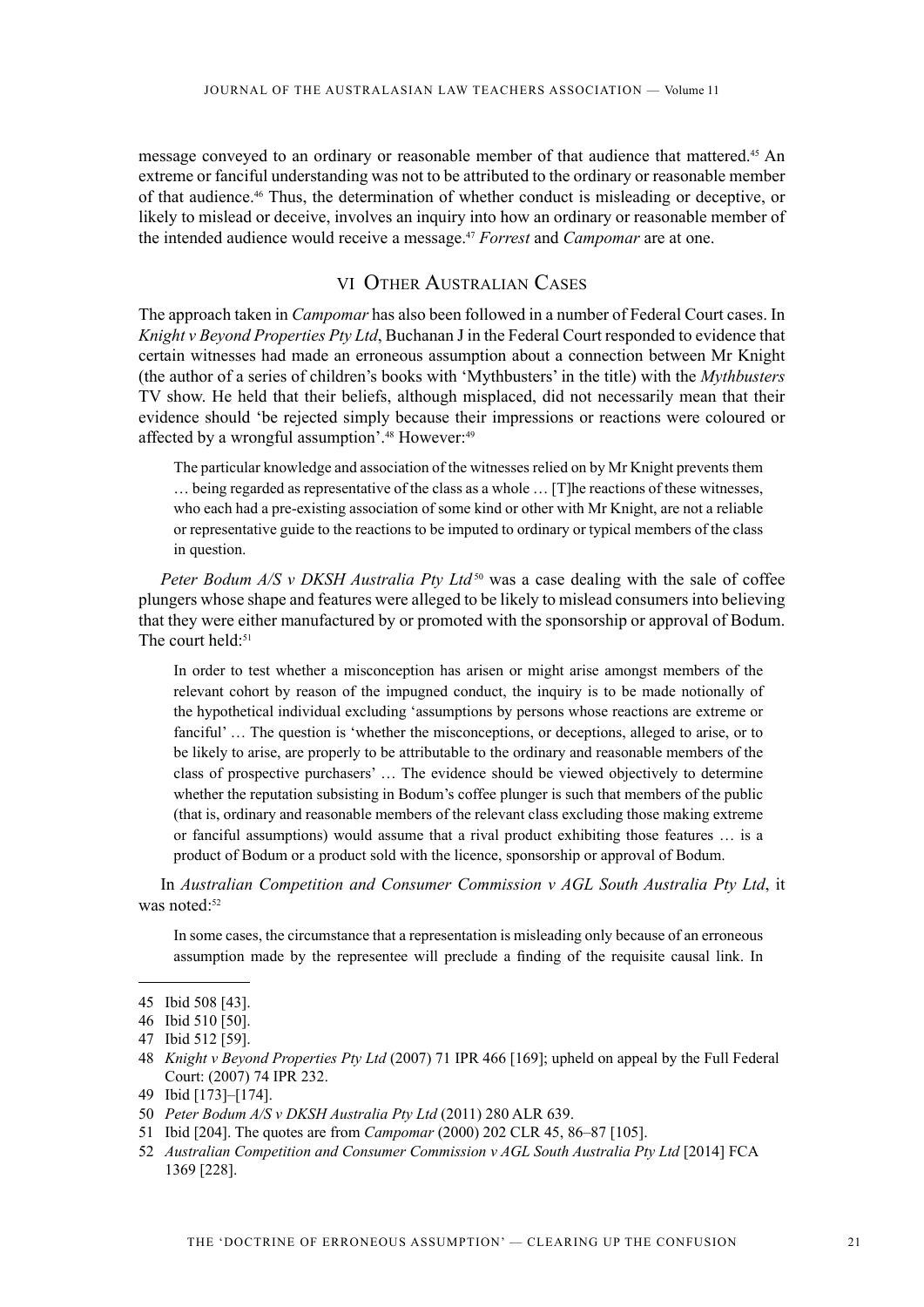particular, in cases in which the misleading or deceptive character of conduct or of a representation depends on the representee having made an 'extreme or fanciful' assumption, the requisite causal nexus will not usually be found as such assumptions will not be attributed to the ordinary or reasonable class of representees.

In *Telstra Corporation Ltd v Phone Directories Company Pty Ltd*, Murphy J in the Federal Court held that the erroneous assumption doctrine was relevant to a claim that the defendant's conduct, in publishing telephone print directories, a website and mobile phone app, was likely to mislead directory users and advertisers that those products were published by or were otherwise associated with Telstra:<sup>53</sup>

This is relevant in the present case because I infer that it is likely that many consumers think that all telephone directories originate from or are associated in some way with Telstra. I infer that they do so because for many decades Telstra's predecessors were government agencies and the sole producers of official telephone directories.

The trend of current Australian authority is thus contrary to the approach in *McWilliam's.*  The 'critical question' has not been considered to be, as it was in *McWilliam's*, 'whether conduct otherwise neither misleading nor deceptive acquires deceptive quality because persons under the influence of erroneous ideas draw erroneous inferences concerning it'.54 Rather, the courts have focused on the message conveyed by the impugned conduct to an ordinary or reasonable member of the target audience.<sup>55</sup>

## VII Erroneous Assumptions in New Zealand

Erroneous assumptions as a factor in misleading or deceptive conduct litigation first appeared in *Mills v United Building Society* ('*Mills*'), the second case ever to consider s 9 of the *Fair Trading Act 1986* (NZ).<sup>56</sup> Mr Mills purchased a leasehold property, believing that its value was sufficient to provide security for a substantial mortgage that he planned to take to fund an upgrade of the property. He discovered later that the lease was worth much less than he had paid. He claimed that the defendant had breached s 9 by '[s]tating or implying' that the lease was worth around \$230,000, when it was in fact worth around \$66,000.<sup>57</sup> He had been warned that the property was leasehold, that the lease contained some onerous terms and that he ought to seek legal advice. He was also given a copy of the lease, which 'he simply skimmed through … and assumed it was similar to [more common] leases, with which he was very familiar … He quite failed to pick up or appreciate the onerous rental conditions'.<sup>58</sup> Sinclair J in the High Court noted *McWilliam's*<sup>59</sup> and held:<sup>60</sup>

if a party assumes a certain set of facts which leads him to a particular conclusion, then in the absence of anything said or done by any other party which results in that conclusion being reached, it is not possible for the parties to say they have been misled or deceived by the conduct of that other party. It highlights the basic principle that it is the conduct of the party in question which must be looked at to see whether it has deceived or misled the party

<sup>53</sup> *Telstra Corporation Ltd v Phone Directories Company Pty Ltd* (2014) 316 ALR 590 [405], citing both *McWilliam's* and *Campomar.*

<sup>54</sup> *McWilliam's* (1980) 49 FLR 455, 465 (Smithers J).

<sup>55</sup> *Campomar* (2000) 202 CLR 45, 86–87 [105]; *Forrest* (2012) 247 CLR 486, 508 [43].

<sup>56</sup> See *Mills v United Building Society* [1988] 2 NZLR 392 (NZHC and NZCA) 404.

<sup>57</sup> Ibid 395.

<sup>58</sup> Ibid 412.

<sup>59</sup> Ibid 406.

<sup>60</sup> Ibid 407–408 and 410; upheld by the Court of Appeal: [1988] 2 NZLR 392 at 411–413.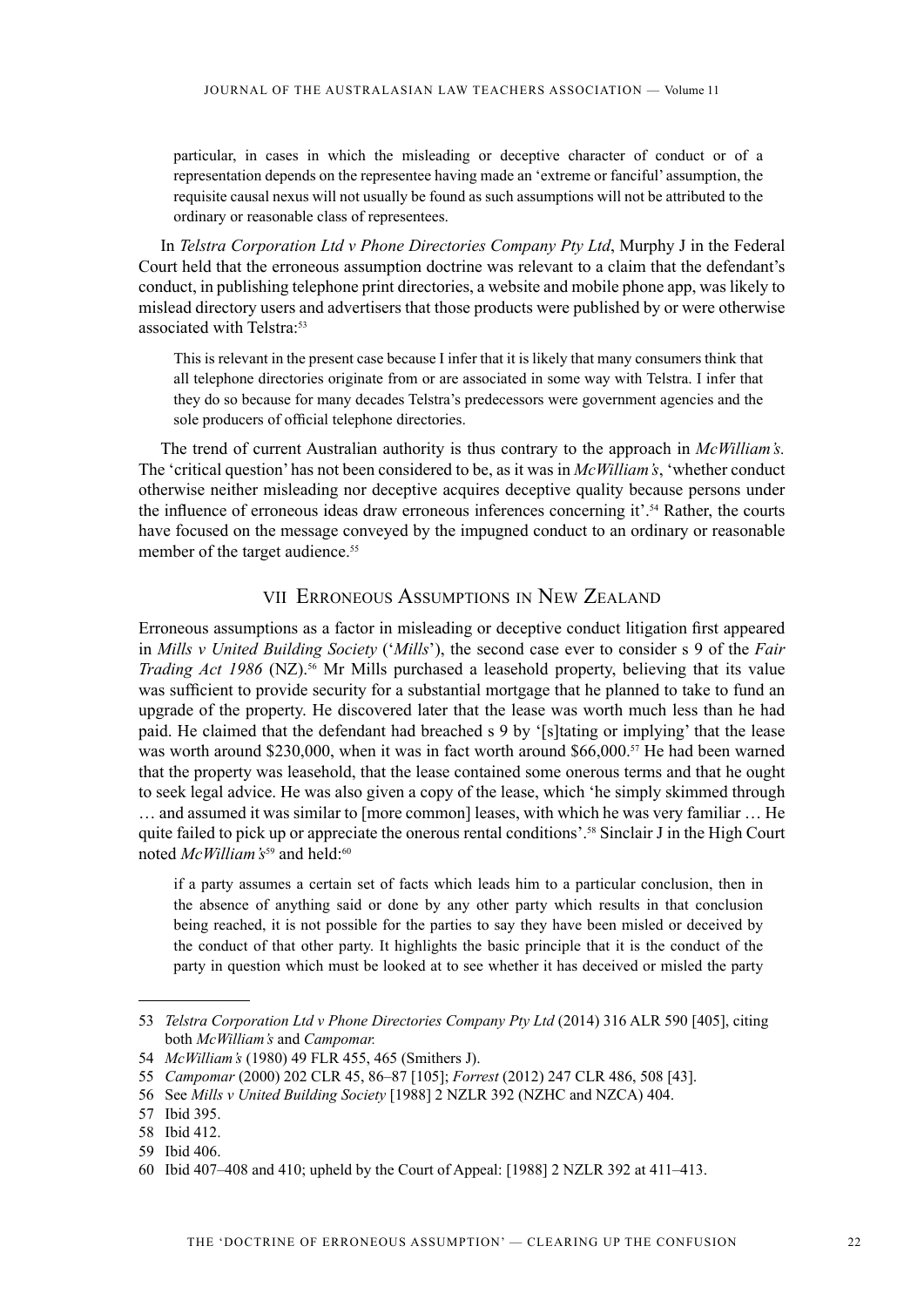complaining … [Mr Mills's belief] was an assumption which was erroneous and not brought about at all by the conduct of the defendant … it was an assumption made by him — and one that was not warranted.

The approach taken in the *Mills* case thus mirrors that taken in *McWilliam's*. Mr Mills had preconceived ideas about ordinary leases. He applied those ideas to an extraordinary lease, which caused him to misunderstand that lease. He may have been misled or deceived, but not by the impugned conduct. *Mills* is the high-water mark of the 'doctrine' of erroneous assumption in New Zealand.

*In Trust Bank Auckland Ltd v ASB Bank Ltd ('Trust Bank'),*61 the court was encouraged by the defendant to find that 'consumer confusion based on erroneous assumptions … does not establish a breach of the section', but 'doubt[ed] whether an unqualified general proposition to that effect was intended to be laid down and, if it were, would respectfully regard it as a gloss on the statute open to misuse'.62 On the subject of erroneous assumption, the court stated that it generally agreed with Deane and Fitzgerald JJ in *Taco Bell.*63 There is a difficulty with this statement of general agreement because, as noted above,64 Deane and Fitzgerald JJ in *Taco Bell*  used the term 'erroneous assumption' to mean two different things and the court in *Trust Bank*  gave no indication whether it was agreeing with both or just one of those meanings.

The most recent New Zealand reference to erroneous assumptions occurred in the Court of Appeal's decision in *Tasman Insulation New Zealand Ltd v Knauf Installation Ltd* ('*Tasman Insulation Appeal*').<sup>65</sup> In the High Court, Brown J concluded:<sup>66</sup>

a hypothetical reasonable person is likely to form the erroneous assumption that the Earthwool® product is manufactured from animal wool, probably sheep's wool … It is my conclusion that the erroneous assumption would be a reasonable and not fanciful assumption.

The Court of Appeal agreed. Randerson J, for the court, said:<sup>67</sup>

Addressing the 'so-called doctrine of erroneous assumption' and the possibility prospective purchasers might adopt false assumptions that are extreme or fanciful the Judge<sup>68</sup> adopted the approach of the High Court of Australia in *Campomar Sociedad, Limitada v Nike International Ltd.*69 The initial question which must be determined is whether the misconceptions or deceptions alleged to arise are properly attributed to the ordinary or reasonable members of the classes of prospective purchasers.

This passage is problematic. The approach in *Campomar* was not that of the 'so-called doctrine of erroneous assumption'. In truth, both Brown J and the Court of Appeal followed *Campomar*, not the 'so-called doctrine of erroneous assumption'.

<sup>61</sup> *Trust Bank Auckland Ltd v ASB Bank Ltd* [1989] 3 NZLR 385 (NZCA) ('*Trust Bank'*). See also *Bonz Group Pty Ltd v Cooke* (1996) 7 TCLR 206; *Commerce Commission v Telecom Corp. of New Zealand Ltd* (1990) 4 TCLR 1.

<sup>62</sup> *Trust Bank* [1989] 3 NZLR 385, 389, citing *Parkdale* (1982) 149 CLR 191.

<sup>63</sup> *Taco Bell* (1982) 42 ALR 177, 200.

<sup>64</sup> See above, 'III Developments following *McWilliam's'.*

<sup>65</sup> *Tasman Insulation Appeal* [2016] 3 NZLR 145.

<sup>66</sup> *Tasman Insulation New Zealand Ltd v Knauf Installation Ltd* [2014] 108 IPR 162 ('*Tasman Insulation*'), [313] and [317].

<sup>67</sup> *Tasman Insulation Appeal* [2016] 3 NZLR 145 [225].

<sup>68</sup> Brown J in the High Court: *Tasman Insulation* [2014] 108 IPR 162.

<sup>69</sup> *Campomar* (2000) 202 CLR 45, 86–87 [105].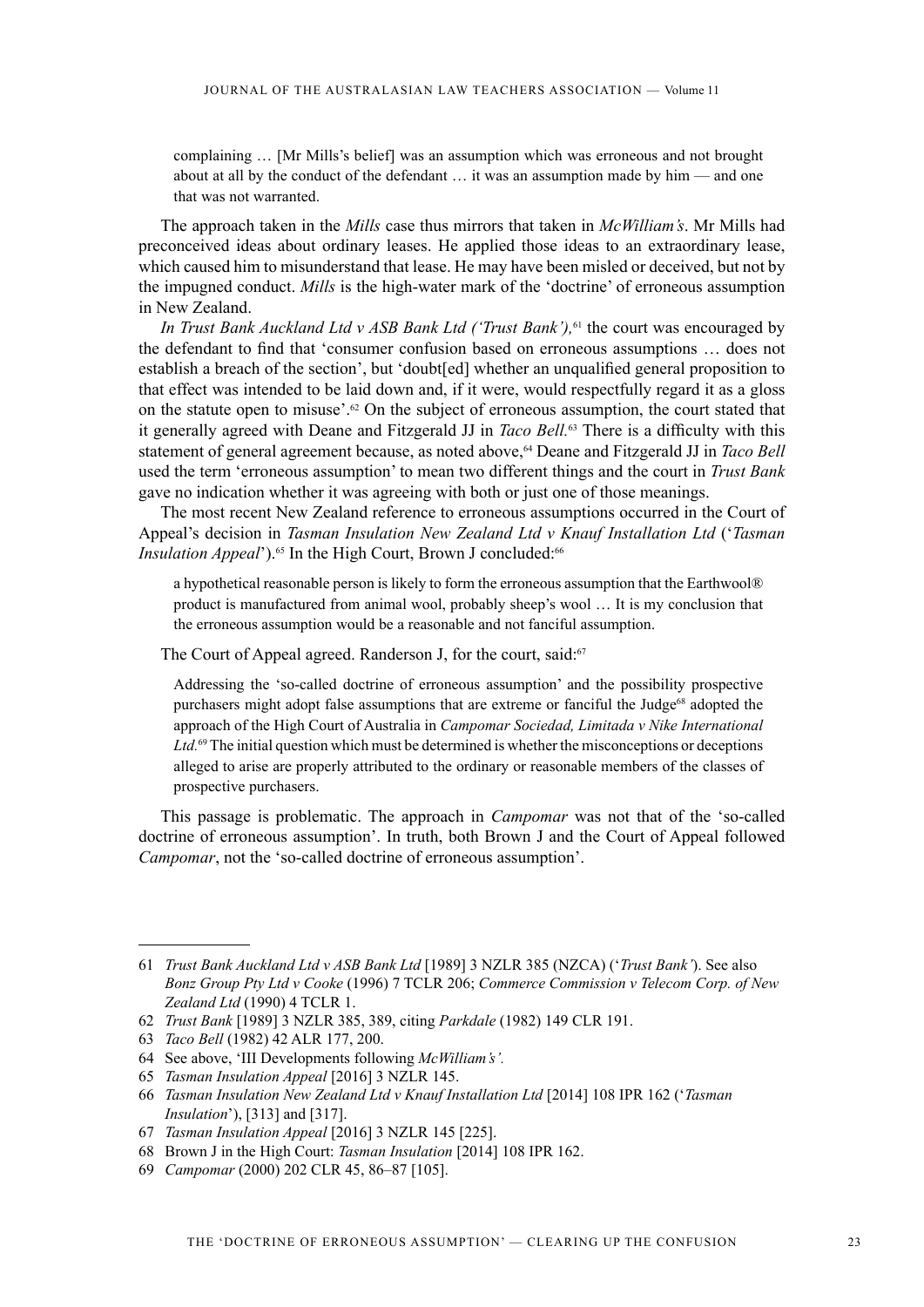## VIII CONFUSION

Reference to a 'doctrine' of erroneous assumption is beset with semantic difficulties. As originally articulated in *McWilliam's*, 'erroneous assumption' referred to an idea or understanding that a person had prior exposure to impugned conduct, which makes them likely to err when encountering that conduct. In *McWilliam's*, the focus was on determining if the consumer had preconceived ideas that caused them to be misled when they applied those ideas to impugned conduct.

But the term 'erroneous assumption' has also been used to refer to an assumption a person, without preconceived ideas, might be likely to make in response to conduct. It is universally accepted that 'no conduct can mislead or deceive unless the representee labours under some erroneous assumption'.70 But here the phrase refers to an assumption made in response to conduct, without bringing to bear preconceptions on that conduct. This is the way the phrase has been used in most cases subsequent to *McWilliam's.* Thus, in *Campomar*, when the High Court of Australia referred to 'the nature of the erroneous assumption which must be made'71 before conduct may be characterised as misleading or deceptive or likely to mislead or deceive, it was in the context of assessing likely reactions of persons to impugned conduct. It was not in the context of persons reacting to conduct under the influence of a preconception.<sup>72</sup>

Because the phrase has been used to mean two different things, it is perhaps not surprising that there is confusion about the so-called 'doctrine' of erroneous assumption. The courts have conflated the two meanings, confounding clear thinking on the characterisation of conduct as misleading or deceptive or likely to mislead or deceive.

*Tasman Insulation*<sup>73</sup> illustrates the confusion. In the High Court, Brown J referred to 'the so-called doctrine of erroneous assumption',74 citing *Campomar* for this description. He then immediately cited the words of Deane and Fitzgerald JJ in *Taco Bell*, where they use the phrase 'erroneous assumption' in accordance with the second meaning we have articulated above.75 All further references by his Honour to an 'erroneous assumption' are in connection with an erroneous assumption caused by impugned conduct, not to an erroneous assumption caused by ideas or understandings that precede exposure to such conduct. The confusion continued in the Court of Appeal. Randerson J, for the court, spoke of '[a]ddressing the 'so-called doctrine of erroneous assumption' and the possibility prospective purchasers might adopt false assumptions that are extreme or fanciful …'.76 This conflates the two meanings of 'erroneous assumption'. In both courts, the case was decided by assessing the likely consumer reaction to the conduct impugned, not by assessing the likely consumer reaction, having regard to preconceptions.

## IX A Solution

The confusion can be overcome by discarding reference to a 'doctrine of erroneous assumption'. In truth, any such 'doctrine' did not advance beyond *Lego.* From *Taco Bell* onwards, the phrase 'erroneous assumption' has been used to refer to a likely consequence of impugned conduct,

<sup>70</sup> *Taco Bell* (1982) 42 ALR 177, 200; See also *Lego* (1982) 60 FLR 465; *Forrest* (2012) 247 CLR 486; *Trust Bank* [1989] 3 NZLR 385; *Bonz Group Pty Ltd v Cooke* (1996) 7 TCLR 206; *Commerce Commission v Telecom Corp. of New Zealand Ltd* (1990) 4 TCLR 1.

<sup>71</sup> *Campomar* (2000) 202 CLR 45, 86 [104].

<sup>72</sup> See generally *Campomar* (2000) 202 CLR 45, 86–87 [104]–[105].

<sup>73</sup> *Tasman Insulation* [2014] 108 IPR 162 (NZHC); *Tasman Insulation Appeal* [2016] 3 NZLR 145 (NZCA).

<sup>74</sup> *Tasman Insulation* [2014] 108 IPR 162 [280].

<sup>75</sup> *Taco Bell* (1982) 42 ALR 177, 200. See text following n 18 above.

<sup>76</sup> *Tasman Insulation Appeal* [2016] 3 NZLR 145 [225].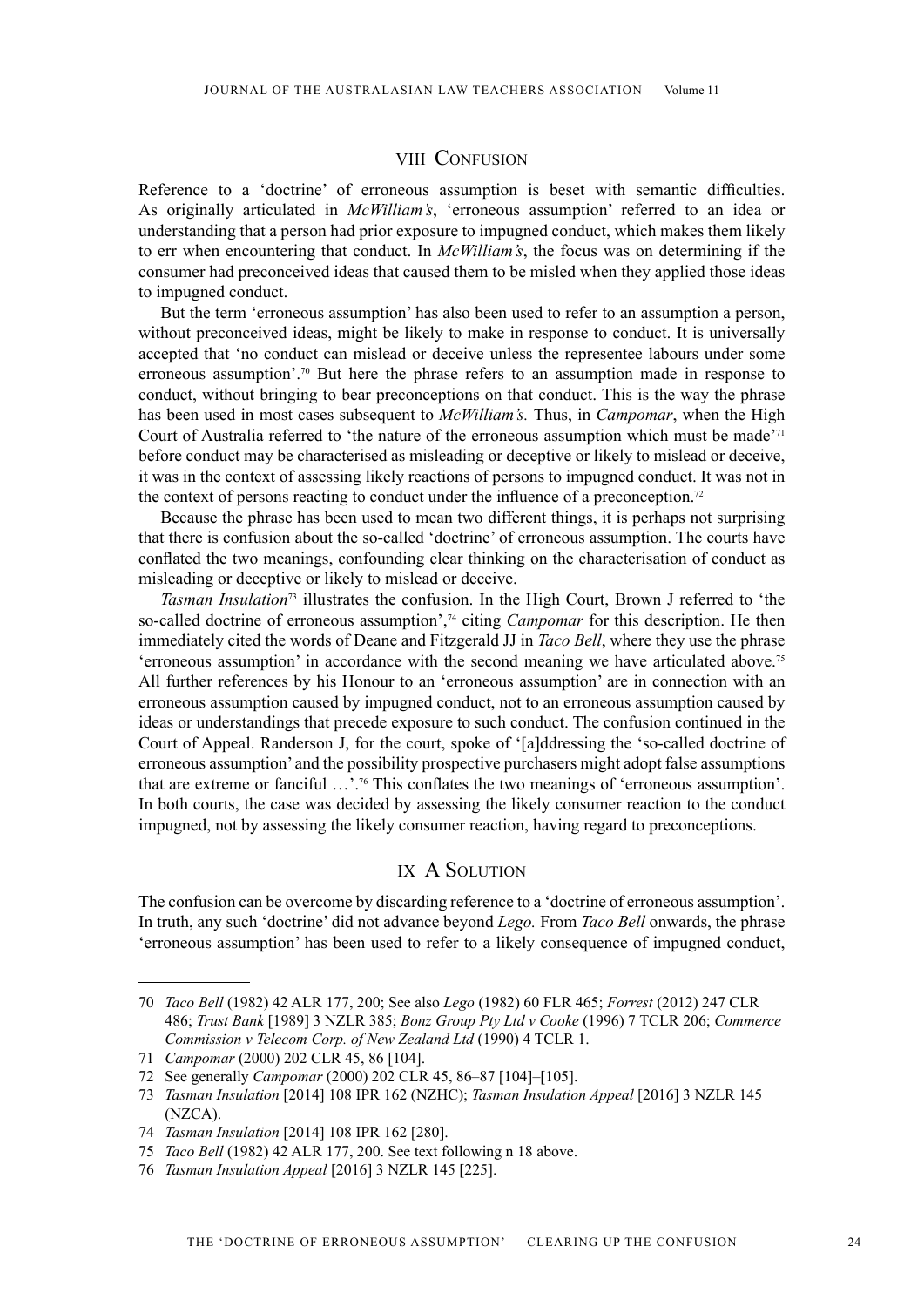unencumbered by preconceptions held by persons likely to be affected by that conduct. To describe the phrase as a 'doctrine' muddies the water and risks breathing life back into the moribund approach of Smithers and Fisher JJ in *McWilliam's.* Since *Taco Bell*, the courts, despite the occasional reference to a 'doctrine of erroneous assumption', have not tried to divorce error from impugned conduct, as Smithers and Fisher JJ did in *McWilliam's.* Instead, they have accepted that error that is a consequence of conduct (albeit not all such error) will suffice to characterise that conduct as misleading or deceptive or likely to mislead or deceive. Error that is extreme or fanciful will not suffice. To continue to speak of a 'doctrine of erroneous assumption' is to compound the confusion identified above. In 1989, French J, as he then was, writing extra-judicially, stated that *McWilliam's* 'should not be allowed to burden the language of the statute with a quasi-doctrine of "erroneous assumptions"'.77 The courts have met his wish. It is time to eschew reference to a 'doctrine of erroneous assumption'.

<sup>77</sup> French, above n 3, 258. See also Webb and Farrelly, above n 32, 293, where the desire was expressed that the High Court in *Campomar* would 'define the ambit of "erroneous assumption" … and perhaps provide guidance regarding the standard to be applied to those persons who are privy to the impugned conduct'.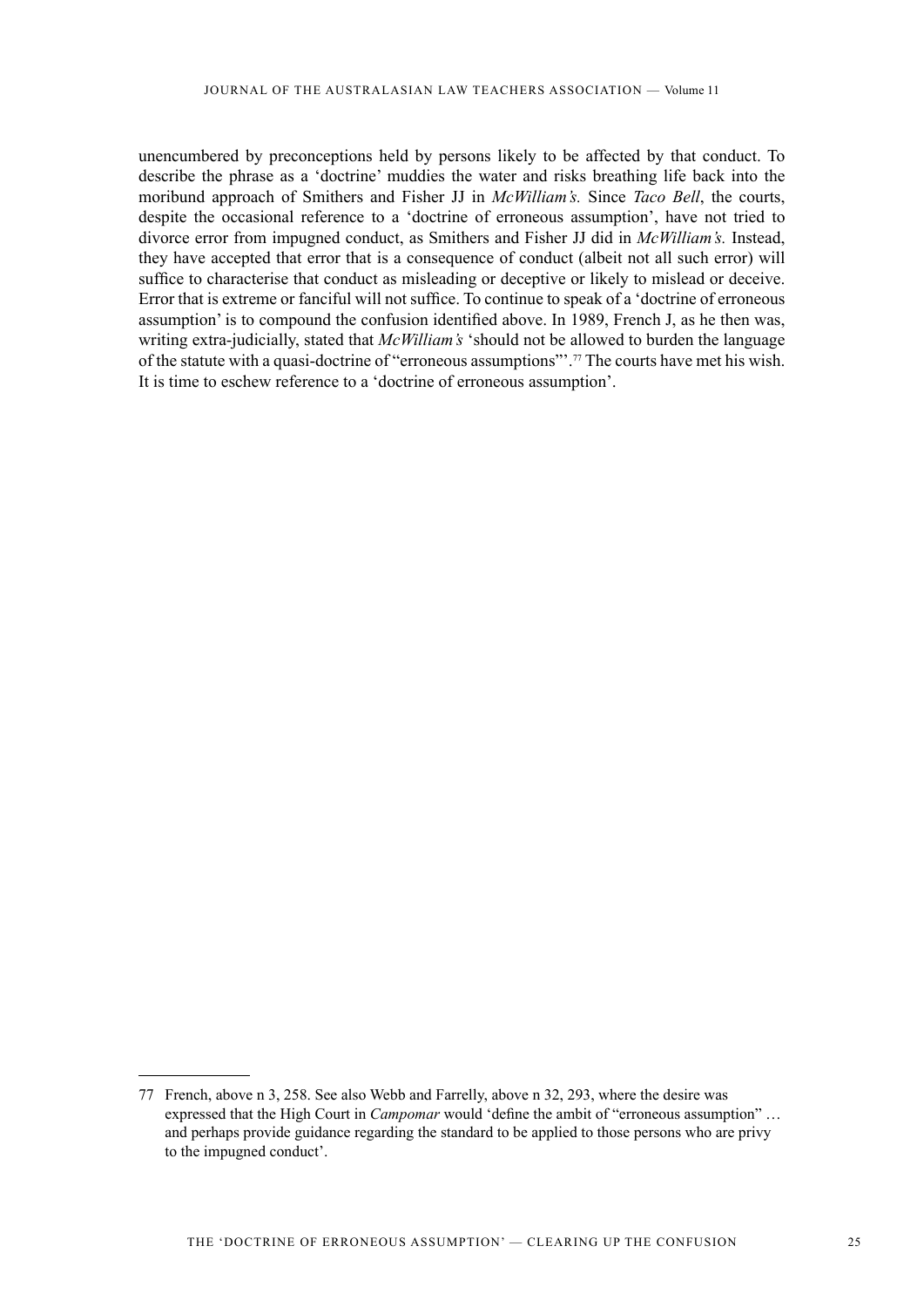# LANDLORD AND TENANT RELATIONSHIPS ON SHAKY GROUND AFTER THE CANTERBURY EARTHQUAKES

## *Toni Collins \**

#### **ABSTRACT**

The Canterbury earthquakes in 2010 and 2011 not only shook what was supposed to be firm ground beneath us but tested what we thought were firm relationships. Commercial tenants who had enjoyed good relationships with their landlords prior to the earthquakes found these relationships changed afterwards and, in many cases, deteriorated. For many parties, their inability to access buildings owing to the cordon set up around the central business district, the loss of essential services, the damage to their buildings and the prospect of long-term repairs and strengthening were significant issues they had to deal with. To make matters worse, the leases did not cover these problems and the law was unclear, which meant the parties were left in the unenviable position of not knowing their legal rights.

This paper reveals the results of empirical research undertaken soon after the earthquakes. It highlights the problems faced by commercial landlords and tenants, how they dealt with each other to resolve them and the lessons to be learned from these experiences to promote change for the future.

## I Introduction

The Canterbury earthquakes in 2010 and 2011 caused significant and widespread damage to the central business district (CBD) of Christchurch. Two multi-storey buildings collapsed; many others suffered substantial damage. Over 1,000 commercial buildings had to be demolished.<sup>1</sup> In order to safeguard the public from dangerous buildings and demolition work, a cordon was set up around the CBD, making a 3.9 square kilometre red zone to which only authorised people had access. The cordon remained in place for nearly two-and-a-half years, although it was reduced over that time as areas were made safe. This was an unprecedented response to a natural disaster in New Zealand.

Although many buildings were seriously damaged, there were a large number that came through the earthquakes with only minor issues. These buildings could have been occupied and used, but the cordon prevented access to them. This caused a major problem for commercial tenants2 as they could not access their buildings and therefore operate their businesses. Tenants turned to their leases to clarify their legal rights but discovered this issue and many others — such as the loss of essential services and long-term repairs and strengthening of buildings — were not covered. The legislation did not provide clarity and it was unclear whether the common law provided a remedy.

Landlords and tenants were left in the unenviable position of not knowing their legal rights. Were tenants required to pay rent for a building they could not access or use? Could they terminate their leases on this basis? Owing to the uncertainty of the situation, parties had

<sup>\*</sup> Lecturer in Law, School of Law, University of Canterbury, New Zealand.

<sup>1</sup> The demolitions list on the Canterbury Earthquake Recovery Authority (CERA) website reported that 1,086 had been demolished as of April 2015 <www.cera.govt.nz>.

<sup>2</sup> All tenants and landlords referred to are commercial tenants and commercial landlords with leases of commercial buildings. Residential tenancies were not part of this research. Furthermore, the tenant and landlord participants were not connected in any way with each other.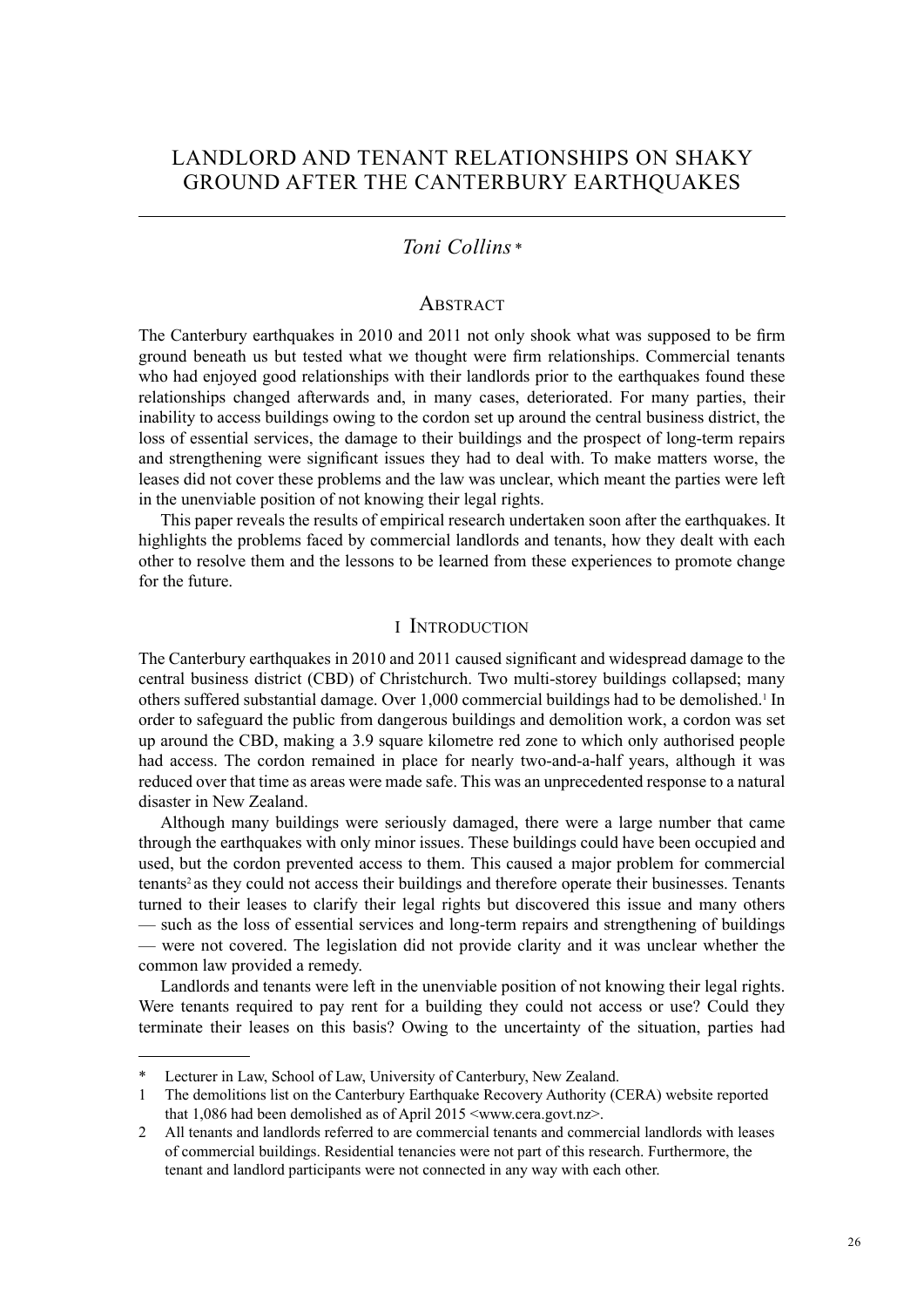to make their own decisions about what to do. Some tenants stopped paying rent and found alternative premises; some tried to terminate their leases. Landlords were torn two ways. From a legal perspective, they believed they had the right to demand rent because there was nothing in the lease that provided otherwise. However, they also understood their tenants' reasons for not paying rent and some felt that, from a moral point of view, it was not right to demand rent in a post-disaster situation. The problem was that landlords also had financial obligations, which were supposed to be met by the rent they received. In their defence, they were not the ones preventing tenants from accessing or using the buildings. This was a difficult situation for all involved.

Leaving landlords and tenants to resolve these problems themselves was not ideal. First, the obvious power imbalance between landlords and tenants created a tension between their respective positions. Second, the difference in resources available to each created a problem in terms of access to justice. Third, the length of time the courts were taking to deal with cases in a post-disaster environment did not provide for the needs of these parties.

This paper examines how the relationships between landlords and tenants were affected as a consequence of the earthquakes. It describes the results of empirical research obtained from those who had direct experience of earthquake-related lease issues, and from lawyers who acted for clients facing these problems. It looks at how the parties dealt with each other in light of the challenges they faced and how they resolved their issues. To conclude, there is a reflection on lessons learned from the research and suggestions for change in the hope that there will be an improved outcome for landlords and tenants in possible future events.

## II Relationships Put to the Test

## *A The Research*

Empirical research was undertaken by questionnaires and interviews to obtain qualitative data. In total, information from 33 participants was collected: 14 tenants, 10 landlords (including one property manager acting for landlords) and 11 lawyers who had advised tenants and/or landlords who experienced issues with their commercial leases. The landlord and tenant participants came from a broad cross section of business. The lawyers were from a range of law firms of various sizes, including a lawyer in sole practice.

The questionnaires used a mixture of multi-choice and open-ended questions. For both types, participants were given an opportunity to enlarge on their answers. The interviews sought to capture any information that may have been missed in the questionnaires by asking participants to tell their story, talk through responses given and expand where necessary or desired. The majority of the interviews took place in 2013 and 2014, at a time when those who had lived through the events had taken time to reflect on their experiences, having dealt with many insurance, employment and personal issues that also arose as a consequence of the earthquakes.

#### I TENANTS

New Zealand is made up of predominately small to medium-sized businesses.<sup>3</sup> To ensure the participants were representative of a broad range of businesses, there was also a sole trader, a trading trust and a non-governmental organisation (NGO). Most of the tenants had businesses in Canterbury, although two conducted business at a national level and one internationally. At the

<sup>3</sup> It states on the Ministry of Business, Innovation and Employment website that small enterprises of up to 20 employees account for 97 per cent of all enterprises in New Zealand: 'Small enterprise' (29 August 2018) *Ministry of Business, Innovation and Employment* < www.mbie.govt.nz/infoservices/business/business-growth-and-internationalisation/small-enterprise> .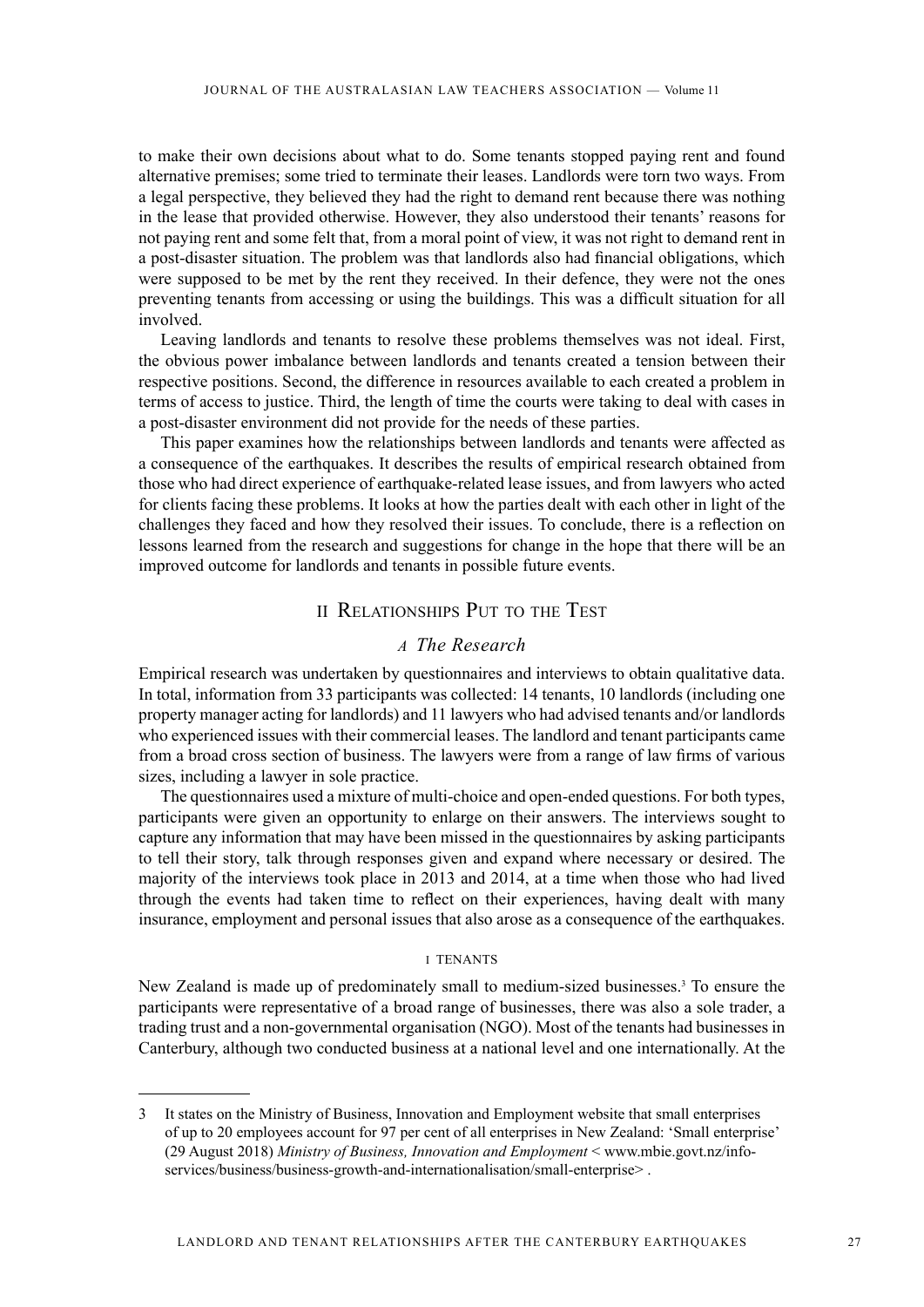time of the earthquakes,<sup>4</sup> 12 of the 14 tenants leased only one building; one had leases of between two and five buildings; and one had leases of more than 10 buildings. Most tenants shared their buildings with other tenants.<sup>5</sup> The majority of tenants had landlords with Canterbury-based businesses; only a few had landlords with national or international businesses. These landlords comprised partnerships, companies and trusts.

#### II LANDLORDS

The landlord participants were mainly companies with Canterbury-based businesses,<sup>6</sup> although one operated in New Zealand and internationally. Four leased between one and four buildings, four leased between five and 20 buildings, and one leased over 100 buildings. The majority of landlord participants had tenants with Canterbury-based businesses, three had tenants with national businesses and two had tenants with international businesses.

#### III LAWYERS

The lawyer participants were a cross section of the legal profession in Christchurch who practised commercial and/or property law. They were all senior lawyers having been in practice for eight years or more, and eight of them had been in practice for more than 20 years. One was a sole practitioner. The majority of the lawyers acted for both landlords and tenants, with only two acting solely for tenants.

Nine of the 11 lawyers had been tenants themselves at the time of the earthquakes, and two had also been landlords. Their ability to give advice about earthquake-related lease issues was affected by their own experiences as tenants and landlords. They were able to understand their clients' problems and 'had a real appreciation for the practical implications of situations'.7

### *B Research Results*

The research results point strongly to the fact that the problems that arose as a consequence of the earthquakes tested landlord and tenant relationships. It is clear that prior to the earthquakes these relationships were strong and in good shape. Tenants described their relationships with their landlords prior to the earthquakes as being 'very good' or 'good', with only one saying it was 'poor'.8 Landlords too described their relationships with their tenants prior to the earthquakes as 'extremely good' and 'very good'.

The research revealed, however, that for many tenants the positive views held of their relationships prior to the earthquakes changed afterwards. Half said their relationships had deteriorated. By comparison, only one landlord participant reported their relationship with the tenant had worsened. There were many reasons for this, including the particular issues that arose for the parties, how the parties dealt with each other and how the issues were resolved.

<sup>4</sup> When the term 'earthquakes' is used, it refers to the period starting with the first earthquake on 4 September 2010 and continuing for the sequence of large earthquakes until December 2011, including the most damaging aftershock on 22 February 2011.

<sup>5</sup> Eleven of the 14 tenants had between two and 12 other tenants in their buildings, while three were the sole tenant.

<sup>6</sup> Eight of the 10 landlords had Canterbury-based businesses.

<sup>7</sup> FQ008. The codes beginning with FQ were given to participants in the research to ensure anonymity.

<sup>8</sup> The scale was between 1 and 5 with 1 being 'poor'; 2 being 'not very good'; 3 being 'good'; 4 being 'very good'; and 5 being 'extremely good'.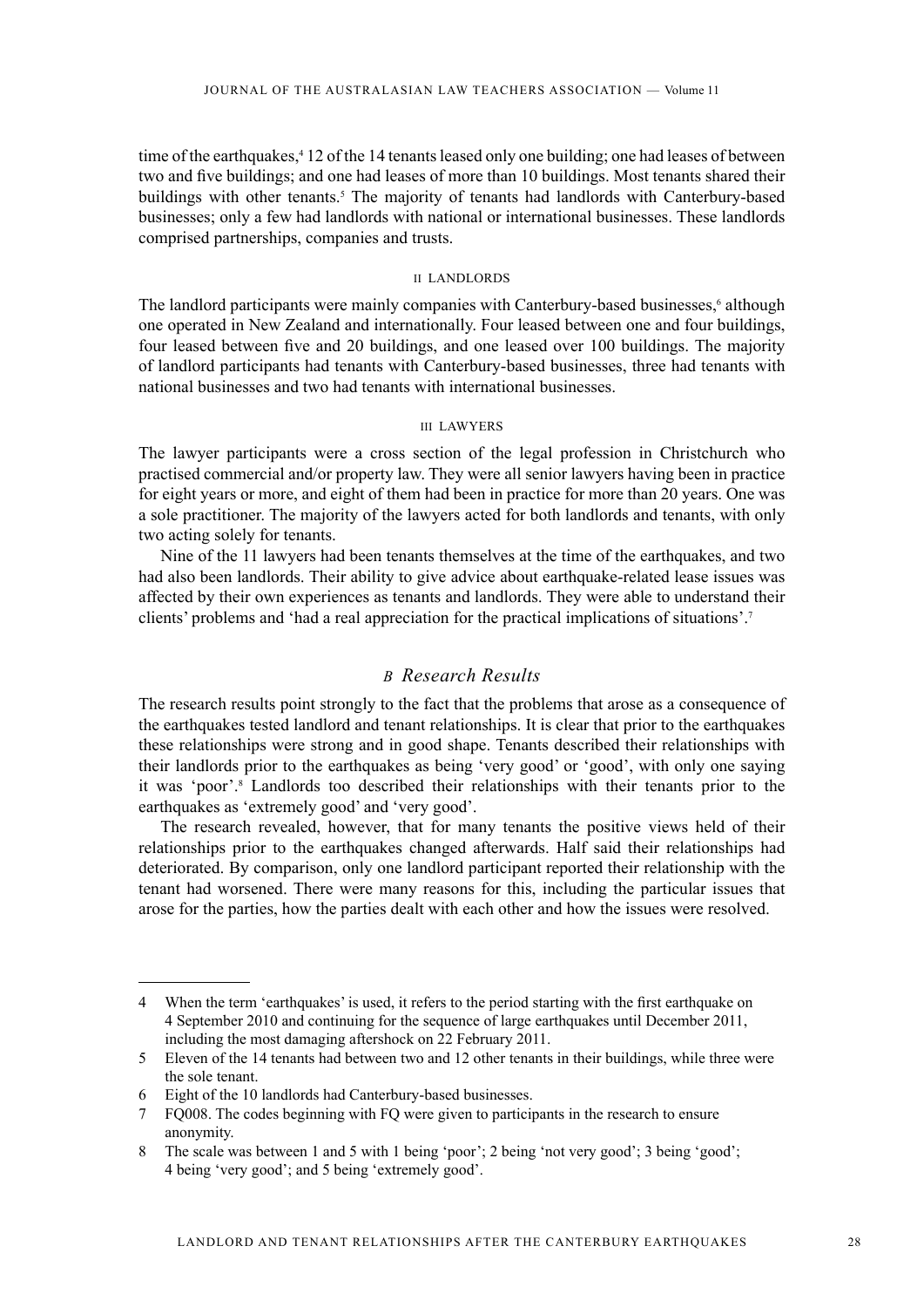#### I THE ISSUES ARISING FROM THE EARTHQUAKES

#### *a. The cordon, lack of essential services, damage and long-term repairs and strengthening*

A multitude of issues arose for landlords and tenants as a consequence of the earthquakes. A major issue was the cordon. It was difficult and slow to get information about the buildings situated within the cordon in order to determine whether the leases could be terminated and to obtain business equipment, stock, records and other business necessities from them. Furthermore, the local authority was unable to provide a time frame for the required work in the CBD and was therefore unable to say how long the cordon would remain in place. Landlords and tenants did not know what to do in this situation.

One lawyer said:

[The disputes we had were] more the ones where the building itself was actually okay but nothing around it was okay or they were stuck in a cordon and the landlord was saying, 'well it's tenantable and simply because you can't get access to it because of the cordon is not my problem and you will continue to pay rent'. 9

There were also other issues. Essential services were disrupted owing to damaged infrastructure in the central city. Power, water and waste facilities were unavailable for many months. Furthermore, over 2,000 buildings in the CBD required assessment for damage and either demolition or repair. Owing to a shortage of suitably skilled personnel to carry out both assessment and repair work, there were significant delays despite many coming from other parts of New Zealand and overseas. Delays were also caused by insurance disputes and the complicated nature of the repair work to be undertaken.

#### *b. The lease did not provide for the issues that arose*

A major problem for landlords and tenants was the uncertainty about their legal rights. Most participants had an Auckland District Law Society lease 2008, 5th edition or earlier (ADLS lease), being one of two standard form leases commonly used in New Zealand.10 The ADLS lease, the focus of this research,<sup>11</sup> did not cover the situation of a building that could not be accessed, nor did it cover a number of the other earthquake-related issues. As a consequence, the parties were unclear about what to do. Did tenants have to pay rent for an inaccessible building, for a building without essential services, for a building requiring long-term repairs or strengthening? Could the lease be terminated for these reasons? The lease simply did not provide the answers. One lawyer explained:12

For the vast majority of people, and I suspect 95 per cent of practitioners, they would never have to deal with [these issues] in the entire lifetime of [their] career. All of a sudden, in the space of two years, every single practitioner had to try and figure out what these [clauses in the ADLS lease] actually mean and try to work through them … I think the earthquake created a lot of other issues that were simply not anticipated and I think … the [leases] simply did not cover the number of issues that needed to be dealt with and I think that all of the uncertainty came out.

<sup>9</sup> FQ006.

<sup>10</sup> The other commonly used lease is the Property Council of New Zealand Standard Office lease.

<sup>11</sup> Most participants had the ADLS lease; it was therefore the focus of this research. Thirteen out of 14 tenants and six of the nine landlords used this lease, and the property manager reported that the majority of his landlords had this lease. Of the lawyer participants, seven said all clients who sought advice on earthquake-related lease issues had an ADLS lease; the other three lawyers reported 90 per cent of their clients used this lease too. Any other forms of lease mentioned by participants were very much in the minority.

<sup>12</sup> FQ010.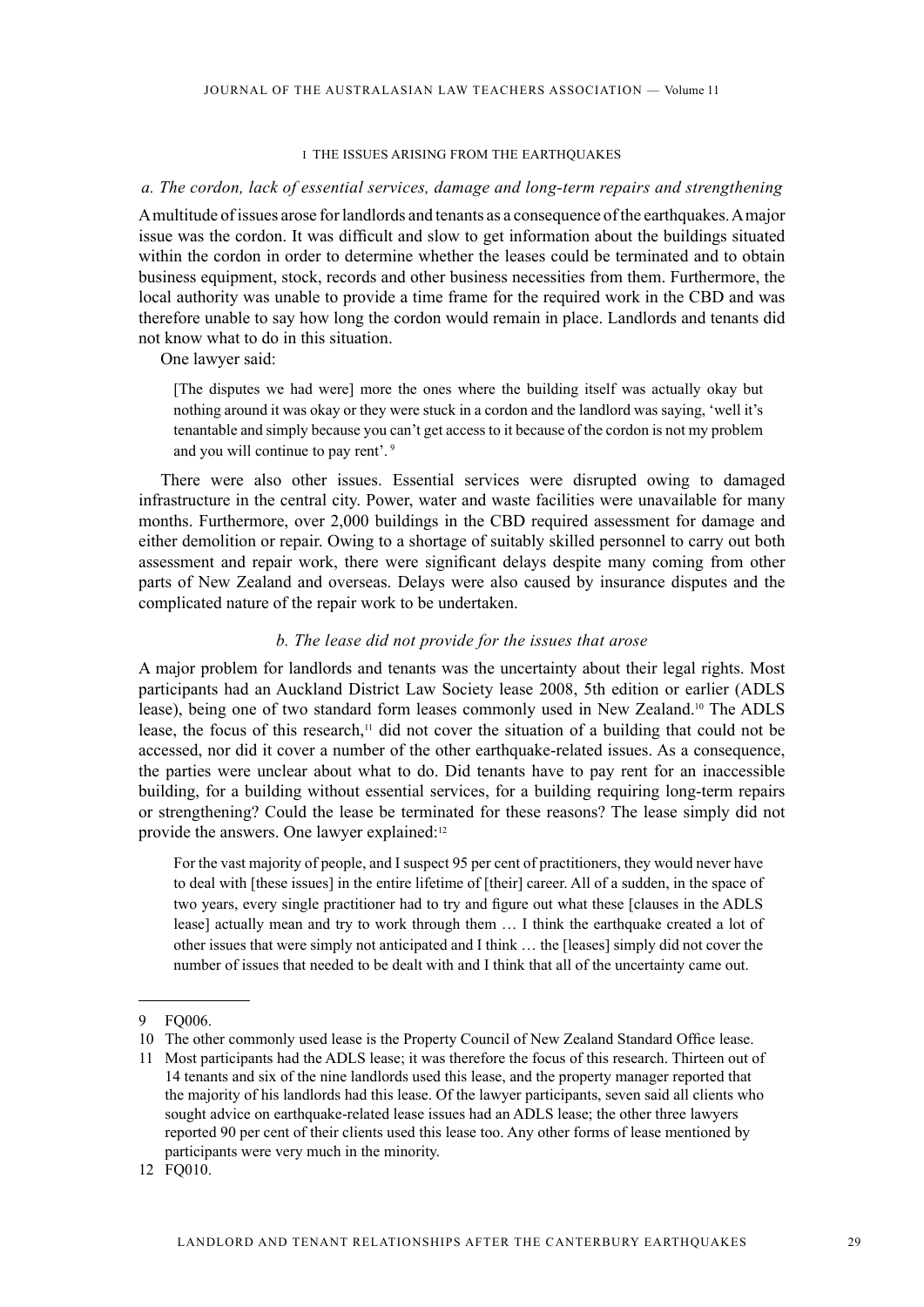Furthermore, the legislation<sup>13</sup> did not assist and it was unclear whether the common law would apply.<sup>14</sup>

#### *c. Hardship suffered*

Tenants did not know if they could terminate their leases in the aftermath of the earthquakes. Many realised early on the situation was dire and worked as quickly as possible to obtain new premises to keep their businesses going. As a consequence, they became liable for two leases: the one for their inaccessible building and the one for their alternative premises. However, a number of tenants stopped paying rent for their inaccessible building so, at that time, they were only paying rent for one. Most landlords were able to claim on their insurance for loss of rent.

With the CBD out of bounds, tenants had the expense of moving and setting up business elsewhere. The suburbs and the outskirts of the city were popular places, but, owing to the demand for premises, rents in these areas increased. Furthermore, landlords of buildings in these areas who had struggled to fill them in the past now had a strong demand from tenants desperate for premises. Therefore, leases were obtained for terms longer than had been the norm in the CBD. This meant that tenants who were still contractually bound by their leases in the CBD ran the risk their building in the CBD would become available before the second longer term lease had finished. As a consequence, tenants who had stopped paying rent because their buildings were inaccessible could become liable for rent for two buildings in the future.

Many tenants could not afford to pay rent for two buildings. Nor did they have the means to test the legal position, particularly as the law was unclear and they could not afford to risk being unsuccessful.

Some tenants did not want to return to the CBD even if their buildings became accessible. It was clear the CBD had suffered significant damage and this meant a loss of inner-city workers, pedestrians and therefore foot-traffic, which was the main source of business for those working in the city. All of these uncertainties created worry and stress for tenants. Landlords may also have been concerned if their tenants could not conduct business because they might have been unable to pay their rent.

### *d. Access to information*

One of the main criticisms tenants had after the earthquakes was their inability to obtain information. First, they did not have authority to access their buildings. Landlords were able to apply for access rights to the cordoned area, the CBD's red zone, through the Canterbury Earthquake Recovery Authority (CERA), which was in control of the area. Tenants were not. They were reliant on their landlord for access to retrieve items from their buildings or to assess their buildings for damage, which was difficult where relations were strained.

Second, tenants had problems obtaining information about their building, which they needed in order to decide whether it was likely to be repaired or demolished. This information would have given tenants more insight into whether their lease would remain on foot or be terminated and they could have planned accordingly. Landlords, as owners, received information from engineers, the authorities and their insurance companies. However, they had no obligation to

<sup>13</sup> The legislation that covers commercial leases is the *Property Law Act 2007* (NZ). The *Property Law Act 1952* (NZ) (repealed) may still have applied to leases dated prior to 1 January 2007 when the latest Act came into force.

<sup>14</sup> One possible solution might be to apply the common law doctrine of frustration to bring the leases to an end, but, at the time of the earthquakes, it was unclear whether it applied. This research is outside the scope of this paper and is addressed in the author's thesis, see TL Collins, *The doctrine of frustration, commercial leases and the Canterbury earthquakes* (PhD Thesis, University of Canterbury, 2016).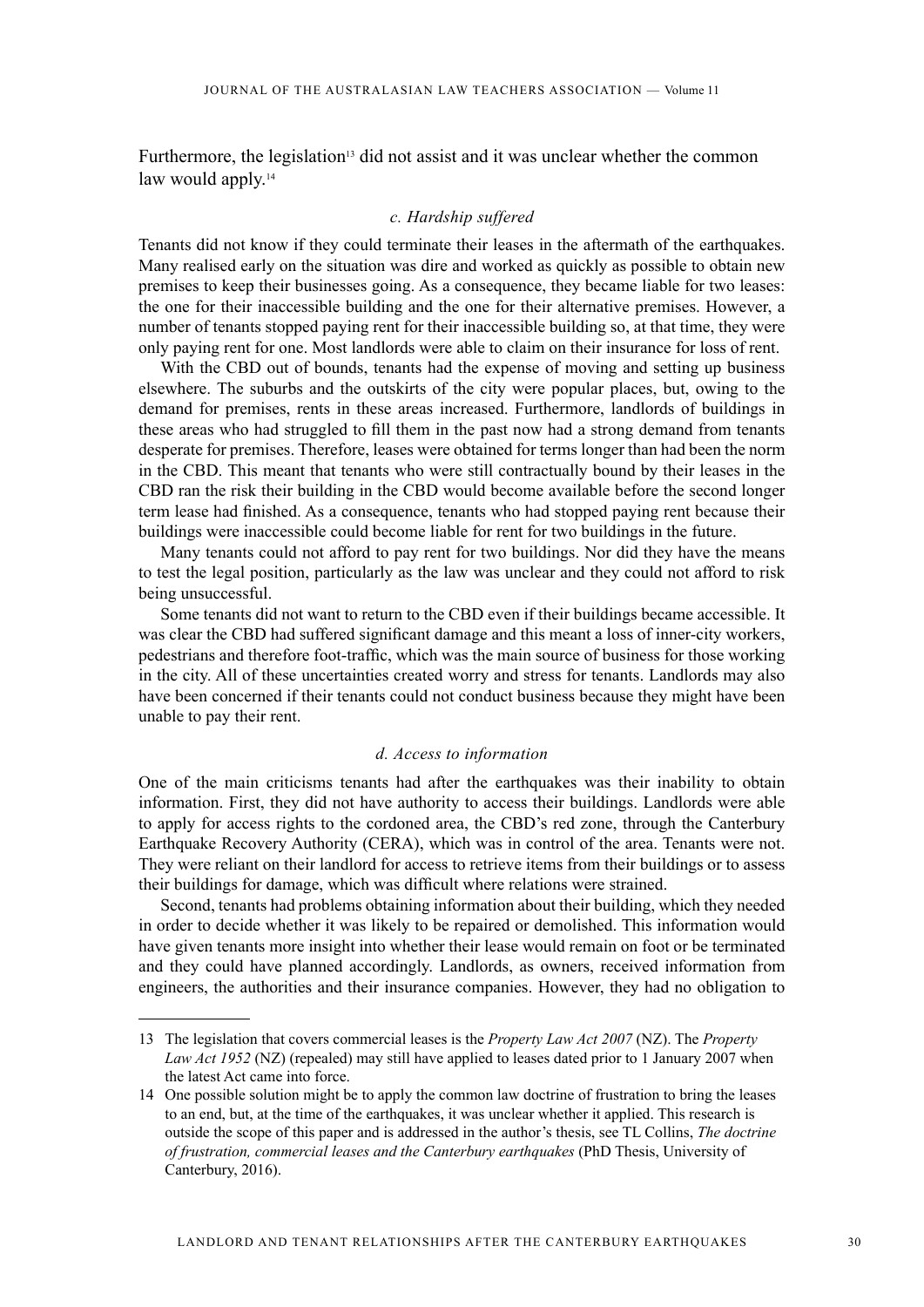pass any information on to tenants. Most landlords obtained building and engineering reports for insurance purposes, but few tenants were shown or had access to these reports. In some cases, tenants asked the landlord directly for the report, but they were not forthcoming. In other cases, the reports were obtained indirectly through a property manager or insurance assessor, which tenants perceived to be a most unsatisfactory way of getting information.

The lack of information-sharing left tenants feeling very frustrated and disempowered. One expressed his views:

We were only able to get copies of the engineering reports and CERA information through our landlord, so we felt we did not have direct access to official information that would have helped our decision-making. We felt powerless and unable to get the information and advice we needed.<sup>15</sup>

Furthermore, insurance companies had control of important information on the buildings. One landlord reported that the insurance company told them to keep building reports confidential, which meant they did not have the authority to share the information with the tenant.

Lawyers also reported a problem with the disclosure of information to tenants. Half of the lawyers thought there should be a legal requirement that landlords disclose information on their buildings to tenants, because in their experience this was not done.

#### *e. Access to justice*

Landlords and tenants had problems with access to justice. After the earthquakes, there was very little litigation between landlords and tenants over their earthquake-related lease issues. Few tenants sought legal advice or considered litigation for the simple reason that the court system is expensive and slow. One tenant even said it was prepared to pay two rents rather than challenge the landlord's demand through the court. There is a clear problem here.

#### II HOW THE PARTIES DEALT WITH EACH OTHER

The earthquake-related lease issues created a lot of difficulties for landlords and tenants. The research reveals that the way the parties dealt with each other after the earthquakes explains why tenants reported their relationships with their landlords had deteriorated. Tenants reported that one of their main frustrations was the lack of communication. Many comments evidenced a general feeling of being kept in the dark or out of the loop in relation to matters concerning the building. This may not have been the landlords' intention, but was certainly the perception of a large number of tenants. For example, one tenant said:<sup>16</sup>

The landlord would not respond to our communications, did not give us any information about the building or its status. He referred us to his lawyer rather than speaking to us directly. It was only after he had resolved his own insurance situation with the building that he was prepared to speak with us.

Another said:<sup>17</sup>

I rang the company [landlord] every month looking for an update. They did give us a release [from the lease] eventually, but there was a lot of time where they obviously were in a position to do so and chose not to reveal that to us.

Another frustration for tenants was the lack of certainty about their legal rights. They did not understand why they were being asked to pay rent for their buildings when they were inaccessible and unable to be used or occupied. A common reaction was summed up by one tenant:18

<sup>15</sup> FQ200.

<sup>16</sup> FQ200.

<sup>17</sup> FQ204.

<sup>18</sup> FQ207.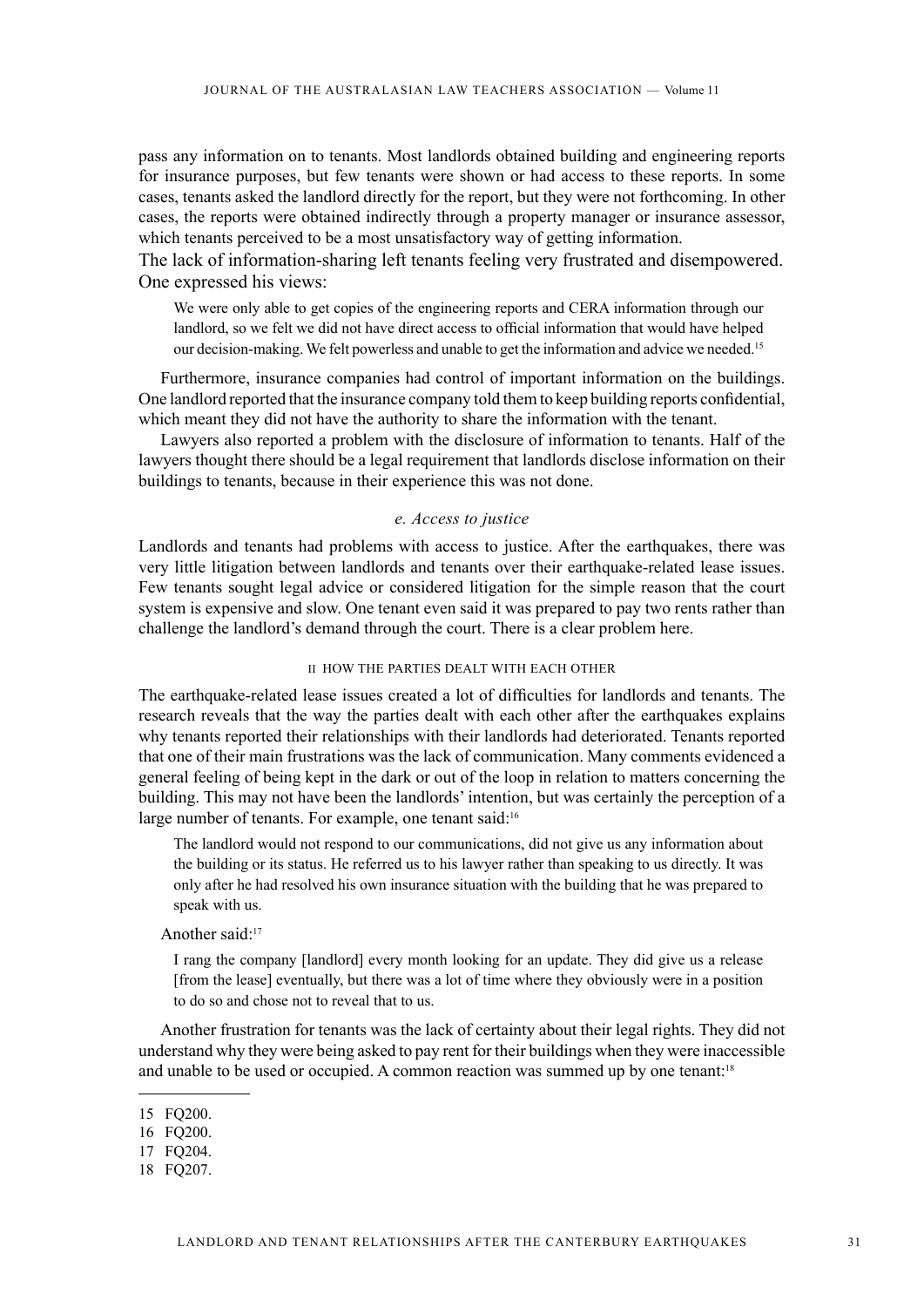I don't see why the tenant should have to pay rent for a building that cannot be accessed or used. It is up to the landlord to provide the necessary environment we pay our monthly rent for. The landlord has got more money than the tenant.

Tenants also believed the law would reflect the morality of the situation. They were clear that, if the building was not available for them to use, they should not have to pay rent unless they had done something to make it untenantable. One tenant said, 'I did not find out my legal rights. I just assumed I didn't have to pay for a building I couldn't access'.19 For others, it was a matter of not being released from the lease. A good example was one tenant who had to live with the uncertainty of not knowing whether she would have to go back to the building in the city after the February 2011 earthquake. She was out of the building for eight weeks and then returned only to be told seven months later the building needed earthquake strengthening and she would have to move out again. Three-and-a-half years passed before she was told she had been released from her lease.<sup>20</sup>

Landlords were also unclear about their legal rights. They too had financial obligations that needed to be met by rent payments. Some landlords were able to claim insurance to cover loss of rent; however, some policies did not cover the total length of time the building was inaccessible and the rent remained unpaid.

Most landlord participants took a pragmatic approach to dealing with the situation. It was clear they were concerned about their relationships with their tenants. One lawyer said:21

There was a very strong view that [rent] was payable; that the cordon is not [the landlord's] problem, it's [the tenant's] problem. But in most cases the commercial decision that was made was that these guys aren't going to pay so you have to go and enforce it. Do you want to spend money enforcing [payment of rent] and damage your relationship and lose the tenant? I think the view was that reading the strict interpretation of the lease, tenants were liable to pay but we just came to a commercial decision [that] it's actually unfair to require them to pay and it's just not a good look if you want to get them back.

#### III RESOLUTION OF ISSUES

Only half of the tenant participants sought legal advice about their earthquake-related lease issues, the main reason being the expense. Landlords sought help from their lawyers, but the legal advice obtained was that the law was unclear, which did not help them. Therefore, most participants chose a pragmatic solution. The majority of tenants stopped paying rent for their building in the CBD and their landlords claimed on their insurance for loss of rent. Some tenants, however, continued to pay rent for two buildings, usually where the landlord did not accept the tenant's decision not to pay. This is likely to have been in situations where the landlord's insurance did not pay out. One tenant told of her experience:

I contacted the landlord and said, 'I have signed up a lease for another building … I understand we are not going to be able to get back into the building for some time so we [will] no longer be paying rent'. He said, 'Read your contract; your contract states that if you don't pay you will have penalties to pay as well'. I made a decision to continue paying the lease because the penalty was 25 per cent ... so it was a lot of money to be penalised if we didn't pay.<sup>22</sup>

A number of tenants who had no communication with their landlords immediately after the earthquakes not only stopped paying rent, but also walked away from their leases and were

<sup>19</sup> FQ214.

<sup>20</sup> FQ205.

<sup>21</sup> FQ005.

<sup>22</sup> FQ208.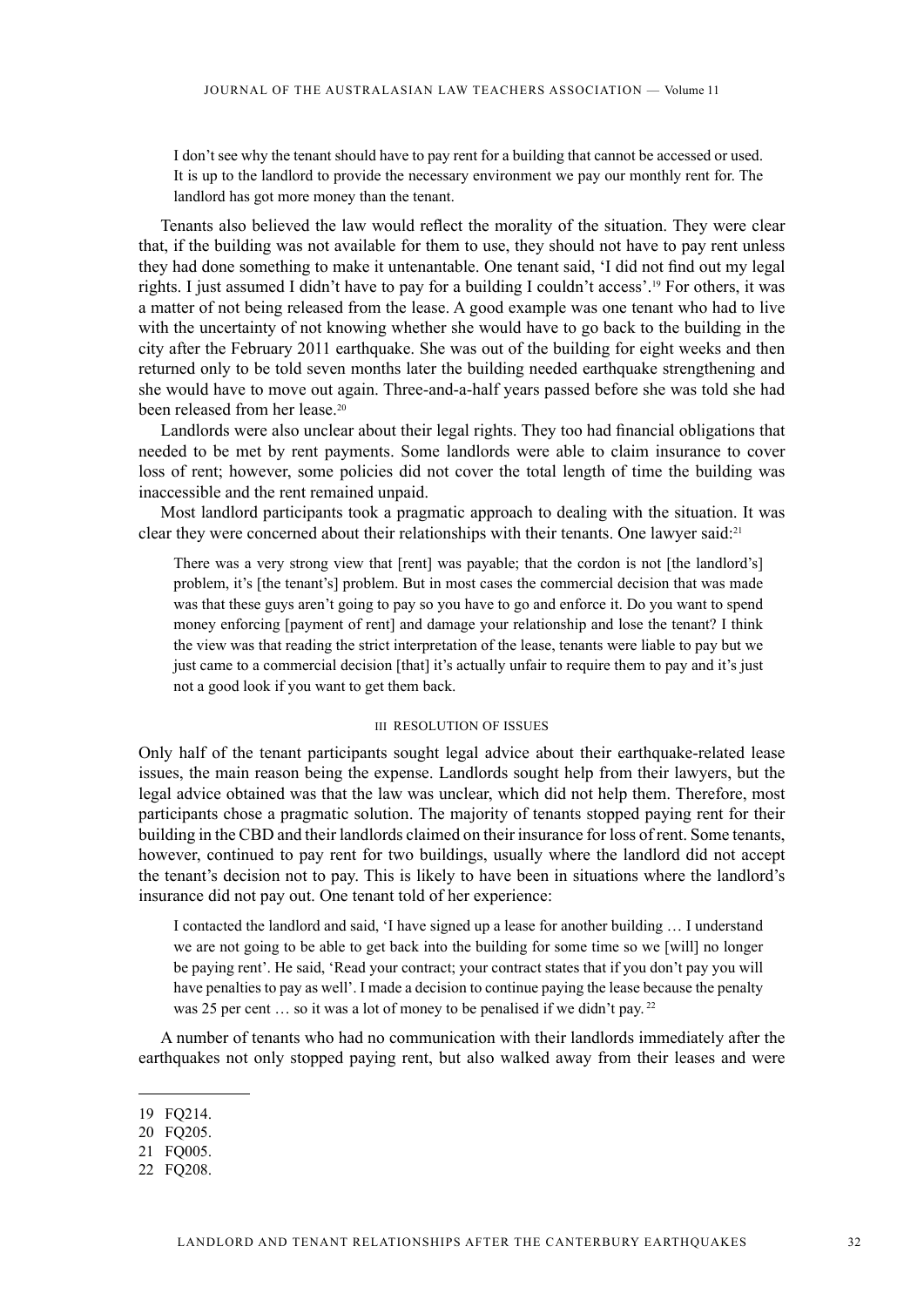never contacted again. There was no official end to the lease by the parties agreeing to terminate it; silence, it seems, was louder than words. However, that approach does not provide certainty for either party, particularly tenants, because at any time during the remaining term of the lease the landlord might say the building is now available for use and expect the tenant to meet his or her contractual obligations. This problem is illustrated by one tenant whose building had minimal damage but was inaccessible for years owing to the cordon. Her landlord never contacted her, so she was unsure about his intentions. However, she was adamant she did not want to return to her building in the CBD:<sup>23</sup>

I had signed up [to a new lease] in the winter after the earthquakes but I was still legally liable for the other lease. But I thought I don't care, they can take me to court if they made me go back … I wasn't willing to go back.

In other cases, solutions were worked out between the parties. A property manager (acting for landlords) gave one example. His problem was tenants not wanting to return to their buildings when they were available for use. As there was nothing in the lease that applied to this situation, he took what he thought was a fair approach to the problem and developed his own rule of thumb: if the tenants were unable to return to their buildings for more than a year, they were given the choice to return or terminate the lease; if the time was under a year then the property manager held the tenants to the lease. The property manager said he did not have any tenants complain about this approach, but he did admit that he may not have been as accommodating to tenants had the insurance companies not covered the loss of rent.

## III Reflection on Lessons Learned

In times of disaster, it is essential that business relationships stay strong to work through the inevitable issues that will arise. One way to do this is to provide clear, robust law to which parties can turn, to determine their legal rights at a time of uncertainty. In addition, an affordable and efficient dispute resolution process should also be available to the parties for those problems that are not foreseen and therefore not provided for.24 Both were lacking at the time of the Canterbury earthquakes.

A suggested solution to this problem is to enact legislation that is specific to commercial tenancies: a Commercial Tenancies Act.25 It could serve two purposes: one to provide separate legislation that would not only acknowledge the unique and ongoing relationship that exists between landlords and tenants, but also cover aspects of law that are not provided for in the leases; second, it could set up a dispute resolution service for commercial landlords and tenants that they do not currently have.

A new Commercial Tenancies Act could contain provisions to deal with the earthquakerelated lease issues that might once again arise — in particular, inaccessible buildings, lack of essential services and long-term repairs. It could also provide a solution to the problem of communication and information-sharing highlighted by a number of tenants. This could be dealt with by the imposition of a new obligation on the parties to deal with each other in good faith, similar to the good faith requirements for employer/employee relationships in the *Employment Relations Act 2000*. 26 The obligation could include a duty to disclose information to each other,

<sup>23</sup> FQ210.

<sup>24</sup> It must allow parties to represent themselves. As noted earlier, half of the tenants did not seek legal advice or representation because they could not afford the cost of a lawyer.

<sup>25</sup> In Canada, British Columbia has a *Commercial Tenancy Act* [RSBC 1996] c 57, but it is outside the scope of this paper to examine this and the proposals for a new Act.

<sup>26</sup> *Employment Relations Act 2000*, s 4.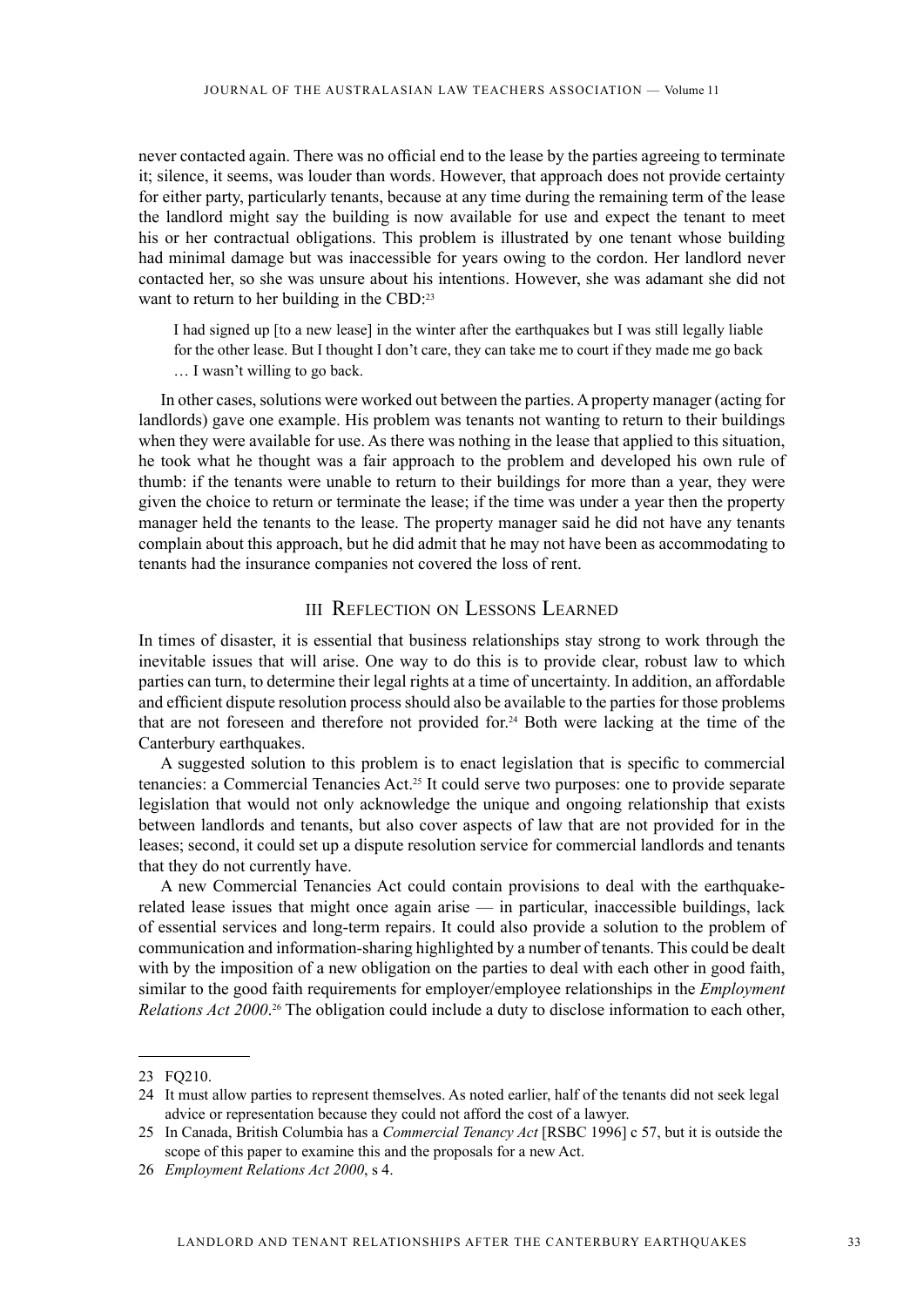and this duty could be implied into every lease. The parties should not be able to contract out of it.

Tenants were clear that they did not want to go to court to deal with their earthquake-related lease issues because it was too expensive and too slow (they needed answers quickly).<sup>27</sup> Therefore, the other purpose of a new Act could be to establish a Commercial Tenancies Tribunal as an affordable and speedy dispute resolution service with judges who have a specialist knowledge of the law in this area. It would not be difficult to establish such a tribunal as it could be based on the Residential Tenancies Tribunal, which is already well established in New Zealand. Alternatively, to reduce costs, there could be one Tenancy Tribunal with two arms to cover both residential and commercial tenancies.

Another option is to set up a specialist tribunal specifically to deal with the unique issues arising from a disaster, which would operate in times of emergencies. The government has shown it is willing to provide such services by the introduction of the new Canterbury Earthquakes Insurance Tribunal Bill on 1 August 2018. Its purpose is to establish a tribunal to provide 'speedy, flexible and cost-effective services to help resolve insurance claims between policyholders and insurers' that have arisen as a result of the earthquakes.28 This type of tribunal might have been a great help to landlords and tenants in their time of need immediately after the Canterbury earthquakes.

## IV CONCLUSION

The Canterbury earthquakes were a significant natural disaster that created problems landlords, tenants and lawyers had not turned their minds to previously. The erection of a cordon around the CBD was an unprecedented response to the devastation. The loss of essential services and the substantial damage to buildings necessitating extensive repair work and strengthening were also issues that affected landlords and tenants. The leases did not provide for these problems and the law was unclear. The parties did not know their legal rights and, consequently, communication decreased and suspicion increased. Tenants, in particular, believed their relationships with their landlords had deteriorated after the earthquakes. This is not a satisfactory outcome because landlords and tenants have a special relationship that requires them to interact on an ongoing basis over many years.

It is simply not feasible nor cost effective for commercial leases to cover every possible eventuality that might befall a building following a natural disaster. However, there are things that can be done in preparation. First, lessons can be learned from the Canterbury earthquakes and the law expanded to provide clarity around the issues that arose. Second, where the law does not cover an issue, there should be a strong, quick and affordable dispute resolution process for the parties to turn to, rather than having to negotiate the court system. This can be achieved by the creation of a Commercial Tenancy Tribunal through the introduction of a Commercial Tenancies Act. This Act could also impose an obligation on the parties to act in good faith and share information with each other.

Parties are more likely to resolve their issues and maintain good relationships through difficult times if they know their legal rights. Certainty in the law is essential to achieve this objective, which in turn is important for the long-term recovery of the affected community, city and nation.

<sup>27</sup> The High Court set up the High Court Earthquake List in 2012 to manage litigation resulting from the Canterbury earthquakes, and this is ongoing.

<sup>28</sup> Canterbury Earthquakes Insurance Tribunal Bill, cl 3.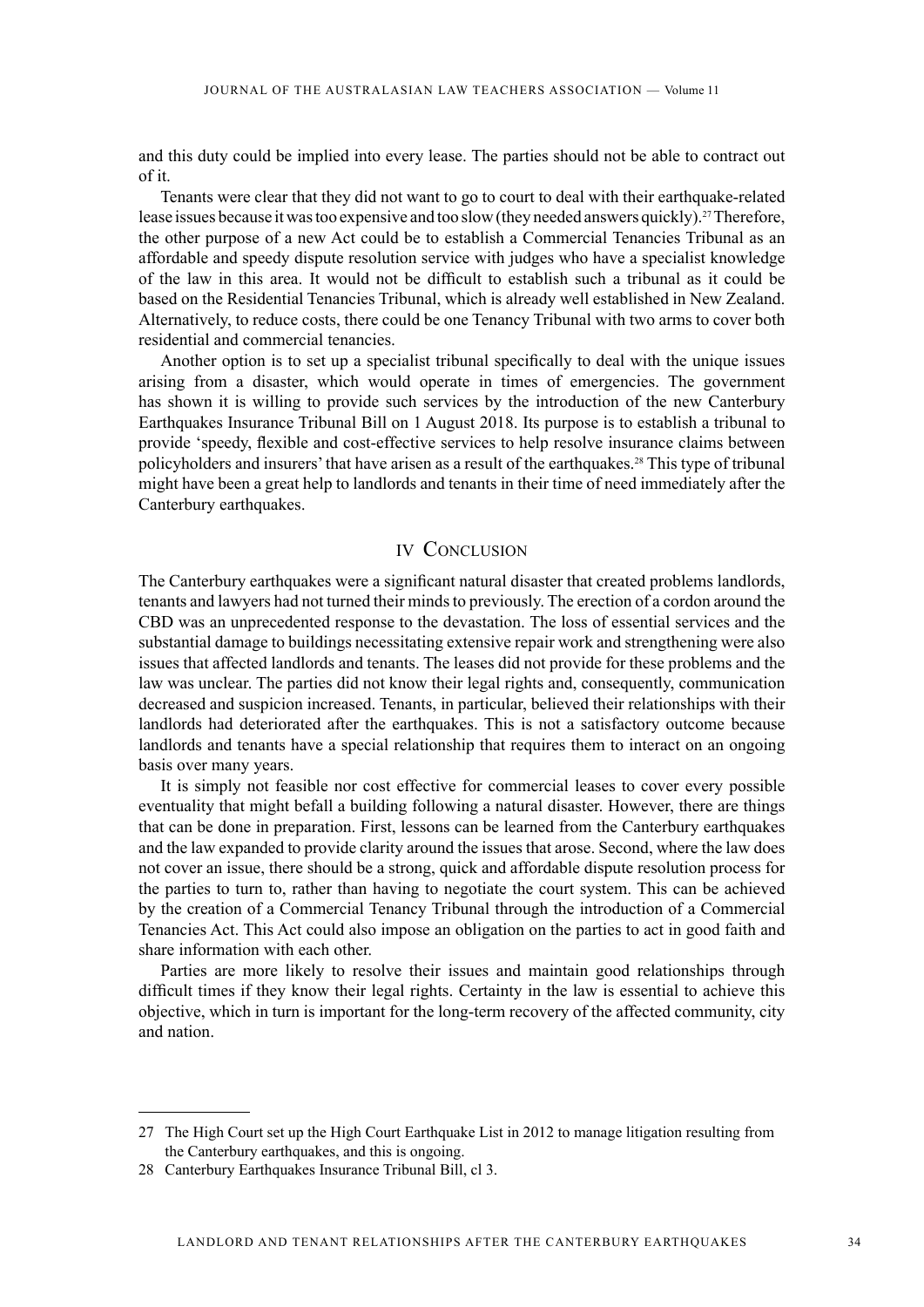# FACEBOOK: BRIDGING THE 'OTHERNESS' OF DISTANCE LEGAL EDUCATION

## *Amanda-Jane George,\* Alexandra McEwan\*\* and Julie-Anne Tarr\*\*\**

## **ABSTRACT**

In *The Merchant of Venice*, Shylock the Jew represents the quintessential 'other'. While he longs for acceptance, he is ultimately humiliated, and his alterity affirmed. Shylock's sense of otherness fuels his appeal to the Venetian court to allow him his bond — a pound of his tormentor's flesh. This paper adopts the concept of otherness as a lens to discuss distance education theory and student experience in online legal education. Fully online legal education is a relatively new form of pedagogy, and it presents a range of challenges. One of those challenges is how to reach out to undergraduate law students who — by virtue of the mode of education they engage in, their place of residence and other demographic factors — are positioned as 'other' according to traditional ideas about the legal profession and tertiary education in general. After discussing survey results from an online cohort, it considers the value of Facebook in bridging isolation and building student perceptions of inclusion and community.

## I Introduction

The story of 'Shylock the Jew' in Shakespeare's *The Merchant of Venice* is one of a person longing for acceptance,<sup>1</sup> though unable to make his worldview understood or respected by the dominant majority. While Shylock craves acceptance and vindication, the story closes with him impoverished and deeply humiliated. Shylock is humiliated by his adversary Antonio, a Christian businessman, and the cunning of those familiar with the technicalities of the law. Shylock's visceral concept of justice — the excision of a pound of Antonio's flesh as the agreed penalty for a breach of contract — evaporates in the face of Portia's clever arguments as to the interpretation of Antonio and Shylock's contract. Though Shylock seethes '[i]f you deny me, fie upon your law',<sup>2</sup> his curse finds no resonance. Moreover, the justice meted out by the Duke's court extends to the ideological: Shylock suffers the additional humiliation of forced conversion to Christianity.

Shakespeare weaves a tale spun around the reification of alterity and the role of the law as an instrument of exclusion. Shylock's character is an emblematic representation of otherness. It opens to various interpretations and translates to other arenas of marginalisation.<sup>3</sup> This paper brings the notion of otherness into 21st-century legal education by exploring otherness and

Central Queensland University.

<sup>\*\*</sup> Central Queensland University.

<sup>\*\*\*</sup> Queensland University of Technology.

<sup>1</sup> Gerda Tischler, *The Representation of 'Otherness' in Shakespeare's Othello and The Merchant of Venice* (PhD Thesis, Karl-Franzens-Universität Graz, 2013) 68.

<sup>2</sup> William Shakespeare, 'The Comical History of the Merchant of Venice, or Otherwise Called the Jew of Venice' in Stanley Wells and Gary Taylor (eds), *The Complete Oxford Shakespeare* (Oxford University Press, 1987) ('*Merchant*') 4.1.100.

<sup>3</sup> See, for example, Oldrieve's discussion focusing on otherness as it pertains to anti-Semitism (Shylock) and woman (Portia): Susan Oldrieve, 'Marginalized Voices in the Merchant of Venice' 5 *Cardozo Studies in Law & Literature* (1993) 87–105.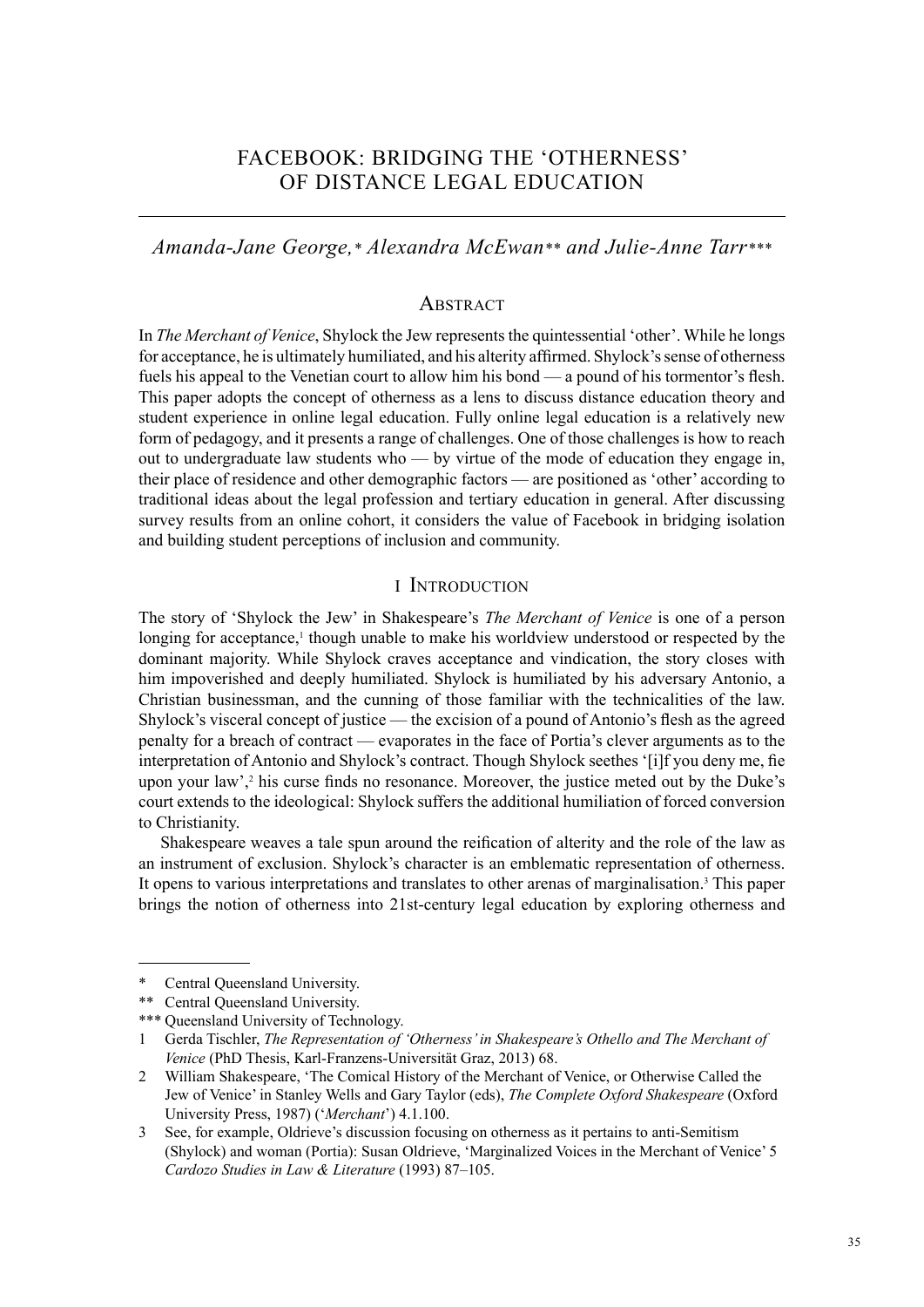isolation as it manifests for online distance education students in an undergraduate Australian law program.

Fully online legal education is a relatively new form of pedagogy, and it presents a range of challenges. One of those challenges is how to reach out to undergraduate law students who — by virtue of the mode of education they engage in, their place of residence and other demographic factors — are positioned as 'other' according to traditional ideas about the legal profession and tertiary education in general.

Early distance education scholars, such as Moore, viewed distance learning primarily as an individual endeavour undertaken by students who are highly autonomous, emotionally independent and self-motivating.<sup>4</sup> However, more recent studies suggest that students engaged in online learning crave connection, and, like Shylock, experience the brunt of social isolation and exclusion $5$ 

The idea that a sense of social belonging is a fundamental need for human beings has been recognised in the seminal work of Durkheim,<sup>6</sup> Maslow,<sup>7</sup> and Baumeister and Leary.<sup>8</sup> Yet, belonging implies 'otherness'; it assumes inclusion and exclusion and a dynamic of relating between 'those who feel like they belong and those who feel they do not'.<sup>9</sup> It is also the case that a sense of belonging arises within, and is constantly negotiated through, everyday social practice.10 To 'belong' means to *be* somewhere, in relation to another person or a social group. We have to be present in some way. Social presence has long been recognised as key to success in distance education, $\mathbf{u}_1$  and there is increasing interest in pedagogical literature as to the value of social media in ameliorating student isolation and 'otherness'.12

This paper brings together the elements noted above to address some of the concerns raised by former High Court Justice the Hon Michael Kirby, at the inception of the Central Queensland University (CQU) online law degree program in 2011, regarding social isolation.<sup>13</sup> In particular, it identifies the potential of Facebook as an adjunct to institutional Learning Management

10 Antonsich, cited in Wilson, above n 9, 29.

<sup>4</sup> Michael G Moore, 'On a Theory of Independent Study' (Ziff Paper No 16, FernUniversitat, 1977) 20; see also Michael G Moore, 'Theory of Transactional Distance' in Desmond Keegan (ed), *Theoretical Principles of Distance Education* (Routledge, 1997) 22–38; Cheryl Amundsen, 'The Evolution of Theory in Distance Education' in Desmond Keegan (ed), *Theoretical Principles of Distance Education* (Routledge, 1993) 61, 63–64.

<sup>5</sup> Penny Rush, 'Isolation and Connection: The Experience of Distance Education' (2015) 30(2) *International Journal of e-Learning and Distance Education* <http://www.ijede.ca/index.php/jde/ article/view/936/1597>.

<sup>6</sup> Èmile Durkheim, *Suicide* (JA Spaulding and George Simpson trans, The Free Press, 1951) [trans of: *Le suicide* (first published 1897)].

<sup>7</sup> Abraham H Maslow, *Motivation and Personality* (Harper and Row, 2nd ed, 1970).

<sup>8</sup> Roy F Baumeister and Mark R Leary, 'The Need to Belong: Desire for Interpersonal Attachments as a Fundamental Human Motivation' (1995) 117(3) *Psychological Bulletin* 497–529.

<sup>9</sup> Rachel Wilson, *The Importance of Belonging: A Higher Education Perspective* (PhD Thesis, RMIT) University, 2016) 29; M Antonsich, 'Searching for Belonging — An Analytical Framework' (2010) 4(6) *Geography Compass* 644, 645.

<sup>11</sup> D Randy Garrison, Terry Anderson and Walter Archer, 'Critical Inquiry in a Text-Based Environment: Computer Conferencing in Higher Education' (2000) 2(3) *The Internet and Higher Education* 87–105.

<sup>12</sup> S Manca and M Ranieri, 'Is Facebook Still a Suitable Technology-Enhanced Learning Environment? An Updated Critical Review of the Literature from 2012 to 2015' (2016) 32 *Journal of Computer Assisted Learning* 503–528.

<sup>13</sup> Michael Kirby, 'Online Legal Education in Australia: The New CQU Law Degree' (2011) 34 *Australian Bar Review* 237.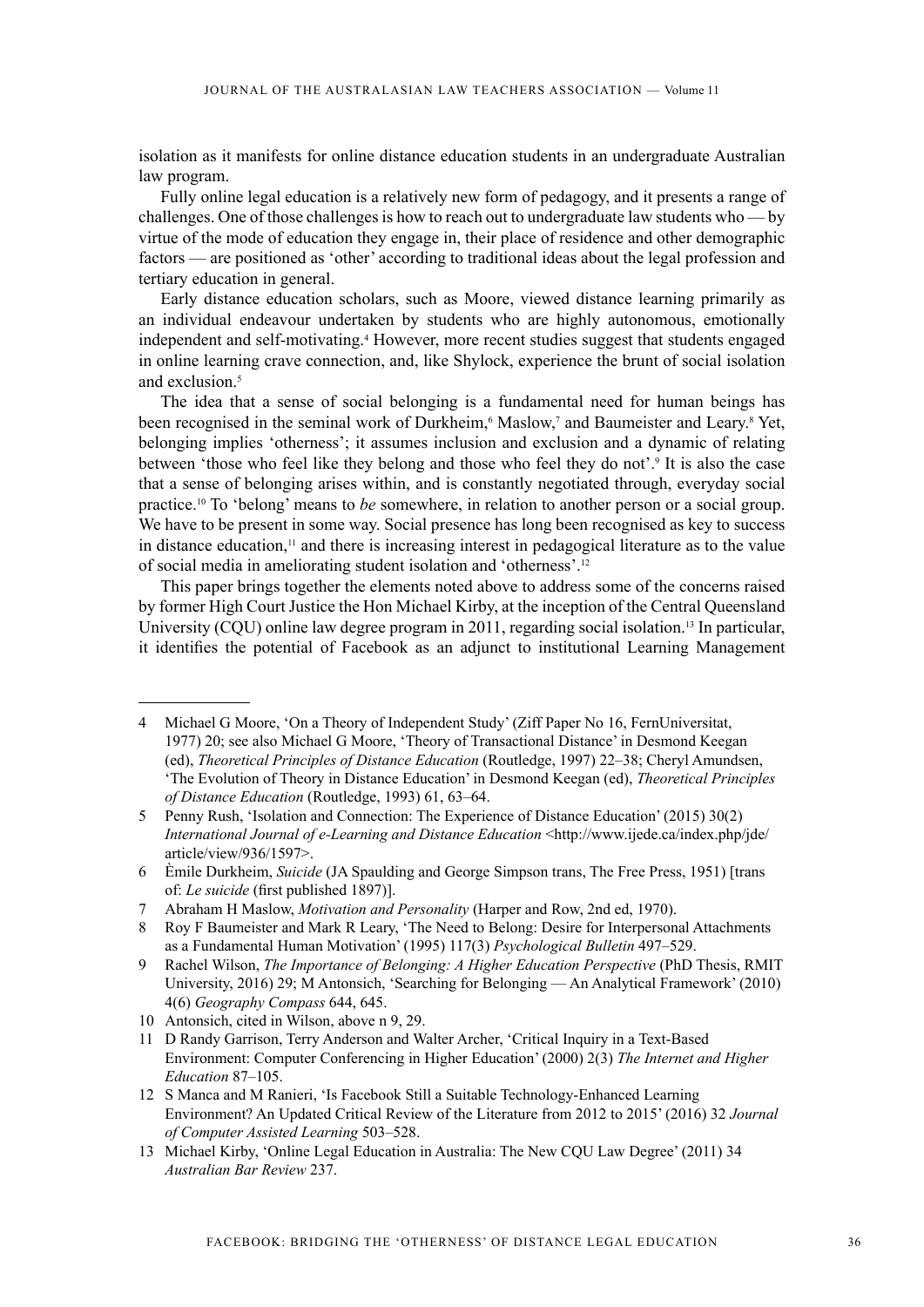Systems (LMS) (such as CQU's Moodle) as a strategy to combat learner social isolation, and engender a sense of belonging that supports student learning experience and well-being.

The paper begins by examining Shylock as the quintessential 'other' and the notion of otherness more generally. It then discusses the concept of otherness in the context of early distance education theory, before moving on to examine online study and Facebook as a platform for social presence. The results of a small survey of undergraduate students studying law online at CQU in 2017 will be discussed, including the strong endorsement students gave to Facebook as a means of social engagement and educational support. The paper concludes by outlining some of the challenges faced in adopting Facebook in presenting course content.

## II Shakespeare's Quintessential 'Other'

There is little doubt that the 'other' is a powerful literary device because it captures the tragedy of the human condition: the pain of social isolation and the ignominy inherent in that state of being. Belonging is a basic social good that defines the human being as a full person; in general, its lack is felt keenly. There is evidence that feelings of connectedness are a protective factor against depression and suicide.14

Shylock<sup>15</sup> is an enduring exemplar of the 'other'. He is 'other' 'for his ultimate pride in who he is and what he does against the heavily anti-Semitic atmosphere'.16 He is spurned and spat on. His debtor adversary Antonio is unrepentant.

Shylock laments:

He hath disgraced me, and/hindered me half a million; laughed at my losses,/mocked at my gains, scorned my nation, thwarted my/bargains, cooled my friends, heated mine enemies, and/ what's his reason? — I am a Jew.  $\ldots$  If you prick us do we not bleed?<sup>17</sup>

Still have I borne it with a patient shrug,/For suff'rance is the badge of all our tribe,/You call me misbeliever, cut-throat, dog,/And spit upon my Jewish gaberdine,/And all for use of that which is mine own'.18

#### And Antonio?:

I am as like to call thee  $\lceil \log \rceil$  again, To spit on thee again, to spurn thee too.<sup>19</sup>

Shylock's 'suff'rance' turns to hate, and he seeks revenge when an opportunity presents. When Antonio defaults on their loan contract, Shylock seeks to enforce the stipulated penalty: that he carve out a pound of Antonio's flesh.<sup>20</sup> In 'lodged hate and ... certain loathing',<sup>21</sup> he presses for a strict reading of the contract, which excludes the provision of medical attention to

<sup>14</sup> See, for example, Ian M Shochet, Mark R Dadds, David Ham and Roslyn Montague, *'*School Connectedness Is an Underemphasized Parameter in Adolescent Mental Health: Results of a Community Prediction Study' (2006) 35(2) *Journal of Clinical Child & Adolescent Psychology*  170–179; Centers for Disease Control and Prevention (CDC), *Connectedness as a strategic direction for the prevention of suicidal behaviour* <https://www.cdc.gov/ViolencePrevention/pdf/ Suicide Strategic Direction Full Version-a.pdf>.

<sup>15</sup> *Merchant*, above n 2.

<sup>16</sup> Kuan-Yu Lin, 'Otherness as A Dramatic Device in "The Merchant of Venice" and "Othello"', 3  $\lt$ https://www.academia.edu/13506577/Otherness\_as\_A\_Dramatic\_Device\_in\_The\_Merchant\_of Venice and Othello>.

<sup>17</sup> *Merchant*, above n 2, 3.1.50–60.

<sup>18</sup> Ibid 1.3.108–112.

<sup>19</sup> Ibid 1.3.128–129.

<sup>20</sup> Ibid 1.3.147–150.

<sup>21</sup> Ibid 4.1.59.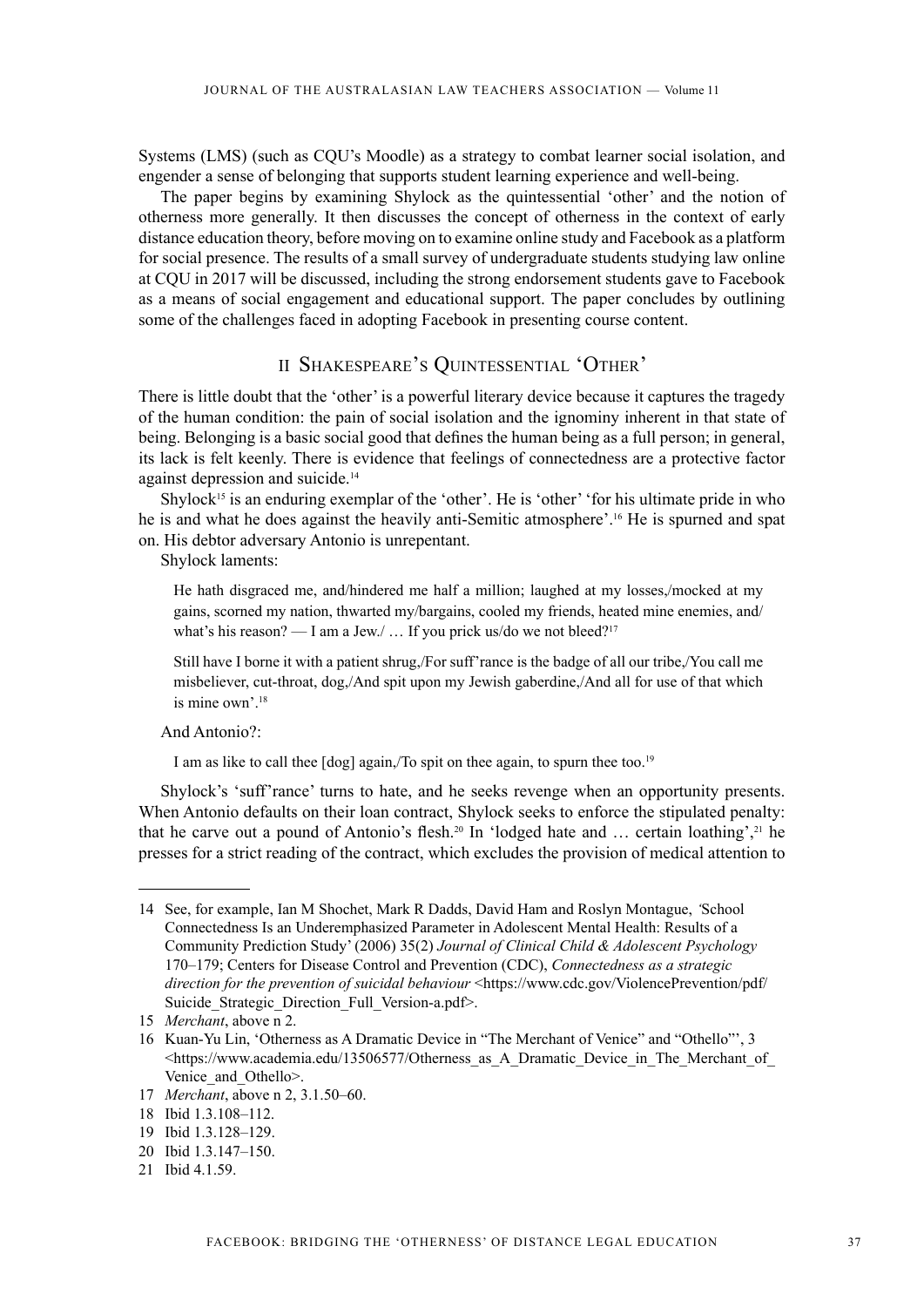prevent Antonio's death.22 Yet, Portia's intervention as a member of the Venetian court stymies Shylock's claim for redress. Adopting a 'hypertechnical'23 contractual interpretation against which Shylock cannot rail, Portia reveals that the contract does not allow Shylock to spill a drop of Antonio's blood. Shylock's call for his due is denied. In addition, Venetian law leaves him penniless and at Antonio's mercy. As part of his redress, Antonio compels Shylock to convert to Christianity. Shylock is mocked — told to beg leave to hang himself, though he does not even have 'the value of a cord'.<sup>24</sup>

Some argue that *Merchant* is about the need for law to align with and reflect community mores.25 More recent renditions of the play have changed the ending, leaving the Christian protagonists weeping and guilt-ridden, reflecting on how they have treated Shylock.26 The play is as controversial now as it ever was, with many coming to the same conclusion as Kornstein: 'The more I think about it, the more I find myself in the [Shylock] camp.'<sup>27</sup>

In *Merchant*, Shakespeare shines a light on the dramatic *consequences* of the other's desire for acceptance and how this craving can morph into revenge when acceptance is denied. Shylock's hurt, even his hatred, seems an understandable response to his humiliation.

For the purposes of this paper, we ask: what was Shylock's *hope*, which, when dashed, led to this terrible turn of events? We glimpse it only briefly in *Merchant*:

*I would be friends with you, and have your love*,/Forget the shames that you have stained me with,/ Supply your present wants, and take no doit/Of usance for my moneys*, and you'll not hear me*. 28

The symbolism of otherness is a useful metaphor in which to explore student experience in fully online legal education. Our aim is to prevent this marginalisation, and to keep students connected by facilitating a sense of belonging between students and their peers, lecturers and the educational institution. Before we consider otherness in early distance learning theory, and its expansion to issues of social presence, we tease out the dimensions of suffering inherent in the notion of otherness.

## III Otherness: Isolation and Ignominy

What and who is the other?

According to post-colonial literary theorist Homi Bhabha, amongst other things, '[t]he Other loses its power to signify, to negate, to initiate its historic desire, to establish its own institutional and oppositional discourse'.29 In post-colonial discourse, the construction of the 'other' assumes geography and spatiality: it exists in the East and constitutes a European projection.

Geography and otherness go hand in hand. To be the other is also to be unable to assert selfsovereignty. Recall that Shylock had no real voice in court, nor could he practise the religion of his choosing. His defeat brings with it acute ignominy.

Two forms of otherness are relevant to this paper: social and geographical isolation, and ignominy. As noted above, the first represents a denial of a basic human need for belonging. Our understanding of the role of belonging in living a good life, or in preventing the type of

<sup>22</sup> Ibid 4.1.256–259.

<sup>23</sup> Daniel J Kornstein, 'Fie upon your law!' (1993) 5(1) *Cardozo Law Review* 35, 38.

<sup>24</sup> *Merchant*, above n 2, 4.1.361.

<sup>25</sup> Kornstein, above n 23.

<sup>26</sup> Clarissa Sebag-Montefiore, 'If a Shakespeare play is racist or anti-Semitic, is it OK to change the ending?', *The Guardian* (online), 3 November 2017 <https://www.theguardian.com/culture/2017/ nov/03/if-a-shakespeare-play-is-racist-or-antisemitic-is-it-ok-to-change-the-ending>.

<sup>27</sup> Kornstein, above n 23, 35.

<sup>28</sup> *Merchant*, above n 2, 1.2.136–139.

<sup>29</sup> Homi K Bhabha, *The Location of Culture* (Routledge, 1994) 31.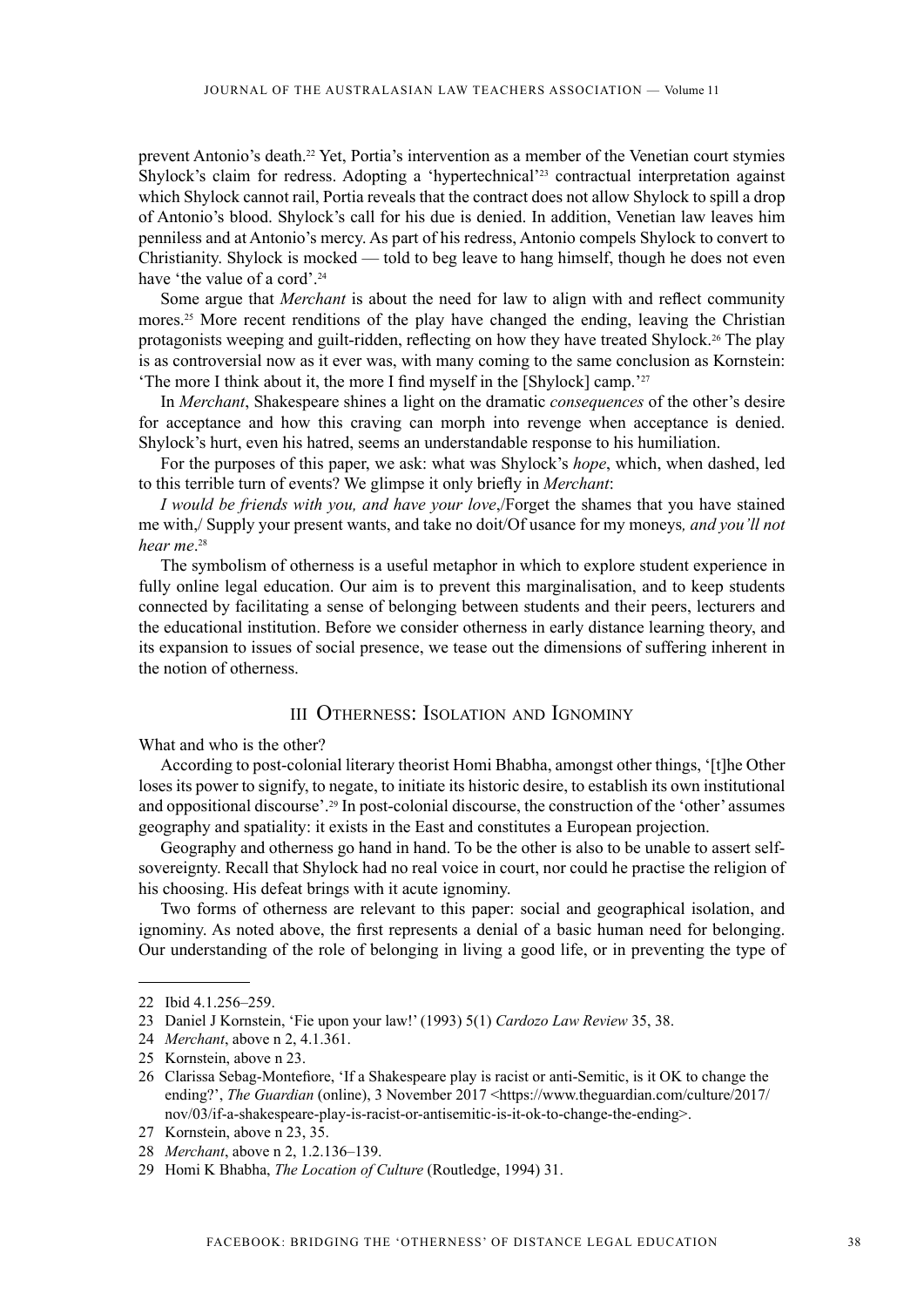loneliness associated with suicide, has developed significantly over the last two centuries. It is useful to give the concept of 'belonging' some historical context.

In pointing to the implications of social disconnection in Western societies, 19th-century sociologist Durkheim conceptualised the other through his notion of anomie. Anomie refers to the state of being deprived within 'a society [in] which [s]he expresses or serves' — that is, in which a person enjoys meaningful social interaction.<sup>30</sup> Contemporary educational theorists such as Tinto have drawn on Durkheim's work to explain college drop-out rates. Tinto has argued that a lack of social integration with peers in college may lead to insufficient congruency with college values, low institutional commitment and increased attrition risk.31

In his hierarchy of human needs, Maslow<sup>32</sup> placed belonging and social relationships as the most important after physiological survival needs and safety. In Maslow's view, the isolated other lacks 'affectionate relations with people in general … for a place in [their] group' and, like Shylock, 'the thwarting of these needs is the most commonly found core in cases of [psychological] maladjustment'.33 It is only after such needs are met that humans are able to satisfy what Maslow reasoned were 'higher' needs,<sup>34</sup> including self-esteem and self-actualisation, or making full use of one's talents and capabilities.<sup>35</sup> Self-actualisation has sometimes been described as the ultimate goal of learning.36

Maslow's theory was intuitive and has been influential in the way we think about ourselves a social agents and individuals on a personal though fundamentally social journey from life to death. However, as Baumeister and Leary note, Maslow's assertion of a belongingness need was not accompanied by original data, nor a review of previous findings.<sup>37</sup> It was only in the mid-1990s, and despite frequent, speculative assertions that people need to belong, that the 'belongingness hypothesis' was critically evaluated according to available evidence.<sup>38</sup> Baumeister and Leary's analysis confirmed that, on the basis of extant empirical evidence, the 'need to belong can be considered a fundamental human motivation'.39

Given that belonging is a fundamental human motivation or need, it is not difficult to translate the idea into the online learning environment and understand that student isolation<sup>40</sup> involves risks. The absence of physical co-location, and associated lack of access to the social and learning benefits of non-verbal body language, suggest that isolation and its experiential sibling, a sense of belonging, must be given particular attention in online learning environments.<sup>41</sup> This provides the motivation for our work and efforts to understand and respond to student needs in this dimension of tertiary education. Current statistics demonstrate that in Australia we need to improve in this area. Online student attrition rates exceed 30 per cent, more than double the

37 Baumeister and Leary, above n 8, 497.

40 See, for example, Rush, above n 5.

<sup>30</sup> Durkheim above n 6, 213. Indeed, loneliness may pose a greater health risk than smoking or obesity. See, for example, Mattie Quinn, *Loneliness may be a bigger public health risk than smoking or obesity* (May 2018) Governing: the States and Localities <http://www.governing.com/ topics/health-human-services/gov-the-loneliness-epidemic.html>.

<sup>31</sup> Vincent Tinto 'Drop-out from Higher Education: A Theoretical Synthesis of Recent Research' (1975) 45(1) *Review of Educational Research* 89, 92.

<sup>32</sup> Abraham H Maslow, 'A Theory of Human Motivation' (1943) 50(4) *Psychological Review* 370–396.

<sup>33</sup> Ibid 381 (emphasis added).

<sup>34</sup> Ibid 375.

<sup>35</sup> Ibid 382.

<sup>36</sup> Malcolm Knowles, *The Adult Learner* (Routledge, 2005) 14–15.

<sup>38</sup> Ibid.

<sup>39</sup> Ibid 521.

<sup>41</sup> Fatemeh Bambaeeroo and Nasrin Shokrpour, 'The Impact of Teachers' Non-verbal Communication on Success in Teaching' (2017) 5(2) *Journal of Advances in Medical Education and Professionalism* 51–59.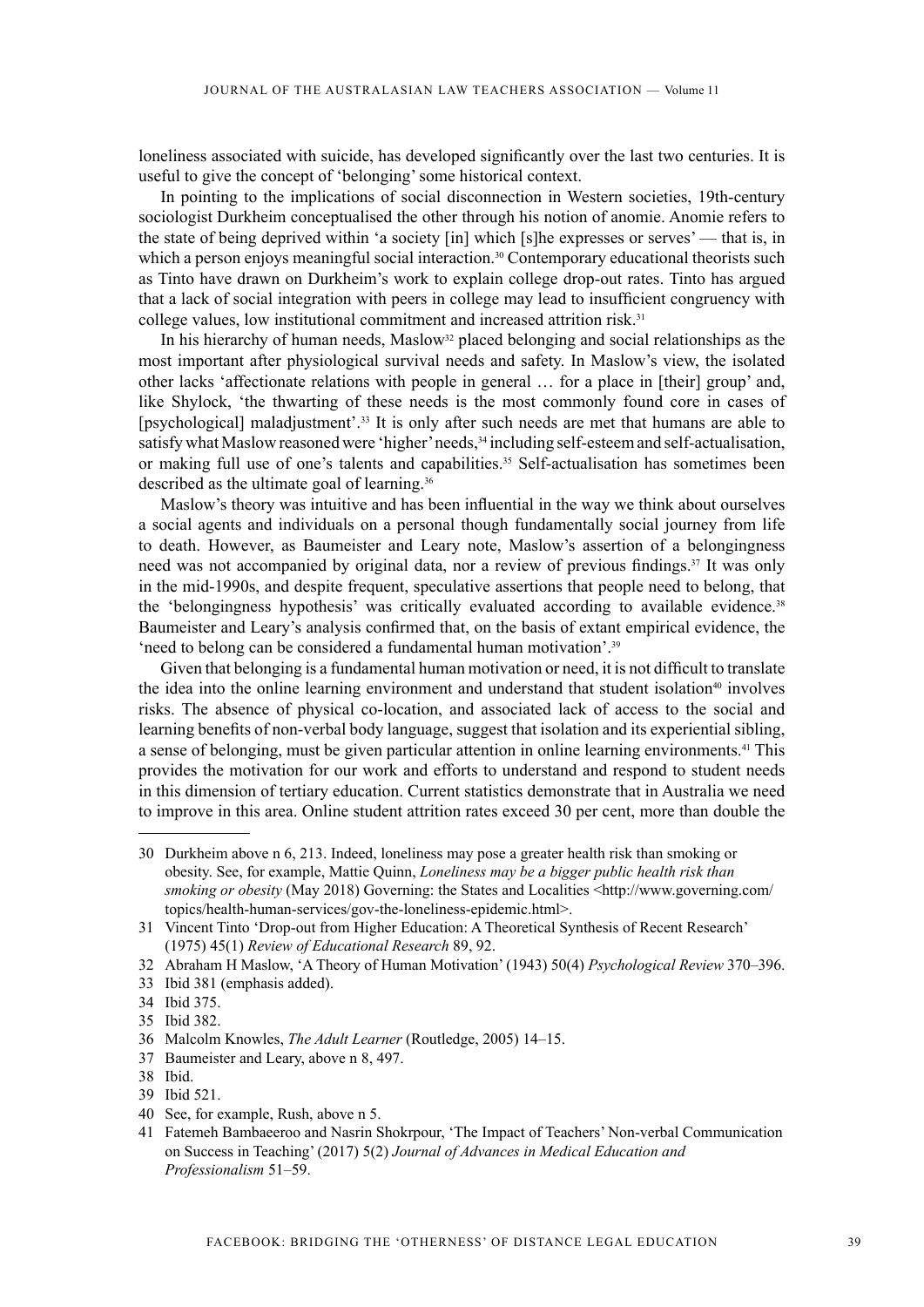rates for traditional face-to-face or blended learning formats.42 In the United States, large-scale studies have consistently confirmed worse outcomes for students studying online, as compared to the traditional face-to-face format.<sup>43</sup>

Like our protagonist Shylock, otherness, for online students, may manifest in an experience of ignominy. This may be at the hands of peers, or by self-judgement against traditional values about what tertiary education involves and its non-negotiable attributes — in short, what might be referred to as the 'Educational Establishment' (the Establishment). Surely, the Establishment reasons, face-to-face instruction is the best, blended learning is next best, and fully online study is what you get when you cannot attend on campus at all. Kirby has alluded to how important it is to avoid this mindset and how it can contribute to 'othering' for law students when he compared his traditional face-to-face legal education with the fully online law program offered by CQU in Australia:

There is a natural tendency in human affairs to think that the familiar is good; that the wellestablished is better; and that the training that produced a person as estimable as oneself, is best of all. *It is important that practitioners of the law should resist such thinking.*<sup>44</sup>

Importantly, Kirby suggests that it is better not to rely on taken-for-granted views. Rather, practitioners of the law ought to be curious and open-minded.

While Kirby alerts us to ignominy as an issue that offers fertile ground for further research in online legal education pedagogy, this paper focuses on 'isolation' as a distinct form of 'othering'. In the next section, as background to our analysis, we discuss otherness as it was perceived in early distance learning theory, and the notion of social presence. We then discuss our experience using Facebook as an adjunct to CQU's official LMS platform, ie Moodle.

# IV Otherness in Distance Learning Theory and Some Hard Questions About Social Presence

In Maslow's theory of human needs, belonging is a precondition for self-actualisation. Selfactualisation is the product of an internal struggle that occurs when the desire for personal growth outweighs the (satiated) desires for safety and belonging. For the purposes of this paper, we accept the intuitive appeal and logic in these ideas.

Some educational theorists have argued that 'higher' learning processes require a focus on the *self*, and that learning is an individualistic (isolated?) pursuit: 'man always and only learns by himself [sic]'.<sup>45</sup> In an early work on andragogy, Knowles viewed adults as typically unprepared for *self*-directed learning, requiring educators to take them on a 'process of reorientation to learning as adults'.46 This, according to Knowles, is a process of maturing and being motivated by internal incentives. The student is to become increasingly self-reliant, taking initiative for their own learning '*with or without the help of others …* [although t]here is a lot of mutuality among a group of self-directed learners' (are they 'together alone'?).<sup>47</sup> Knowles has maintained

<sup>42</sup> See, for example, Rush, above n 5.

<sup>43</sup> Peter Shea and Temi Bidjerano, 'Online Course Enrolment in Community College and Degree Completion: The Tipping Point' (2018) 19(2) *International Review of Research in Open and Distributed Learning* 282, 284.

<sup>44</sup> Kirby, above n 13, 2 (emphasis added).

<sup>45</sup> Sidney Jourard, 'Fascination. A Phenomenological Perspective on Independent Learning' in Melvin L Silberman, Jerome S Allender and Jay M Yanoff (eds), *The Psychology of Open Teaching and Learning: An Inquiry Approach* (Little, Brown, 1972) 66, cited in Knowles, above n 36, 15.

<sup>46</sup> Malcolm S Knowles, *The Modern Practice of Adult Education* (Association Press, 1970) 39–40.

<sup>47</sup> Malcolm S Knowles, *Self-Directed Learning: A Guide for Learners and Teachers* (Cambridge University Press, 1975) 18.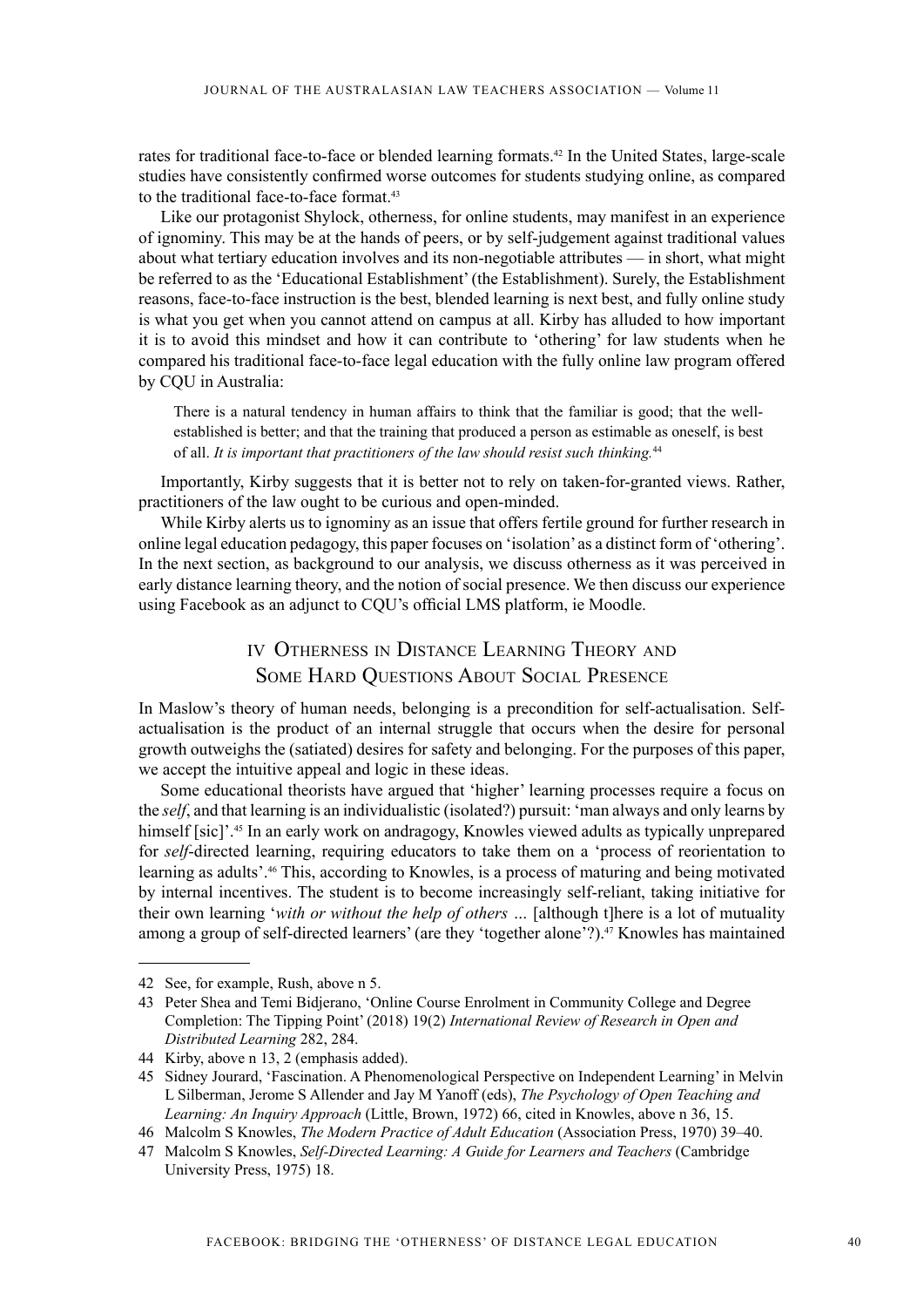this position<sup>48</sup> and the notion of self-directed learning has made its way into mainstream pedagogical thought.

In the late 1970s, Moore drew on Knowles to assert 'the very nature of good adult education is the restoration and support of learners' autonomy'.<sup>49</sup> Moore puts a positive value on distance *because* it facilitates autonomy.<sup>50</sup> He hypothesises that since distance learning requires greater autonomy, successful students will be autonomous learners.51 For Moore, the fully autonomous learner is emotionally independent (*no need* for reassurance or approval) and motivated only by the need for self-approval. They will define their needs independently, maintain their own direction and prefer self-evaluation. They will be task-oriented and less affected by social stimuli.52 Moore's testing found that field independence was indeed a predictor in distance study,<sup>53</sup> although others testing similar hypotheses have had mixed results.<sup>54</sup> Holmberg, another early distance learning luminary, also viewed learning as an essentially individual activity.<sup>55</sup>

Hence, in the early days, when technology was limited and distance learning consisted mostly of pre-packaged one-way communication, 'othering' occurred by way of technology. The ability to bear these 'othering practices' or technologies was considered a learning strength, indeed, a goal.

As technology advanced, perspectives on distance education that grew in the absence of sustained, contiguous, two-way communication began to give way to a socio-constructivist view.56 For example, in 1993, Garrison advocated a move away from the 'apparent excessive emphasis on independence in distance education'.<sup>57</sup> His work utilised a more 'inclusive' notion of shared control in the 'educational transaction'.58 Shared control referred to a dynamic interaction between teacher, learner and curricula at the macro-level, and between proficiency, support and independence at the micro-level.<sup>59</sup> Garrison's later work with Anderson and Archer

- 49 Moore (1977), above n 4, 21.
- 50 Amundsen, above n 4, 64.
- 51 Moore (1977), above n 4, 26.

- 53 Ibid 27. Moore is better known for his later theory of transactional distance, which distance learners experience because of the physical separation from the instructor. Transactional distance is mediated by both structure (in terms of instructional design and supporting media) and dialogue (communication between stakeholders in the learning process): Moore (1997), above n 4. Moore's later theory recognised, 'to a limited extent, that the process of learning was situated socially': see David Starr-Glass, 'From connectivity to connected learners: transactional distance and social presence' in Charles Wankel and Patrick Blessinger (eds), *Increasing Student Engagement and Retention in e-Learning Environments: Web 2.0 and Blended Learning Technologies* (Emerald Group Publishing, 2013) 113, 120.
- 54 Amundsen, above n 4, 64.
- 55 B Holmberg, 'Guided didactic conversation in distance education' in D Sewart, D Keegan and B Holmberg (eds), *Distance Education: International perspectives* (Croom Helm, 1983) 114–122.
- 56 We say nothing here of the subsequent rise of connectivism and its emergent collective of human activity — a 'socially constituted entity that is, despite this, soulless' — nor of the future hybrid human/machine collective: Terry Anderson and Jon Dron, 'Three Generations of Distance Education Pedagogy' (2011) 12(3) *International Review of Research in Open and Distance Learning* 80, 88.
- 57 D Randy Garrison, 'Quality and access in distance education: theoretical considerations' in Desmond Keegan (ed), *Theoretical Principles in Distance Education* (Routledge, 1993) 9–21, 14.

<sup>48</sup> Knowles, above n 36.

<sup>52</sup> Ibid 20.

<sup>58</sup> Ibid 9.

<sup>59</sup> Ibid 14.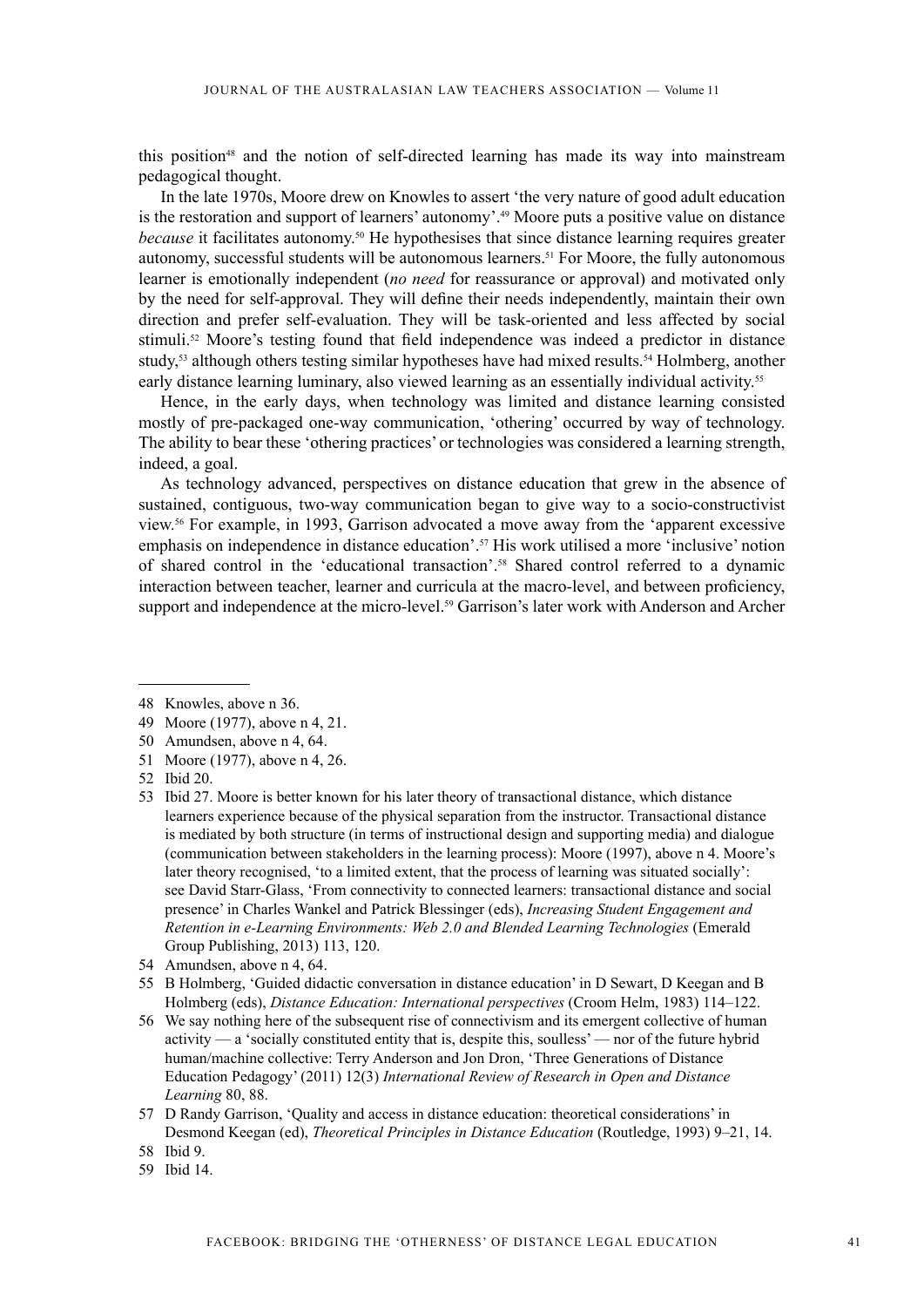gave rise to their self-proclaimed 'iconic'60 Community of Inquiry (CoI) framework. In this model, human belonging in the form of *social presence* is introduced explicitly, as an element in distance education, which supports and 'indirectly facilitates]' cognitive presence.<sup>61</sup>

Garrison and colleagues define social presence as the ability of participants 'to project themselves socially and emotionally, as "real" people (ie their full personality), through the medium of communication'.<sup> $62$ </sup> The indicators of social presence are open, two-way communication (mutual awareness and recognition of each other's contributions), group cohesion and emotional expression.

Emotional expression is of particular interest for present purposes. Among other things, it may be demonstrated by the use of humour and self-disclosure. Strategies like 'humorous banter, [friendly] teasing, and joking' assist in constructing group cohesion, and self-disclosure results in a virtuous cycle of reciprocation and establishment of trust.<sup>63</sup> While socio-emotional interaction is possible in text-based computer mediated communication (CMC), it is 'not automatic' given the lack of nonverbal cues. So, for text-based CMC, we see users doing things like 'adapt[ing] text behaviour to present socially revealing, relational behaviour', such as the use of 'unconventional symbolic displays' like :), :S, :/ (ie early emoji).<sup>64</sup> These can be understood as attempts to build a sense of belonging around the learning process.

While the CoI framework discussed above may have intuitive resonance for some, social presence is a contested and elusive concept, as is its value in the educational experience. Garrison and colleagues do not clearly define its function.<sup>65</sup> However, they do see it as supporting cognitive presence, the element they consider central to learning, and thus success, in higher education. In addition, Garrison et al identify social presence as having an important role where 'there are affective, as well as purely cognitive goals', such as increasing learner enjoyment and fulfilment so they remain within 'the cohort of learners for the duration of the program'.<sup>66</sup> On a macro-level, then, the implications of these arguments are that social presence may contribute to persistence-building<sup>67</sup> and lowering the risk of attrition. Garrison et al also talk of emotion being inseparable from 'task motivation and persistence' and, hence, essential to the skill of critical inquiry.68 On a micro-level, social presence motivates and assists skills building.

The above notwithstanding, Garrison and colleagues' discussion of social presence becomes problematic in relation to its value as an indicator of group cohesion. Garrison et al position social presence within their notion of learning itself as a collaborative venture, stating that building a

<sup>60</sup> D Randy Garrison, Terry Anderson and Walter Archer, 'The First Decade of the Community of Inquiry Framework: A Retrospective' (2010) *Internet and Higher Education* 5, 5.

<sup>61</sup> Garrison et al, above n 11, 89 (emphasis added). While Garrison and colleagues acknowledge earlier social presence theorists, they distinguish their view in that they do not believe that the effect of media per se is the most salient factor in determining the level of social presence; they argue the communication context created via familiarity, skills, motivation, organisational commitment, activities and length of time in using the media are more influential on the development of social presence: 94–95.

<sup>62</sup> Ibid (emphasis added).

<sup>63</sup> Ibid 100.

<sup>64</sup> Ibid 95. Emoji have developed almost to the point of constituting their own language, and have been construed in judicial decision-making as such: see Elizabeth Kurley and Marilyn McMahon, 'How the law responds when emoji are the weapon of choice' on *The Conversation* (5 December 2017) <https://theconversation.com/how-the-law-responds-when-emoji-are-the-weapon-ofchoice-88552>.

<sup>65</sup> Starr-Glass, above n 53, 130, also notes they do not specify it as a separate variable or moderator/ modified of teacher presence and cognitive presence.

<sup>66</sup> Garrison et al, above n 11, 89.

<sup>67</sup> Tinto, above n 31, 90.

<sup>68</sup> Garrison et al, above n 11, 99.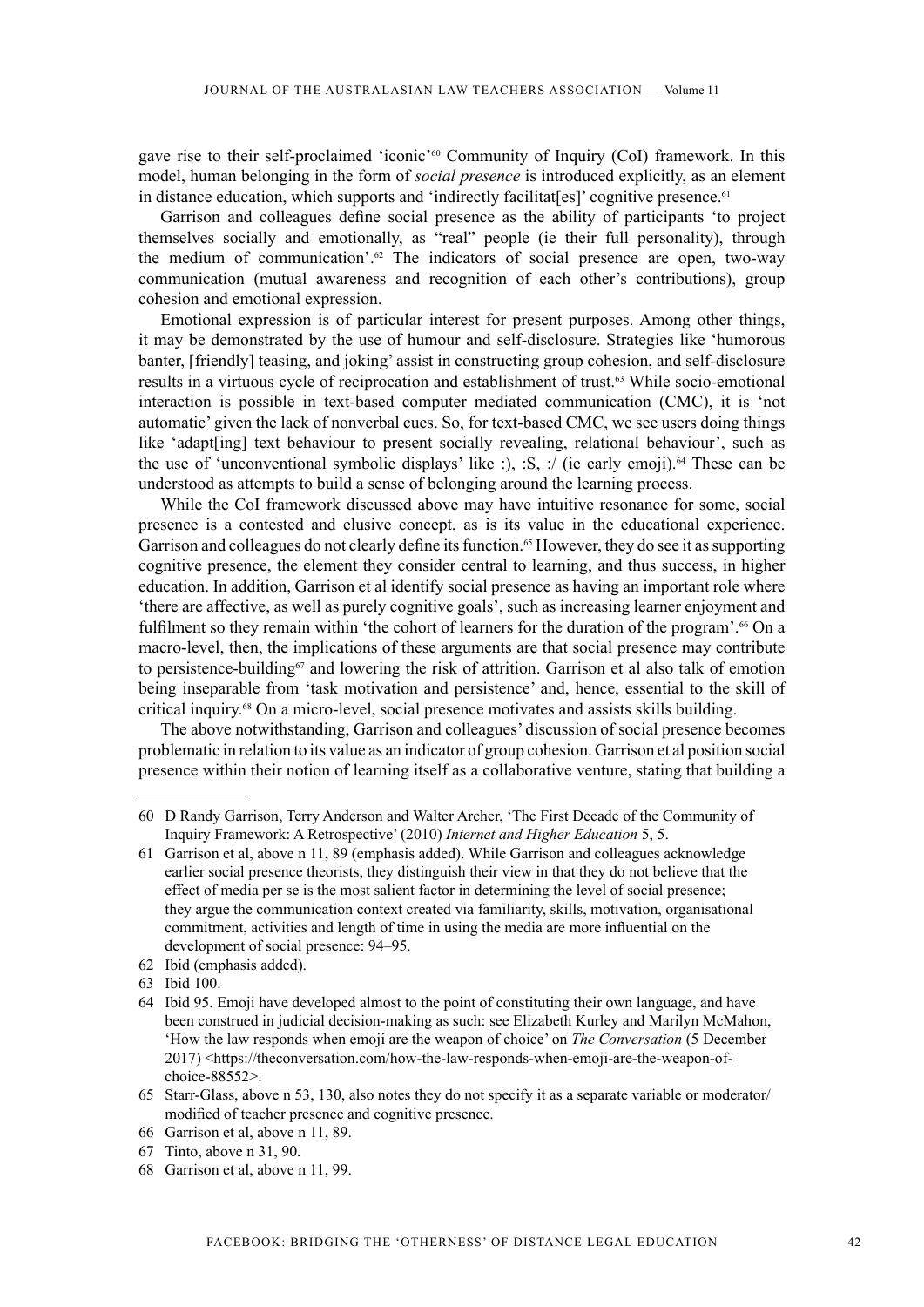CoI is a collaborative process during which critical reflection and discourse are encouraged. It is this collaboration that draws learners into a shared experience of *constructing and confirming meaning*. 69 Given their study involved a qualitative analysis of computer conference discussions involving graduate-level students where critical analysis was the learning goal, this perspective is perhaps unsurprising.

Reflecting on the CoI model 10 years on, Garrison et al observed that the notion of group cohesion was intended to 'reflect the collaborative nature of the community *and its activities*'.70 Garrison's subsequent work attempted to prove 'a stronger link between social presence and the purposeful, academic nature of the inquiry process'.71

It is perhaps for these reasons that the social presence model has been criticised by a number of commentators including Annand, who argues that it is of 'questionable value' in online higher education because it is not demonstrated to have a direct bearing on the level of academic performance or cognitive presence.72 Annand does not take issue with social presence as adjunct or support, but with the notion of social presence as the collaborative learning vehicle, and that knowledge is co-constructed and impossible without group-based interaction.<sup>73</sup> Firmly rooted in the cognitivist camp, Annand suggests that deep and meaningful learning may be achieved just as efficaciously with appropriately structured learning materials, timely non-contiguous instructor–learner communication, and a teaching focus that enhances learner attributes (this is especially so for 'hard disciplines').<sup>74</sup>

Although we take a general socio-constructivist perspective, the focus in this paper is not on social presence as collaborative co-construction of learning. There is already adequate emphasis on collaborative learning and teamwork in the Australian law degree, as required by the Assurances of Learning (AoL) framework. Instead, we examine social presence and social media in the manner perhaps originally intended by Garrison et al: as a support or adjunct to the formal learning processes (whatever those processes may involve). In any event, the educational literature discussing Facebook generally indicates more support for the use of social media in this capacity than as a replacement for formal learning platforms, such as the institutional LMS. A survey of the literature on this topic by Manca and Raineri in 2016 demonstrated that most studies found Facebook an '*informal*, dynamic, social, and flexible environment where more or less structured learning experiences can take place'.75 What social media can do well, compared

<sup>69</sup> Ibid 95 (emphasis added).

<sup>70</sup> Garrison et al, above n 60, 7 (emphasis added).

<sup>71</sup> Ibid (emphasis added).

<sup>72</sup> David Annand, 'Social Presence within the Community of Inquiry Framework' (2011) 12(5) *Research Articles* 40, 49.

<sup>73</sup> Ibid 43, 49.

<sup>74</sup> Ibid 49, 51.

<sup>75</sup> Manca and Ranieri, above n 12, 520 (emphasis added).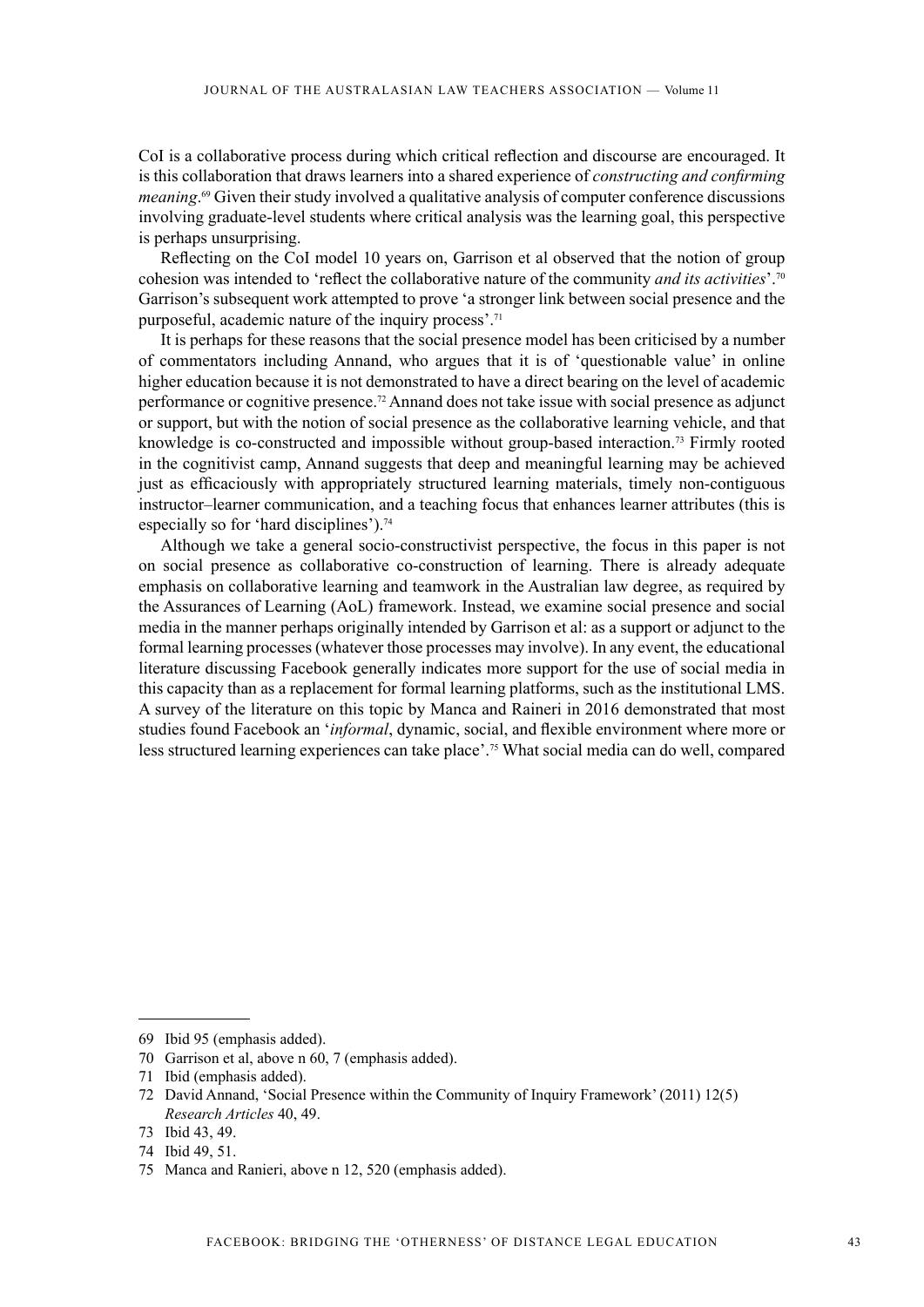to the LMS, is assist in providing a sense of belonging and community-building.76 This was the basis for its implementation in the present study.

# V Otherness in Fully Online Study and the Need for Community-Building

As noted above, early distance educators assumed online learning was a deliberate choice that suited autonomous learners. However, a 2013 Australian study of more than 1,000 online learners conducted by Rush debunked this orthodoxy, finding that for many students the choice to study online was the outcome of necessity. As Rush explains, lifestyle, location and economic constraints informed the decision to undertake online study:

While it remains generally true (since Moore's original work in the 1970s) that with increased distance comes increased autonomy … we cannot assume that students who are compelled by circumstance or who choose distance education for practical or economic reasons will be, or even likely be, the 'autonomous learners' characterised by Moore and Holmberg in the 1970s and 80s.<sup>77</sup>

Indeed, in response to the question 'what do you think is the worst aspect of being a distance student?', only 81 responses mentioned 'lack of autonomy' or 'flexibility', while 429 mentioned lack of responsiveness, information, support or *having to take responsibility* as *negative* features of distance education.78 Hence, at least for these participants, autonomy was not perceived as a positive aspect of their online learning experience.

Apposite to the arguments being put forward here, Rush found that, for the majority of her respondents (68 per cent), the 'worst aspect' of online learning was isolation related: feeling alone, lack of connection or lack of real-time interaction. Interestingly, many of these respondents referred to lack of interaction with the university itself.79 Rush concludes that her study validates Tinto's hypotheses on the value of both social integration and academic commitment.<sup>80</sup> In response to the question 'what would make distance learning better for you?', the most strongly emergent code (31.8 per cent) was 'contact', which included all appeals for more contact, synchronous and physical (although physical was a small code,  $n=12$ ).<sup>81</sup> It seems that this cohort felt a lack of social presence in the online learning mode.

Rush's findings of significant levels of student feelings of isolation and the implied 'othering' that this mode of learning involves reflects Kirby's concerns regarding CQU's (then fledging) fully online law degree. Kirby's reference to emotion is reminiscent of Garrison and

<sup>76</sup> M Camus, N E Hurt, L R Larson and L Prevost, 'Facebook as an Online Teaching Tool: Effects on Student Participation, Learning, and Overall Course Performance' (2016) 64(2) *College Teaching*  84–94; V Benigno, O Epifania and C Fante, 'Facebook And Moodle Use Among University Students: A Descriptive Study Of Students Habits' (Paper presented at the International Technology, Education & Development Conference, Valencia, Spain, 7–9 March 2016); L M Gomes, H Guerra, A Mendes and I E Rego, 'Facebook vs Moodle: surveying University Students on the Use of Learning Management Systems to Support Learning Activities Outside the Classroom' (Paper presented at the Information Systems and Technologies (CISTI) 10th Iberian Conference, 17–20 June 2015); V Gulieva, 'Moodle vs Social Media Platforms: Competing for Space and Time' (Paper presented at Conferinta Bunele Practici de Instruire Online, 2014); N Petrovic, V Jeremic, M Cirovic, Z Radojicic and N Milenkovic, 'Facebook vs Moodle: What do students really think?' (Paper presented at the Information Communication Technologies in Education Conference, Crete, 4–6 July 2013).

<sup>77</sup> Rush, above n 5.

<sup>78</sup> Ibid.

<sup>79</sup> Tinto, above n 31, 93.

<sup>80</sup> Ibid.

<sup>81</sup> Ibid.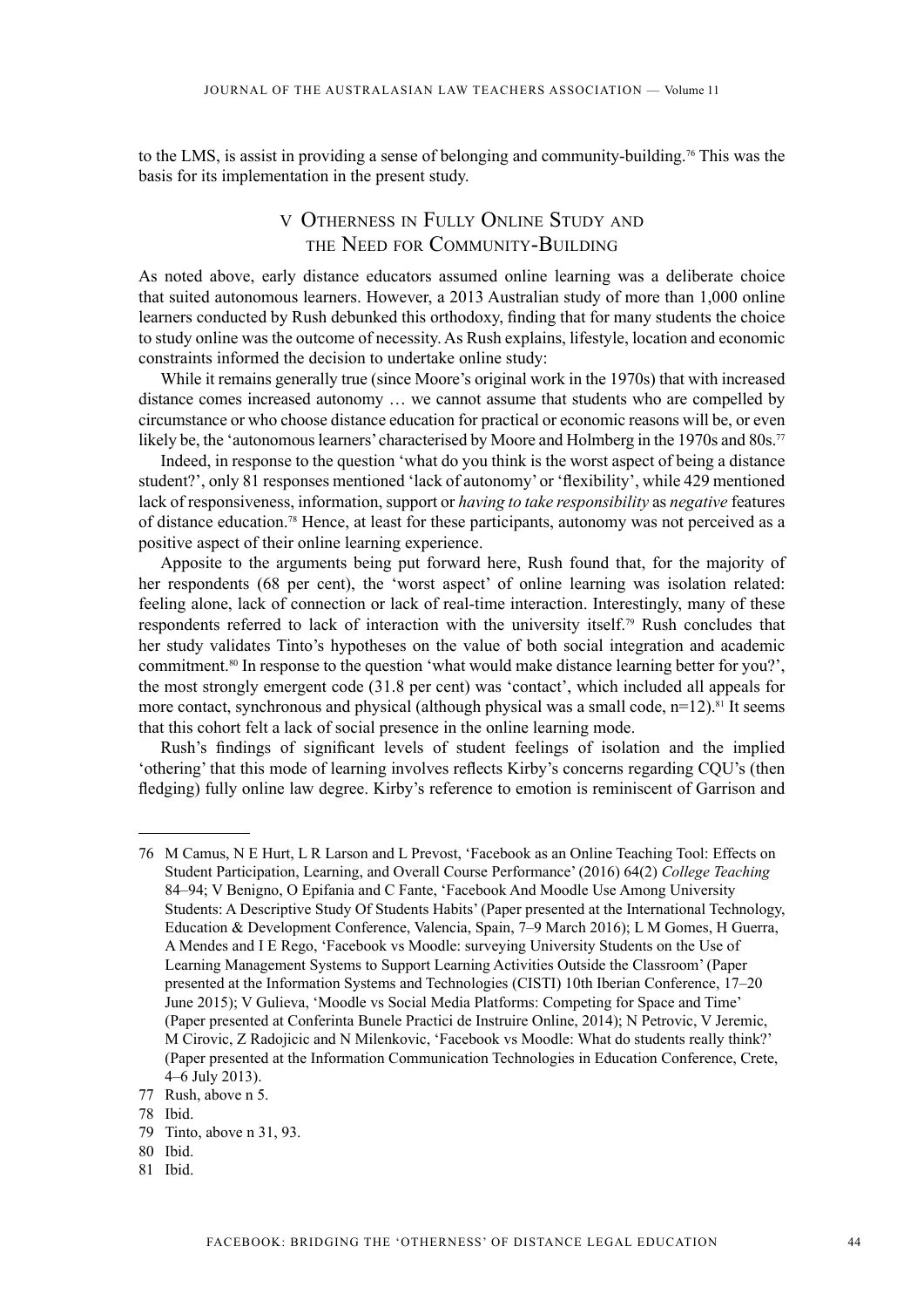colleagues' indicator of social presence, and Tinto's notion of social integration and institutional commitment. At that time, Kirby worried that it would be

… difficult online, and at long distance, to replace the vibrant, exciting and often emotional contacts provided by universities through participation in student societies. This is part of the 'entire university experience for undergraduates who physically attend for instruction at a university campus'.82

In addition, Kirby suggests:

To repair as far as possible, the lack of regular physical interaction with teachers and other students, CQU will need to give thought to providing supplementary opportunities for electronic and physical interaction and dialogue.<sup>83</sup>

This latter sentiment echoes distance education theorist Keegan's notion that distance educators need to 'artificially recreate' the intersubjectivity of teacher and learner to offset the adverse impact on interpersonal communication.84 We suggest that learner–learner intersubjectivity must also be re-created and maintained. In other words, what we need to do for fully online law programs is replicate a three-way form of reciprocity as a community of legal scholarship.

While the CQU law program provides weekly face-to-face/synchronous videoconferencing per unit of study, there are difficulties with tapping into these sessions in any more than a limited social sense. Lecturers engage in the usual social pleasantries, though, given the time constraints, will focus on substantive content fairly quickly; discussion then turns to the formal learning task or problem for the week. Once tutorial work is complete, the videoconference is typically ended by the host lecturer. Many students hurry to the next videoconference for the evening. There is little opportunity to engage in the relaxed post-lecture banter that typically occurs on campus.

The social media trial that is the subject of this paper was borne out of a Kirby-inspired search for a vehicle to build in some social presence and facilitate community-building for these 'othered' online students. In line with previous studies, we found that CQU online learners did not really want to use the Moodle LMS as a social space to 'project' themselves as 'real people'.85 Before settling on Facebook, we trialled Twitter, though it did not gain any traction (the 140-character limit and highly visible digital footprint being the likely reasons). Subsequently, a Facebook closed group was selected as a trial adjunct to a first-year contract law unit in the CQU online law degree program.

# VI THE FACEBOOK TRIAL AS AN ADJUNCT TO the Contract Law Moodle Site

The Facebook closed group membership fluctuated between 40–50 student members ie approximately 66 per cent of the cohort of 62. This relatively small cohort proceeded to make 369 posts and 2,424 comments to the posts over the next three months. The number of comments is particularly interesting, as comments are the dialogue or banter that followed an

<sup>82</sup> Kirby, above n 13, 15.

<sup>83</sup> Ibid.

<sup>84</sup> Desmond Keegan, *The Foundations of Distance Education* (Croom Helm, 1986) 120. Keegan felt compensation was required for several 'differences' in distance education as compared to interpersonal communication, including the lack of heard language, absence of non-language communication, delayed reinforcement and change in the role of non-cognitive learning processes (peer contact, anxiety, peer support and criticism): at 117.

<sup>85</sup> Garrison et al, above n 11.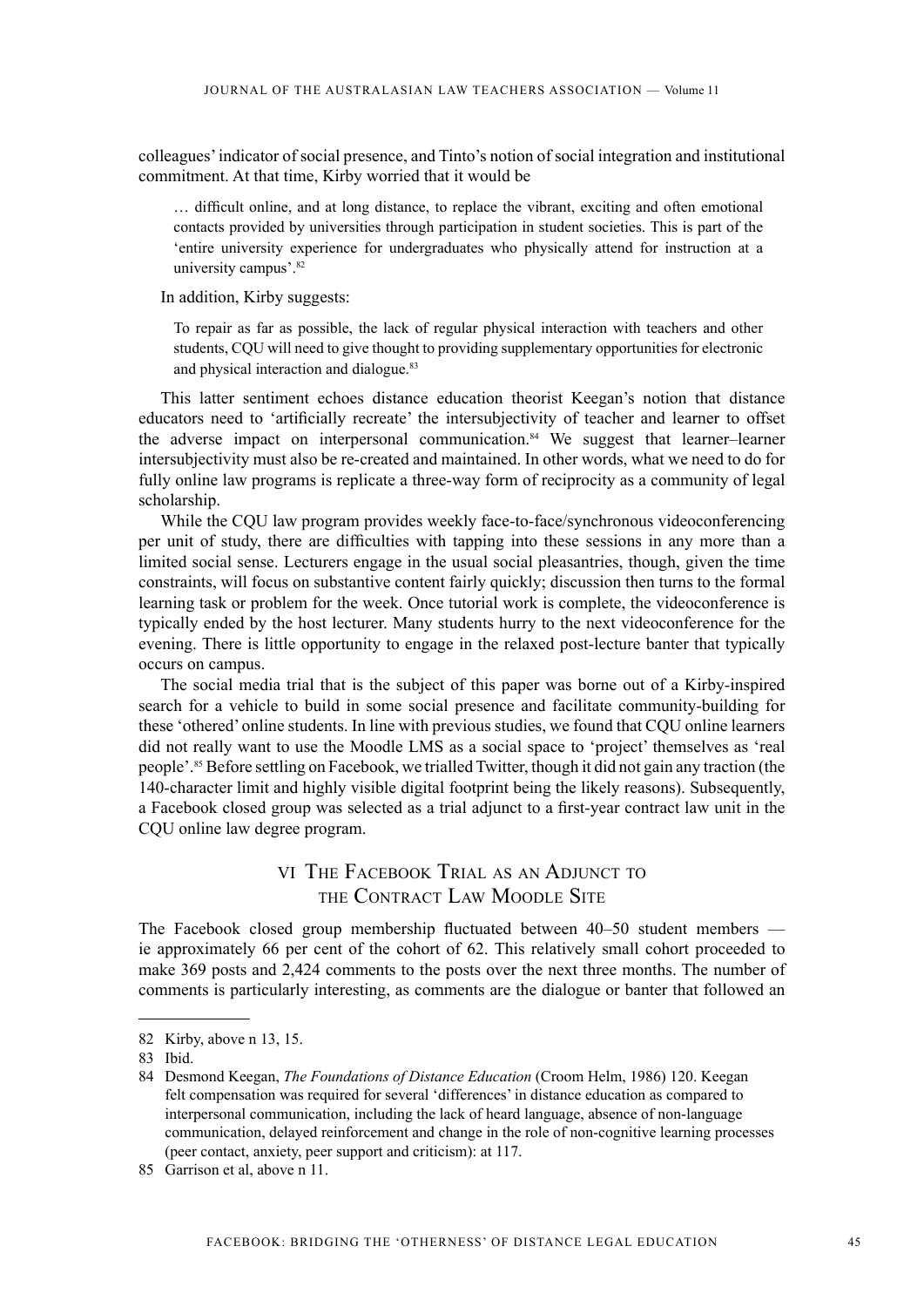originating post in a thread. Many students, sometimes pejoratively called 'lurkers',<sup>86</sup> simply read the posts but did not provide written comments in response, or merely pressed a reaction button in response (reactions being a simple click on an emoji:  $\bigcirc \bigcirc \bigcirc \bigcirc \bigcirc \bigcirc$ ). There was a significant 4,100 reactions to posts and comments. The activity over this period is shown in Figures 1–3 below.



Figure 1: Facebook activity in the first month



Figure 2: Facebook activity in the second month



<sup>86</sup> V P Denen and K J Burner, 'Identity, Context Collapse, and Facebook Use in Higher Education: Putting Presence and Privacy at Odds' (2017) 38(2) *Distance Education* 173–192.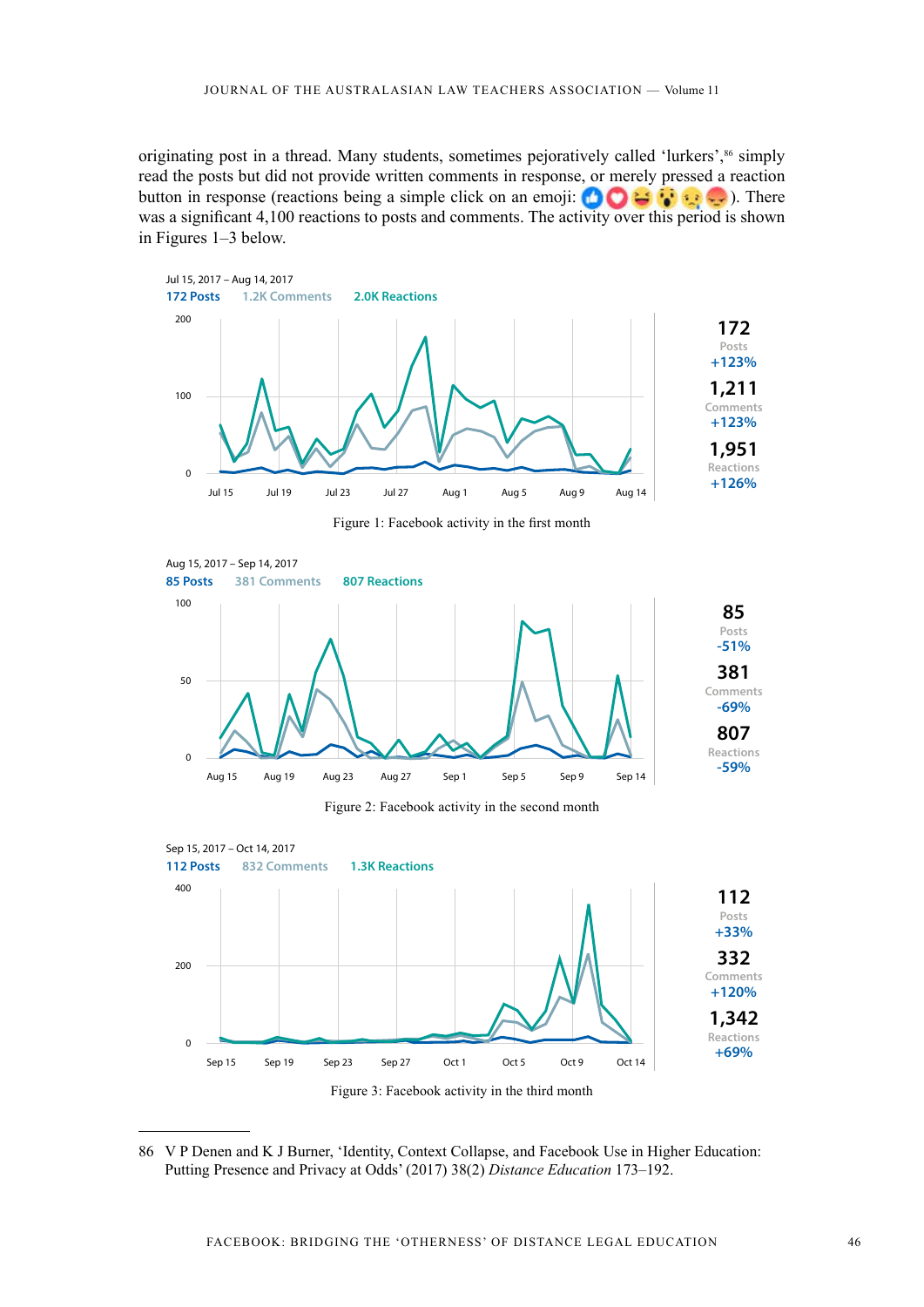Posting in the group could be divided roughly into 'academic' (discussion of unit content, clarification of concepts, assessment) or 'non-academic' (messages of encouragement, observations, self-talk and, of course, good doses of humour). Non-academic posts or small talk constituted the vast bulk of posting activity.<sup>87</sup> The kind of small talk that peppered the Facebook posts is known as 'phatic communion' to linguists. That is, communication that serves a social function. Phatic communion is a wonderful term that was first used by anthropologist Malinowski in the 1920s in relation to his work on primitive language and relationship-building. The phrase brings to mind the notion of supping or communing together, highlighting the role of small talk as linguistic facilitator of connection and shared social experience. Particularly in CMC systems, phatic communion can be invaluable in sustaining 'social connection and human awareness' in the absence of verbal and visual/non-verbal cues present in face-to-face dialogue.<sup>88</sup>

In addition to increasing the level of what we will call phatic communion amongst student and participating lecturers, the Facebook group was used, after Garrison et al, to enhance task motivation and persistence. The task selected was a text-based problem with characters embroiled in contract litigation involving vitiating factors. After reading the problem, students signed up to represent one of the parties and had to submit a video of oral submissions for that party for a total of 30 per cent of their marks for the unit.89 Following release of the problem, the lecturer brought the assessment characters to life in the Facebook world. A 'fake news' report and subsequent news updates were posted to the group. Students were encouraged to interact with this virtual world by creating and posting their own fake news video media releases featuring them as legal representative for their client.90 No marks were awarded, but, surprisingly, eight student videos were posted.

This activity had three valuable pedagogical functions.<sup>91</sup> First, it increased student interest by bringing the assessment to virtual life. As Colbran notes, visually stimulating assessment items are increasingly being incorporated into tertiary education.<sup>92</sup> Second, it assisted skills development and gave the students a valuable opportunity for feedback. A number of students were apprehensive about talking to camera; the activity allowed them to try video-making without the pressure of summative grades, just for fun. Again, as Colbran notes, incorporating enjoyable formative activities into assessment practice is good learning and teaching pedagogy that raises performance.93 Finally, the exercise served as a vehicle for some light-hearted banter. The posting of increasingly humorous 'sledging' videos was a highlight of the phatic communion that grew up on Facebook around the edges of the formal summative assessment.<sup>94</sup> Towards the end of the trial, the Facebook members were asked to participate in a survey to gather their views on the experience.

91 Ibid.

<sup>87</sup> A J George, 'Facebook Engagement and Learning' in Stephen Colbran, A J George and Scott Beattie, *Online Legal Education — Lessons for the Classroom* (Paper presented at the Institute for Law Teaching and Learning Summer 2018 Conference, Spokane, Washington, 18–20 June 2018).

<sup>88</sup> F Vetere, J Smith and M Gibbs, 'Phatic Interactions: Being Aware and Feeling Connected' in P Markopoulos and W Mackay (eds), *Awareness Systems: Advances in Theory, Methodology and Design* (Springer, 2009) 177.

<sup>89</sup> George, above n 87.

<sup>90</sup> Ibid.

<sup>92</sup> S Colbran and A Gilding, 'Exploring Legal Ethics using Student Generated Storyboards' (2014) *The Law Teacher. The International Journal of Legal Education* 1–25; Stephen Colbran, 'The ethics of delinquent and guilty clients — using animation as a formative assessment tool' (Paper presented at Association of Law Teachers 47th Annual Conference, Oxford, 1–3 April 2012); S Colbran, A Gilding and S Colbran 'Animation and multiple-choice questions as a formative feedback tool for legal education' (2017) 51(3) *The Law Teacher. The International Journal of Legal Education* 249–273.

<sup>93</sup> Colban and Gilding, above n 92.

<sup>94</sup> George, above n 87.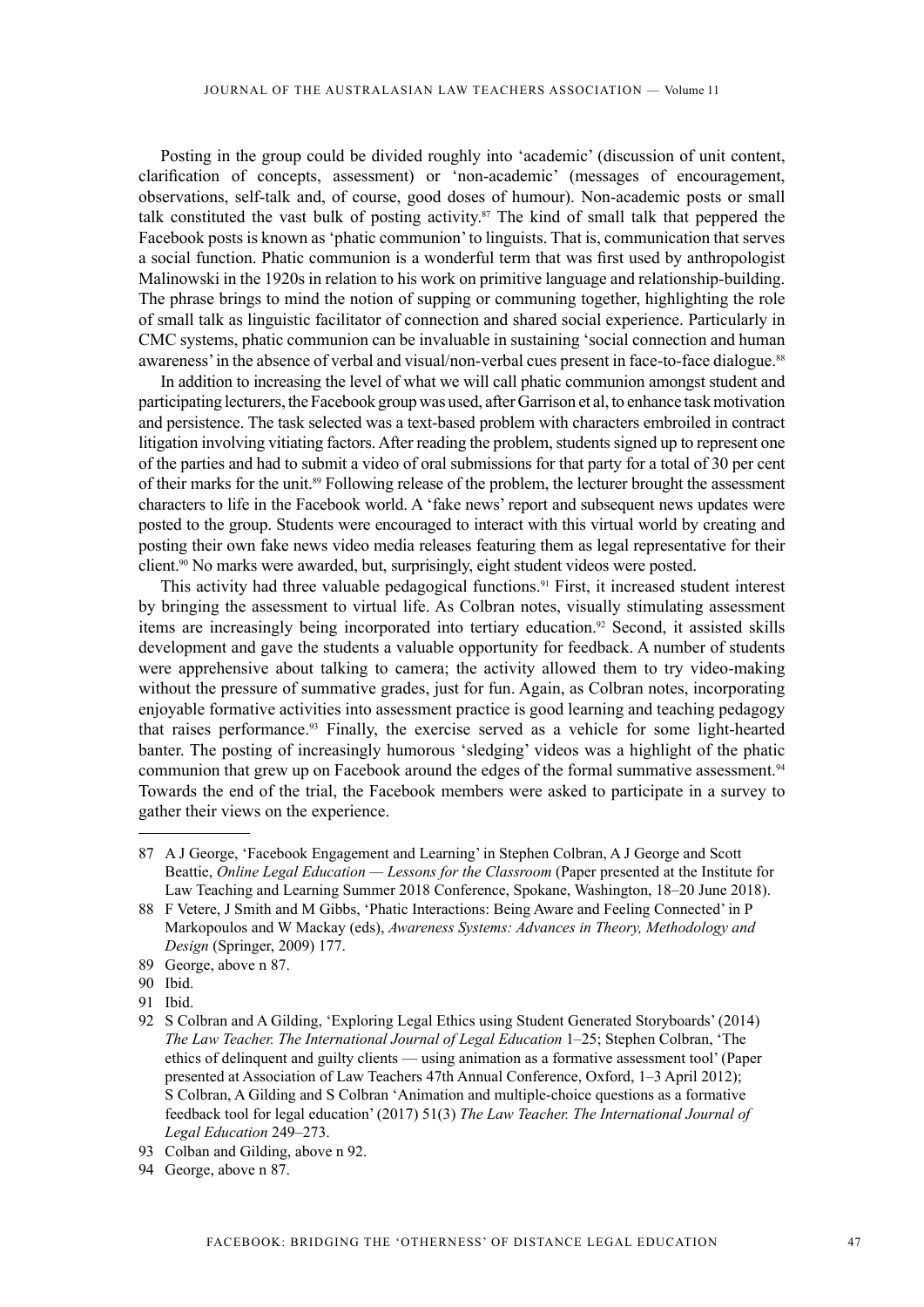A detailed review of the survey results is beyond the scope of this paper.<sup>95</sup> In summary, while the survey sample size was relatively small,<sup>96</sup> the results indicated strong student support for Facebook closed groups as an adjunct to learning in a fully online law degree program.<sup>97</sup> Eighty per cent of students found that, overall, Facebook was excellent or good value. As to social presence, an impressive 81.5 per cent of students agreed or strongly agreed that Facebook was useful for engaging with the lecturer; 88.9 per cent found it useful for engaging with classmates; and 81.5 per cent found it created a connected sense of learning community. These findings were supported by qualitative comments, with 77.8 per cent finding a greater sense of connection. One comment in particular showed just how far the relatively simple expedient of Facebook connection can go toward ameliorating the feeling of otherness:

Creating a real relationship with my lecturer has built up a sense of trust, I don't feel intimidated to put everything on the table and in turn learn where I am lacking or coming undone, I've been able to ask for help I might not otherwise have. It's also made me feel like I have someone I can talk to about any other issues, being isolated can be tough and sometimes you just need a professional ear. This has literally changed my entire learning experience and what I have gained I will be forever grateful for. On the basis of relationships with peers, I initiated a group chat with colleagues and we talk about everything from our families to university struggles. We are each other shoulders on the tough days and a sense of banter on the good ones. Some of these people will become lifelong friends and it is a pleasure to be a part of their journeys.

A pleasing byproduct of the trial was that over 80 per cent of students agreed the group helped them to engage with unit content, and some respondents called for an increase in academic posting by the lecturer.

### VII CONCLUSION

In this paper, we examined Shakespeare's Shylock as the quintessential other, and identified some forms of otherness bound up in distance education. Further research is planned to investigate the notion of ignominy for online learners. We then used the notion of otherness as a lens to briefly examine the evolution of distance learning theory, drawing on Garrison and colleagues' work that integrated the element of social presence in online learning. As Rush's study shows, online learners in the 21st century do not appear to be the autonomous learners envisaged by early distance education theorists (if they ever were). We then examined a trial of Facebook as a social adjunct to a small cohort of fully online learners in the CQU law degree program, and a survey of the students' experience. Our survey results are limited given its relatively small number of participants. Nevertheless, the initial trial indicates potential for the use of Facebook as a means of building a social community to support formal learning that occurs in videoconferencing and on the Moodle LMS.

As a postscript, at the end of the trial the students did not want to close down the contract law Facebook group, given the social bonds that were formed. It was renamed the Law Via Distance (LVD) group, and membership has swelled to 248 members, or around one-third of the total CQU law cohort. The LVD dynamic is significantly different from the original trial group, and further research is planned to study how best to capture the benefits and minimise the drawbacks of a large group environment. However, one thing was clear from this study: Facebook facilitated connection between the learners in the CQU fully online law program, who were able to connect and find some belonging to combat the dynamics of othering that appear to be inherent to online learning tertiary education.

<sup>95</sup> See A J George, Alexandra McEwan and Stephen Colbran, 'Facebook, phatic communion and isolation in online learning' (forthcoming).

<sup>96</sup> Approximately 27 participants for most questions.

<sup>97</sup> George, above n 87.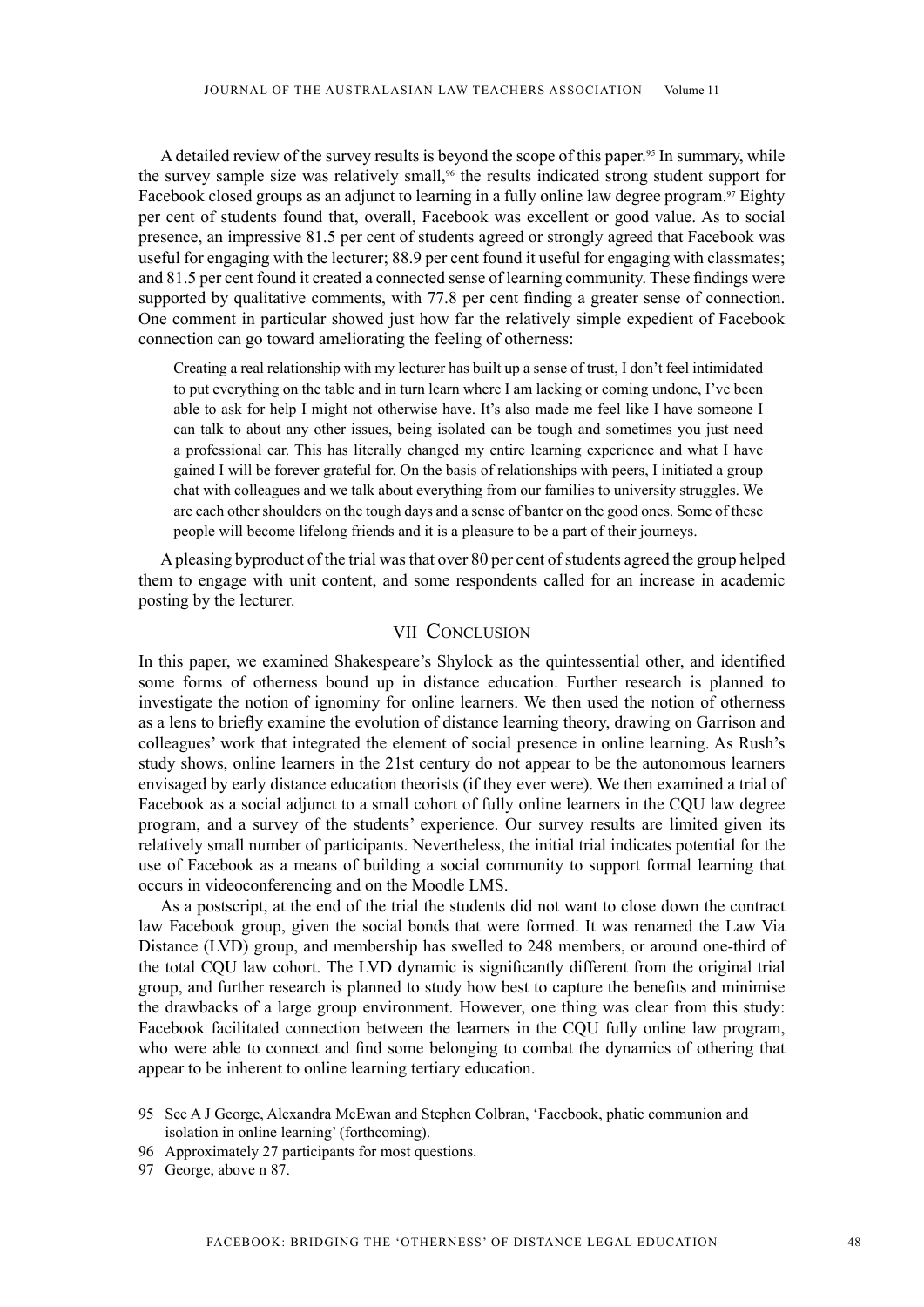# CONSUMER LAW IMPLICATIONS OF ECOMMERCE AND GOODS WAREHOUSING

# *Prafula Pearce\* and Dale Pinto\*\**

## **ABSTRACT**

Australian consumers are increasingly purchasing goods online from platforms such as eBay. It is anticipated that global ecommerce sales will reach US\$4.5 trillion by 2021, with Australia being in the top 10 countries worldwide to engage in this form of trade. Online platforms and logistic companies are increasingly providing overseas sellers with a local address, a warehouse and a local bank account.

This paper examines whether the consumers in Australia have adequate consumer protection against overseas online sellers and associated problems with redress in the case of consumer law breaches. The paper also explores the shortcomings of the Australian and the Organisation for Economic Co-operation and Development (OECD) guidelines for consumer protection of electronic commerce and offers possible solutions.

#### I Introduction

There is a growing demand for foreign goods and services in Australia, which is being satisfied with new ecommerce business models. This paper focuses on consumer law implications arising through a new and emerging ecommerce model based on the 'ship first, sell later' concept. Under this model, a foreign seller is able to hold stock of goods in an Australian warehouse ready to deliver when an Australian customer places an order through an electronic distribution platform such as eBay. This model allows an overseas seller to compete with local businesses by improving delivery times and other services such as returns or exchanges of products. This model has dramatically grown over recent years due to the sophistication of global ecommerce companies that provide comprehensive customised services, including international shipping, overseas warehouse management and delivery to the final consumer (a one-stop shop model). Consequently, there has been a growth of state-of-the-art warehousing facilities in Australia and around the world, where warehouses that use inventory management software are able to store the inventory of multiple clients and provide up-to-date reports to minimise stock holding and promote the growth of ecommerce.

An example of an ecommerce company that provides such services can be gleaned from an eBay China announcement in December 2014 that their ecommerce company Winit Corporation would offer comprehensive overseas warehousing services together with a one-stop supply chain solution, which includes international shipping, transparent tracking and inventory management.<sup>1</sup> Winit Corporation has warehouses in Australia, United States, United Kingdom, Germany and Belgium. The exponential growth of ecommerce has occurred in the last five to

<sup>\*</sup> PhD (Curtin University), Senior Lecturer, Curtin Law School, Curtin University, Perth, Australia paper presented at ALTA Conference, Perth, Western Australia, 4–6 July 2018.

<sup>\*\*</sup> PhD (Melb), MTaxHons (Syd), Professor of Taxation Law, Curtin Law School, Curtin University, Perth, Australia.

<sup>1</sup> eBay Inc staff, 'EBay China Warehousing Deal Benefits All' (15 December 2014) eBay Inc <https://www.ebayinc.com/stories/news/ebay-china-warehousing-deal-benefits-all/?utm\_ source=301Redirect&utm\_medium=301Redirect&utm\_campaign=301Red> (accessed 15 November 2018).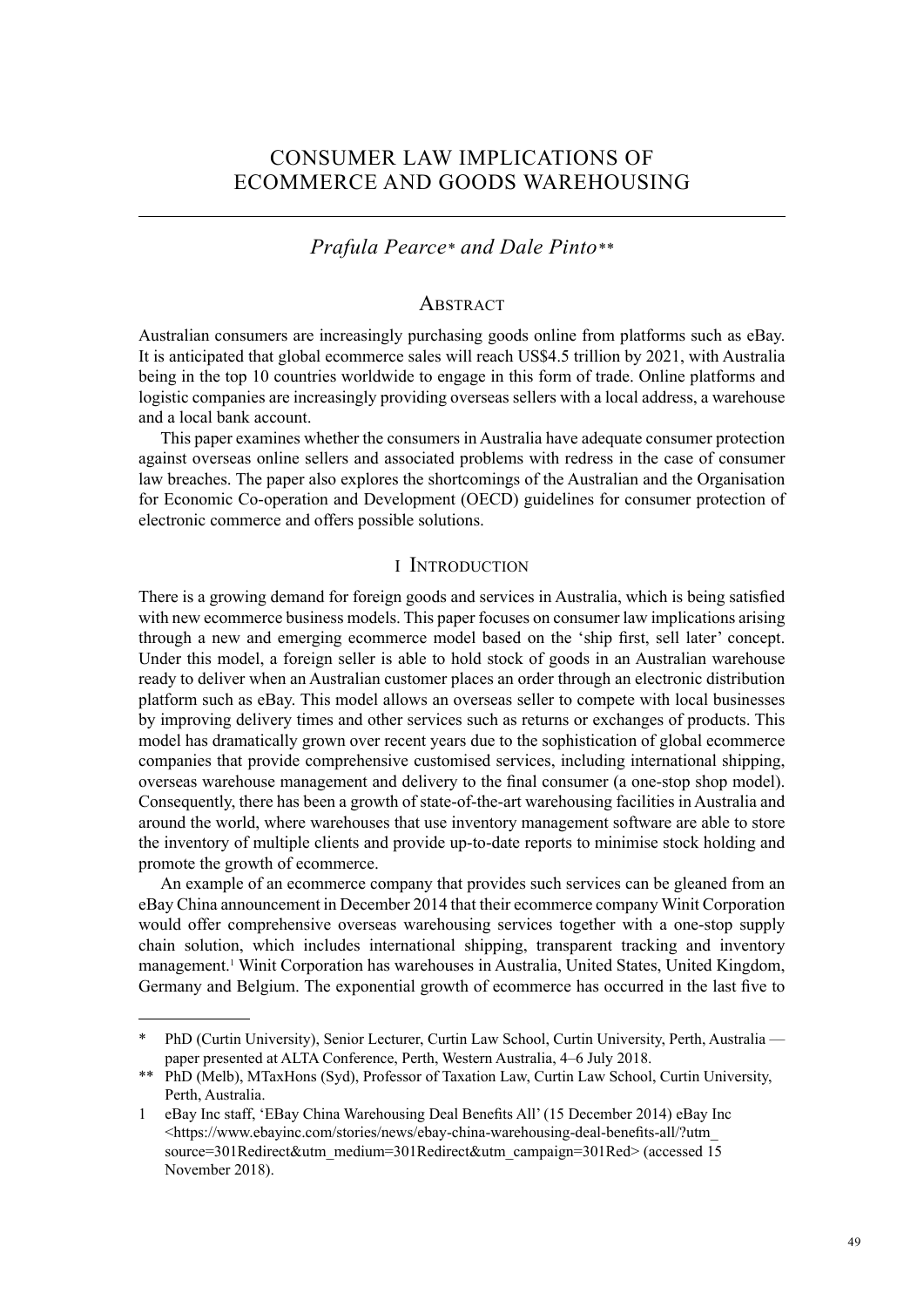10 years, and this paper argues that existing consumer laws in Australia are not able to adequately deal with sophisticated global ecommerce models of the type described in this article.

This paper explores the consumer protection issues arising from a hypothetical scenario based on the 'ship first, sell later' ecommerce model. The paper examines whether consumers in Australia have adequate consumer protection and are able to enforce their consumer rights against overseas online sellers due to losses arising from non-compliance with Australian laws and regulations. The paper explores the shortcomings of the Australian and the Organisation for Economic Co-operation and Development (OECD) guidelines for consumer protection of electronic commerce and offers possible solutions.

The structure of this paper is as follows: the next part of the paper describes a scenario of an ecommerce transaction between an Australian consumer and an overseas merchant, and explores the possible breaches of the Australian laws and regulations arising from that scenario. Part III explores whether the Australian Consumer Law provides adequate protection to the consumer in the stated scenario and problems associated with redress in the case of Consumer Law breaches. Part IV examines the shortcomings of the Australian and the OECD guidelines for consumer protection of electronic commerce in light of the stated scenario and proposes possible solutions. Part V concludes the paper.

# II Scenario of an eCommerce Transaction Between an Australian Consumer and <sup>a</sup> Chinese Merchant

Arnold, an Australian resident consumer, surfs the web to purchase an inflatable dinghy in order to use it for recreational purposes with his family. He narrows down his decision to a choice of two dinghies from eBay: one for \$750 supplied from China and the other for \$999 supplied from Rubber Ducky Inflatable Boats (Rubber Ducky) from a Sydney location. Arnold had narrowed down his search on eBay to surf for Australian suppliers only and Rubber Ducky's dinghy was listed as an Australian supplier. The listing stated that the goods are located in Sydney. Arnold is prepared to pay the higher price because Arnold knows that it will be difficult to claim warranty from a foreign seller located in China. He places the order through Rubber Ducky's eBay website and makes the payment to Rubber Ducky using PayPal to effect payment. The dinghy arrives at his home address within four days.

When Arnold tries to register the dinghy with the Department of Transport, he is asked for the Australian Builders Plate. He contacts Rubber Ducky through eBay and receives a reply from an apologetic Ken, who is located in China. Ken could only provide Arnold with the boatbuilding specifications from China and a Chinese certificate. Arnold questions the location in Sydney and is informed that Ken's Chinese incorporated company has an arrangement with an ecommerce logistics company that has a warehouse located in Sydney to store the dinghies and the company delivers them to customers when Ken forwards the sale details of orders he receives through eBay. On further investigation about how to register his new dinghy, Arnold finds out that he may be able to obtain an Australian Builders Plate through the Boating Industry Association (BIA). However, the BIA informs Arnold that the Australian Builders Plate cannot be obtained without a Hull Identification Number (HIN) certificate, and this requires the dinghy to be inspected by a recognised Boatcode provider listed on the Department of Transport website.

Arnold persists and finally gets the dinghy registered with the Department of Transport. He is excited to use the dinghy with his wife and children. However, on the fifth outing and after just nine hours of use, when Arnold is about to take the children on the Murray River, he hears a hissing sound of air escaping from the dinghy. On further inspection, he finds the glue has given way in many places and the dinghy is deflating rapidly. Arnold was glad that he realised this before exposing his young children to the danger of drowning.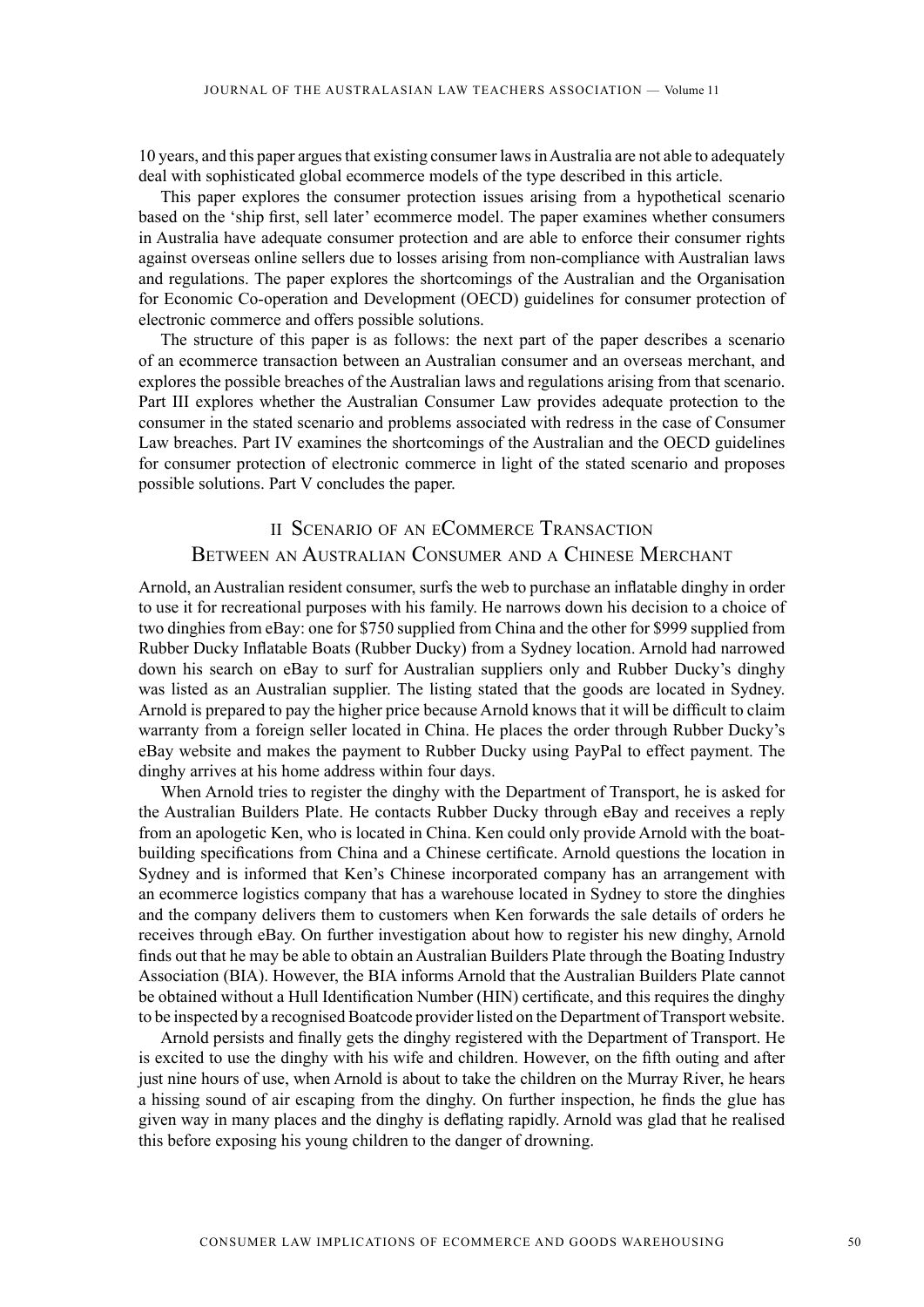#### A *Analysis of the eCommerce Scenario*

The advertisement on eBay from Rubber Ducky has misled Arnold into believing that the dinghy he purchased for \$999 was from an Australian supplier and not an overseas supplier. The advertisement may be in breach of s 18 of Schedule 2 of the *Competition and Consumer Act 2010* (Cth) (CCA) (Australian Consumer Law, or ACL) for misleading and deceptive conduct. Rubber Ducky has also not complied with Australian regulations pertaining to boat registration in relation to the dinghy and, as a result, the dinghy cannot be registered with the Department of Transport without incurring further expenses. Arnold appears to have been misled into believing that the dinghy is an Australian-compliant product ready to put into use. This could also give rise to a breach of s 18 of the ACL. In addition, the dinghy only lasted for nine hours of use before the glue gave way. Therefore, there may be a breach of consumer guarantees that pt 3-2 div 1 of the ACL attaches to the supply of goods and services to consumers. For example, the consumer guarantee in s 54 of ACL<sup>2</sup> may have been breached for the dinghy not being of acceptable quality. Where the consumer guarantees are not complied with, pt 5-4 of the ACL gives the consumer, like Arnold, a remedy against the supplier and possibly the manufacturer. In addition, pt 3-5 of the ACL could have been invoked against the manufacturer if Arnold or his family member suffered personal injury or death as a result of the defective dinghy.

The possible breaches of the ACL may give rise to remedies; it is therefore necessary to identify the responsible parties to seek the remedies against, and whether the ACL provisions apply to a foreign seller. This is explored in the next part. Rubber Ducky is likely to be only a Chinese trading company that has purchased goods from wholesale distributors in China and sells goods through an online distribution platform such as eBay, utilising the services of a logistic company that uses the 'ship first, sell later' warehousing model. The next part also explores the answer to the question of whether the responsibility under the ACL can be extended to the person who imported the goods through the Australian Customs Service, which in the stated scenario is the ecommerce logistic company that enabled the transportation, warehousing and distribution of the goods.

# III Redress of Consumer Law Breach Arising from an eCommerce Transaction

In order for Australian consumers like Arnold to obtain remedies from foreign sellers like Rubber Ducky in the above scenario, an analysis of whether the ACL consumer guarantees are attached to the foreign seller in an ecommerce transaction is required. Section 5(1) of the CCA states that the provisions of the Act, including the ACL, applies to conduct by Australian incorporated bodies or those carrying on business in Australia, and Australian citizens or people

<sup>2</sup> Section 54 of the Australian Consumer Law (ACL) requires goods that are advertised and sold in Australia to be of acceptable quality, meaning 'that they are safe, durable and free from defects, are acceptable in appearance and finish and do what they are ordinarily expected to do': 'Advertising and Selling Guide' (2018) Australian Competition and Consumer Commission <https://www.accc. gov.au/publications/advertising-selling/advertising-and-selling-guide/consumer-guarantees/whatare-the-guarantees> (accessed 15 November 2018).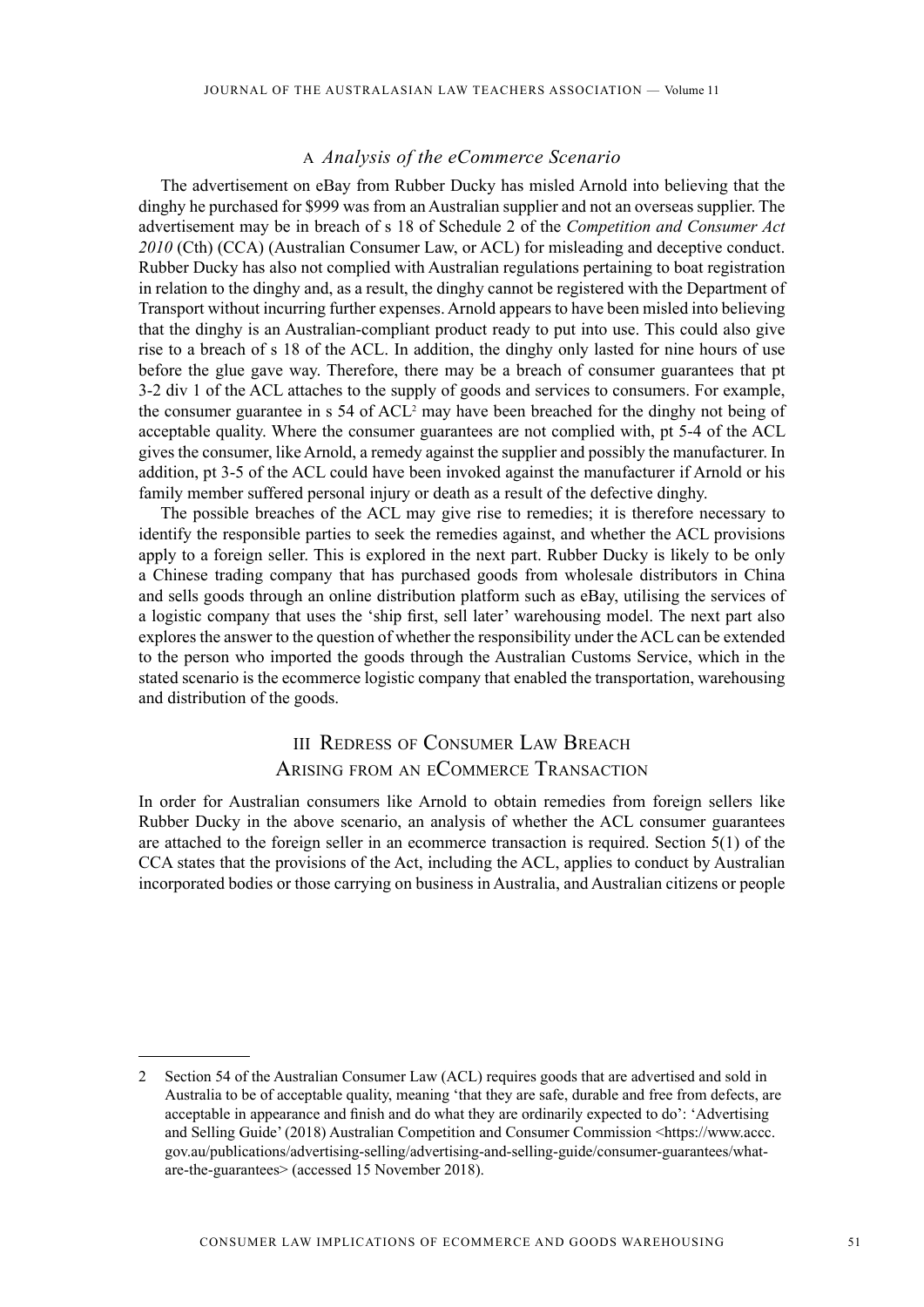ordinarily resident within Australia.<sup>3</sup> Thus, unless the foreign seller is carrying on a business in Australia, the ACL provisions may not apply.

In order to answer the question whether Rubber Ducky, a Chinese trading company, in the above scenario is carrying on a business in Australia, it is necessary to examine the Full Federal Court judgment in *Valve Corporation v Australian Competition and Consumer Commission* ('*Valve Appeal*').4 In this case, Valve, a US company distributed an online game called *Steam* to worldwide customers. It had 118 million subscribers worldwide, of which 2.2 million were located in Australia. The content servers in Australia supplied the content to Australian customers. The customers in Australia had ticked an online term of the contract that all *Steam* fees were payable in advance and not refundable in whole or in part. The Australian Competition and Consumer Commission (ACCC) alleged that Valve had engaged in misleading and deceptive conduct and breached s 18 of the ACL by trying to exclude consumer guarantees under the ACL. At first instance, Justice Edelman found that Valve had engaged in misleading and deceptive conduct and imposed a AU\$3 million pecuniary penalty.<sup>5</sup> Valve appealed to the Full Court where the appeal was dismissed.

In the Full Federal Court, Valve contended that, having regard to s 67 of the ACL,<sup>6</sup> the consumer guarantees in the ACL do not apply where the supply is made pursuant to a contract and the objective proper law governing that contract is the law of a country other than Australia. Valve submitted that, in their case, the law of Washington State applied. The trial judge held that although the proper law of contract was Washington State, s 67(b) extended the ACL to consumer guarantees and Valve could not rely on the choice of law term in a contract to substitute the consumer guarantee provisions in pt 3-2 div 1 of the ACL. The Full Federal Court also rejected Valve's argument and held that ACL guarantees could not be shifted through contractual obligations.

Valve also contended that Valve did not carry on business in Australia, and therefore the relevant misleading conduct did not occur in Australia. Section  $5(1)(g)$  of CCA provides an extended application of the ACL (other than pt 5-3) to conduct outside Australia by bodies corporate incorporated or carrying on a business within Australia. The trial judge examined the ordinary meaning of 'carrying on business' and, relying on cases such as *Thiel v Commissioner*  of Taxation (Cth),<sup>7</sup> Pioneer Concrete Services Ltd v Gall<sup>8</sup> and Hope v Bathurst City Council,<sup>9</sup> he concluded that it involves a series of repetitive acts; those acts will commonly involve 'activities

<sup>3</sup> For a discussion of s 5(1) of the *Competition and Consumer Act 2010* (Cth), see J Malbon 'Online Cross-border Consumer Transactions: A Proposal for Developing Fair Standard Form Contract Terms' (2013) 37 *University of Western Australia Law Review* 20–44. Also see Justin Malbon, *Application of Australian Consumer Law to Overseas Internet Purchases: Expert Legal Commentary (2013)* Monash University Faculty of Law <https://www.monash.edu/law/newsand-events/news/expert-legal-commentary-application-of-australian-consumer-law-to-overseasinternet-purchases> (accessed 15 November 2018).

<sup>4</sup> [2017] FCAFC 224 (22 December 2017) ('*Valve Appeal*').

<sup>5</sup> *Australian Competition and Consumer Commission v Valve Corporation (No 3)* [2016] FCA 196 (24 March 2016) ('*Valve*').

<sup>6</sup> Section 67 of ACL states: 'If: (a) the proper law of a contract for the supply of goods or services to a consumer would be the law of any part of Australia but for a term of the contract that provides otherwise; or (b) a contract for the supply of goods or services to a consumer contains a term that purports to substitute, or has the effect of substituting, the following provisions for all or any of the provisions of this Division: (i) the provisions of the law of a country other than Australia; (ii) the provisions of the law of a State or a Territory; the provisions of this Division apply in relation to the supply under the contract despite that term.'

<sup>7</sup> [1990] HCA 37; (1990) 171 CLR 338, 350 per Dawson J.

<sup>8</sup> [1985] VicRp 68; [1985] VR 675, 705.

<sup>9</sup> [1980] HCA 16; (1980) 144 CLR 1, 8–9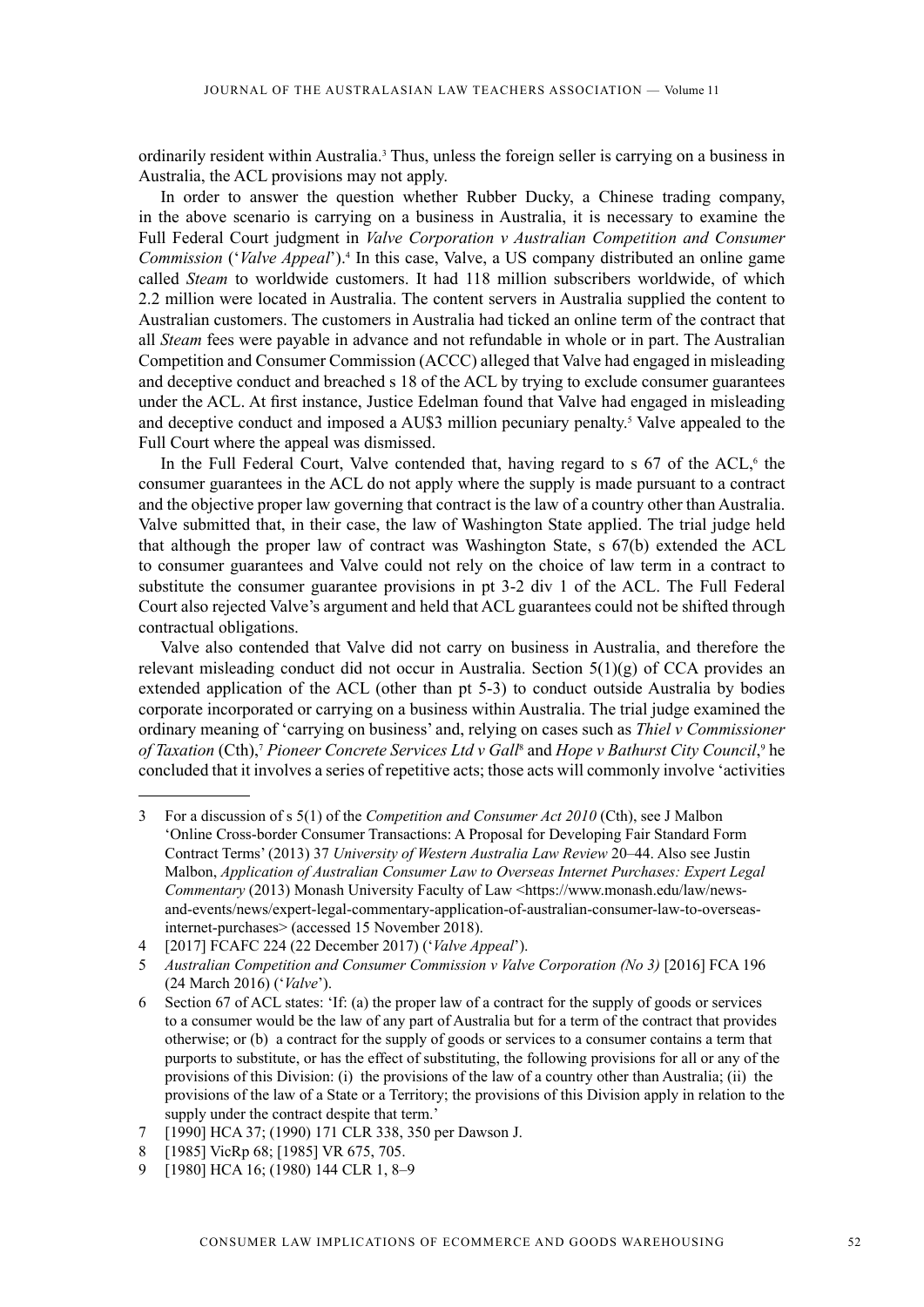undertaken as a commercial enterprise in the nature of a going concern, that is, activities engaged in for the purpose of profit on a continuous and repetitive basis'.<sup>10</sup> The primary judge concluded that Valve undoubtedly carried on business in Australia for six reasons being:

- 1. Valve had many customers in Australia and earned significant revenues from Australian customers on an ongoing basis.
- 2. The content was 'deposited' on Valve's three servers in Australia; the ACCC compared these content servers to 'digital warehouses'.
- 3. Valve had significant personal property and servers located in Australia.
- 4. Valve incurred tens of thousands of dollars per month of expenses in Australia for the rack space and power to its servers.
- 5. Valve relied on relationships with third-party members of content delivery providers who provide proxy catching for Valve in Australia.
- 6. Valve has entered into contracts with third-party service providers.11

On appeal to the Full Federal Court, Valve argued that  $s \frac{5(1)(g)}{g}$  required a particular nexus with Australia, and since Valve had no physical activity in Australia through human instrumentalities, no place of business in Australia, the members of their management team did not reside in Australia, had no subsidiary companies through which it transacted and had no employees or agents who regularly acted on its behalf, Valve therefore had no nexus with Australia.12 Valve had relied on the case of *Bray v F Hoffman-La Roche Ltd*. 13 However, the Full Court in Valve's judgment took Merkel J's approach in Bray's case, where he said:

in the context of  $s$  5(1), he saw no reason for importing the additional requirement that to carry on business in the jurisdiction the foreign company must also have a place of business in the jurisdiction; a place of business is not a requirement of comity; and importing such a requirement would impermissibly supplement the corporate requirement of carrying on business with the additional requirement of corporate presence or residence.<sup>14</sup>

The Full Federal Court judges in *Valve* also examined the case of *Campbell v Gebo Investments (Labuan) Ltd* ('*Gebo Investments*'),<sup>15</sup> where Barrett J considered whether the mere solicitation of business transactions by the internet constituted carrying on business in Australia. The mere fact that materials posted on the internet from an unknown place can be accessed by anyone in Australia would not amount to carrying on a business in Australia, as this would only amount to internet solicitation. Carrying on a business requires evidence of activities, such as placing materials on the internet, or processing and dealing with inquiries or applications received through the internet.16 The Full Federal Court judgment in Valve's case stated that 'the case of *Gebo Investments* makes clear that the territorial concept of carrying on business involves acts within the relevant authority that amount to, or are ancillary to, transactions that make up or support the business'.<sup>17</sup> The appeal judges held that the primary judge had not made an error in concluding that Valve Corporation carried on a business in Australia since Valve has a business presence in Australia.18

Thus, Valve's decision confirms that the ACL applies to transactions that involve sales to Australian consumers by online overseas providers, regardless of where the contract is

12 *Valve Appeal*, above n 4, [142].

<sup>10</sup> *Valve*, above n 5, [197].

<sup>11</sup> Ibid [199]–[204].

<sup>13</sup> [2002] FCA 243; (2002) 118 FCR 1, [60].

<sup>14</sup> *Valve Appeal*, above n 4, [145].

<sup>15</sup> [2005] NSWSC 544; (2005) 190 FLR 209; 54 ACSR 111.

<sup>16</sup> *Valve Appeal*, above n 4, [148].

<sup>17</sup> Ibid [149].

<sup>18</sup> Ibid [150].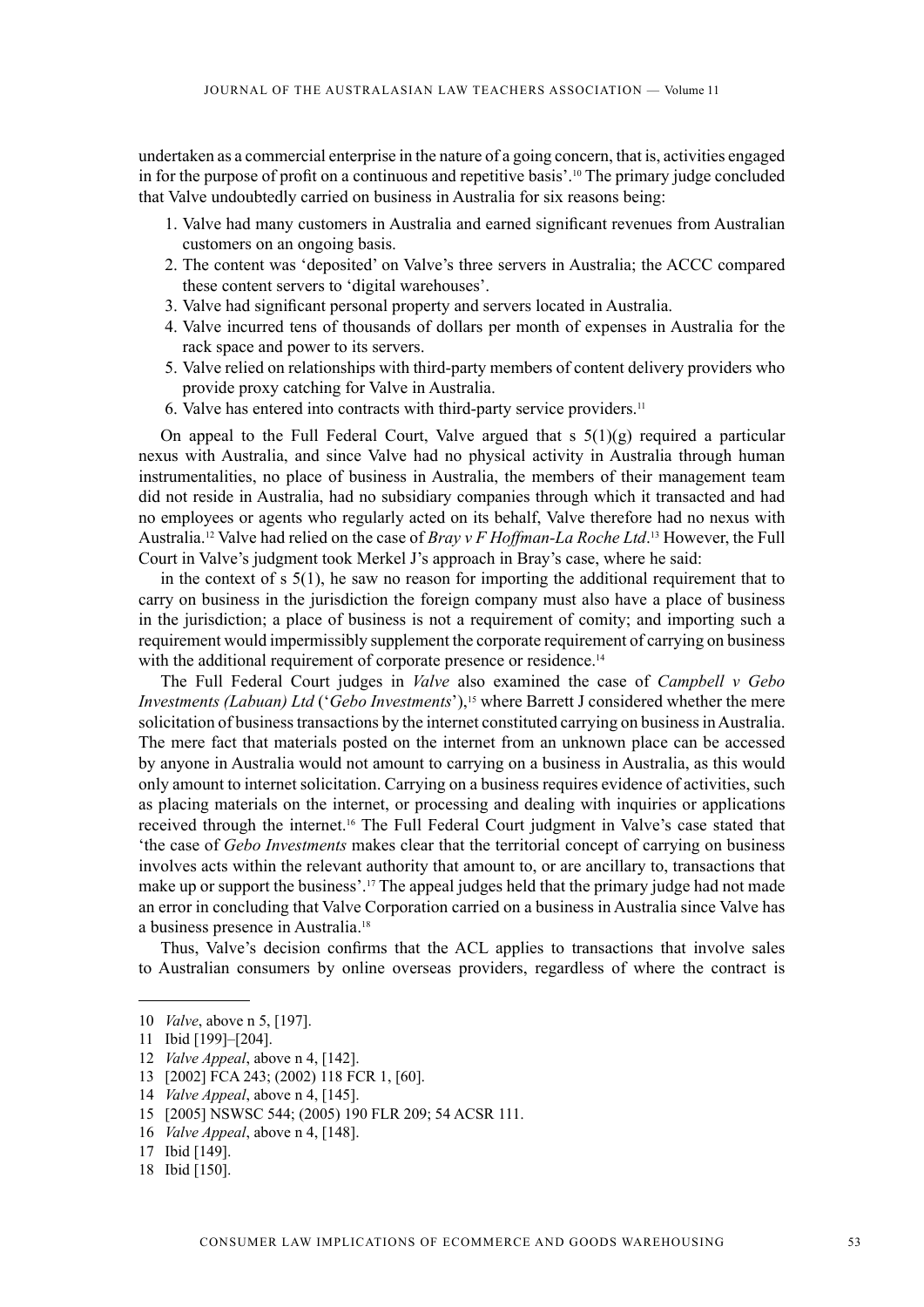concluded. The decision also confirms that a foreign company can be regarded as carrying on a business in Australia if the company makes repeated sales, generates revenue and has business relationships in Australia.19

Applying Valve's case to the scenario in Part II, Rubber Ducky is likely to be carrying on a business in Australia for ACL purposes since:

- Rubber Ducky has been continuously advertising a range of dinghies through eBay Australia and is earning revenues from Australian customers on an ongoing basis.
- The advertisement states that the dinghy is located in Australia at the time of sale; this implies that Rubber Ducky has placed some stock in a warehouse in Sydney that is intended for sale in Australia.
- Rubber Ducky has entered into a contractual relationship with warehouse owners for storage and delivery of dinghies to customers in Australia.

Although Rubber Ducky is not incorporated in Australia and has no Australian-based staff, it has evidence of activities of placing an advertisement on the Australian eBay and processing and dealing with inquiries and customer orders, and this would amount to carrying on a business in Australia. These acts are more than just mere internet solicitations. Thus, Rubber Ducky will be subject to the CCA and the ACL, and Arnold may be able to invoke s 54 and s 18 of ACL against Rubber Ducky. However, there is likely to be a problem of enforcement. An expert legal commentary by Professor Justin Malbon appropriately sums up the position of a consumer: it would be expensive to bring an action against an overseas seller and, even if they succeed in obtaining an order against the overseas seller in an Australian court, the enforcement may not be easy if the seller does not voluntarily comply with the order or does not have assets within Australia.20

Thus, it is necessary to explore whether the new ecommerce goods warehousing model of 'ship first, sell later' can extend the consumer guarantees to the person who imported the goods into Australia. Part 5-4 of the ACL provides the consumer to take action against the supplier for failure to comply with consumer guarantees, and also against the manufacturer for breach of a guarantee under s 54 of the ACL. A supplier is defined under the ACL as a person who, in relation to goods, supply by way of sale, exchange, lease, hire or hire purchase. A manufacturer is defined in s 7 of the ACL to include a person who imports goods into Australia if the person is not a manufacturer and, at the time of importation, the manufacturer does not have a place of business in Australia. Section 7(3) of the ACL further states that if goods are imported into Australia on behalf of a person, the person, being the importer, is taken to have imported goods into Australia.

In the above scenario, Rubber Ducky has used the services of a global logistics and warehousing corporation. The question is whether the global logistics and warehousing corporation, who made the taxable importation on behalf of Rubber Ducky within the meaning of the *Customs Act 1901* (Cth) when the dinghies entered Australia, can be classified as an importer and hence a deemed manufacturer under s 7 of the ACL. In order to import goods into Australia, the *Customs Act 1901* requires the 'owner' of the goods to provide appropriate information to Customs. However, an 'owner' is widely defined in s 4 of the *Customs Act 1901*, and includes 'any person (other than an officer of Customs) being or holding himself out to be the owner, importer, exporter, consignee, agent, or person possessed of, or beneficially

<sup>19</sup> James North, Richard Flitcroft, Carly Chenoweth and James Wallace, 'Businesses Beware — Are You Caught By The Australian Consumer Law? Implications of the ACCC v Valve Decision' (21 April 2016) Corrs Chambers Westgarth Lawyers <http://www.corrs.com.au/publications/corrs-inbrief/businesses-beware-are-you-caught-by-the-australian-consumer-law-implications-of-the-acccv-valve-decision/> (accessed 15 November 2018).

<sup>20</sup> Malbon, above n 3.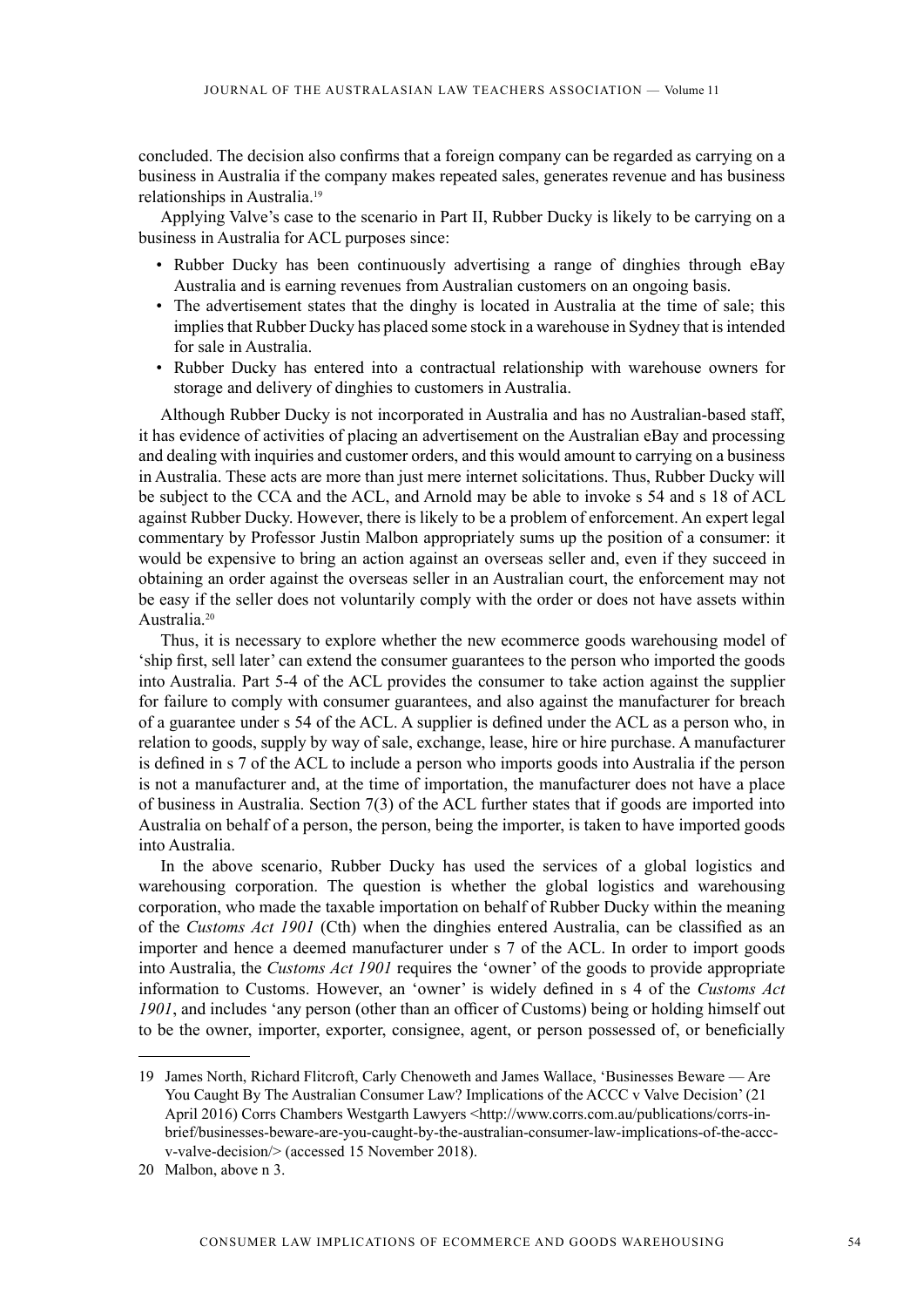interested in, or having any control of, or power of disposition over, the goods'.21 The reason for the broad definition is for Customs to ensure that the person named as the owner under Customs declaration is responsible for the payment of duty. Thus, a global logistics company is likely to be the importer for record purposes under the *Customs Act 1901*. As a result, it is proposed that s 7 of the ACL should recognise the 'owner' under the *Customs Act 1901* as a deemed manufacturer against whom consumers can enforce the consumer guarantees under the ACL. The reason for this is that it is the sophisticated ecommerce and logistics companies that are behind the scenes and providing the physical presence of foreign goods into Australia, and hence they should bear the responsibility of ensuring that the goods comply with the ACL. Both the *Customs Act 1901* and the ACL should be reformed to promote the safe growth of ecommerce. With the growth of ecommerce and the use of new ecommerce models such as the 'ship first, sell later' model, it is time for the Australian Government to examine the inadequacy of the law in this emerging area of consumer protection for ecommerce transactions. The next part explores whether the Australian and the global OECD guidelines for consumer protection of electronic commerce are effective in protecting consumers.

# IV The Australian and the Global OECD Guidelines for Consumer PROTECTION OF ELECTRONIC COMMERCE AND POSSIBLE SOLUTIONS

At the end of 1999, the OECD Committee on Consumer Policy developed Guidelines for Consumer Protection in the Context of Electronic Commerce. These OECD Guidelines were revised in 2016.<sup>22</sup> The objective of the OECD Guidelines are 'to provide a framework for governments to use when reviewing, formulating and implementing consumer and law enforcement policies in the context of effective online commerce protection'.23 The Guidelines are a first step in encouraging a global approach to consumer protection. Some of the provisions include:

- consumers who participate in ecommerce should be provided the same level of consumer protection as in other forms of commerce
- businesses engaged in ecommerce should engage in fair business, advertising and marketing practices and should not misrepresent or hide terms and conditions that may affect a consumer's decision regarding the transaction
- businesses should make themselves readily identifiable by providing name and contact details, and make it easy for the consumer to communicate in order to appropriately and effectively resolve any disputes.

The Australian Government also developed *The Australian E-commerce Best Practice Model* in 2000,<sup>24</sup> which was replaced in 2006 by *Australian Guidelines for Electronic Commerce* ('Australian Guidelines').25 The Australian Guidelines do not apply to traders located outside

<sup>21</sup> *Customs Act 1901* (Cth) s 4.

<sup>22</sup> See OECD, *Consumer Protection in E-commerce: OECD Recommendation* (OECD Publishing, 2016) <https://www.oecd.org/sti/consumer/ECommerce-Recommendation-2016.pdf> (accessed 15 November 2018).

<sup>23</sup> Kananke Chinthaka Liyanage, 'The Regulation of Online Dispute Resolution: Effectiveness of Online Consumer Protection Guidelines' (2012) 17(2) *Deakin Law Review* 251, 256 <http://www5. austlii.edu.au/au/journals/DeakinLawRw/2012/11.html> (accessed 15 November 2018).

<sup>24</sup> L Boxall, 'E-commerce Codes of Conduct' (2000) 74(10) *The Law Institute Journal* 44.

<sup>25</sup> Commonwealth, *The Australian Guidelines for Electronic Commerce* (Treasury, Australian Government, 2006). Also see Dan Svantesson and Roger Clarke, 'A Best Practice Model for E-Consumer Protection' (2010) 26(1) *Computer Law & Security Review* 31 <http://linkinghub. elsevier.com/retrieve/pii/S0267364909001915> (accessed 15 November 2018).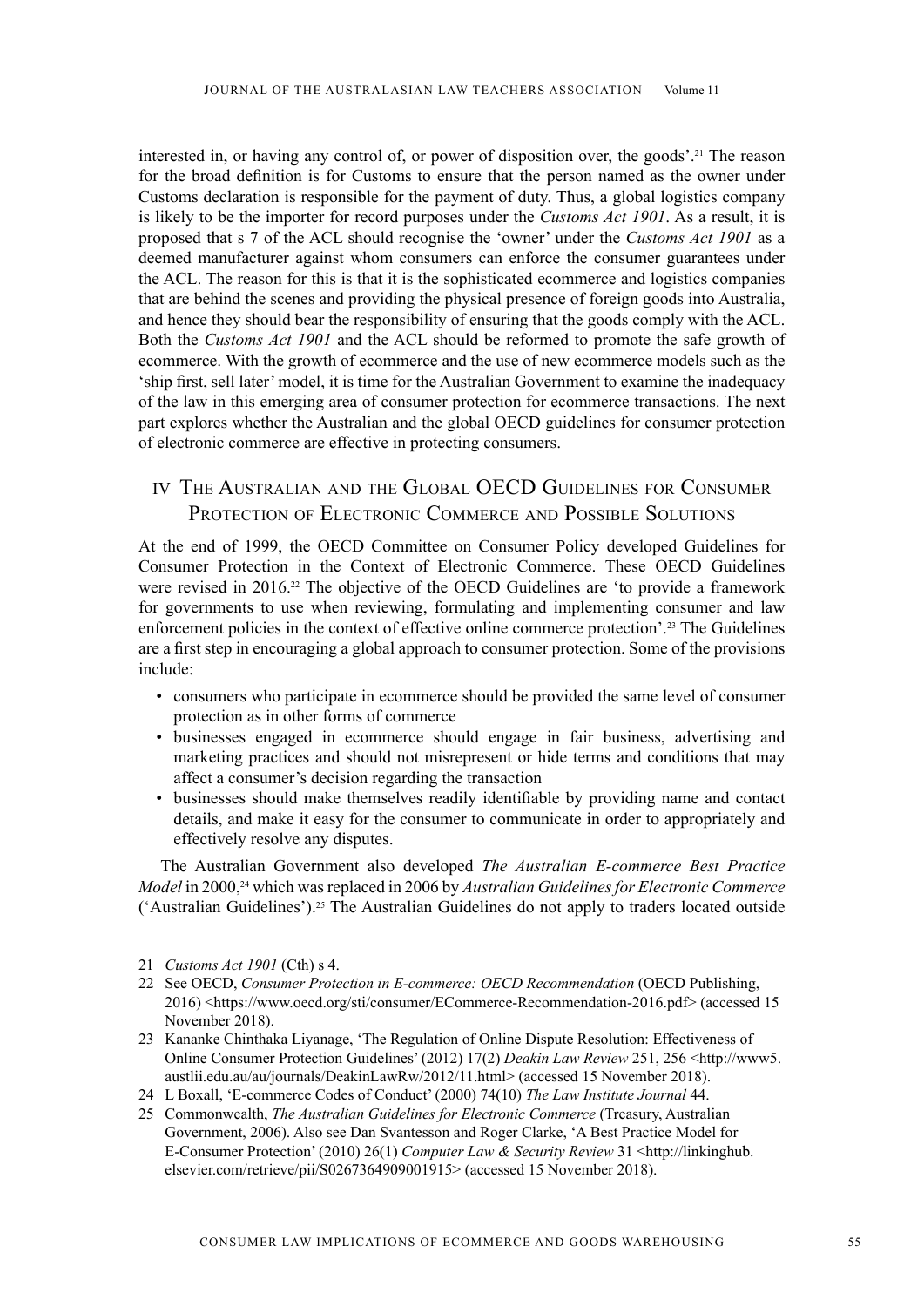Australia who are dealing with Australian consumers. Overseas traders are only encouraged to follow the Australian Guidelines.

Both sets of guidelines are only recommendations and do not have any binding force. The recent focus of the OECD Committee on Consumer Policy is to encourage consumer protection enforcement authorities to cooperate across borders.<sup>26</sup> The ACCC is active in this area with the signing of a Memorandum of Understanding (MoU) in 2012 with China to promote cooperation and coordination of enforcement and training activities.<sup>27</sup>

The OECD and the Australian guidelines only show the Australian Government's commitment to develop rules and incorporate the principles reflected in the guidelines. However, from the discussion above, it is obvious that the Australian consumer protection laws pertaining to ecommerce, especially the 'ship first, sell later' model of ecommerce, has yet to be developed. Australian consumers would want to know that the products that are available for sale in Australia, whether purchased through a physical store or online, are safe to use and comply with the consumer guarantees under the ACL. In addition, the Australian consumer would want to know whether the seller is or is not an Australian entity in order to assess problems with return of goods, warranties and the difficulty of enforcing their strict legal rights. It may be better to protect the Australian consumers by placing the responsibility on the overseas traders and also include all parties that assist the overseas traders in bringing about an ecommerce transaction.<sup>28</sup>

A concept proposed as a possible solution could be that the Australian Government legislate and require all foreign entities carrying on a business in Australia to apply for a Foreign Business Number (FBN) to a central government authority, should the foreign entity wish to advertise and sell products and services in Australia. The FBN should not be granted unless the foreign entity can demonstrate that the goods and services they are selling comply with the Australian laws and regulations, and the foreign entity has appropriate insurance coverage. The foreign entity should be required to quote their FBN number in their dealings with Australian consumers and to Customs authorities under the *Customs Act 1901*. This would not only inform Australian consumers about the type of entity they are contracting with and be able to extract further information about the foreign business, if required, but would also give confidence to Customs authorities when approving the goods as they pass through Customs and assist in the collection of duties and taxes.29 It is not possible to explore the proposed concept solution in detail in this paper; however, it may be a concept worth exploring with further research.

## **V CONCLUSION**

This paper has highlighted that, as a result of the growth in ecommerce, foreign entities are able to capture the Australian market without the need for any physical presence in the country. Although the growth of ecommerce cannot and should not be halted, the current laws need to change and incorporate implications on Australian consumers and businesses. As demonstrated

<sup>26</sup> See Yoshida Akira, 'Consumer Protection Enforcement in a Global Digital Marketplace' (OECD Digital Economy Papers, No 266) 49.

<sup>27</sup> Ibid 24.

<sup>28</sup> Similar thinking has been applied in the *GST Low Value Goods Act 2017.* The legislation establishes a hierarchy of who is responsible for the Goods and Services Tax (GST) for supplies of goods whose Customs value is \$1,000 or less. The operator of the electronic distribution platform (EDP) is liable for the GST in the first instance if the supply is made through an EDP, even if it is the merchant who actually assisted in the delivery of goods into Australia. If the EDP operator is not responsible for the GST, then the merchant could be liable for the GST. A re-deliverer is only responsible for GST if the EDP operator or the merchant is not responsible.

<sup>29</sup> This would be similar to the *Corporations Act 2001* (Cth) that requires Australian Company Numbers (ACN) to be displayed on all public documents.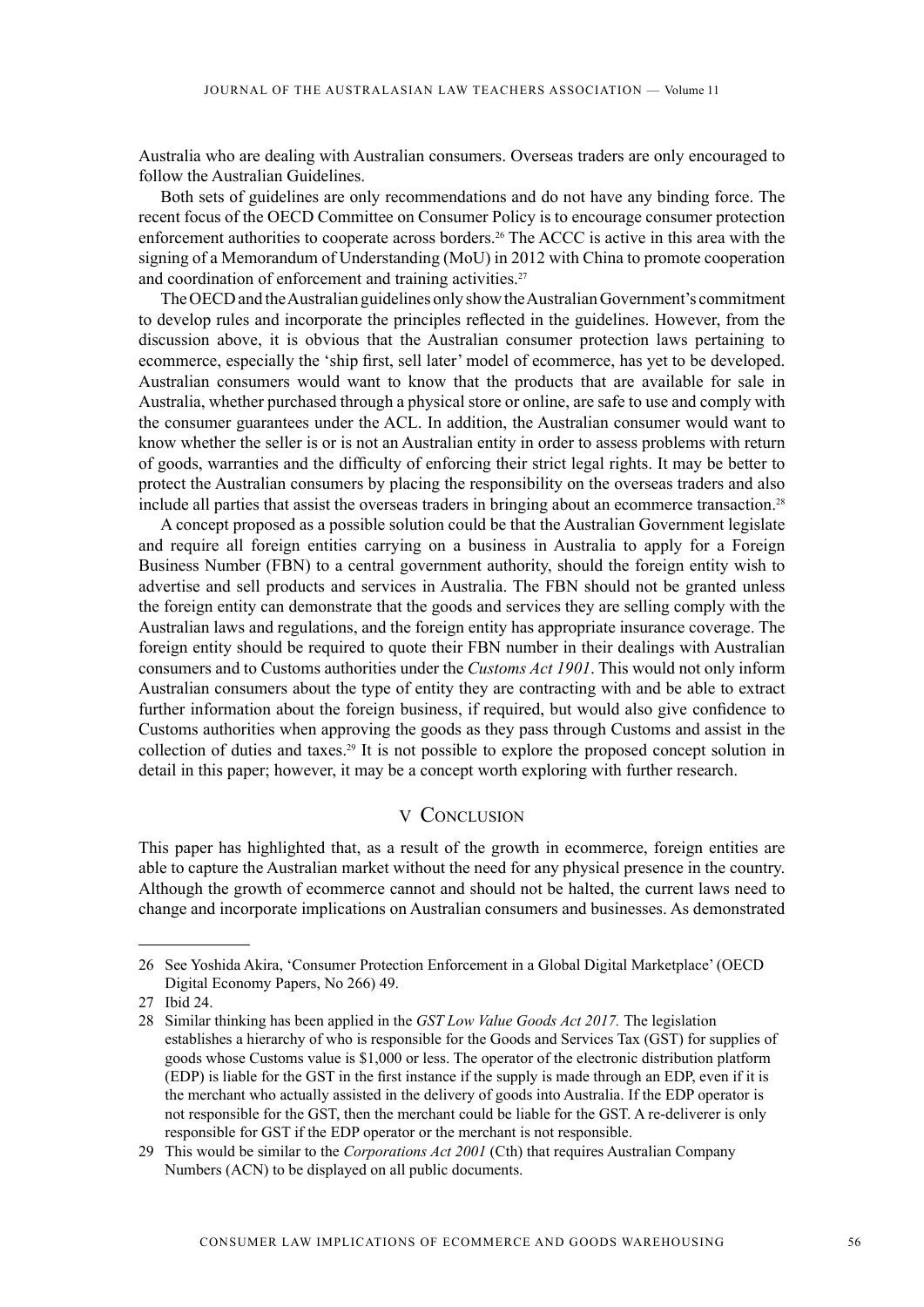in the scenario discussed in this paper, the consumer protection laws have not kept up with the implications arising on Australian consumers if foreign entities have breached consumer guarantees under the ACL or have engaged in conduct that is misleading or deceptive. Besides the consumer protection implications highlighted in this paper, the growth of ecommerce has wider implications, including the effect on local businesses that may lose their market share, and also taxation implications for the Australian Government as highlighted in the recent Treasury consultation paper on the digital economy and Australia's corporate tax system.30

The Australian Government should not wait for any global solutions promoted through the OECD Guidelines, but take immediate steps in ensuring that the goods that enter Australia comply with the ACL and that Australian consumers have and are able to enforce the same level of consumer protection as in other forms of commerce. It is time for the Australian Government to bring about conversations for possible future reform of laws in order to inform and protect Australian consumers when purchasing foreign goods and services, such as the possible solution proposed in this paper of requiring an FBN for foreign entities conducting business in Australia.

<sup>30</sup> Commonwealth, *The Digital Economy and Australia's Corporate Tax System*, Treasury Discussion Paper, (October 2018).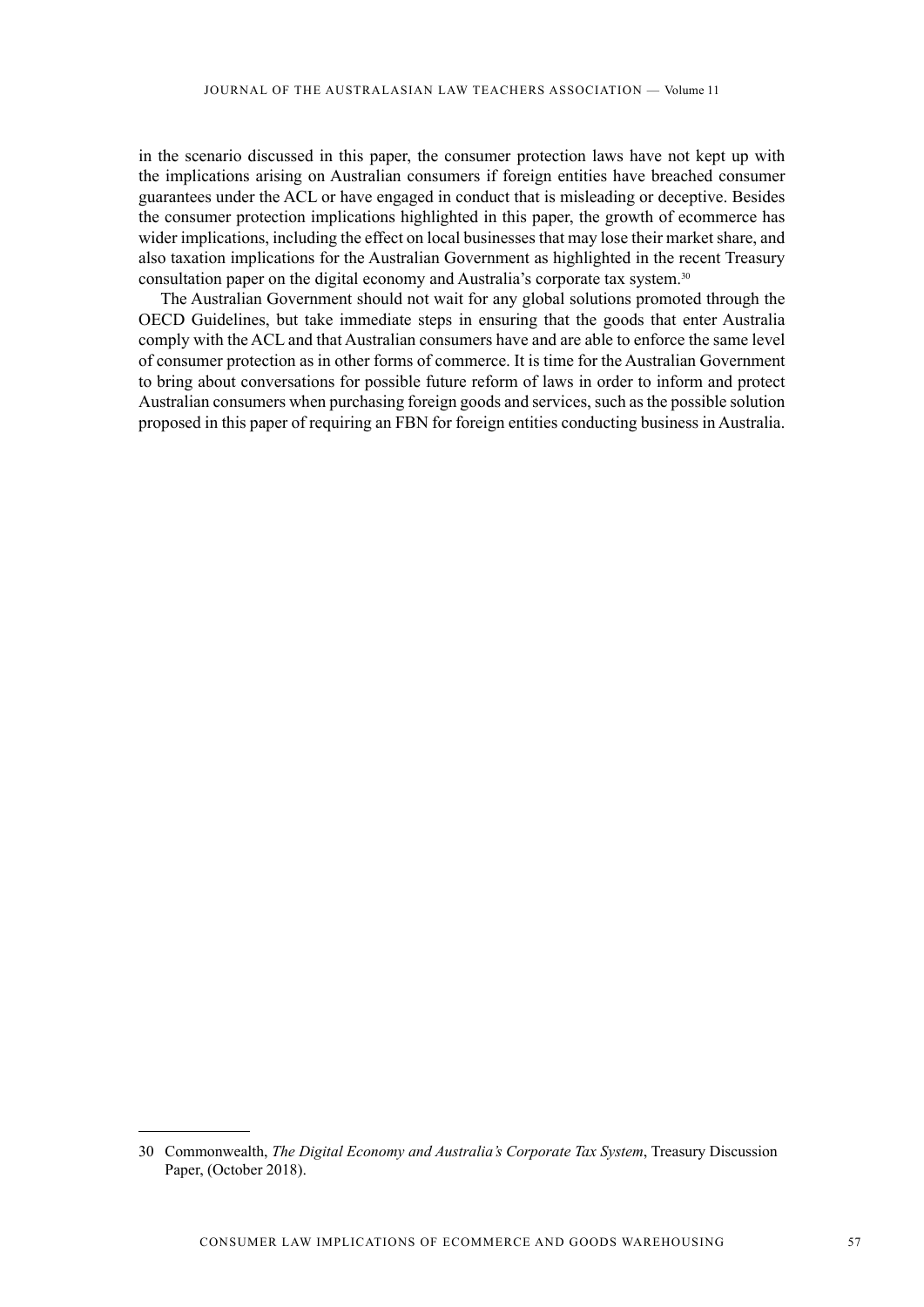# INTERTEACHING: AN ALTERNATIVE FORMAT OF INSTRUCTION FOR LAW CLASSES

# *Elizabeth Shi,\* Paul Myers\*\* and Freeman Zhong\*\*\**

## I Introduction

This article describes a new format for legal education trialled at RMIT known as interteaching. Broadly, interteaching involves students in small groups teaching each other the content of a class with the guidance of a preparatory guide distributed before each session, and with the instructor taking a supervisory and facilitative role. The article provides an overview of the empirical and theoretical literature supporting interteaching as a teaching method, largely originating from psychology faculties in the United States. It then describes the strengths of interteaching in the context of legal education, factors to consider when implementing interteaching for a law class, and the authors' experience of implementing interteaching in an Australian law class. In the authors' experience, interteaching has the potential to be an effective alternative to the traditional lecture format for teaching law.

# II An Overview of Key Criticisms of the 'Traditional Model'

The advantages of interteaching can be explained by reference to some of the key weaknesses of the traditional model of legal education in Australia. This is not intended to be an exhaustive or comprehensive statement of those criticisms; the purpose of this section is to identify important criticisms to provide a basis for the discussion of the strengths of interteaching in the remainder of this article.

In 2004, Keyes and Johnstone observed that legal education in Australia had 'struggled entirely to transcend the traditional model of legal education'.<sup>1</sup> Their conception of the traditional model had five key characteristics, many of which are still apparent, to a significant degree, in law teaching today:

- 1. It is 'teacher-focused'. The teacher's role is to 'transmit their expertise' to their students, 'who are conceived as empty vessels to be filled with information'. Further, teachers are not trained pedagogically, instead being expected to be subject matter experts for the area of law they teach.
- 2. It is focused on the teaching of legal rules, particularly from case law, with less emphasis on skills. Students are then assessed on their ability to apply the rules to problem scenarios.
- 3. It conceives of law as an 'autonomous' discipline, isolated from other areas of academia.
- 4. Law teaching is closely related to practice, and practitioners exert 'a very large degree of control over the curriculum'.
- 5. There is little formal coordination between teachers of different subjects and little formal opportunity for students to learn collaboratively.2

Lecturer, Graduate School of Business and Law, RMIT University.

<sup>\*\*</sup> Deputy Head of School, Learning and Teaching, School of Accounting, RMIT University.

<sup>\*\*\*</sup> Research Assistant, Graduate School of Business and Law, RMIT University.

<sup>1</sup> Mary Keyes and Richard Johnstone, 'Changing Legal Education: Rhetoric, Reality and Prospects for the Future' (2004) 26 *Sydney Law Review* 537, 537.

<sup>2</sup> Ibid 543.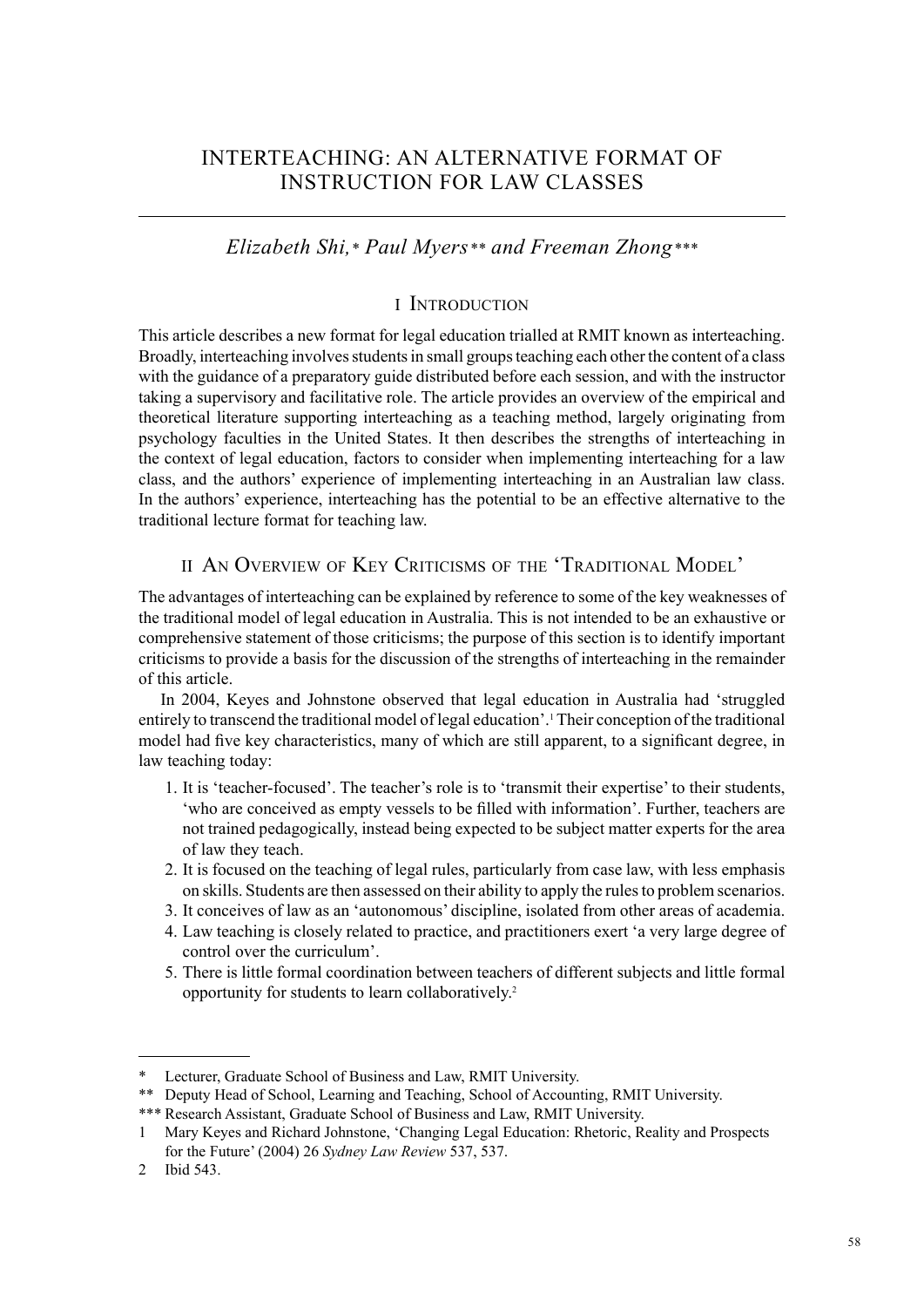Keyes and Johnstone then forcefully criticised each aspect of the traditional model. Many of these criticisms are now uncontroversial.

For example, Keyes and Johnstone argue that the teacher-focused nature of law teaching means that the student learning experience is not 'taken seriously' — it is assumed that any failure of the students to learn is a failure on the students' part.3 Citing Keyes and Johnstone, Kift argued that this model of law teaching  $-$  the 'transmission' model  $-$  is ineffective.<sup>4</sup> In educational psychology, the lecture format of instruction has long been criticised for its ineffectiveness.5 Modern legal education literature emphasises the importance of student-centred processes, whereby teachers pay more attention, and are more responsive, to students' learning experiences,<sup>6</sup> especially for less academically inclined students.7 Keyes and Johnstone themselves argued that, according to modern educational theory, teaching should be about 'enabling, stimulating, prompting and guiding students to develop their own conceptions and abilities'.8

They also argued that law schools did not place much emphasis on 'generic' or 'transferable' skills such as communication and teamwork, a criticism also made by the Australian Law Reform Commission.<sup>9</sup> Stuesser similarly defends the value of inter-personal and problemsolving skills for lawyers and law graduates who do not practise law.<sup>10</sup> He argues that much of the content of a law curriculum can be picked up by lawyers at any time through textbooks, so greater emphasis should be given to teaching material that is of 'lasting' value. This includes core principles that are 'essential to the understanding of the law', as well as inter-personal skills.11 Stuesser's argument can be bolstered by consideration of more recent cognitive research indicating that knowledge of specific areas of substantive knowledge is easily lost, particularly if it is not supported by the application of skills, $12$  as well as the fact that many areas of law change rapidly.<sup>13</sup>

Even aside from the benefits of generic or transferable skills, modern educational theory recognises that students learn more effectively if required to develop or apply skills related to the substantive content they are taught through an 'integration of theory and practice'.<sup>14</sup> As a consequence of the widespread acceptance of these criticisms, legal education in recent years has begun to focus on the student as an active learner rather than a passive recipient of

5 Diane F Halpern and Milton D Hakel, 'Applying the Science of Learning to the University and Beyond: Teaching for Long-Term Retention and Transfer' (2003) 35(4) *Change: The Magazine of Higher Learning* 36; Marilla D Svinicki and Wilbert J McKeachie, *McKeachie's Teaching Tips: Strategies, Research, and Theory for College and University Teachers* (Wadsworth, 14th ed, 2006).

<sup>3</sup> Ibid 540; see also Sally Kift, 'My Law School — Then and Now' (2005) 9 *Newcastle Law Review* 1, 5.

<sup>4</sup> Kift, 'My Law School', above n 3, 11–12.

<sup>6</sup> Tin Bunjevac, 'Critical Reflection and the Practice of Teaching Law' (2013) 6 *Journal of the Australian Law Teachers Association* 97.

<sup>7</sup> Ibid.

<sup>8</sup> Keyes and Johnstone, above n 1, 546.

<sup>9</sup> Ibid 541, 544–545, citing Australian Law Reform Commission, *Review of the Federal Civil Justice System*, Discussion Paper No 62 (1999) 46 [3.23].

<sup>10</sup> Lee Stuesser, 'Skills for the Masses: Bringing Clinical Skills to More Students at Less Cost' (1992) 10 *Journal of Professional Legal Education* 119, 122–123.

<sup>11</sup> Ibid 123.

<sup>12</sup> A Collins, J S Brown and S E Newman, 'Cognitive Apprenticeship: Teaching the Crafts of Reading, Writing and Mathematics' in L B Resnick (ed), *Knowing, Learning and Instruction: Essays in Honour of Robert Glaser* (New Jersey: Lawerence Erlbaum, 1989), cited in Sally Kift, 'Lawyering Skills: Finding their Place in Legal Education' (1997) 8(1) *Legal Education Review*  article 2.

<sup>13</sup> Kift, 'Lawyering Skills', above n 12.

<sup>14</sup> Ibid.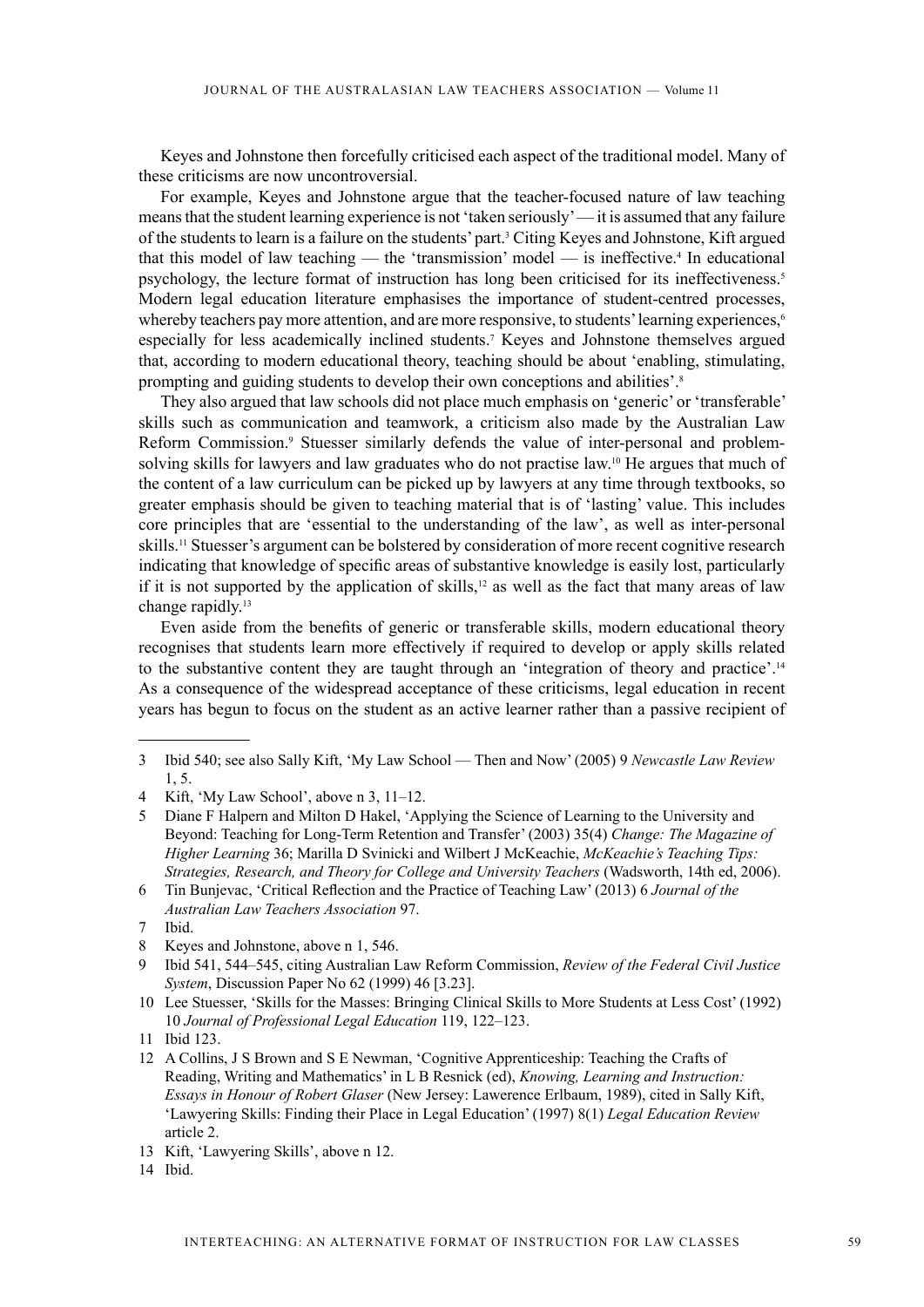information.15 Pedagogical approaches such as 'blended learning' (also known as the 'flipped classroom' approach), for example, are being used more often as a supplement to lecturebased instruction.16 In the blended learning approach, the student is given online resources and activities to gain some familiarity with the course content before attending class.

## III Interteaching and its Strengths

As a pedagogical approach, interteaching is motivated by the view that 'the best way to learn something is to teach it'.<sup>17</sup> Interteaching is carried out in six steps, across two different classes. The first class includes the interteaching session itself and the second class is a clarifying lecture.

#### **STEP 1**

Before the first class, the teacher completes a preparation guide based on the reading material for the week. The preparation guide contains a range of question types, from simple definitional questions to more complex questions such as problem-based or normative questions. The questions are designed to guide students through the course content and reading material. In an employment law class, examples of questions used in interteaching sessions include:

(Definitional) Describe an example of an employer engaging in indirect discrimination in the workplace.

(Problem-based) Martin sues his employer for breaching a provision of the Australian Consumer Law. His employer dismisses him as a result. Has Martin's employer breached pt 3-1 of the Fair Work Act?

(Normative) Read Gleeson CJ's judgment in *New South Wales v Amery* (2006) 230 CLR 174. Do you agree with Gleeson CJ's assessment of the department's policy as reasonable?

(Normative/Policy) Should it be legal for employers to keep employee workspaces under surveillance?

(Personal Experience) Have you or anyone you know ever experienced workplace discrimination?

(Personal Experience) Does your workplace have a social media policy? If yes, what does that policy say? Do you think it is a fair and reasonable policy?

#### **STEP 2**

The teacher distributes the preparation guide to students prior to the class. Students are asked to write answers to these questions and prepare to discuss their answers in small groups in class.

<sup>15</sup> Kylie Burns et al, 'Active Learning in Law by Flipping the Classroom: An Enquiry into Effectiveness and Engagement' (2017) 27(1) *Legal Education Review* article 14.

<sup>16</sup> See, eg, ibid; Melissa Castan and Ross Hyams, 'Blended Learning in the Law Classroom: Design, Implementation and Evaluation of an Intervention in the First Year Curriculum Design' (2017) 27(1) *Legal Education Review* article 13; Jennifer Ireland, 'Blended Learning in Intellectual Property: The Best of Both Worlds (2008) 18(1) *Legal Education Review* article 8.

<sup>17</sup> Thomas E Boyce and Philip N Hineline, 'Interteaching: A Strategy for Enhancing the User-Friendliness of Behavioural Arrangements in the College Classroom' (2002) 25 *The Behaviour Analyst* 215, 218; Ming Tsui, 'Interteaching: Students as Teachers in Lower-Division Sociology Courses' (2010) 38 *Teaching Sociology* 28, 28.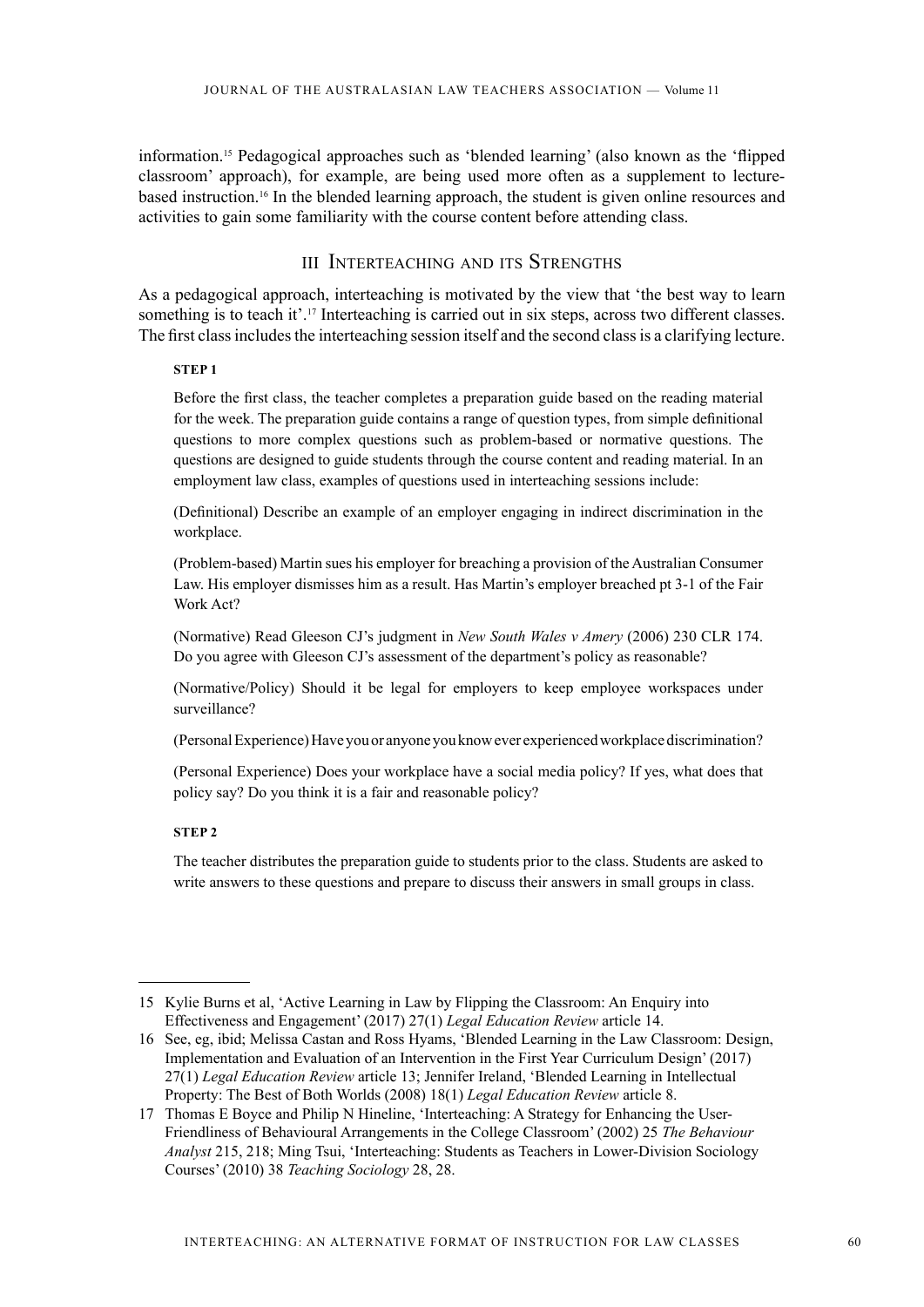#### **STEP 3**

Students attend the first class (the interteaching session), wherein the teacher reviews and assesses students' preparatory work individually and provides feedback. This would usually take up around one hour of a three-hour seminar. If the class size is large, it is best to only assess a portion of the class, then rotate to another portion of the class in the following week. For example, for a class size of 30 students, the teacher can assess 10 students each week.

In this assessed session, and while the teacher assesses the students' preparatory work, students form small groups of two or three to teach each other the content by discussing their answers to the interteaching questions. Students are marked on their class preparation and also on their discussion.

#### **STEP 4**

After the first hour during which the students' written preparation are assessed by the teacher and the students are simultaneously engaged in small group discussion, the entire class moves into a U-shape to form one single large group. In this large group, each small group contributes by taking turns to present their thoughts on certain questions (for example, group 1 speaks about question 1, group 2 speaks about question 2, and so on). Upon listening to the small groups' answers, the floor is then open for the entire class to speak up and make comments and/or add their own input to the questions. The discussion that took place in the small group stage can be shared with the large group.

If the subject matter is controversial, the large group discussion can get heated as different students have very different views. This is also very important for learning, as students hear each other's viewpoints.

The teacher facilitates this large group discussion and also makes notes on the discussion performance of students to collect evidence of the discussion component of the assessment.

#### **STEP 5**

At the end of the first class, the students complete a record sheet, which records which areas students found challenging, interesting and enjoyable.

#### **STEP 6**

In the next class, the teacher delivers a clarifying lecture based on the record sheets filled out by students. The purpose of the lecture is to supplement the interteaching sessions. Its content is determined by what topics students struggled with and which ones they found to be more interesting. Saville et al describe the advantage of putting the lecture after the interteaching sessions using the terms of behavioural psychology: 'the clarifying lectures are more likely to function as consequences for desired behaviours and not as antecedents, which tends to be the case with lecture-based courses'.18 In other words, because lectures *follow* interteaching sessions, the lectures function as positive reinforcement for student behaviour. They do this by making the subsequent lectures dependent on what students do in the interteaching sessions, rather than simply being static and unresponsive to student behaviour. Lack of positive reinforcement in teaching had been criticised in a seminal paper on educational psychology by B F Skinner.19

<sup>18</sup> Bryan K Saville, Tony Lambert and Stephen Robertson, 'Interteaching: Bringing Behavioural Education into the 21st Century' (2011) 61 *The Psychological Record* 153, 157.

<sup>19</sup> B F Skinner, 'The Science of Learning and the Art of Teaching' in *Cumulative Record, Definitive Edition* (B F Skinner Foundation, 1999) 179–91.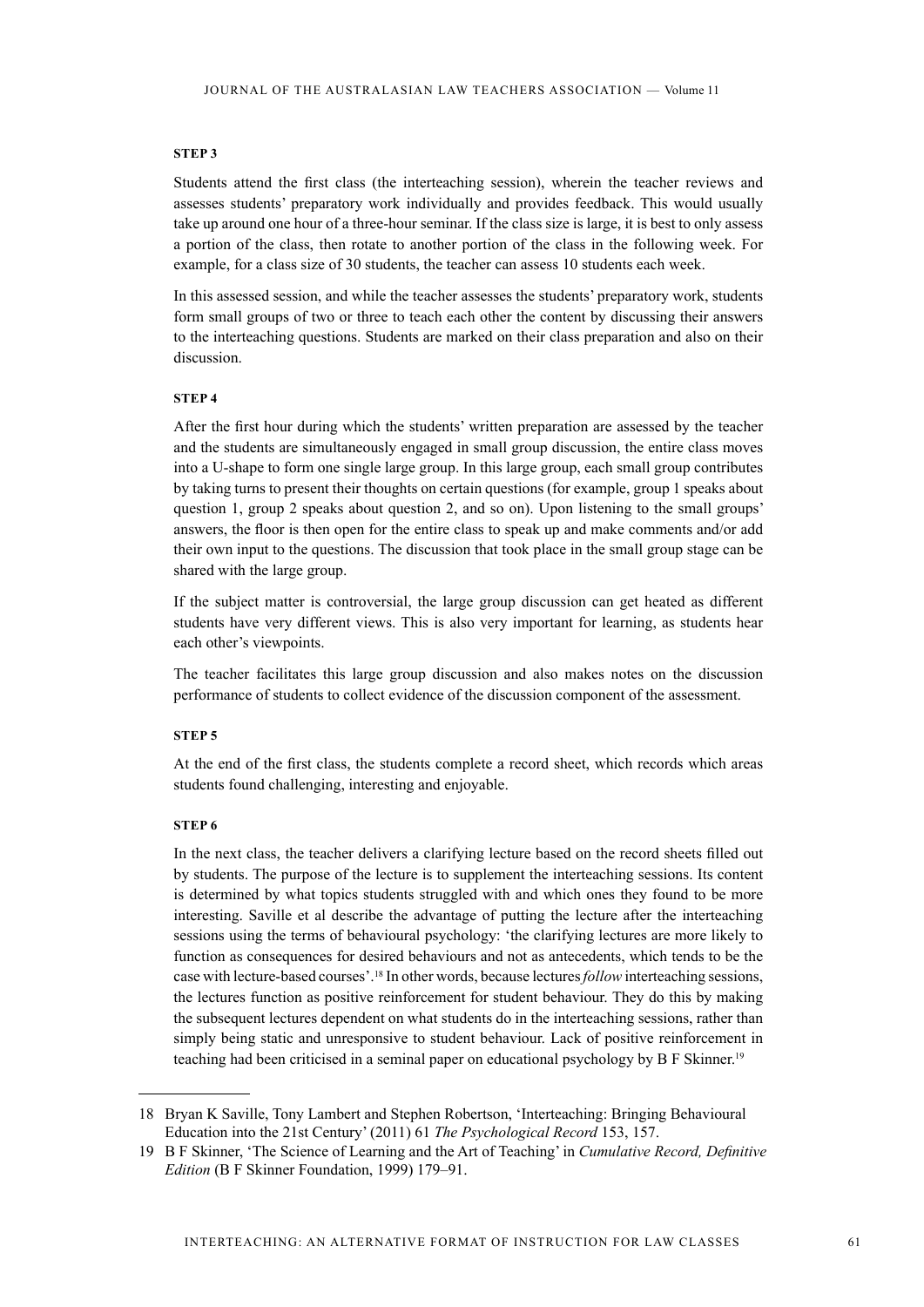Interteaching is regarded as a behavioural approach to teaching, involving the application of behavioural psychology to educational theory.20 Interteaching combines aspects of several previously proposed behavioural approaches. Key elements include the requirements for students to teach each other the content of a course, learn cooperatively, and learn through the application of problem-solving skills.21

There is considerable empirical support for the effectiveness of behavioural approaches generally and interteaching specifically, with much empirical work carried out by Bryan Saville and his co-authors. In a 2005 study, they compared the performance of students on multiple choice quizzes across four groups: interteaching, lecture, reading and the control group. The interteaching students achieved the best results.22 In a similar 2006 study, they compared interteaching and lectures by testing graduate and undergraduate students who had received instruction through both interteaching and lectures, and completed short quizzes after both types of class.23 Interteaching yielded better quiz results and was preferred by students over lectures.24 While not testing academic performance, Goto and Schneider studied interteaching in the nutritional science context, and found that students reported greater enjoyment of interteaching classes compared to other formats of instruction.25

The authors have also had remarkable success with using interteaching in law classes. Students report increased student satisfaction, greater engagement in learning, increased confidence in speaking in class and enhanced learning outcomes.

These are some of the free text comments and emails received from students:

Being university students, many of us are faced with part-time and casual jobs, where students share their experience on their employment issues that are related to the topic, such as modern awards or topics like discrimination, to have a better and clearer picture of the real world (Undergraduate Employment Law student, Semester 2, 2017).

The small group activities allowed for everyone to feel included. There was a very strong emphasis on collaboration in Elizabeth's class (Postgraduate Employment Law student, Semester 1, 2017).

Interteaching encouraged me to study throughout the semester, rather than leaving study until the week before the exam (Postgraduate Employment Law student, Semester 1, 2018),

This class was definitely something that I looked forward to every week, personally I loved preparing questions and news articles for each class and made time to go beyond the required content and conduct extra research, this is not something I felt compelled to do in any of my other classes (Undergraduate Employment Law student, Semester 2, 2017).

I enjoy the experienced I had in Elizabeth's classes as it is always full of weekly activity and most importantly it boosts my confident in public speaking … I also learned a lot from listening to other students' input (from both local students and international students) in her class (Undergraduate Employment Law student, Semester 2, 2017).

<sup>20</sup> Saville, Lambert and Robertson, above n 18, 155–156.

<sup>21</sup> Bryan K Saville et al, 'A Comparison of Interteaching and Lecture in the College Classroom' (2006) 39 *Journal of Applied Behaviour Analysis* 49, 49–50.

<sup>22</sup> Bryan K Saville, Tracy E Zinn and Marcus P Elliott, 'Interteaching Versus Traditional Methods of Instruction: A Preliminary Analysis' (2005) 32 *Teaching of Psychology* 161.

<sup>23</sup> Saville et al, above n 21.

<sup>24</sup> Ibid.

<sup>25</sup> Keiko Goto and Julie Schneider, 'Learning through Teaching: Challenges and Opportunities in Facilitating Student Learning in Food Science and Nutrition by Using the Interteaching Approach' (2009) 9 *Journal of Food Science Education* 31.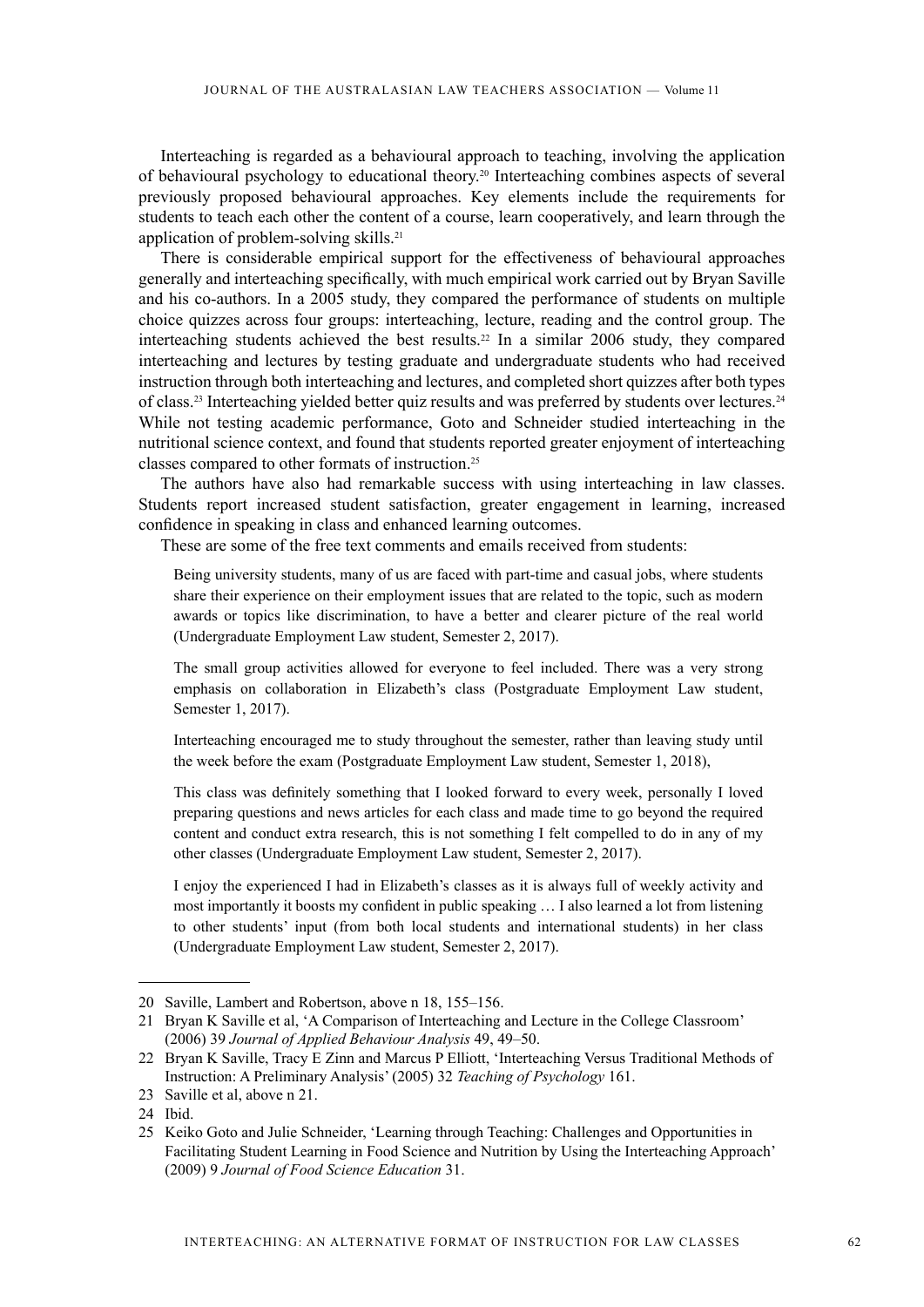## IV The Suitability of Interteaching for Law

### *A Strengths of Interteaching in Legal Education*

It is not hard to see how interteaching, as described above, would be suitable to legal education. Like blended learning approaches, it demands active learning from the student and preclass preparation.26 This is a departure from the first, and frequently criticised, characteristic of the traditional model by making learning student-focused rather than teacher-focused. In interteaching, the student is required to prepare to teach the content to other students using a preparatory guide and questions. At interteaching sessions themselves, students have the opportunity to be more highly engaged than they are in lectures.

Interteaching requires students to apply a range of legal and generic skills. Answering the questions on preparatory guides, particularly the problem-based questions, involves the application of legal skills much like a traditional law exam does. However, generic skills are also involved in the interteaching process. Students are required to explain legal concepts to each other in simplified terms and develop other interpersonal and communication skills in interteaching sessions. As such, it also involves collaborative learning.

Attendance and engagement are also incentivised by allocating marks to students' participation in interteaching sessions, a point made by Saville, Lambert and Robertson.<sup>27</sup> Particularly in the legal education context, there is evidence that the level of student engagement, especially attendance levels, affects learning outcomes.28

Another strength of interteaching is that while it makes use of lectures, it does so in a way that ensures the lectures respond to the students' feedback and their learning needs. Retaining lectures in a modified form may avoid some of the reasons why other alternatives to the lecture format have failed to gain traction, as discussed by Saville, Lambert and Robertson; namely, student resistance to unfamiliar teaching approaches and teachers' hesitation to relinquish too much control over the classroom.29

Instead of discarding lectures, interteaching adapts them to overcome some of their weaknesses and make them more engaging for students. As noted above, the supplementary lectures after interteaching sessions are based on student feedback in the record sheets, which means the lectures can function as positive reinforcement. Keyes and Johnstone explain that '[g]ood teaching requires teachers to engage with students at their own level of understanding, motivating them to learn by stimulating their interest in the subject'.30 This involves responding to the diversity of students' backgrounds and learning styles 'in the selection of teaching material and activities'.31 The lecture format in interteaching is one way of making lectures more responsive to students' needs, interests and learning styles. Rather than the content of the lecture being set by the teacher and imposed on the students as passive recipients of the lecturer's knowledge, lectures in interteaching are guided by the students' interests, level of understanding and feedback.

Lastly, the types of questions that can be asked in a law class are conducive to effective interteaching discussions. In law, it is easy to formulate questions at every level of difficulty and complexity, from definitional questions to problem-based or policy questions. The examples of

<sup>26</sup> Kylie Burns et al, above n 15, 2–3.

<sup>27</sup> Saville, Lambert and Robertson, above n 18, 158.

<sup>28</sup> Lillian Corbin, Kylie Burns and April Chrzanowski, 'If You Teach It, Will They Come? Law Students, Class Attendance and Student Engagement' (2010) 20(1) *Legal Education Review*  article 3.

<sup>29</sup> Saville, Lambert and Robertson, above n 18, 156.

<sup>30</sup> Keyes and Johnstone, above n 1, 547.

<sup>31</sup> Ibid.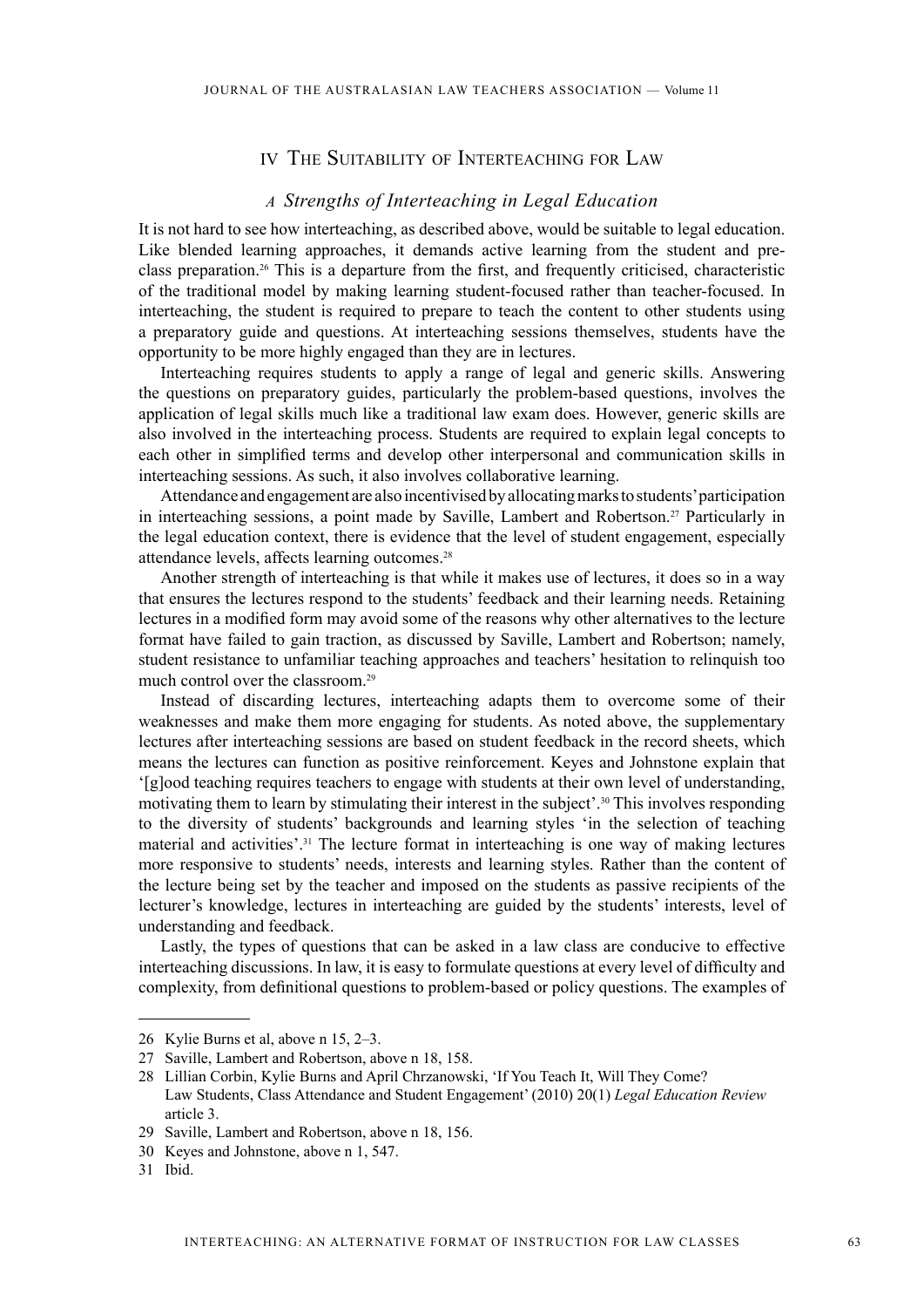questions used in an employment law class shown above are illustrative of this point. Questions that require the application of legal standards to particular fact situations, such as standards of reasonableness, can lead to focused and engaging discussions in which students can benefit from each other's perspectives. The same is true of normative or policy-based questions. There will be further discussion on question design in Part V.

## *B Limitations of Interteaching*

Like all approaches, interteaching has its limitations and weaknesses, many of which it shares with other teaching approaches that require a high level of student engagement. Interteaching is highly reliant on student attendance and participation. As the core of the content is taught during interteaching sessions, with lectures being supplementary only, students will fall significantly further behind if they do not attend, do not adequately prepare or do not participate. While attendance is correlated with learning outcomes even where traditional lectures are concerned,<sup>32</sup> the impossibility of recording interteaching sessions — compared to recording lectures — means that students who do not attend have limited options in catching up. Combined with studies in Australian law schools and other disciplines demonstrating that many students do not regularly attend class, and that non-attendance can be for a wide variety of reasons (including financial reasons such as the need to work and other unavoidable responsibilities),<sup>33</sup> any teachers looking to use interteaching should be prepared to address the issue of non-attendance.

Further, interteaching requires much smaller classes and a higher ratio of instructors to students compared to lectures. While this could be regarded as a weakness of interteaching, given the additional resources that would be required, it is important to note that small classes are, in themselves, likely to be a benefit. In the educational literature generally, there is much research on the benefits of small classes.<sup>34</sup> As a specific example in the legal context, Anker et al report on the benefits of smaller classes (of around 25–40) after a shift from lecture to seminarbased instruction. According to them, positive staff feedback included:

It is less intimidating as a lecturer.

Students are more engaged.

Small groups can create an environment where students feel they can participate. This is important as oral skills are a really important part of teaching people to make arguments about law, which is often undervalued in the system with a large emphasis on written work.

Students tend to be a lot less prepared in lecture/tutorial format. In a small group, students are quite aware that their lack of knowledge is going to be apparent.

<sup>32</sup> Regard should, of course, be had to the difficulty of using empirical methods to isolate the causal effect of attendance or non-attendance against other possible factors affecting student performance, such as the character traits of individual students. However, see, eg, Garey C Durden and Larry V Ellis, 'The Effects of Attendance on Student Learning in Principles of Economics' (1995) 85 *American Economic Review* 343; Paul Friedman, Fred Rodriguez and Joe McComb, 'Why Students Do and Do Not Attend Classes: Myths and Realities' (2001) 49 *College Teaching* 124; Elchanan Cohn and Eric Johnson, 'Class Attendance and Performance in Principles of Economics' (2006) 14(2) *Education Economics* 211.

<sup>33</sup> See, eg, Corbin, Burns and Chrzanowski, above n 28.

<sup>34</sup> See, eg, David Jaques, *Learning in Groups* (Kogan Page, 2nd ed, 1991); Leonard Springer, Mary Elizabeth Stanne and Samuel S Donovan, 'Effects of Small Group Learning on Undergraduates in Science, Mathematics, Engineering, and Technology: A Meta-Analysis' (1999) 69 *Review of Educational Research* 21.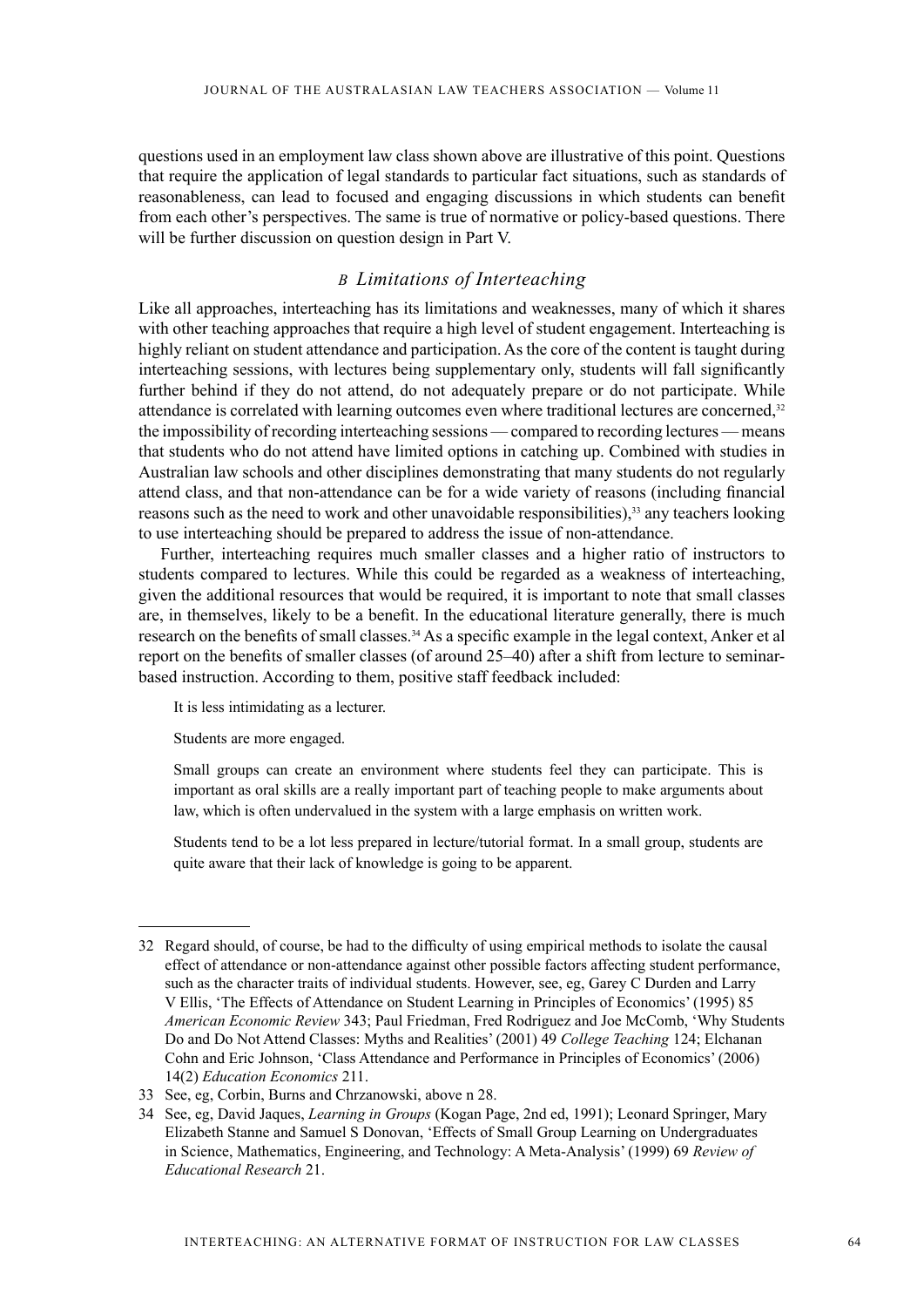The educational experience is much more diffuse when there's a fluid discussion in class and the teacher is not playing the authority figure. It puts much more pressure on students to work it out for themselves.

This year's group, who have had their whole foundation in small group teaching, take this approach seriously. The expectation now is that they will have to be prepared and the information won't just be dished out.<sup>35</sup>

Many of these benefits might themselves counteract some of interteaching's weaknesses. For example, the dependence on student preparation and participation might be outweighed by the fact that students will be more aware that their lack of knowledge will be apparent if they fail to prepare. Further, where students are in an environment where they 'feel they can participate', they might be more willing to attend class where they would otherwise not attend due to lack of motivation.

## V Adapting Interteaching to Law

Interteaching has the advantages associated with other forms of small group learning.36 However, small group learning is not a 'magic bullet' and should not be adopted thoughtlessly simply due to the results of those empirical studies or faculty encouragement. When designing group learning activities such as interteaching sessions, teachers should ask themselves the questions raised by Blumenfeld et al:

Will students actually learn more information and learn to think more deeply if they work in groups? Will they cooperate with each other, sharing in the labor and contributing to the thinking? Will they help each other and seek guidance from peers when they need it? Will they be happy with lowered grades if one of the group members does not understand a concept? Will they be willing to work with students who look different from themselves, speak English with a different accent, or have different attitudes about the world?<sup>37</sup>

#### Blumenfeld et al go on to explain that:

Research has shown that successful groups promote (a) student exchanges that enhance reasoning and higher-order thinking; (b) cognitive processing such as rehearsing, organizing and integrating information; (c) perspective-taking and accommodation to others' ideas; and (d) acceptance and encouragement among those involved with the work (Bossert, 1988–1989).<sup>38</sup>

The discussion of students who speak English with a different accent was especially pertinent, in the authors' experience. Frequently, international students and domestic students are hesitant to interact with each other. In discussions, it is often helpful for the teacher to encourage international students to contribute. Doing so productively requires facilitative skills from the teacher. This may be another disadvantage of interteaching in some circumstances. However, in the authors' experience, one effective way to encourage participation from international students is to ask questions about the law of their home countries, which they can compare to Australian law. Such questions also introduce a unique perspective to the class discussion.

<sup>35</sup> Kirsten Anker et al, 'Evaluating a Change to Seminar-style Teaching' (2000) 11(1) *Legal Education Review* article 4.

<sup>36</sup> See above n 34.

<sup>37</sup> Phyllis C Blumenfeld et al, 'Learning with Peers: From Small Group Cooperation to Collaborative Communities' (1996) 25 *Educational Researcher* 25(8) 37, 38.

<sup>38</sup> Ibid, citing S T Bossert, 'Cooperative Activities in the Classroom' (1988–1989) 15 *Review of Research in Education* 225.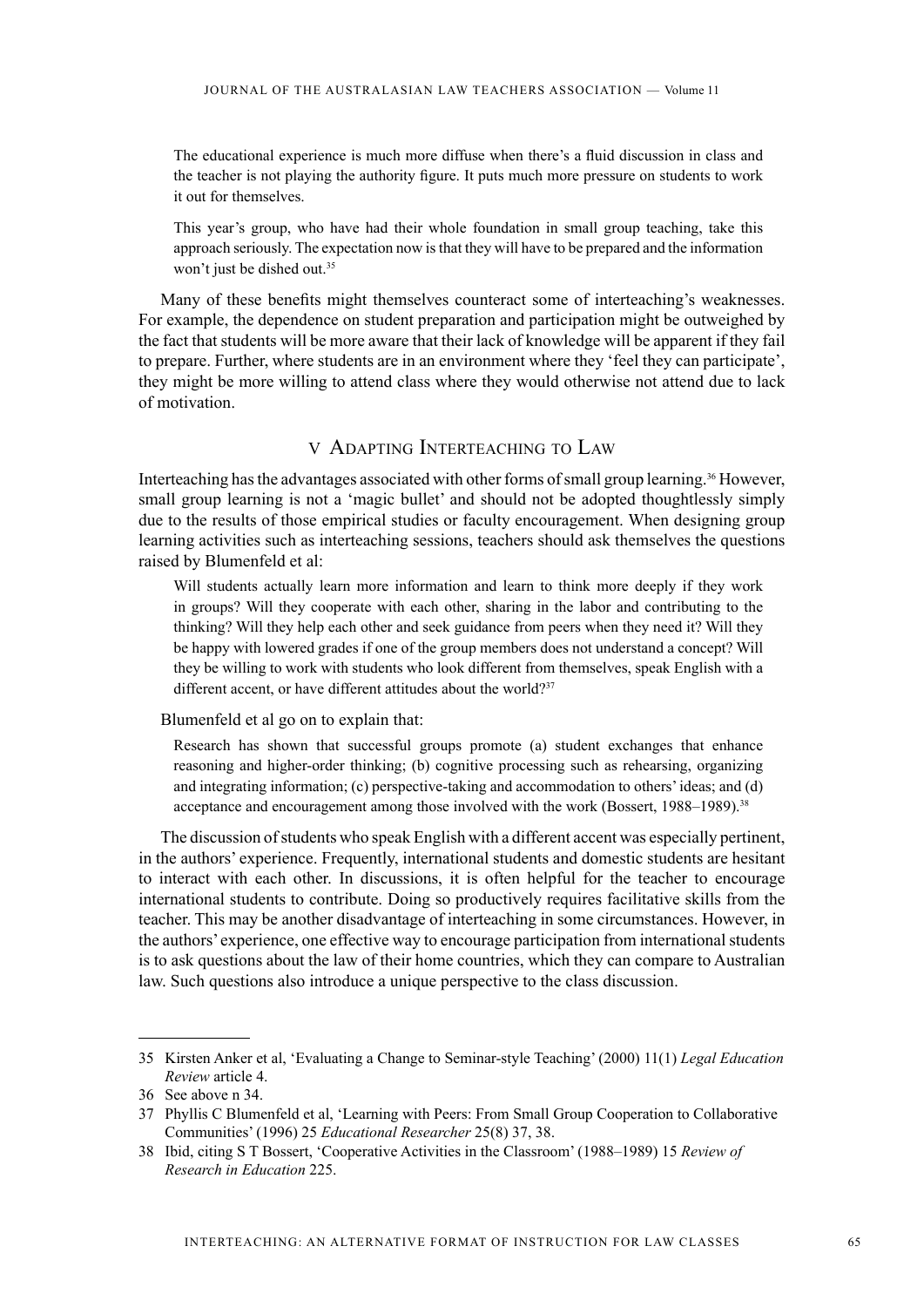As interteaching discussions are guided by the questions set by the teacher, it is important that the questions encourage and promote the processes outlined by Blumenfeld et al. That is the reason for preferring a mix of question types in interteaching preparatory guides, including problem-based and normative questions. Problem-based questions requiring the application of open-textured legal concepts and standards require higher-order thinking and cognitive processing. Problem-based questions requiring the application of morally loaded normative standards (of fairness, justice, unconscionability, etc), and policy questions about what the law ought to be, can require students to take different perspectives and accommodate others' ideas, particularly if students disagree about the answers.

Questions based on personal experience, such as the students' own experiences of (for example) social media policies or discrimination at work, are important for developing generic skills such as communication, collaboration and students' ability to empathise. They also help 'bring home' the relevance of the topic to their own lives. In the authors' experience, students have benefited greatly from the increased opportunity to learn from each other. For example, in the topic of Discrimination Law*,* one international student spoke about the discrimination they faced when applying for a job in Australia; another spoke about the precarious nature of their work as a food delivery worker and how their employer regularly underpays them but they do not complain because that is the only job they could find. Experiences like these might be foreign to other students who are in a better social and economic position and may have more options.

Teachers must also ensure that these processes are promoted while they facilitate and supervise the interteaching discussions. Inappropriate responses or discussion must be caught and stopped. Teachers should take an active role in guiding discussions to promote successful learning during interteaching sessions.

Assessing participation was discussed above, but the role of other assessment tasks also should not be overlooked. Barnes has explained how assessment contributes to student learning by clarifying learning objectives and content, implementing broader faculty objectives, instilling appropriate attitudes to learning, encouraging the development of lawyering skills, and presenting an opportunity to give feedback to students.39 Interteaching is typically combined with frequent evaluative assessment throughout the semester — Saville, Lambert and Robertson suggest that students be assessed at least five times per semester.<sup>40</sup> There should be a clear link between the content covered in interteaching sessions and the content of assessments to enable assessments to contribute to learning in the way Barnes describes. In Saville, Lambert and Robertson's words, tying test and exam content to the preparatory guide ensures that 'there is a clear link between the behaviours students practice during the in-class discussions and the behaviours they emit while taking exams … when students take exams, the questions should exert strong stimulus control over their behavior'.<sup>41</sup>

#### VI CONCLUSION

Interteaching represents an alternative approach to law teaching, which has the potential to be more effective than the traditional lecture format. In the authors' experience, it leads to greater student engagement and satisfaction. There are also empirical studies suggesting that it can lead to better learning outcomes than the lecture format. In summary, it is a promising pedagogical method that, as this article has explained, represents an attempt to overcome the limitations of

<sup>39</sup> Jeffrey W Barnes, 'The Functions of Assessment: A Re-Examination' (1991) 2(1) *Legal Education Review* 177.

<sup>40</sup> Saville, Lambert and Robertson, above n 18, 157.

<sup>41</sup> Ibid 158.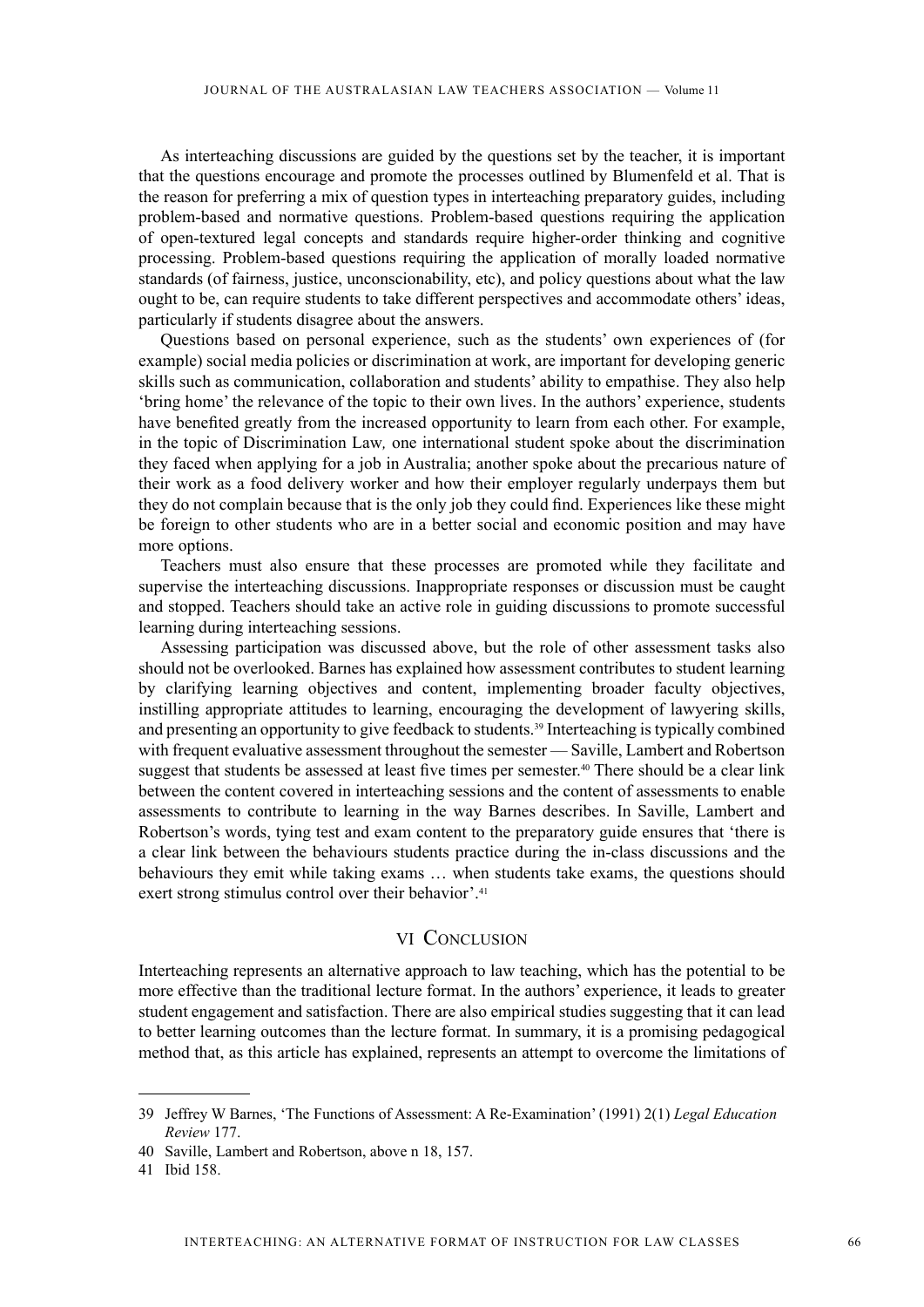the traditional model of legal education. At the same time, it has been designed to overcome some of the weaknesses of behavioural approaches to teaching. Interteaching has the potential to deliver the benefits of such behavioural approaches, such as increased student engagement and responsiveness to students' individual learning experiences. It addresses the drawbacks of behavioural approaches by retaining lectures in an altered form, allowing the instructor to address gaps or shortcomings in the students' knowledge after interteaching sessions. Interteaching strikes a balance between the traditional, teacher-centric, lecture-focused model of legal education and behavioural approaches that completely do away with lectures.

However, in adopting interteaching, its limitations and specific requirements must be borne in mind. Interteaching is most effective with a relatively small class size and a high ratio of instructors to students. As explained in Part V, the questions to be considered in interteaching sessions must be carefully designed to promote productive discussion among students and engagement with other students' perspectives. Supplementary lectures should be responsive to what happens at the interteaching sessions. Because the design of interteaching sessions and supplementary lectures is so important, it is necessary for the instructor to play a more active role. In particular, the instructor should formulate questions and facilitate discussion in a way that promotes productive exchanges between students. He or she should ensure that the content of the supplementary lectures is responsive to the students' learning styles, interests and level of understanding. This dependence on the instructor's skill means that interteaching cannot be regarded as an easy and universally applicable solution to the shortcomings of the traditional model. However, as has been argued, it is a promising alternative in circumstances where it can be effectively implemented.

The authors' experiences with interteaching and the arguments in this article can, to a limited extent, also inform other forms of small group learning. A theme of this article is that the benefits of small group learning do not come automatically: they arise only where students are put in the right environment and where teachers foster productive interactions between students. The suggestions in this article about what kinds of questions should be put to students and how student discussion should be facilitated can potentially be generalised to other forms of small group learning.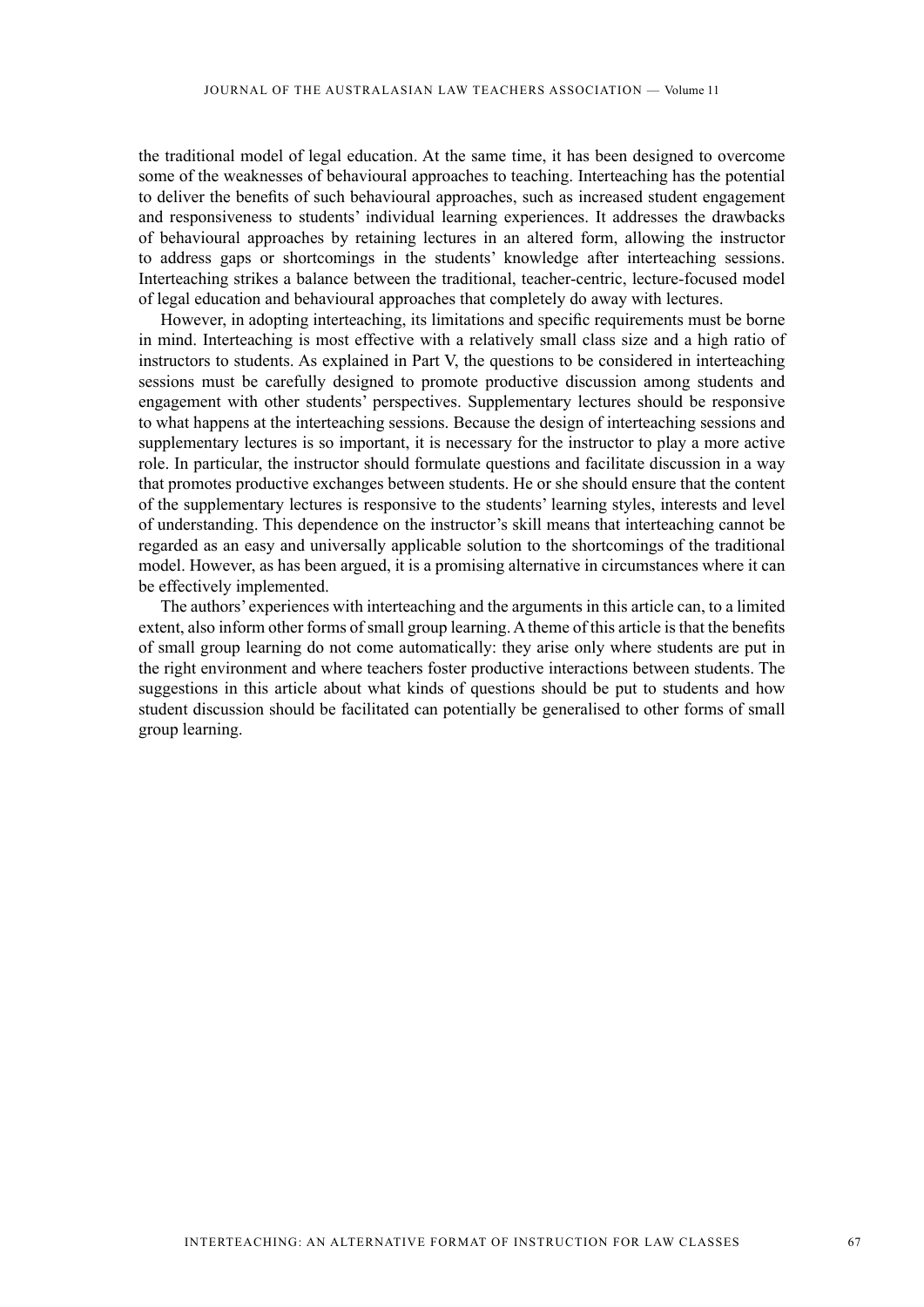# LAW STUDENTS' AWARENESS OF UNIVERSITY GRADUATE ATTRIBUTES

# *Leigh Smith\* and Christina Do\*\**

## **ABSTRACT**

Despite the importance of university graduate attributes, and the emphasis that is placed on them, it is unclear whether students fully comprehend what university graduate attributes are, why they exist, and the specific graduate attribute(s) of the institution at which they are enrolled. This paper explores university graduate attributes from the perspective of students. While the paper provides an overview of the concept of university graduate attributes, the focus of the paper is on the examination of the data collected from a pilot project conducted at Curtin Law School in 2018, which explored law students' awareness of the Curtin Graduate Attributes. This paper also reflects on how academic staff can help enhance students' awareness and acquisition of university graduate attributes.

## I Introduction

A significant number of universities globally have established a set of graduate attributes that students enrolled at the institution will develop and demonstrate over the course of their degree.<sup>1</sup> Generally, university graduate attributes relate to knowledge, skills and values, which are selected to optimise graduate employability.<sup>2</sup> Strategies for the effective formation and integration of university graduate attributes are an important issue in Australian higher education and have been the focus of a wide range of Commonwealth-funded projects.<sup>3</sup> Multiple stakeholders must be considered in the creation of university graduate attributes (university management, academic staff, students, industry, etc.). This paper focuses on the student perspective and, more specifically, students' awareness and understanding of university graduate attributes. By gaining insight into students' awareness, perceptions and understanding, university management and academic staff can make informed choices with respect to the strategies that they use to develop, teach and assess the university graduate attributes.

The present research sought to examine the extent to which law students at Curtin Law School were aware of the Curtin Graduate Attributes. As part of the project, a sample of first-, second- and third-year students were asked to complete a questionnaire about their knowledge

BA (Hons), LLB (Hons), Associate Lecturer, Curtin Law School.

<sup>\*\*</sup> LLM, LLB, BCom, GradDipLegPrac, GradCertHE, Lecturer, Curtin Law School. The authors would like to thank the Curtin Law School students who participated in the project and the anonymous reviewers for their feedback on an earlier version of this paper. The authors also wish to acknowledge the work of their research assistants, Meika Atkins and Jessica Border.

<sup>1</sup> Carey Normand and Lorraine Anderson, 'Introduction' in Carey Normand and Lorraine Anderson (eds), *Graduate Attributes in Higher Education: Attitudes on Attributes from Across the Disciplines* (Taylor and Francis, 2017) 1, 2.

<sup>2</sup> See generally Duncan Bentley and Joan Squelch, 'Internationalising the Australian Law Curriculum for Enhanced Global Legal Education and Practice' (Final Report, Curtin University, 2012); Duncan Bentley and Joan Squelch, 'Employer Perspectives on Essential Knowledge, Skills and Attributes for Law Graduates to Work in a Global Context' (2014) 24(1&2) *Legal Education Review* 93.

<sup>3</sup> See, eg, the results for a search of 'graduate attributes' at the following link: Universities Australia, Learning and Teaching Repository (2018) <https://ltr.edu.au/> (accessed 22 November 2018).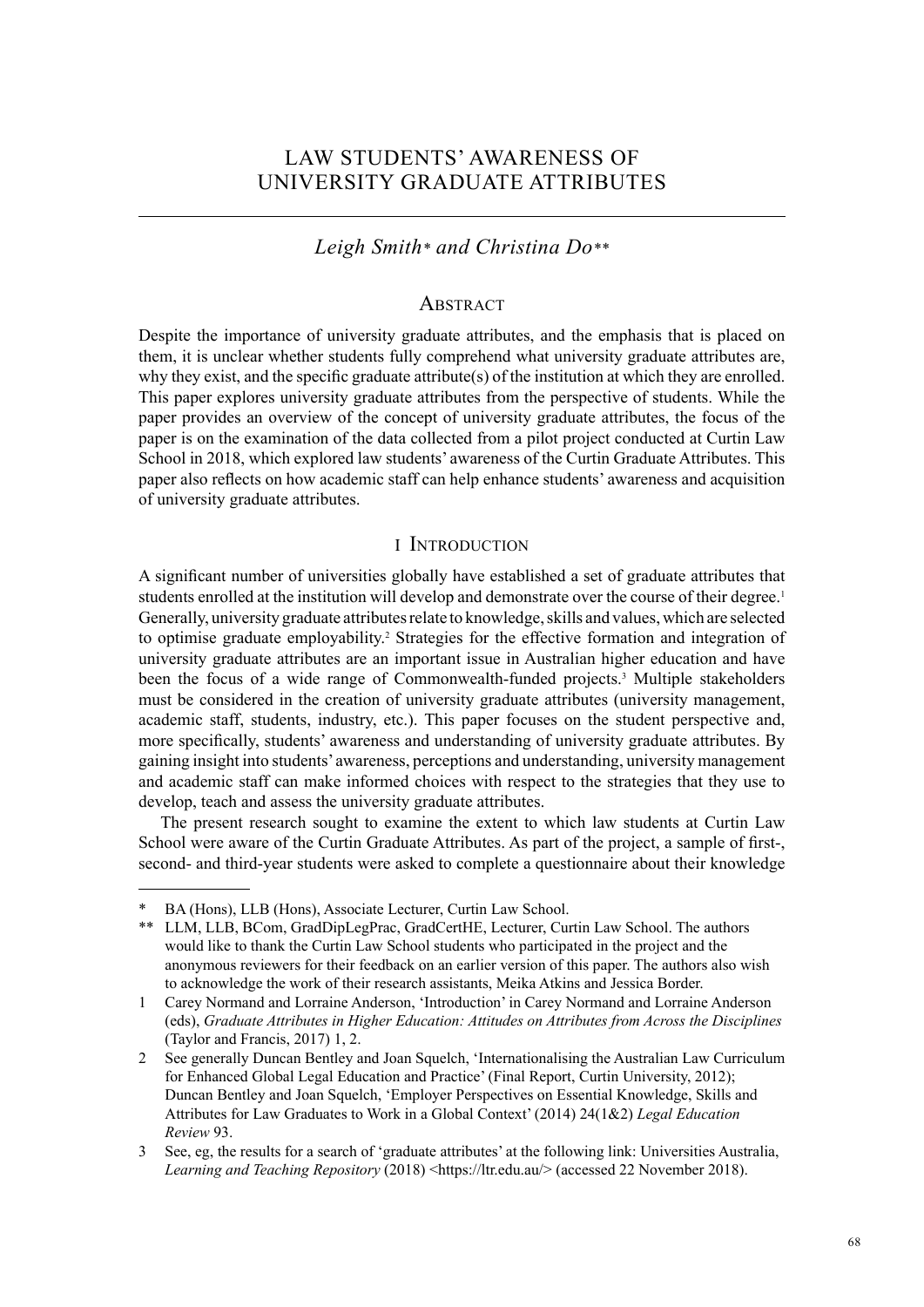and understanding of the Curtin Graduate Attributes, and university graduate attributes more broadly. Part II of the paper will introduce the concept of university graduate attributes: what they are, why they exist, why it is important that students are aware of them, some of the challenges associated with their use, and the difference between an 'embedded' and 'bolt-on' approach to teaching them.4 In Parts III and IV, the focus turns to the present research. Part III provides an overview of the research methodology, while Part IV outlines and discusses the results of the project (including the implications and potential for further research). Part V concludes the paper.

# II An Introduction to University Graduate Attributes

Before engaging in an examination of the present research, it is necessary to introduce the concept of university graduate attributes. This part of the paper is divided into five sections. First, the concept of university graduate attributes is explained; as part of this discussion, university graduate attributes will be distinguished from related concepts, such as unit and course learning outcomes. Second, the rationale for the existence of graduate attributes will be examined. This discussion will show that graduate attributes are primarily seen as a way of promoting the employability of university graduates. Third, the link between employability and university graduate attributes will be used to show the importance of student awareness of university graduate attributes. Fourth, some of the challenges identified in the literature relating to university graduate attributes are outlined. Finally, two approaches to teaching university graduate attributes are briefly explained.

# *A Defining University Graduate Attributes*

University graduate attributes are regularly defined in the literature.<sup>5</sup> The Tertiary Education Quality and Standards Agency ('TEQSA') has also defined them. According to TEQSA, university graduate attributes are 'generic learning outcomes that refer to transferable, nondiscipline specific skills that a graduate may achieve through learning that have application in study, work and life contexts'. 6 Graduate attributes can be distinguished from unit or course-based learning outcomes, which tend to be more discipline-specific;<sup>7</sup> an example can help illustrate this distinction. At Curtin University, each course has specific Course Learning Outcomes. There are nine for the Bachelor of Laws course.<sup>8</sup> Course Learning Outcome 2 is as follows: 'critically and creatively analyse legal problems to articulate the issues involved and apply legal reasoning to make a considered choice between competing solutions'.9 Curtin University also

9 Ibid.

<sup>4</sup> Lorraine Anderson, 'The Learning Graduate' in Carey Normand and Lorraine Anderson (eds), *Graduate Attributes in Higher Education: Attitudes on Attributes from Across the Disciplines* (Taylor & Francis, 2017) 4, 8.

<sup>5</sup> See, eg, Simon C Barrie, 'Understanding What We Mean by the Generic Attributes of Graduates' (2006) 51(2) *Higher Education* 215, 217; Simon Barrie, Clair Hughes and Calvin Smith, 'The National Graduate Attributes Project: Integration and Assessment of Graduate Attributes in Curriculum' (Final Report, The National Graduate Attributes Project Issues, 2009) 6; Beverley Oliver, 'Good Practice Report: Assuring Graduate Outcomes' (Report, Australian Learning and Teaching Council, 2011) 7–9.

<sup>6</sup> Tertiary Education Quality and Standards Agency, *Glossary of Terms* (2017) Australian Government <https://www.teqsa.gov.au/glossary-terms> (accessed 22 November 2018).

<sup>7</sup> See Oliver, above n 5, 8.

<sup>8</sup> Curtin University, *Courses Handbook 2018: B-LAWS v.1 Bachelor of Laws* (18 May 2018) <http:// handbook.curtin.edu.au/courses/31/319279.html> (accessed 22 November 2018).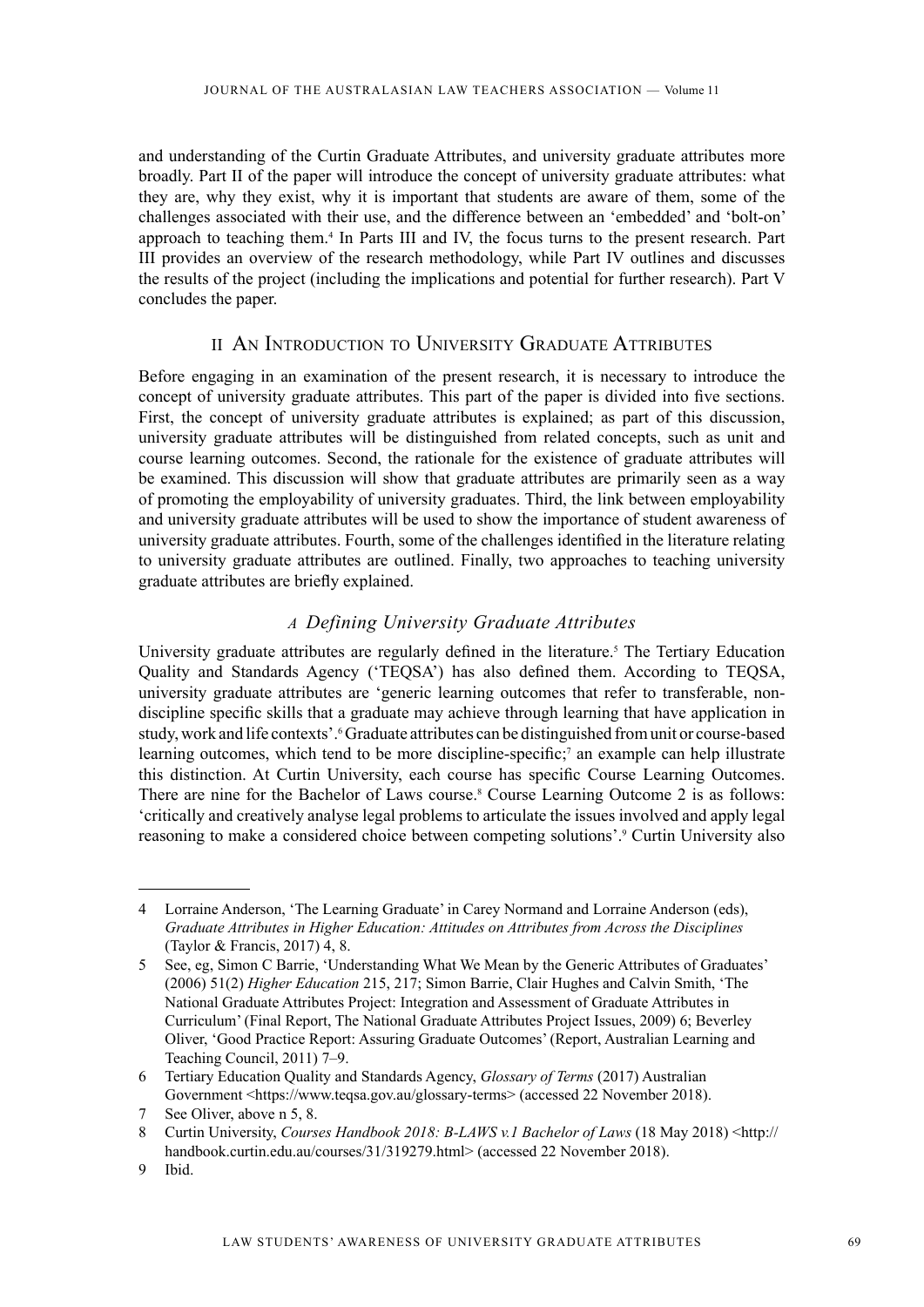has nine Curtin Graduate Attributes.<sup>10</sup> Curtin Graduate Attribute 2 requires students to: 'Think critically, creatively and reflectively'.11 Comparing the two, it is readily apparent that both relate to thinking — more specifically, critical and creative thinking. However, the Course Learning Outcome is much more discipline-specific than the equivalent Curtin Graduate Attribute; the former can arguably be said to be the implementation of the latter in the context of the Bachelor of Laws course, an exercise that is not without its challenges.12

### *B Rationales for the Existence of University Graduate Attributes*

Having defined university graduate attributes, it is necessary to consider why they exist. One of the most common reasons put forward in the literature is that the achievement of such attributes can help the employability of university graduates.13 While the promotion of graduate employability is a significant driver, there are also regulatory reasons why universities adopt university graduate attributes. For example, pursuant to Standard 1.4.2 of the *Higher Education Standards Framework (Threshold Standards) 2015* (Cth),<sup>14</sup> the 'specified learning outcomes for each course of study encompass discipline-related and generic outcomes, including: … b. generic skills and their application in the context of the field(s) of education or disciplines involved'.15 However, it is important to note that it is not only regulatory bodies like TEQSA that can influence university graduate attributes; industry bodies, such as Universities Australia, can also play a significant role.16 For example, in March 2017, Universities Australia released its *Indigenous Strategy 2017–2020*. 17 A central aim of the Strategy is 'increasing cultural capabilities of graduates' with specific reference to 'Aboriginal and Torres Strait Islander cultural content'.<sup>18</sup> Responsibility for the achievement of this aim is placed directly on individual universities, and the creation of a specific graduate attribute is one suggestion put forward to achieve it.<sup>19</sup>

# *C The Importance of University Graduate Attributes from a Student Perspective*

In Section A, it was explained that university graduate attributes are often characterised by their transferability; that is, while they are developed at university, they are intended to be applied both at university and beyond.<sup>20</sup> Section B commented on the connection between

<sup>10</sup> Curtin Learning and Teaching, *Curtin Graduate Attributes* (2017) Curtin University <http://clt. curtin.edu.au/teaching\_learning\_practice/graduate\_capabilities.cfm> (accessed 22 November 2018).

<sup>11</sup> Ibid.

<sup>12</sup> See Oliver, above n 5, 9.

<sup>13</sup> See, eg, Beverley Oliver, 'Assuring graduate capabilities: evidencing levels of achievement for graduate employability' (Final Report, ALTC National Teaching Fellowship, 2015) 8; Normand and Anderson, above n 1, 1.

<sup>14</sup> Created pursuant to *Tertiary Education Quality and Standards Agency Act 2011* (Cth) Pt 5 div 1.

<sup>15</sup> See also Oliver, above n 13, 8–11, and, in particular, the discussion of Standards 1.4.1, 1.4.2, and 1.4.4.

<sup>16</sup> See Universities Australia, *About Us* (25 June 2013) <https://www.universitiesaustralia.edu.au/ about-us#.W1LGU8K-mpo> (accessed 22 November 2018).

<sup>17</sup> Misha Schubert and Bella Counihan, *Universities Unveil Indigenous Participation Targets* (1 March 2017) Universities Australia <https://www.universitiesaustralia.edu.au/Media-and-Events/ media-releases/Universities-unveil-indigenous-participation-targets#.W1LGH8K-mpo> (accessed 22 November 2018).

<sup>18</sup> Universities Australia, *Indigenous Strategy 2017–2020* (2017) 30 <https://socialsciences.arts.unsw. edu.au/media/SOSSFile/FINAL\_Indigenous\_Strategy.pdf > (accessed 22 November 2018). 19 Ibid.

<sup>20</sup> Tertiary Education Quality and Standards Agency, above n 6.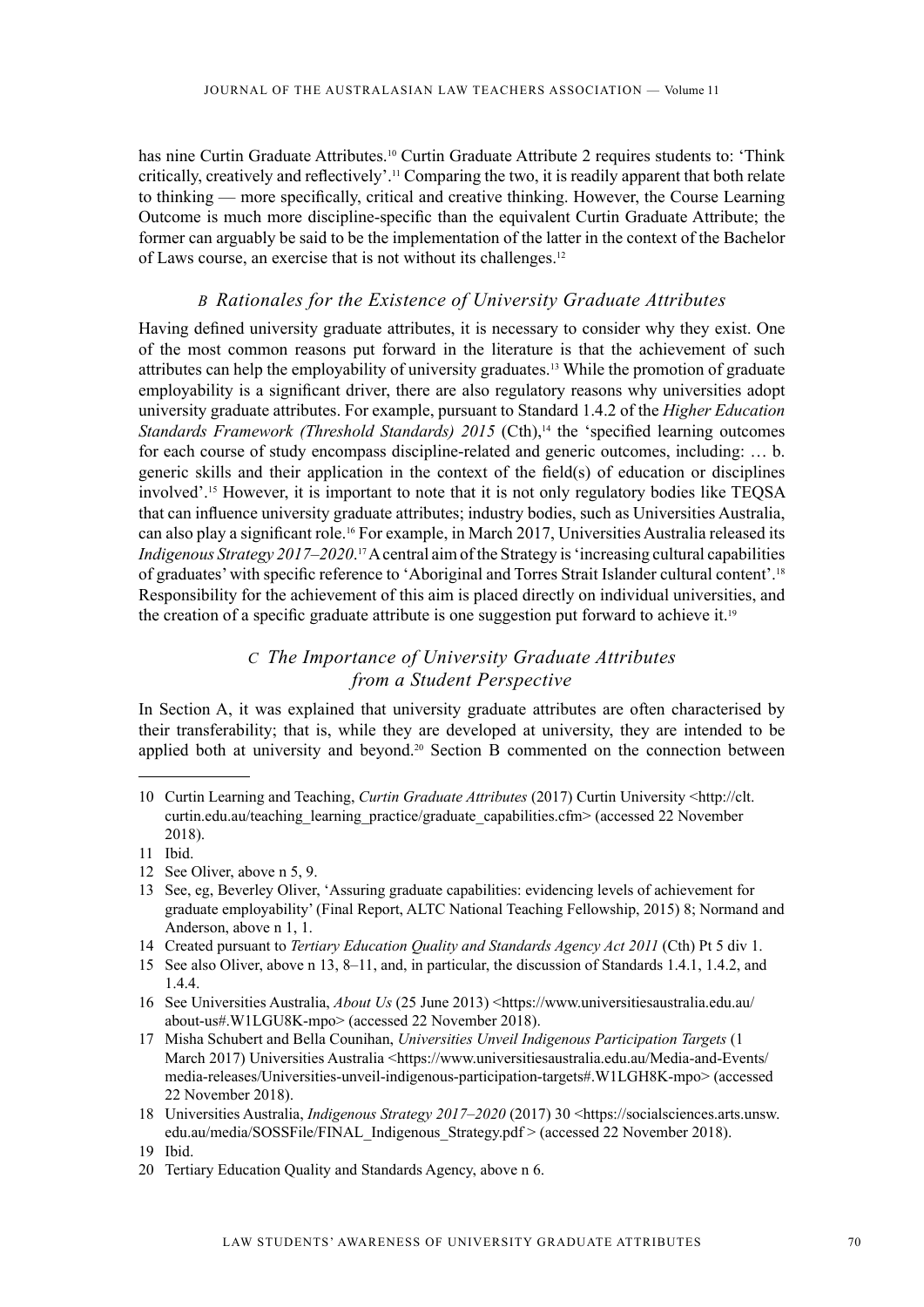university graduate attributes and employability.21 Combined, these help to demonstrate the importance of university graduate attributes from the student perspective. Given that students need to demonstrate their competency with respect to these attributes while at university (through assessment performance), $22$  and ultimately possess these skills when they enter the workforce, awareness and understanding of these university graduate attributes is essential. Through awareness of the graduate attributes, students are able to construct their own learning and understanding, and optimise their assessment performance in the course and units in which they are enrolled.<sup>23</sup>

## *D Challenges Associated with Implementing University Graduate Attributes*

Despite their importance in the Australian higher education context, even a cursory review of the literature on university graduate attributes reveals that there are a number of challenges associated with them. Six challenges will be identified here. First, as noted by Barrie, university graduate attributes can often be somewhat vague.24 By way of illustration, Oliver has identified a list of 'common generic skills' that include, for example, 'written and oral communication', 'critical and analytical (and sometimes creative and reflective) thinking', and 'ethical and inclusive engagement with communities, cultures and nations'.25 If university graduate attributes were to be defined at that level of generality, they would be 'open to interpretation' and therefore could be problematic.26 Second, as evidenced by the numerous government inquiries both in Australia and internationally,<sup>27</sup> the world of work is changing and, as a result, it is difficult to know exactly what attributes future graduates will require.<sup>28</sup> For example, in the Australian legal context, the recent *Future of Law and Innovation in the Profession* report explicitly recognised the impact of technology on both the legal profession and legal education.29

Third, a significant challenge identified in the Final Report of the National Graduate Attributes Project, a major Australian Learning and Teaching Council ('ALTC')–funded project, was that 'the way in which a university coordinates and approaches the implementation of its graduate attributes policy is often neglected'.30 Closely linked to this is the fourth challenge: finding local (within the school or faculty) and broader institutional support for attempts to more fully engage with university graduate attributes. Without those who are prepared to champion engagement with graduate attributes, and without financial support, such initiatives will likely fail.<sup>31</sup> Fifth, there is the question of whether efforts to promote university graduate attributes should be driven from a top-down or bottom-up perspective.<sup>32</sup> This dilemma is further complicated by

<sup>21</sup> See, eg, Oliver, above n 13, 8; Normand and Anderson, above n 1, 1.

<sup>22</sup> See, eg, Curtin Learning and Teaching, above n 10.

<sup>23</sup> See generally John Biggs, 'Enhancing Teaching Through Constructive Alignment' (1996) 32 *Higher Education* 347.

<sup>24</sup> Barrie, above n 5, 218.

<sup>25</sup> Oliver, above n 13, 8.

<sup>26</sup> Barrie, above n 5, 218.

<sup>27</sup> See generally Senate Select Committee on the Future of Work and Workers, *About this inquiry* (2018) Parliament of Australia <https://www.aph.gov.au/Parliamentary\_Business/Committees/ Senate/Future\_of\_Work\_and\_Workers/FutureofWork> (accessed 22 November 2018).

<sup>28</sup> Normand and Anderson, above n 1, 1.

<sup>29</sup> The Law Society of New South Wales, 'FLIP Report: The Future of Law and Innovation in the Profession' (2017) 77 <https://www.lawsociety.com.au/sites/default/files/2018-03/1272952.pdf> (accessed 22 November 2018).

<sup>30</sup> Barrie, Hughes, and Smith, above n 5, 2.

<sup>31</sup> Barrie, above n 5, 218.

<sup>32</sup> Elke Stracke and Vijay Kumar, 'Realising Graduate Attributes in the Research Degree: The Role of Peer Support Groups' (2014) 19(6) *Teaching in Higher Education* 616, 617.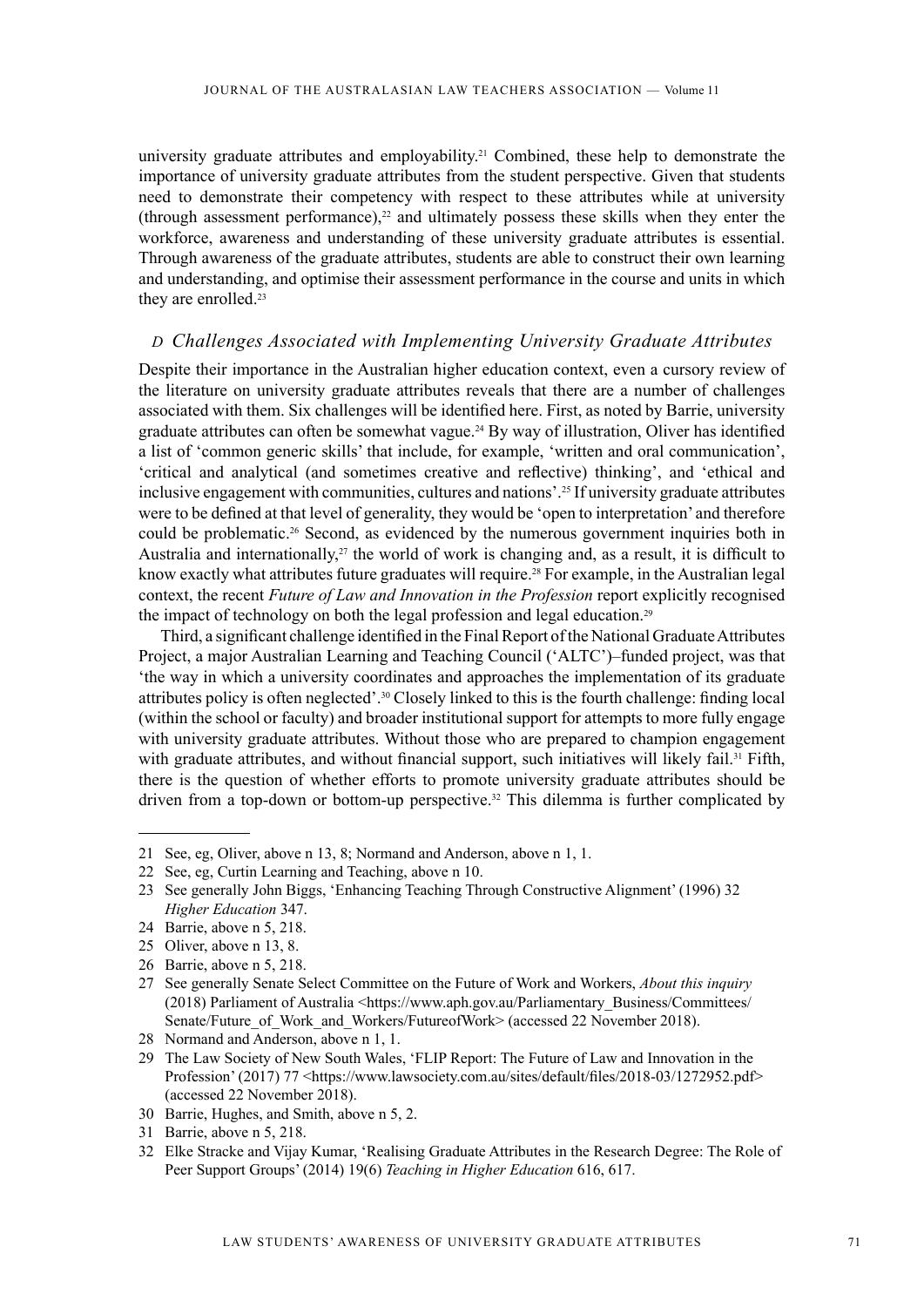the different conceptualisations of 'top-down' and 'bottom-up'.33 One potential solution to this challenge is to adopt a 'whole-of-institution approach'.34 Finally, there are significant questions about the extent to which students are actually aware of, and attain, the university graduate attributes, not least of which is how to measure such awareness and attainment.35

### *E Promoting Awareness and Attainment of University Graduate Attributes*

How then can a university ensure that its students graduate having attained the university graduate attributes? According to Anderson, a distinction can be drawn between an 'embedded' and a 'bolt-on' approach.<sup>36</sup> With an embedded approach, the teaching of graduate attributes is embedded into a unit through the curriculum. The principles of constructive alignment can be very helpful in this respect.37 Constructive alignment is a term well explored in the literature on teaching in higher education.38 It is about the achievement of 'maximum consistency' between the different elements of the educational experience.<sup>39</sup> In the present context, constructive alignment would indicate that a unit should be taught and assessed in such a way that students meet specific unit learning outcomes, the achievement of which will contribute to the achievement of the course learning outcomes, and ultimately result in the attainment of the university graduate attributes. Theoretically, in such a situation, students who successfully complete a unit should have made progress towards the attainment of the relevant graduate attributes; however, the reality is that the subtlety associated with the embedded approach can mean that students 'do not "see" the graduate attributes or fully comprehend their value'.<sup>40</sup>

The alternative bolt-on approach is somewhat different. Students have their attention specifically drawn to the relevant graduate attribute(s) through an additional component to the course.<sup>41</sup> Bolt-on approaches have their disadvantages, however. Most notably, they can be perceived as 'optional' because they are not a core part of the curriculum.42 As will be explained later, the authors propose that the most effective approach is a combination of both. By embedding the graduate attributes into the curriculum and providing voluntary bolton programs to facilitate their development, the graduate attributes are at the forefront of the students' minds, and their ability to perform the attributes is assessed.

<sup>33</sup> See, eg, ibid. The authors consider a bottom-up approach to be (at least partially) peer-driven. Cf Normann Witzleb and Natalie Skead, 'A Bottom-Up Approach to Developing LLB Course Outcomes and an Integrated Curriculum' (2009) 43(1) *The Law Teacher* 62, 66–67, who explore top-down and bottom-up more from the perspective of whether the starting point should be the individual unit or a broader policy.

<sup>34</sup> Beverley Oliver, 'Teaching Fellowship: Benchmarking Partnerships for Graduate Employability' (Final Report, LSN Teaching Development Unit, Curtin University, ALTC, 2010) 45.

<sup>35</sup> Oliver, above n 13, 10–11.

<sup>36</sup> Anderson, above n 4, 8.

<sup>37</sup> See, eg, Lesley Treleaven and Ranjit Voola, 'Integrating the Development of Graduate Attributes Through Constructive Alignment' (2008) 30(2) *Journal of Marketing Education* 160, 161.

<sup>38</sup> See, eg, Biggs, above n 23; Helen Larkin and Ben Richardson, 'Creating High Challenge/High Support Academic Environments Through Constructive Alignment' (2015) 18(2) *Teaching in Higher Education* 192.

<sup>39</sup> Keith Trigwell and Michael Prosser, 'Qualitative Variation in Constructive Alignment in Curriculum Design' (2014) 67(2) *Higher Education* 141, 142.

<sup>40</sup> Anderson, above n 4, 8.

<sup>41</sup> Ibid.

<sup>42</sup> Ibid.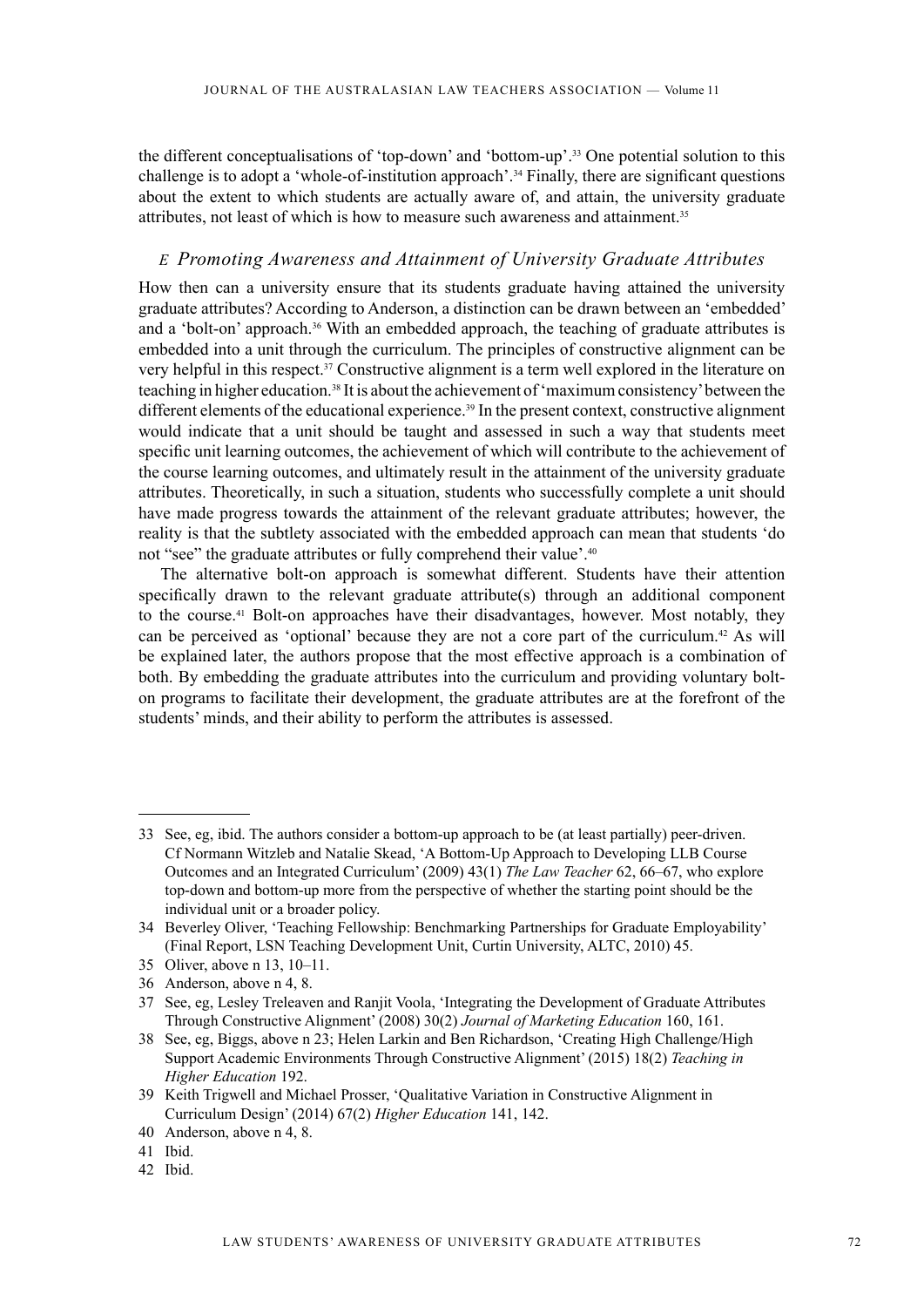### III Project methodology

#### *A Research Method*

A survey method was adopted for the project.43 The survey contained a mixture of basic quantitative and qualitative questions, which included basic demographic information about the participant (including current degree, and length of time in the degree), general questions about university graduate attributes (for example, a question that asked students to define the concept of a university graduate attribute, and one that explored the extent to which students feel that graduate attributes are important), and specific questions about the Curtin Graduate Attributes (including questions about what they are, and how academic staff can improve student awareness of them). The survey method was an appropriate match for the exploratory (pilot) nature of this project;<sup>44</sup> it enabled the research team to canvass many of the major issues relating to the research topic and to start identifying themes that can be explored in further research.

# *B Sampling*

The survey was made available to students enrolled in three Bachelor of Laws units at Curtin Law School: a first-year core unit, a second-year core unit and a third-year elective unit. Unit enrolments ranged from 34 (third-year elective) to 132 (first-year core). The rationale for the selection of one unit from each year of the Bachelor of Laws degree was to allow for an examination of students' awareness of the university graduate attributes at different points throughout the degree.45 The response rate for each unit can be found in Table 1 below. Overall (across all three units), the response rate was 61.57 per cent. It is important to note that the survey was administered in hard copy in tutorials for each unit; consequently, the response rate was impacted upon by the level of attendance in each tutorial. The project received human research ethics approval,<sup>46</sup> students were provided with a Participant Information Form and indicated their consent to participate in the survey instrument itself.

| <b>UNIT</b>              | <b>NUMBER OF</b><br><b>STUDENTS</b><br><b>ENROLLED</b> | <b>NUMBER OF</b><br><b>STUDENT</b><br><b>RESPONSES</b> | <b>RESPONSE</b><br><b>RATE</b> |
|--------------------------|--------------------------------------------------------|--------------------------------------------------------|--------------------------------|
| First-year core unit     | 132                                                    | 83                                                     | 62.88%                         |
| Second-year core unit    | 63                                                     | 36                                                     | 57.14%                         |
| Third-year elective unit | 34                                                     | 22                                                     | 64.71%                         |
| Total                    | 229                                                    | 141                                                    | 61.57%                         |

#### Table 1: Sample size and response rate

<sup>43</sup> For an overview of the survey method, see Wing Hong Chui, 'Quantitative Legal Research' in Mike McConville and Wing Hong Chui (eds), *Research Methods for Law (Edinburgh University Press*, 2nd ed, 2017) 48, 62.

<sup>44</sup> Exploratory research is one type of research that a survey method can be useful for. See Lawrence W Neuman, *Social Research Methods: Qualitative and Quantitative Approaches* (Pearson, 7th ed, 2014) 317.

<sup>45</sup> While the decision to select a unit from each year group was purposive, selection of the individual units to survey was based primarily on convenience. See generally Chui, above n 43, 58.

<sup>46</sup> Curtin University Human Research Ethics Office approval number: HRE2018-0111.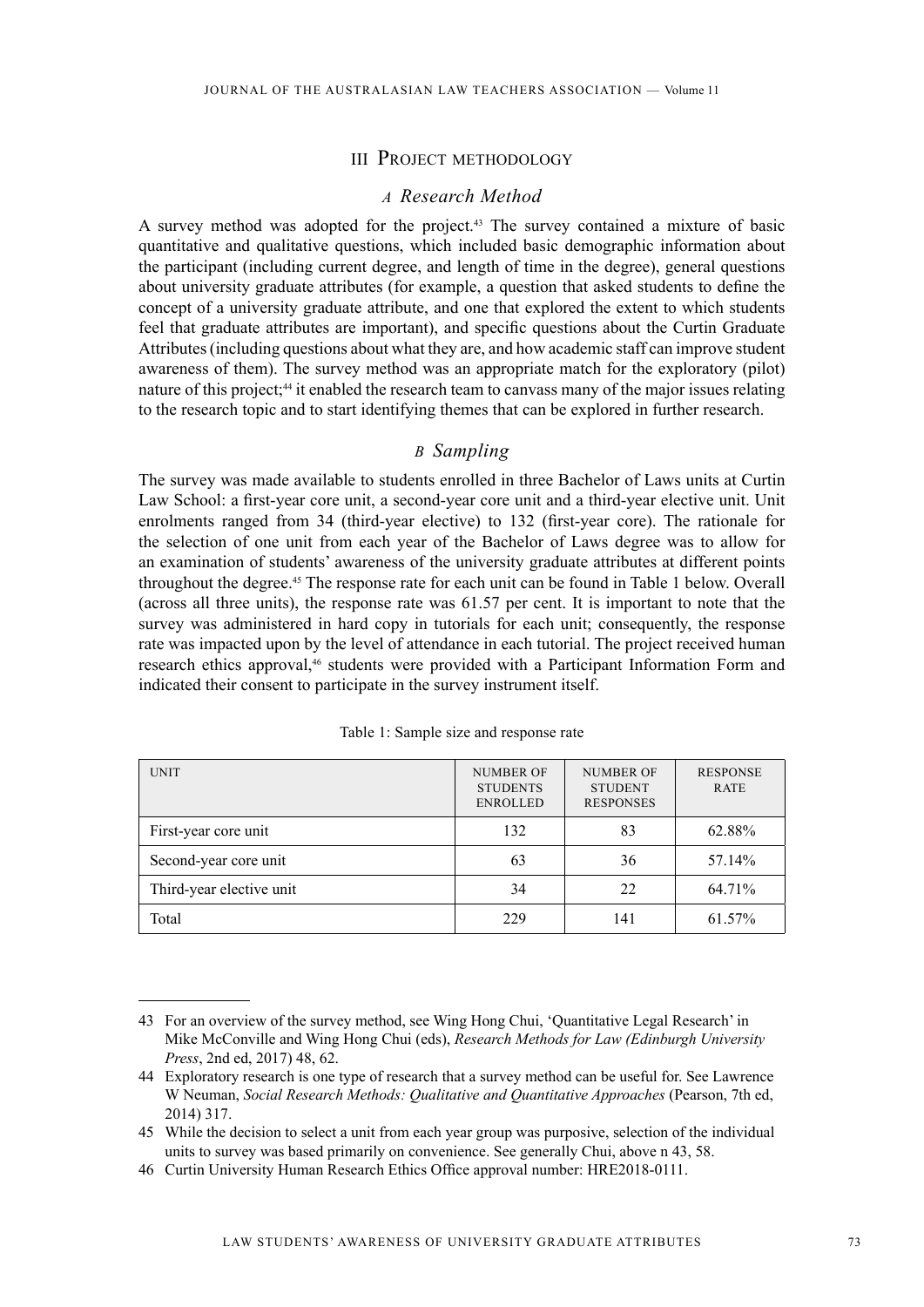## *C Data Analysis*

The survey collected both quantitative and qualitative data. The quantitative data was collated into a Microsoft Excel spreadsheet (one per unit) to determine the frequency distribution (a form of descriptive statistics).47 While such analysis is limited in the depth that it can provide, it is suitable for the current project, given the questions asked in the survey. The qualitative data was collated into a Microsoft Word document (one document per question, separated by unit), with each document then imported into NVivo (qualitative data analysis software) for analysis.<sup>48</sup> The data were then coded thematically, $49$  consistent with qualitative data analysis principles.

# IV Research Project: Results and Discussion

This part of the paper will provide and discuss the results of the research project. It is organised into six sections. First, how students attempted to define the concept of a university graduate attribute will be examined. Second, student perceptions of the importance of university graduate attributes will be outlined. The data show that most students have at least a basic idea of the concept of a university graduate attribute, and view them as important, often because of their link to employability. In the third section, the data showing the number of students who were able to correctly identify the number of Curtin Graduate Attributes will be considered. The data evinces a concerning disparity between the number of students who perceive graduate attributes as important, and the number who were able to accurately identify the number of Curtin Graduate Attributes. The fourth section will explore student views on whether an embedded or bolt-on approach to teaching graduate attributes is preferable. The fifth section will consider the implications of the research, while the final section will state the limitations of the project and propose directions for further research.

## *A Defining a University Graduate Attribute*

To gain an understanding of the extent to which respondents were familiar with the concept of a university graduate attribute, the survey asked them to provide a definition. An outline of the quantitative data can be found in Table 2.

| Question: Please explain (in your view) what is meant by a university graduate attribute |                                       |                          |       |                |  |  |  |
|------------------------------------------------------------------------------------------|---------------------------------------|--------------------------|-------|----------------|--|--|--|
| <b>UNIT</b>                                                                              | <b>RESPONSE</b>                       |                          |       |                |  |  |  |
|                                                                                          | <b>ATTEMPTED</b><br><b>DEFINITION</b> | DID NOT<br><b>ANSWER</b> |       |                |  |  |  |
| First-year core unit                                                                     | 71                                    |                          | 5     |                |  |  |  |
| Second-year core unit                                                                    | 31                                    |                          |       | $\mathfrak{D}$ |  |  |  |
| Third-year elective unit                                                                 | 19                                    |                          |       |                |  |  |  |
| Total                                                                                    | 121                                   | 6                        | 9     |                |  |  |  |
| Percentage                                                                               | 85.82%                                | 4.26%                    | 6.38% | $3.55\%$       |  |  |  |

Table 2: Definition of university graduate attribute

<sup>47</sup> Neuman, above n 44, 396–398.

<sup>48</sup> See QSR International, *What is NVivo?* (2018) <https://www.qsrinternational.com/nvivo/what-isnvivo> (accessed 22 November 2018).

<sup>49</sup> Lyn Richards, *Handling Qualitative Data: A Practical Guide* (SAGE, 2nd ed, 2009) 97.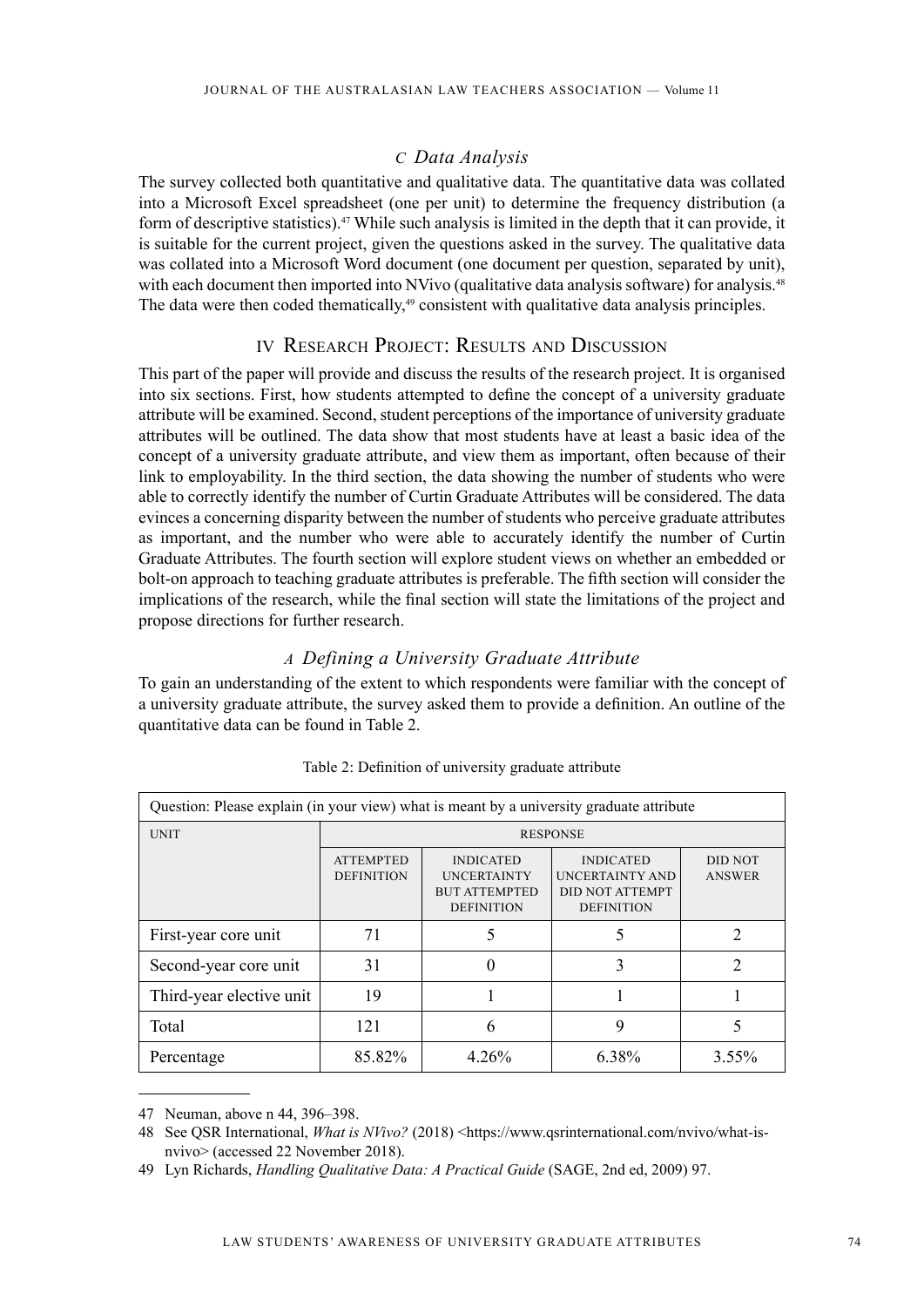The data in Table 2 show that only five of the 141 respondents did not provide any comment in relation to the question. Nine of the respondents expressed uncertainty as to the meaning of the concept and did not attempt a definition. For example:

I am unaware of what 'university graduate attribute' means (FY32).

However, six respondents, while expressing uncertainty, did attempt to define what they thought a university graduate attribute was. For example:

Not entirely sure. But maybe it could be the qualities a university student who has completed a degree would possess (FY75).

Amongst the 127 respondents who provided a definition of a university graduate attribute (the 121 who simply included a definition, plus the six who expressed uncertainty but also defined it), the level of detail of the definition varied considerably. At the less detailed end were, for example:

Something you come away with following completing your degree (TY11).

Skills that a student comes out with at the end of the degree (SY27).

In contrast, others provided a more expansive definition. For example:

Attributes that are developed by students over their course at Curtin which makes them industry ready as these are attributes which professionals, firms and companies look for in their employees (FY61).

Qualities that students are exposed to during their tertiary studies that will equip them with sought after skills in future graduate employment opportunities, ie make them 'career ready' (TY13).

What is notable about both of these more detailed definitions is the connection to employability. Forty-six of the 127 definitions (36.2%) contained an explicit connection to employability, through the use of a keyword or phrase ('real-world', 'employment', 'employability', 'workforce', 'job', 'profession', etc).<sup>50</sup> Given the connection between university graduate attributes and employability in the literature,<sup>51</sup> it is important that there is at least some awareness of the connection among those who responded to the survey.

While not strictly part of the question (and therefore not a common feature of the responses), 12 of the 127 that defined university graduate attributes made some attempt to identify the types of attributes that are relevant. The attributes identified included, for example, time management (FY10), leadership (FY35), professionalism (FY70) and critical thinking (SY28). Some attributes were identified by multiple respondents. Those most frequently identified were integrity (FY16, FY35, FY48, FY67), communication skills (FY10, FY26, FY35), honesty (FY15, FY16, FY67) and behaving ethically (FY15, FY51, FY70). Although drawn from a small sample, these responses demonstrate a degree of similarity with the list identified by Oliver, discussed earlier in the paper.52

<sup>50</sup> A number of other definitions provided reference to some future value to be gained from the possession of university graduate attributes, but were not sufficiently specific to be said to have an explicit connection to employability.

<sup>51</sup> Oliver, above n 13, 8; Normand and Anderson, above n 1, 1.

<sup>52</sup> Oliver, above n 13, 8.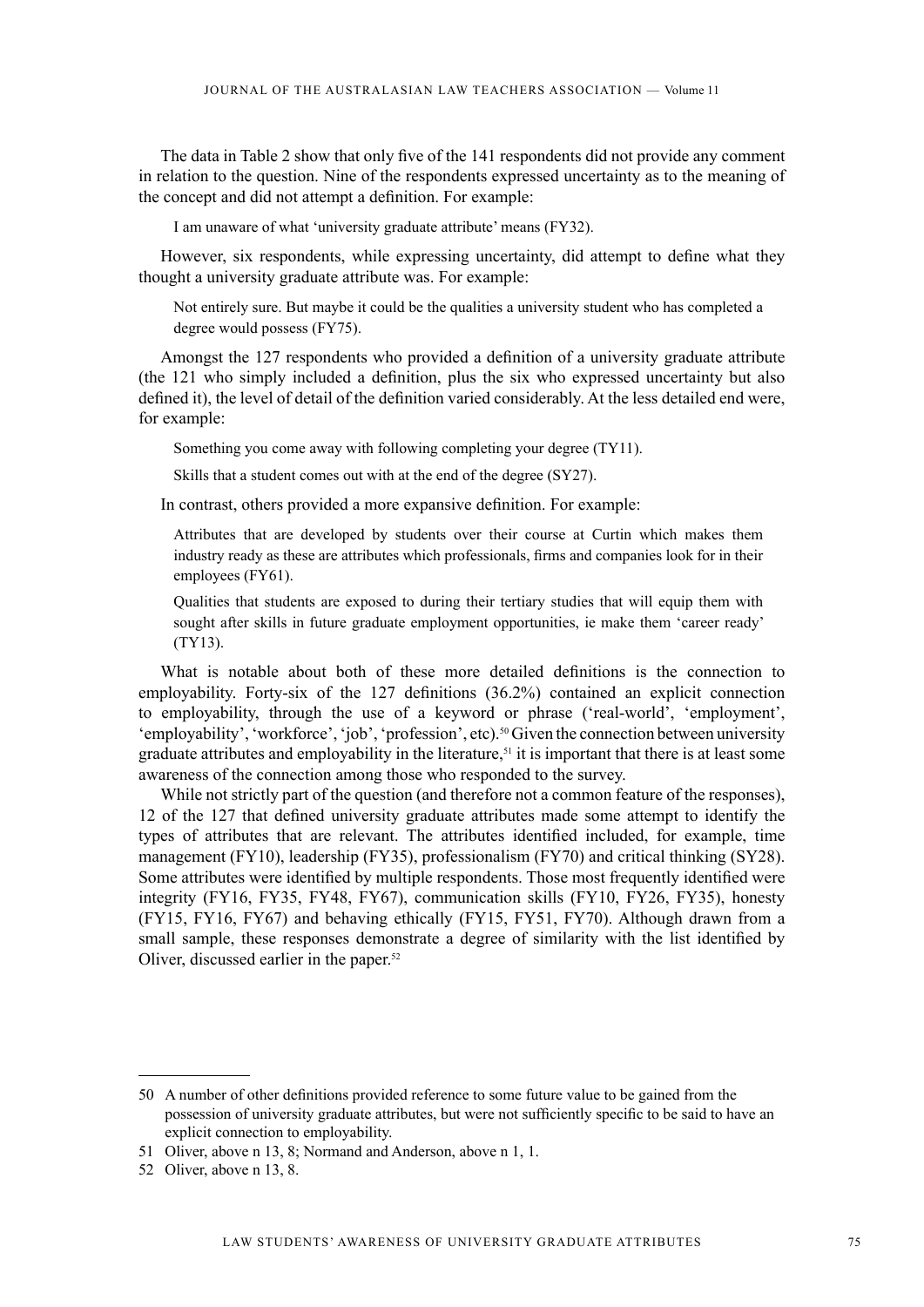*B Students' Perspective on the Importance of University Graduate Attributes* As can be seen from Table 3, it was widely recognised among respondents that graduate attributes are important (86.52 per cent of respondents indicated that they perceived them to be important).

| Question: Do you think university graduate attributes are important? |                                                                                                                                       |       |       |          |       |  |  |  |
|----------------------------------------------------------------------|---------------------------------------------------------------------------------------------------------------------------------------|-------|-------|----------|-------|--|--|--|
| <b>UNIT</b>                                                          | <b>RESPONSE</b><br><b>INDIFFERENT</b><br><b>YES</b><br>NO.<br>DID NOT<br>DID NOT<br><b>ANSWER</b><br><b>ANSWER</b><br><b>PROPERLY</b> |       |       |          |       |  |  |  |
|                                                                      |                                                                                                                                       |       |       |          |       |  |  |  |
| First-year core unit                                                 | 72                                                                                                                                    | 3     | 8     | $\theta$ |       |  |  |  |
| Second-year core unit                                                | 32                                                                                                                                    | 0     |       |          |       |  |  |  |
| Third-year elective unit                                             | 18                                                                                                                                    | 0     | 3     | $\Omega$ |       |  |  |  |
| Total                                                                | 122                                                                                                                                   | 3     | 14    |          |       |  |  |  |
| Percentage                                                           | 86.52%                                                                                                                                | 2.13% | 9.93% | 0.71%    | 0.71% |  |  |  |

Table 3: Importance of university graduate attributes

Consistent with the academic literature,<sup>53</sup> and the discussion above in relation to Table 2, the link between university graduate attributes and employability was a dominant theme. Of those who answered 'yes' (122), 110 provided an additional comment. Seventy-nine of the 110 (71.8%) who provided such a comment linked their response to employability.<sup>54</sup> Three examples, one from each year group, are provided below for illustrative purposes:

Because they define a university graduate and separate them from non-graduates. They are skills that are supposed to help advance an individual in the recruitment stages of employment (FY9).

They make the grad more employable and show a variety and depth of social and academic skills (SY13).

They make you a better employee. So that you can contribute more effectively to your work (TY12).

Others raised the potential future benefit of possessing university graduate attributes, but did not provide a sufficient link to employability to be included in the above. For example:

As it can help us further in the future beyond class (FY36).

Another interesting, albeit far less prevalent, theme in the 'yes' responses can be seen in relation to those who explicitly (or implicitly) commented on the importance of university graduate attributes from the university perspective.55 One sub-theme in these responses was the importance of university graduate attributes to the reputation of the university:

It defines a University's reputation and should hold graduates in good stead (FY23).

Keeps graduate qualities consistent and maintains university reputation amongst employers. Gives prospective students a guide as to what skills and attributes they should expect from course (FY38).

<sup>53</sup> Oliver, above n 13, 8; Normand and Anderson, above n 1, 1.

<sup>54</sup> Employability was defined in the same way as for the definition question, with reference to specific keywords and phrases.

<sup>55</sup> Employability and the university perspective were not mutually exclusive, ie a response could be coded into both if appropriate.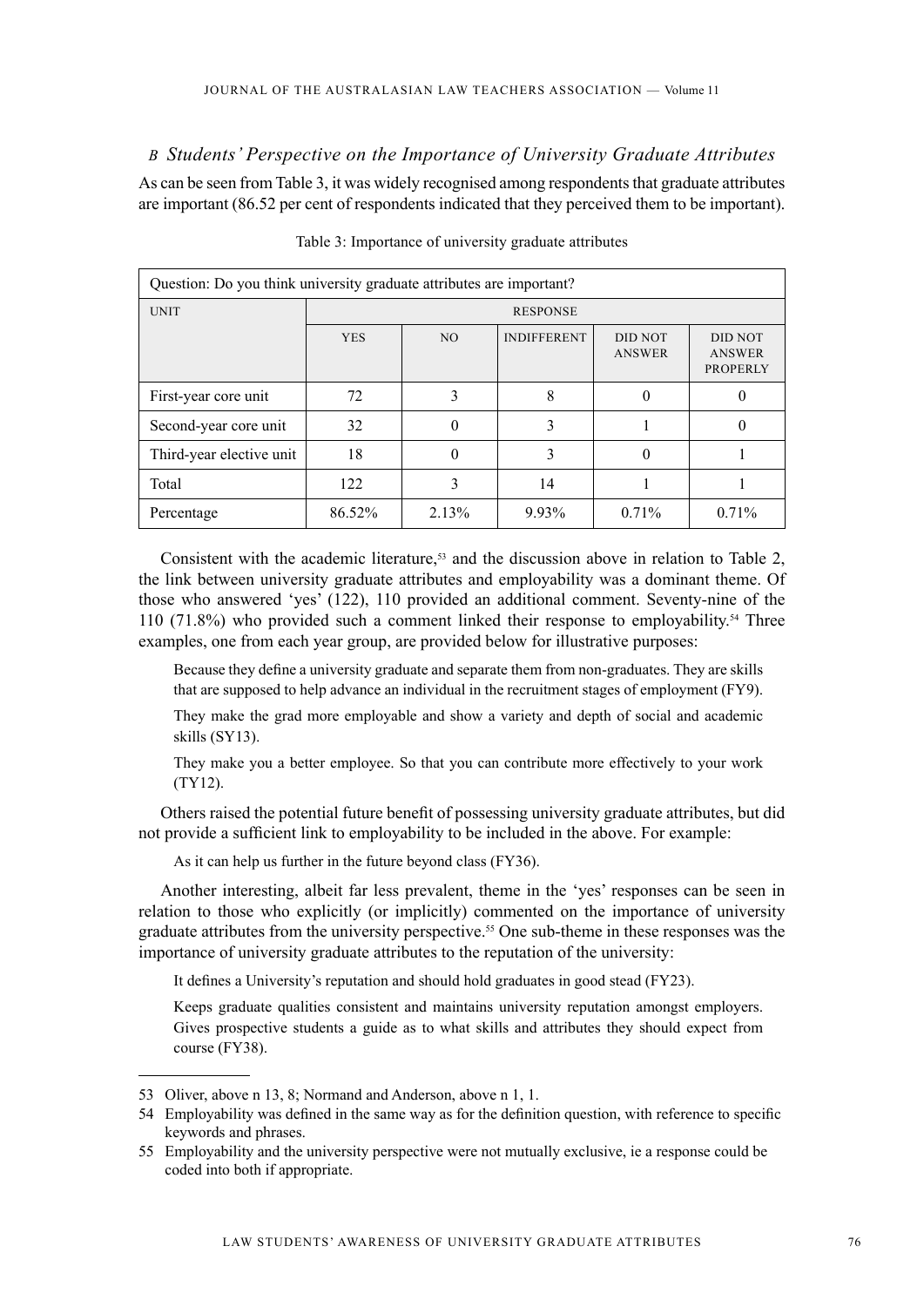In contrast to those who answered 'yes', for those who answered 'indifferent', the primary reason for their response was that they did not sufficiently understand what university graduate attributes were. Fourteen respondents (9.93%) selected 'indifferent'. Five provided no further comment, but of the nine that did, eight drew attention to their lack of understanding. For example:

They sound important but I am unaware of what they are (SY11).

Have not heard much about them (TY5).

Only three respondents (2.13%) indicated that they did not view university graduate attributes as important. Two of the three reflected on the source of a person's attributes, commenting that they are not just shaped by university:

Most attributes come from the individual 'character' and can be built on. However, they are 'hard' to be taught if you don't always possess initiative (FY51).

Attributes can be gained from a range of experiences (FY69).

In contrast, and similar to the majority of those who answered 'indifferent', the third respondent who answered 'no' felt that their lack of knowledge about university graduate attributes meant that they were not important (FY40).

#### *C Students' Awareness of the Curtin Graduate Attributes*

At present, Curtin University has nine Curtin Graduate Attributes.<sup>56</sup> These attributes are 'explicitly communicated to staff and students in all course and unit documentation', such as unit outlines, and are readily accessible online on the university's webpage.<sup>57</sup> Theoretically, it could be expected that students would be familiar with the Curtin Graduate Attributes, and that those most familiar would be those towards the end of their degree (because they have read through many more unit outlines). Despite 86.52 per cent of respondents indicating that university graduate attributes are important (see Table 3), only 13.5 per cent were able to correctly identify the number of Curtin Graduate Attributes. The responses submitted were varied, with 27.7 per cent of respondents not even attempting the question, likely reflective of uncertainty. Table 4 depicts the distribution of the results.

| Question: How many Curtin University Graduate Attributes are there? |          |                 |          |                |                |                |          |              |          |                |                                 |                                             |
|---------------------------------------------------------------------|----------|-----------------|----------|----------------|----------------|----------------|----------|--------------|----------|----------------|---------------------------------|---------------------------------------------|
| <b>UNIT</b>                                                         |          | <b>RESPONSE</b> |          |                |                |                |          |              |          |                |                                 |                                             |
|                                                                     | 1        | $\overline{2}$  | 3        | $\overline{4}$ | 5              | 6              | 7        | 8            | 9        | $10+$          | <b>DID NOT</b><br><b>ANSWER</b> | <b>DID NOT</b><br><b>ANSWER</b><br>PROPERLY |
| First-year<br>core unit                                             |          | $\mathbf{1}$    | 3        | 5              | 6              | 7              | 7        | 12           | 18       | 6              | 14                              | 3                                           |
| Second-year<br>core unit                                            | $\theta$ | $\theta$        | $\theta$ | $\overline{2}$ | $\overline{2}$ | $\overline{4}$ | 3        | 5            | $\theta$ | 6              | 13                              | 1                                           |
| Third-year<br>elective unit                                         | $\theta$ | $\theta$        | $\theta$ | $\theta$       | $\overline{4}$ | $\overline{2}$ | $\theta$ | $\mathbf{1}$ | 1        | $\overline{2}$ | 12                              | $\theta$                                    |
| Total                                                               |          | 1               | 3        | 7              | 12             | 13             | 10       | 18           | 19       | 14             | 39                              | $\overline{4}$                              |
| Percentage                                                          | 0.7%     | 0.7%            | 2.1%     | $5.0\%$        | 8.5%           | $9.2\%$        | 7.1%     | 12.8%        | 13.5%    | 9.9%           | 27.7%                           | 2.8%                                        |

Table 4: Respondents' awareness of the Curtin Graduate Attributes

<sup>56</sup> Curtin Learning and Teaching, above n 10.

<sup>57</sup> Ibid.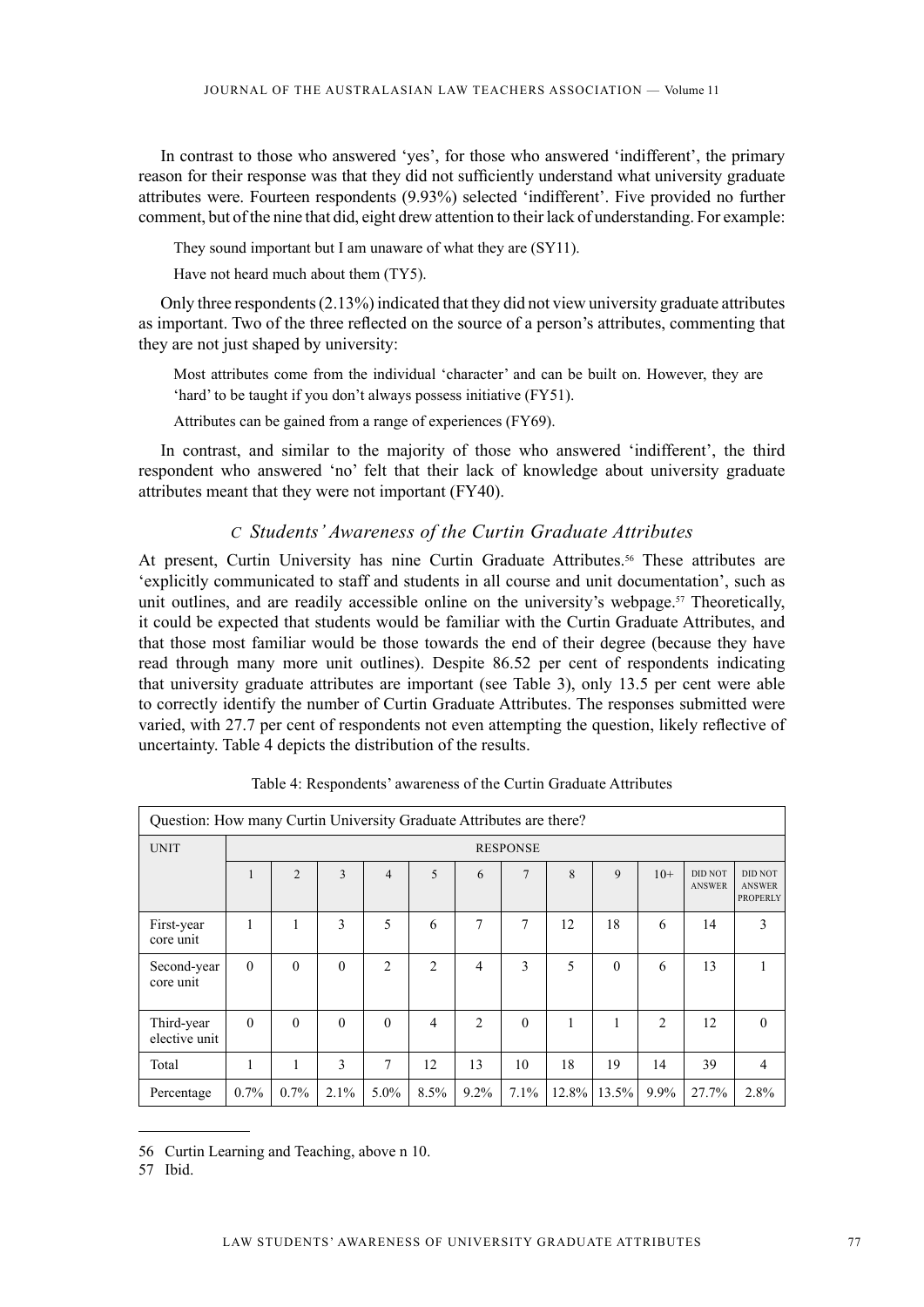Of particular concern is that, of those respondents enrolled in the second- and third-year units, only one was able to correctly identify the number of Curtin Graduate Attributes. It is not entirely clear why this is the case; however, some additional insight is provided by the data contained in Table 5 and Table 6.

| Question: Are you aware of which Curtin Graduate Attribute(s) the law unit(s) you are currently<br>enrolled in are intended to promote? |            |                                                    |       |       |  |  |  |  |  |
|-----------------------------------------------------------------------------------------------------------------------------------------|------------|----------------------------------------------------|-------|-------|--|--|--|--|--|
| <b>UNIT</b>                                                                                                                             |            | <b>RESPONSE</b>                                    |       |       |  |  |  |  |  |
|                                                                                                                                         | <b>YES</b> | <b>DID NOT</b><br><b>ANSWER</b><br><b>PROPERLY</b> |       |       |  |  |  |  |  |
| First-year core unit                                                                                                                    | 18         | 64                                                 |       |       |  |  |  |  |  |
| Second-year core unit                                                                                                                   | 2          | 33                                                 |       |       |  |  |  |  |  |
| Third-year elective unit                                                                                                                | 4          | 18                                                 | 0     |       |  |  |  |  |  |
| Total                                                                                                                                   | 24         | 115                                                | 2     |       |  |  |  |  |  |
| Percentage                                                                                                                              | $17.02\%$  | 81.56%                                             | 1.42% | $0\%$ |  |  |  |  |  |

| Table 5: The connection between the Curtin Graduate Attribute(s) and law unit(s) |  |  |  |  |  |  |
|----------------------------------------------------------------------------------|--|--|--|--|--|--|
|----------------------------------------------------------------------------------|--|--|--|--|--|--|

Table 6: The extent to which teaching staff explain the connection

Question: Do you feel that the Curtin Law School teaching staff adequately explain the connection between the unit(s) you are currently enrolled in and the Curtin Graduate Attributes that the unit(s) are intended to promote?

| <b>UNIT</b>              | <b>RESPONSE</b>             |        |                                 |                                                    |  |  |  |  |  |
|--------------------------|-----------------------------|--------|---------------------------------|----------------------------------------------------|--|--|--|--|--|
|                          | <b>YES</b>                  | NO.    | <b>DID NOT</b><br><b>ANSWER</b> | <b>DID NOT</b><br><b>ANSWER</b><br><b>PROPERLY</b> |  |  |  |  |  |
| First-year core unit     | 19                          | 61     | $\overline{2}$                  |                                                    |  |  |  |  |  |
| Second-year core unit    | $\mathfrak{D}$              | 30     | $\overline{2}$                  | $\mathfrak{D}$                                     |  |  |  |  |  |
| Third-year elective unit | $\mathcal{D}_{\mathcal{L}}$ | 19     |                                 | 0                                                  |  |  |  |  |  |
| Total                    | 23                          | 110    | 5                               | 3                                                  |  |  |  |  |  |
| Percentage               | 16.31%                      | 78.01% | $3.55\%$                        | 2.13%                                              |  |  |  |  |  |

Two points can be noted here. First, in relation to Table 5, only 24 (17.02%) respondents indicated that they were aware of the connection between the Curtin Graduate Attributes and the unit(s) they were studying, while 115 (81.56%) said they were not. Both the first-year and third-year units were reasonably similar, with 18 (21.69%) and 4 (18.18%) 'yes' answers respectively. The second-year unit, by contrast, had only two 'yes' answers (5.56%). Second, in relation to Table 6, 110 respondents (78.01%) felt that teaching staff did not adequately explain the connection between the Curtin Graduate Attributes and the units they taught. In contrast to Table 5, second-year and third-year units were closer, with 2 (5.56%) and 2 (9.09%) 'yes' answers respectively, while the first-year unit had 19 (22.89%). It is, however, important to keep in mind the small sample size of the third-year unit.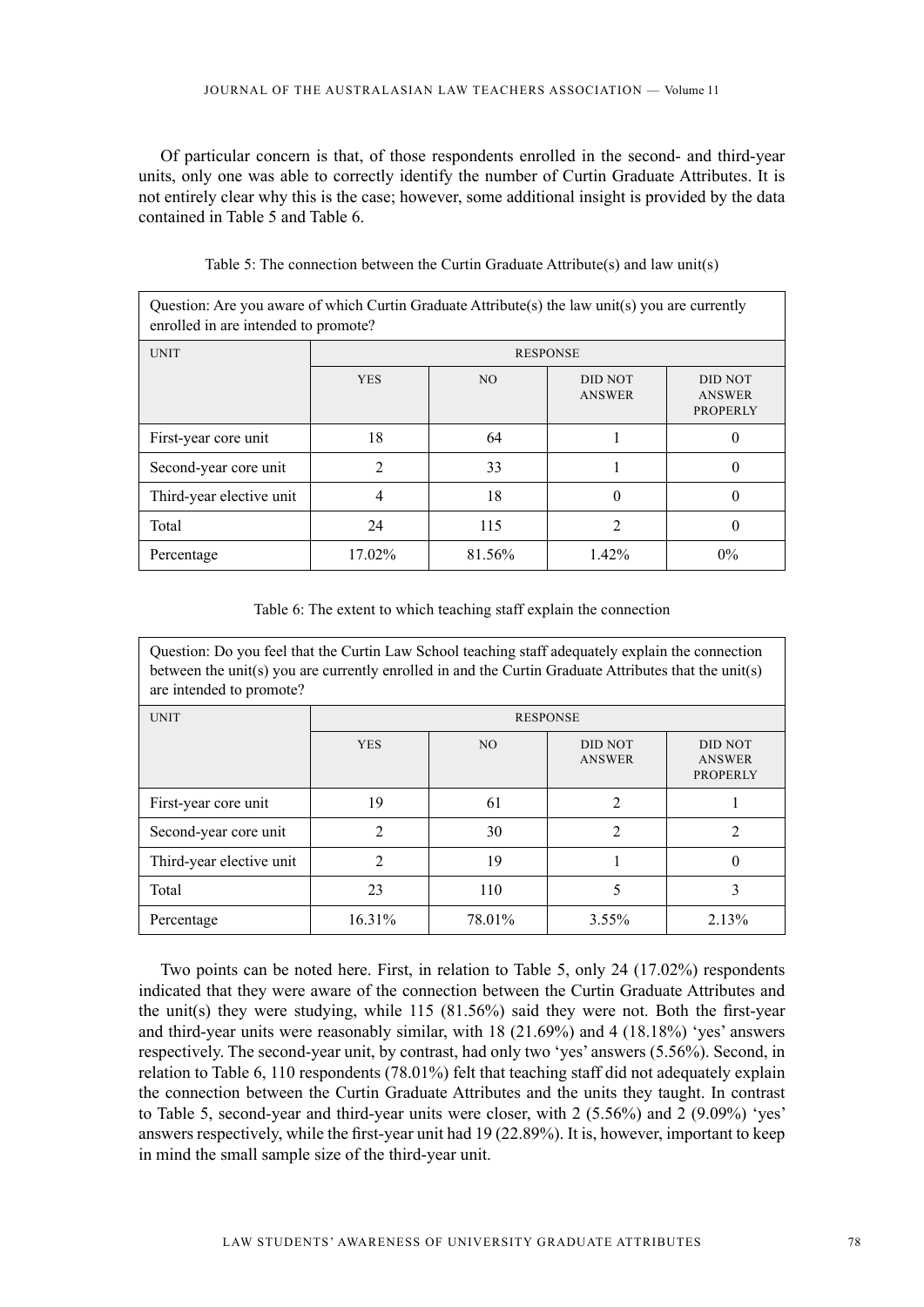# *D Students' Opinion of the Best Approach to Promote Greater Awareness and Acquisition of the Curtin Graduate Attributes*

As can be seen from the discussion above, it is apparent that while students appreciate the importance of university graduate attributes in a general context, their understanding of the Curtin Graduate Attributes is very limited. Further, there is a perception that academic staff have a key role in helping to make the connection(s) for students. Building upon this, the final question in the survey asked respondents to consider whether academic staff should adopt an embedded or bolt-on approach to graduate attributes (to avoid confusion, the term bolt-on was not used in the survey — 'explicit and separate coverage' was used instead). Table 7 sets out the results.

| Question: What approach do you think should be taken by the Curtin Law School teaching staff to<br>promote greater awareness and acquisition of the Curtin Graduate Attributes amongst students? |                                                      |                                                                                                           |                                                                                         |                  |                                 |                                                    |  |  |  |  |
|--------------------------------------------------------------------------------------------------------------------------------------------------------------------------------------------------|------------------------------------------------------|-----------------------------------------------------------------------------------------------------------|-----------------------------------------------------------------------------------------|------------------|---------------------------------|----------------------------------------------------|--|--|--|--|
| <b>UNIT</b>                                                                                                                                                                                      |                                                      | <b>RESPONSE</b>                                                                                           |                                                                                         |                  |                                 |                                                    |  |  |  |  |
|                                                                                                                                                                                                  | <b>EMBED</b><br><b>INTO THE</b><br><b>CURRICULUM</b> | <b>EXPLICIT</b><br><b>AND</b><br><b>SEPARATE</b><br><b>COVERAGE</b><br>(in addition to<br>the curriculum) | <b>EMBED AND</b><br><b>EXPLICIT</b><br><b>AND</b><br><b>SEPARATE</b><br><b>COVERAGE</b> | <b>UNCERTAIN</b> | <b>DID NOT</b><br><b>ANSWER</b> | <b>DID NOT</b><br><b>ANSWER</b><br><b>PROPERLY</b> |  |  |  |  |
| First-year<br>core unit                                                                                                                                                                          | 24                                                   | 12                                                                                                        | 28                                                                                      | 11               | 7                               |                                                    |  |  |  |  |
| Second-year<br>core unit                                                                                                                                                                         | 10                                                   | 7                                                                                                         | 12                                                                                      | 6                | $\Omega$                        |                                                    |  |  |  |  |
| Third-year<br>elective unit                                                                                                                                                                      | 7                                                    |                                                                                                           | 10                                                                                      | $\overline{4}$   | $\Omega$                        | $\theta$                                           |  |  |  |  |
| Total                                                                                                                                                                                            | 41                                                   | 20                                                                                                        | 50                                                                                      | 21               | 7                               | $\overline{2}$                                     |  |  |  |  |
| Response<br>percentage                                                                                                                                                                           | 29.08%                                               | 14.18%                                                                                                    | 35.46%                                                                                  | 14.89%           | 4.26%                           | 1.42%                                              |  |  |  |  |

Table 7: Student perceptions on how academic staff can better promote awareness and acquisition of the Curtin Graduate Attributes

The most common response, a combination of embedded and bolt-on, received support from 50 (35.46%) respondents, while an embedded-only response received considerably more support  $(41, 29.08\%)$  than a bolt-on approach alone  $(20, 14.18\%)$ . Additional insight can be drawn from the qualitative data. Of the respondents, only 79 provided a qualitative comment for this question. It is useful to conduct a comparison of the reasons of those who preferred an embedded to a bolt-on approach. Among those who commented in favour of an embedded approach, a number of themes arose, including ensuring coverage of the university graduate attributes, the potential for wasted time (and other resources) with a separate approach, and the perception that an embedded approach would make it easier to connect the course content to the graduate attributes. An example of each theme is provided below:

So every student will cover the attributes, ie the students who usually won't read through [the] whole unit outline will encounter anyways (FY37).

Teaching the attributes separate to the curriculum might just waste time/money unnecessarily. Just go over them in class every so often to make students more aware of them (SY20).

It would probably be useful if they embedded them so then students know what skills relate to the particular parts of their learning (FY31).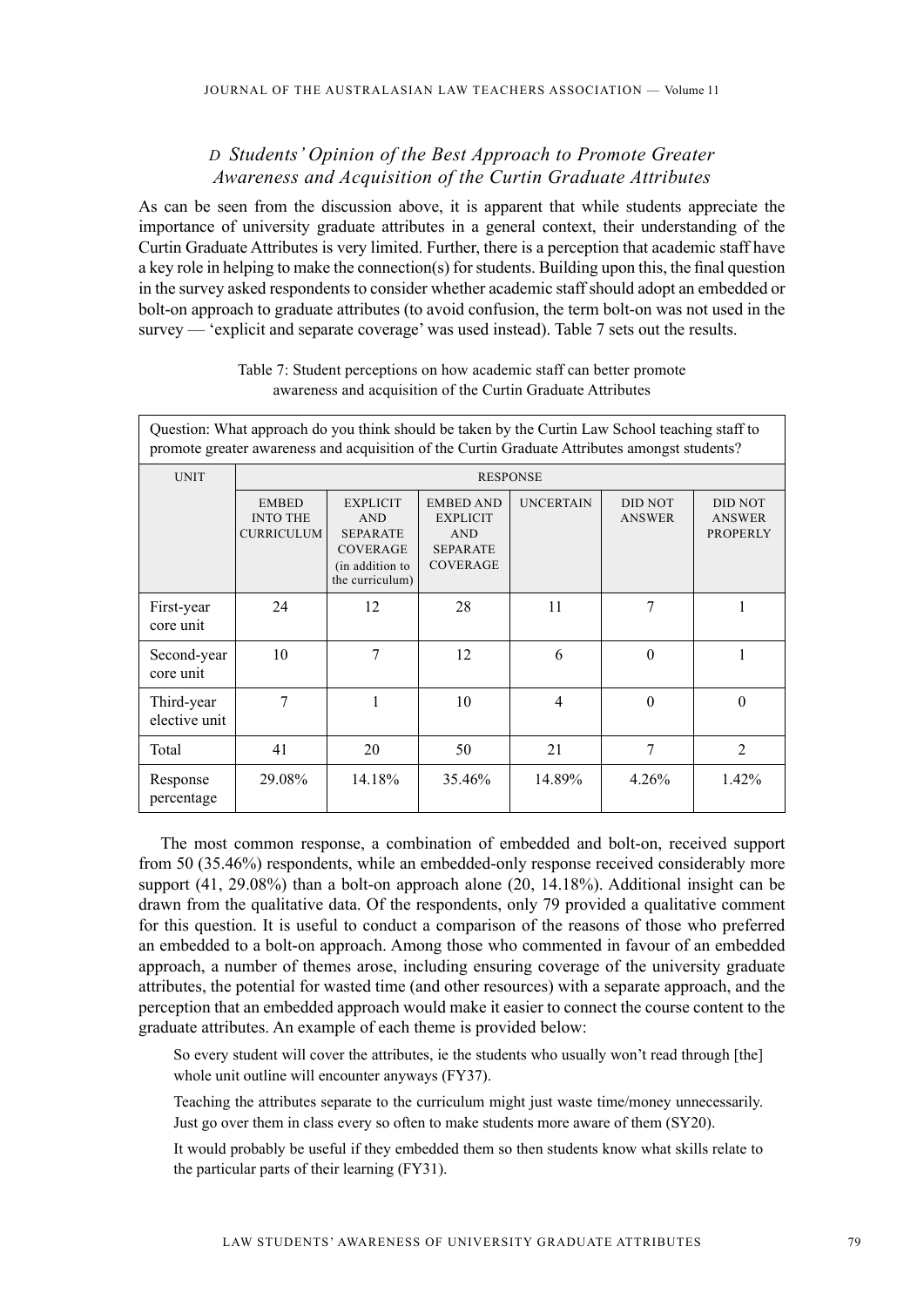Among those who indicated a preference for a bolt-on approach, ensuring coverage of the Curtin Graduate Attributes was the dominant theme. Ten of the 13 comments reflected this theme. For example:

To raise awareness towards the attributes (FY13).

(1) No one reads the curriculum. (2) I'd never heard of 'graduate attributes' before taking this survey so clearly it has been lost amongst all the information we receive (SY22).

The second response (SY22) is also interesting because it equates the unit outline with the curriculum (and, like FY37 extracted earlier, sees the unit outline as inadequate). The other responses in favour of a separate approach raised the distinction between examinable and non-examinable content (FY6), and commented on how a separate approach could work (FY64, FY70).

As to how to operationalise the teaching of the Curtin Graduate Attributes (and, more broadly, university graduate attributes), the respondents proposed a range of possibilities, including (but not limited to) explicitly stating them (and their connection to the content) in the first lecture, directing students on where to find them, using emphasis and repetition, and the development of compulsory online modules.

# *E Implications*

Reflecting on the data, a number of points can be made. First, the majority of respondents have a basic understanding of university graduate attributes, at least to the extent that they can attempt to provide a definition of them (even if the quality of the definition was variable). Second, there is evidence of student awareness of the connection, recognised in the literature,<sup>58</sup> between university graduate attributes and employability. As noted earlier, a link to employability could be seen in 46 of the 127 definitions (36.2%), and in 79 of the 110 comments (71.8%) on the importance of university graduate attributes. At a broad level then, the data suggest that most students understand the concept of a university graduate attribute, and why they are important.

Third, there is a concerning lack of awareness of the Curtin Graduate Attributes among those who participated in the survey. As noted in Part II, Section C, having an awareness of the Curtin Graduate Attributes is likely to benefit students, who will be required to demonstrate these attributes both in their degree and their subsequent work. Only 19 out of 141 students (13.5%) were able to correctly identify the number of Curtin Graduate Attributes, and 18 of the 19 were enrolled in the first-year unit. This lack of familiarity is despite a standard section in each unit outline where the unit learning outcome(s) are explicitly matched to the relevant Curtin Graduate Attribute(s).<sup>59</sup> It also appears that many respondents were aware of this, as evidenced by the responses to the question: 'What action(s) do you think students can take to obtain a greater understanding of the Curtin Graduate Attributes?'60 The three most common responses were: 'ask staff' (110), 'read Unit Outline' (96) and 'read the policy' (90). Given the responses to the above question, it appears that students are not reading relevant documentation in sufficient depth. Consequently, any approach to increasing awareness of university graduate attributes should involve more than their inclusion in documentation.

Turning to the final implication of the data — the question of whether an embedded or bolton approach to university graduate attributes is preferable — from a quantitative perspective, a combined approach gained the greatest support (50, 35.46%) with an embedded-only approach the second-most popular (41, 29.08%). The qualitative data discussed above in relation to Table 7 echo some of the themes in the literature with respect to the strengths and weaknesses

<sup>58</sup> See, eg, Oliver, above n 13, 8; Normand and Anderson, above n 1, 1.

<sup>59</sup> See also, Curtin Learning and Teaching, above n 10.

<sup>60</sup> The question allowed for multiple responses.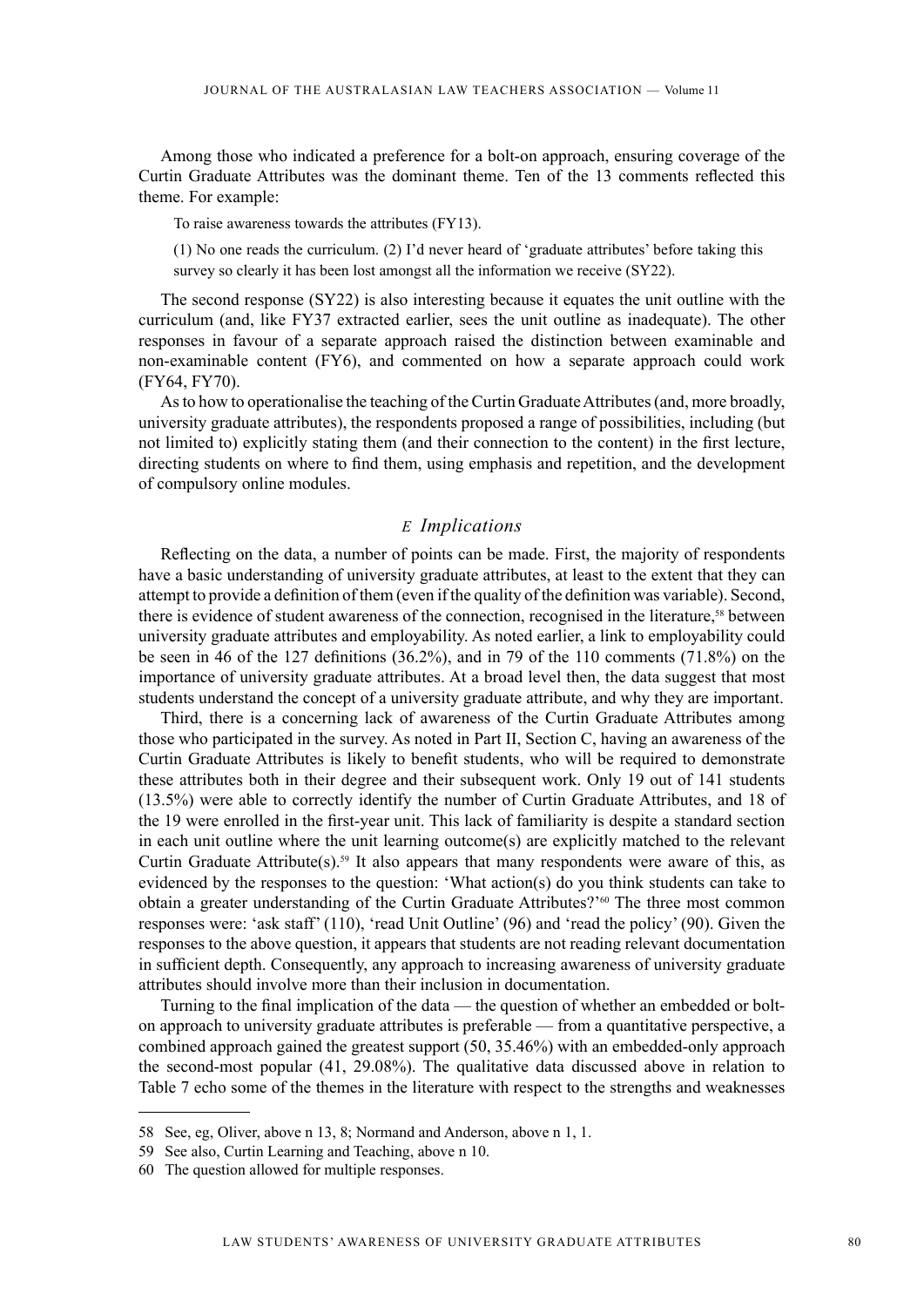of the embedded and bolt-on approaches; for example, the potential to connect the graduate attribute(s) to the curriculum more closely through an embedded approach, $61$  the ability of a bolt-on approach to raise awareness of a specific graduate attribute, $62$  and the time and resource cost associated with a bolt-on approach.<sup>63</sup> Given the student preference for a combined approach, and that each approach by itself has its limitations, a combined approach appears to be the most appropriate. Such an approach could involve the integration of university graduate attributes into the curriculum, with teaching staff explicitly making connections where appropriate (for example, in lectures, in assessment documentation, etc) and the use of the occasional bolt-on initiative to target specific graduate attributes.

# *F Limitations and Further Research*

There are three main limitations associated with this study. First, the project was limited to students enrolled in the three units surveyed; their experience may not be reflective of those who study a law degree elsewhere, or undertake a different course of study. Second, the study was not longitudinal; a longitudinal study, which traces students' awareness of university graduate attributes over the course of their degree, could be an option for further research in the area. Finally, the survey method itself is not without its limitations.<sup>64</sup>

As to further research: first, the present research does not consider the perspective of academic staff. An examination of the extent to which academic staff are aware of university graduate attributes, and the way(s) in which they are approached from a teaching and learning perspective could provide a valuable additional perspective. Second, the use of a longitudinal study, in which students' awareness and understanding of university graduate attributes are traced from the first year in their degree through to the end of their degree, could show the requisite development (or lack thereof), providing a way for academic staff to more appropriately target their efforts. Such research could help to answer some of the unresolved questions that arise from the present research.

# **V CONCLUSION**

Although university graduate attributes can be perceived as a regulatory measure used to gauge student achievement, as demonstrated in Part II, they are also relevant to graduate employability.<sup>65</sup> Many Australian universities, including Curtin University.<sup>66</sup> have developed a set of graduate attributes: 'transferable, non-discipline specific skills that a graduate may achieve through learning', but which they can use outside of the university context.67 From a teaching and learning perspective, graduate attributes can be approached from multiple perspectives; the perspectives explored in Part II consider whether the teaching of university graduate attributes should be embedded into the curriculum or taught through a bolt-on approach.<sup>68</sup>

The present research, detailed in Parts III and IV of this paper, involved a pilot project at the Curtin Law School, which sought to investigate the extent to which law students are aware of, and understand, university graduate attributes. Despite evidence of an understanding of university graduate attributes at a conceptual level, the data show a lack of understanding

<sup>61</sup> Anderson, above n 4, 8.

<sup>62</sup> Ibid.

<sup>63</sup> Ibid.

<sup>64</sup> See, eg, the discussion of the survey method in Neuman, above n 44, 316–367.

<sup>65</sup> See, eg, Oliver, above n 13, 8; Normand and Anderson, above n 1, 1.

<sup>66</sup> See Curtin Learning and Teaching, above n 10.

<sup>67</sup> Tertiary Education Quality and Standards Agency, above n 6.

<sup>68</sup> Anderson, above n 4, 8.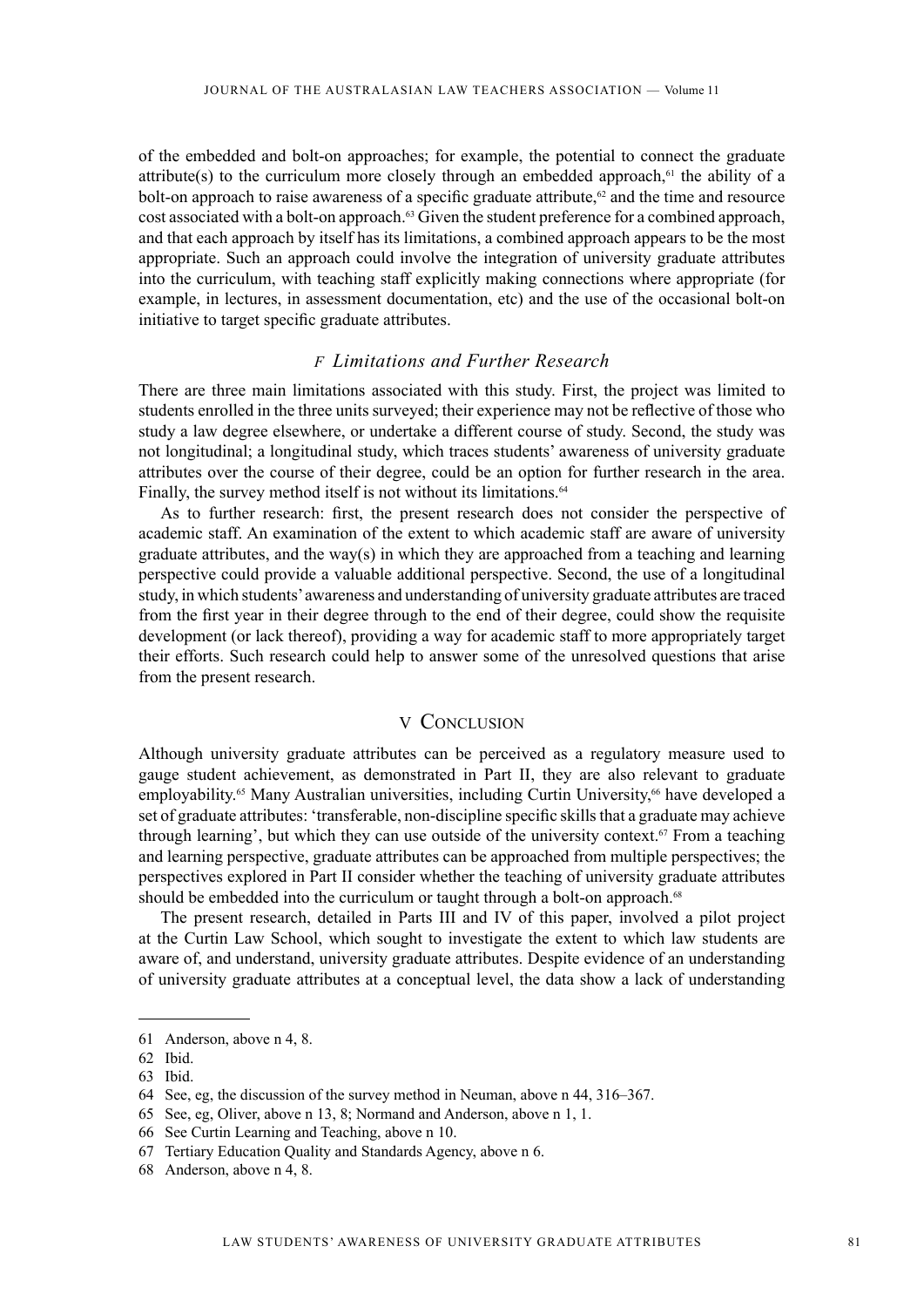of the Curtin Graduate Attributes. Respondents also indicated a lack of understanding of the connection between the Curtin Graduate Attributes and the units they were enrolled in, evincing a perception that academic staff could do more to make the connection explicit. From an educator's perspective, such results indicate a need for more to be done. By increasing students' awareness and understanding of their university graduate attributes, educators' will not only optimise students' acquisition of the graduate attributes, but also assist students to contextualise and further their own learning and understanding.

Overall, the present study offers some important insights into law students' awareness and understanding of university graduate attributes. The most notable of these findings is the apparent disconnect between the perceived importance of university graduate attributes and the understanding of specific university graduate attributes. Such findings reinforce the need for university management and academic staff to think carefully about how to utilise a combination of the embedded and bolt-on approaches to best promote student awareness and acquisition of the university graduate attributes.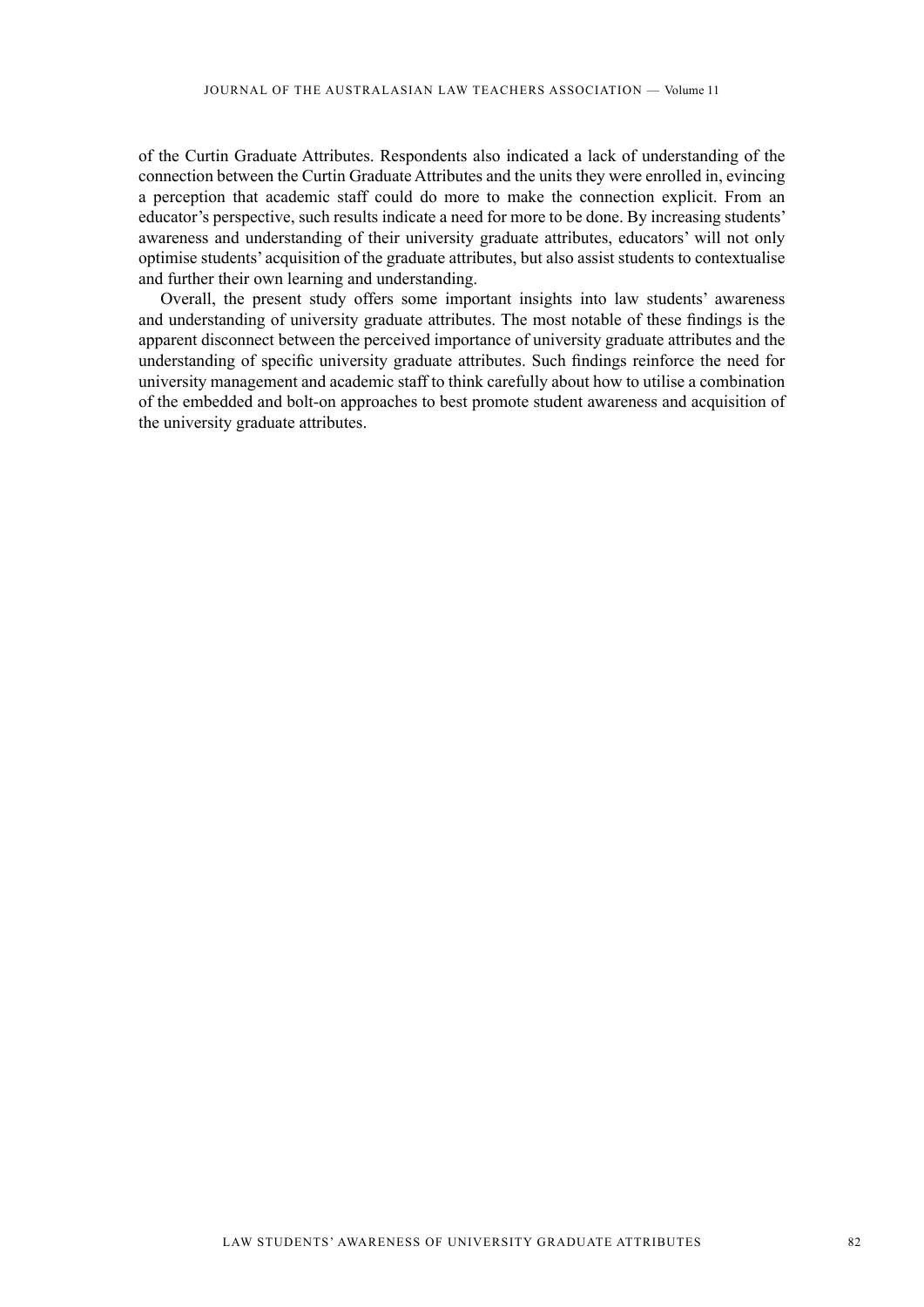# NEUROPLASTICITY, BELIEF BIAS AND IRAC — OLD PEDAGOGY BUT BRAND-NEW TOOLS FOR FIRST-YEAR LEGAL EDUCATION?

# *Kenneth Yin\* and Jennifer Moore\*\**

#### **ABSTRACT**

'Belief bias' is the tendency to be influenced by the believability of the conclusion when attempting to solve a syllogistic reasoning problem, or to judge the strength of arguments based on the plausibility of their conclusion rather than how strongly its premises support that conclusion.

This paper explores whether the presentation of a supportable, yet implausible, syllogistic conclusion to a legal problem, coupled with a direction to the student to plot the analytic path to that conclusion, enhances the student's predisposition to base an argument on legal logic rather than their own beliefs, and thereby ultimately enhance their cognitive skills.

IRAC, the formulaic legal problem template, is the legal variant of the Aristotelian syllogism. These hypotheses thus find a parallel in legal problem-solving and also align closely with an objective of advocacy training of presenting the premises of a syllogistic argument convincingly.

# I Introduction

'Neuroplasticity', according to one lay definition is:

The brain's ability to reorganize itself by forming new neural connections throughout life. Neuroplasticity allows the neurons (nerve cells) in the brain to compensate for injury and disease and to adjust their activities in response to new situations or to changes in their environment.<sup>1</sup>

The belief bias effect — that people are more likely to accept the conclusion to a syllogism if they believe it than if they disbelieve it irrespective of its logical validity — has long been accepted in the psychology of reasoning.<sup>2</sup> Proponents of the belief bias effect propound also that people are more likely to engage in logical thinking if a syllogistic conclusion is unbelievable.<sup>3</sup>

IRAC, the well-known acronym for 'Issue, Rule, Application and Conclusion', is a framework for legal problem-solving introduced early in Australian studies. It is frequently stated in legal commentary that IRAC is the legal variant of the Aristotelian syllogism, where the 'R' (for

3 Newstead et al, above n 2, 257.

Ken is a lecturer in law, School of Business and Law, Edith Cowan University. Ken practised as a solicitor 1984–1996, and then as a barrister at Francis Burt Chambers. He retired from all legal practice in 2013. His areas of interest include legal pedagogy and contract. His special thanks go to his friend and colleague, Toby Nisbet, for his help and support.

<sup>\*\*</sup> Jennifer has been the law librarian, Edith Cowan University, since 2011. She sees her role as extending far beyond her desk in the library, and she actively seeks opportunities to collaborate in research with members of the school and wider university community. Engaging in collaborative research such as this project gives her a greater appreciation of faculty requirements and an avenue to enhance the intellectual role of the academic librarian. This article is an example of such a collaboration.

<sup>1</sup> 'Neuroplasticity' (24 January 2017) MedicineNet <https://www.medicinenet.com/script/main/art. asp?articlekey=40362> (accessed 17 June 2018).

<sup>2</sup> Stephen Newstead, Paul Pollard, Jonathan Evans and Julie Allan, 'The source of belief bias effects in syllogistic reasoning' (1992) 45 *Cognition* 257, 258.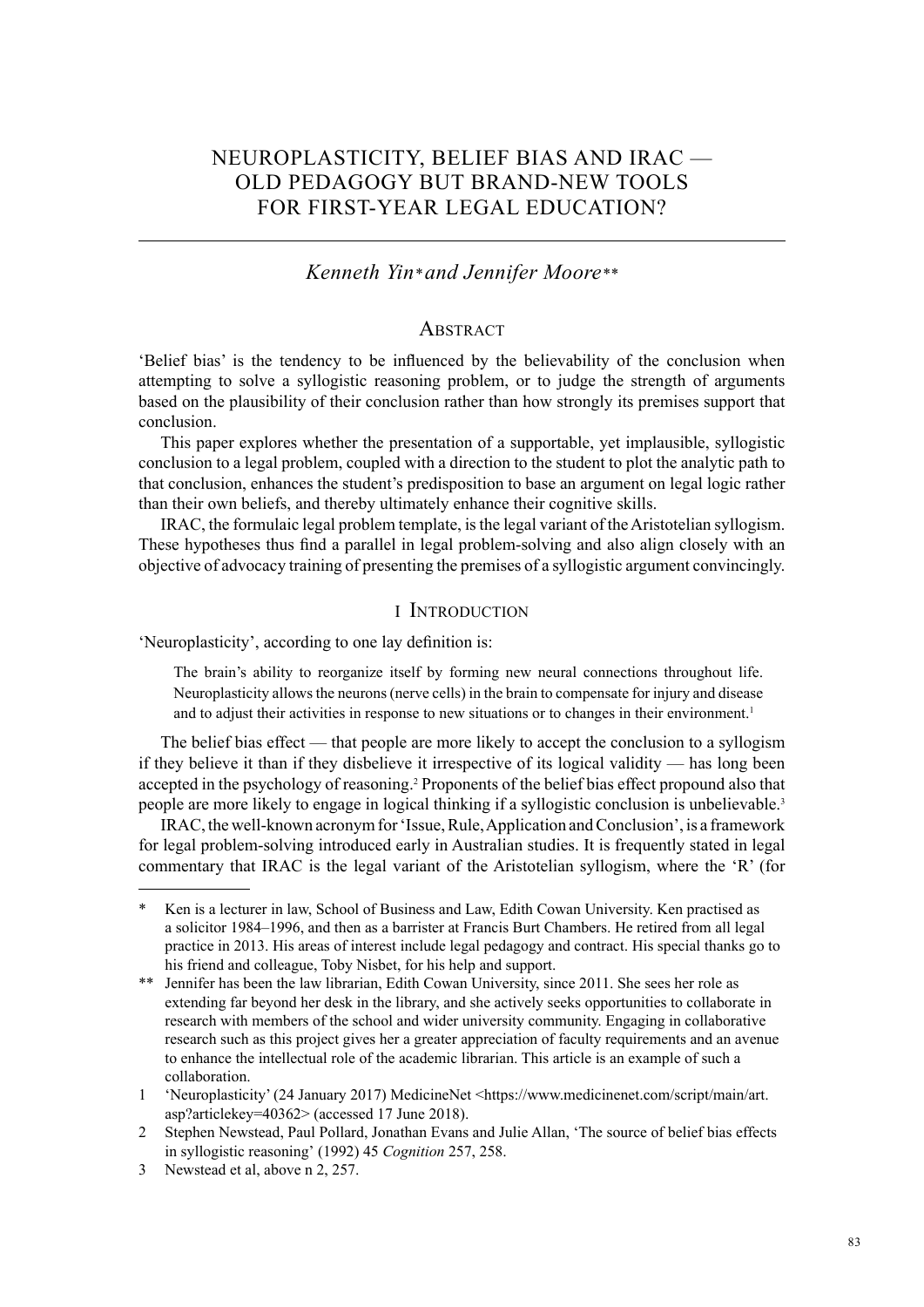'rule') corresponds with the syllogistic major premise; the 'A' (for 'application'), with the minor premise; and the conclusion the logical outcome of the premises.<sup>4</sup> The hypotheses above can immediately be seen to be applicable to a legal problem. This paper explores whether it would be a beneficial development to incorporate this model within the law curriculum.

In Part II, 'Critical Thinking, Belief Bias and the Legal Syllogism', we explore the correlation between the three, focusing on the pedagogy that compelling the student to confront the unbelievable premises of a syllogistic argument will enhance their reasoning ability.

Part III is 'Overcoming Belief Bias — Tinkering with the Legal Curriculum'*.* In this part, we demonstrate practical ways in which those pedagogies can be adapted within the legal studies curriculum, focusing on how the law lecturer can create legal problem questions that align with those approaches. The discussion is prefaced by a brief introduction of a pedagogy called 'schemata theory'.<sup>5</sup> We then commence the discussion proper with a non-legal example to demonstrate the reasoning mind-set demanded, followed by two authentic legal examples. II Critical Thinking, Belief Bias and the Legal Syllogism

A syllogism, to provide a layperson's definition that is adequate for present purposes, is a 'formal argument in logic that is formed by two statements and a conclusion which must be true if the two statements are true'.6

Newstead and colleagues describe belief bias as a 'well-established finding in the psychology of reasoning'7 that:

People are more likely to accept the conclusion to a *syllogism* if they believe it than if they disbelieve it, irrespective of its actual logical validity.<sup>8</sup>

Newstead et al also infer that there is a correlation between logical validity and the believability of the conclusion, and that logic has a larger effect on unbelievable than on believable conclusions, so that people focus on the conclusion and only engage in logical processing if this is found to be unbelievable.9

Even advocates of the phenomenon of belief bias — psychologists who have performed empirical psychological experiments such as Newstead and colleagues — acknowledge that its

<sup>4</sup> Anita Schnee, 'Legal Reasoning "Obviously"' (1997) 3 *Legal Writing: The Journal of the Legal Writing Institute* 105, 116; Kenneth Yin and Anibeth Desierto, *Legal problem-solving and syllogistic analysis: A guide for foundation law students* (LexisNexis, 2016) 6; Bradley C Clary and Pamela Lysaght, *Successful Legal Analysis and Writing: The Fundamentals* (Thomson West, 3rd ed, 2010) 842.

<sup>5</sup> Camille Lamar Campbell, 'How to use a tube top and a dress code to demystify the predictive writing process and build a framework of hope during the first weeks of class' (2010) 48 *Duquesne Law Review* 273, 281.

<sup>6</sup> 'Syllogism' (2018) Merriam-Webster Dictionary <http://www.merriam-webster.com/dictionary/ syllogism> (accessed 11 November 2018).

<sup>7</sup> For example, it was noted elsewhere: 'Belief bias is most clearly marked by a tendency for subjects to accept invalid conclusions which are a priori believable': J St B T Evans, S E Newstead, J L Allen and P Pollard, 'Debiasing by instruction: The case of belief bias' (1994) 6(3) *European Journal of Cognitive Psychology* 263. Also, to similar effect: 'The notion of the rational reasoned has been challenged … untrained reasoners are not strictly logical and they base their decisions primarily on their personal knowledge … when solving such syllogisms students do not appear to base their judgments on the logical form of the arguments; instead they appear to base their judgements on the believability of the conclusions': Russell Revlin and Von Otto Leirer 'The effects of personal biases on syllogistic reasoning: Rational decision from personalized representations' in R Revlin and R Meyer (eds), *Human Reasoning* (Wiley, 1978) 52.

<sup>8</sup> Newstead et al, above n 2, 258. They also acknowledged that whilst there was little doubt about the effects of belief bias, little was known about its source.

<sup>9</sup> Newstead et al, above n 2, 257.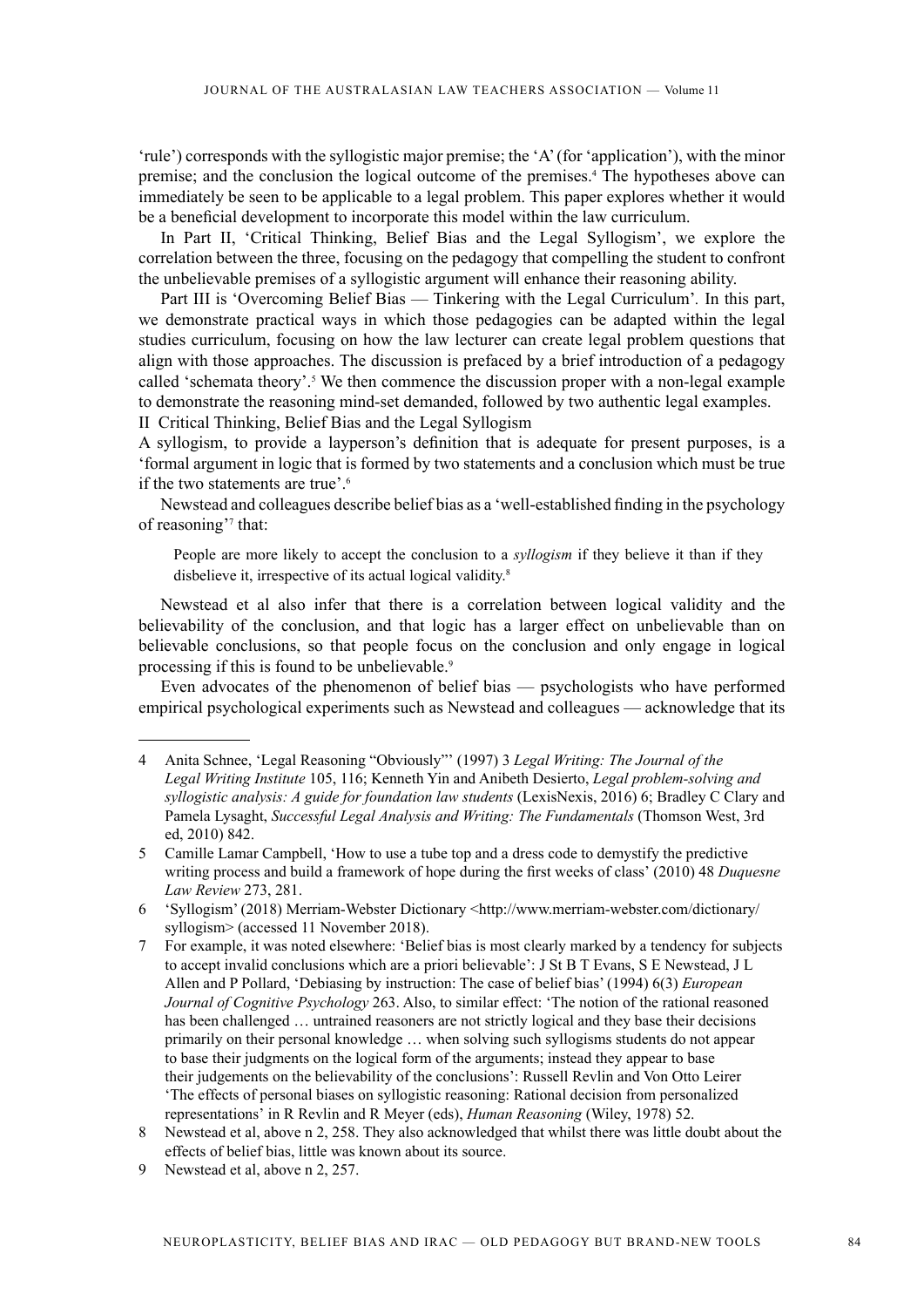origins cannot be identified with certainty.<sup>10</sup> Newstead et al concede that their own hypotheses<sup>11</sup> may not, invariably, be accurate.

We do not claim Newstead et al's conclusions to be immediately applicable to legal argumentation since, amongst other things, their findings are underpinned by empirical psychological experimentation rather than authentic legal scenarios. We nevertheless rely on Newstead et al for the limited proposition that the presentation of an implausible legal syllogistic conclusion should increase the prospect that the participant (a law student) will engage the processes of logic more so than a plausible conclusion. Newstead et al's conclusion thus provides at least a bare foundation on which to graft further layers of legal pedagogy.12

As law lecturers, it is important to understand that the effect of belief bias must be confined to *syllogistic* conclusions, as this immediately aligns with the idea that IRAC is the legal variant of the Aristotelian syllogism described above.13 Students are taught early on a feature of our common law tradition: that whenever a lawyer makes an assertion of legal principle, it must be supported by authority.<sup>14</sup> The idea that syllogism is a pedagogical tool to compel students to engage with principle is well explained by Professor Barbara Kalinowski as follows:

It is the process of *forcing* ideas into a syllogism — whether revealing an objective 'truth' or not — that is likely to improve students' critical thinking skills.15

Legal commentators posit that '[e]very good legal argument is cast in the form of a syllogism', $\frac{1}{6}$  and that 'legal analysis and argument must be grounded in the legal syllogism'.<sup>17</sup> Also, advocates and law students must know how to present an argument that is both supportable and convincing. Professor James Gardner, in his seminal work on syllogistic argumentation, explained that the syllogism was the model whereby one could reshape an 'argument into a tool capable of converting the most sceptical decision maker to the advocate's point of view'.18

Professor Kalinowski noted the science of neuroplasticity recognises that the brain can efficiently reorganise allocation of its resources to meet demands, and that humans can form bad and good neurological habits.19 Her observations admittedly do not themselves add substantive material to our understanding of neuroplasticity<sup>20</sup> — inasmuch as they are essentially a reprise of the fundamental definitions of the same — but are noteworthy as they were directed to their application in legal studies and for her adoption of syllogistic logic. She lamented a 'modern trend of diminishing thinking skills' and advocated that law students be taught the means to employ logic, and that the syllogistic structure promotes clarity and consistency by

- 12 '[I]t is possible that there are individual differences in the way in which people tackle syllogisms, and that not everyone attempts to construct mental models. There is indeed a strong possibility that more than one theory may be appropriate to explain performance in syllogistic reasoning tasks': ibid 283.
- 13 Newstead et al, above n 2, 258.
- 14 Catriona Cook, Robin Creyke, Robert Geddes, David Hamer and Tristan Taylor, *Laying Down the Law* (LexisNexis Butterworths, 9th ed, 2014) 484.
- 15 Barbara A Kalinowski, 'Logic Ab Initio: A Functional Approach to Improve Law Students' Critical Thinking Skills' (2018) 22 *Legal Writing: The Journal of the Legal Writing* Institute 109, 129 (emphasis added).
- 16 James A Gardner, *Legal Argument: The Structure and Language of Effective Advocacy* (LexisNexis, 2nd ed, 2007) 8; Yin and Desierto, above n 4, 5.
- 17 James Boland, 'Legal Writing Programs and Professionalism: Legal Writing Professors can join the Academic Club' (2006) 18(3) *St Thomas Law Review* 711, 719.
- 18 Gardner, above n 17, 3.
- 19 Kalinowski, above n 16, 120.
- 20 Especially 'Neuroplasticity', above n 1.

<sup>10</sup> Ibid 258.

<sup>11</sup> Ibid.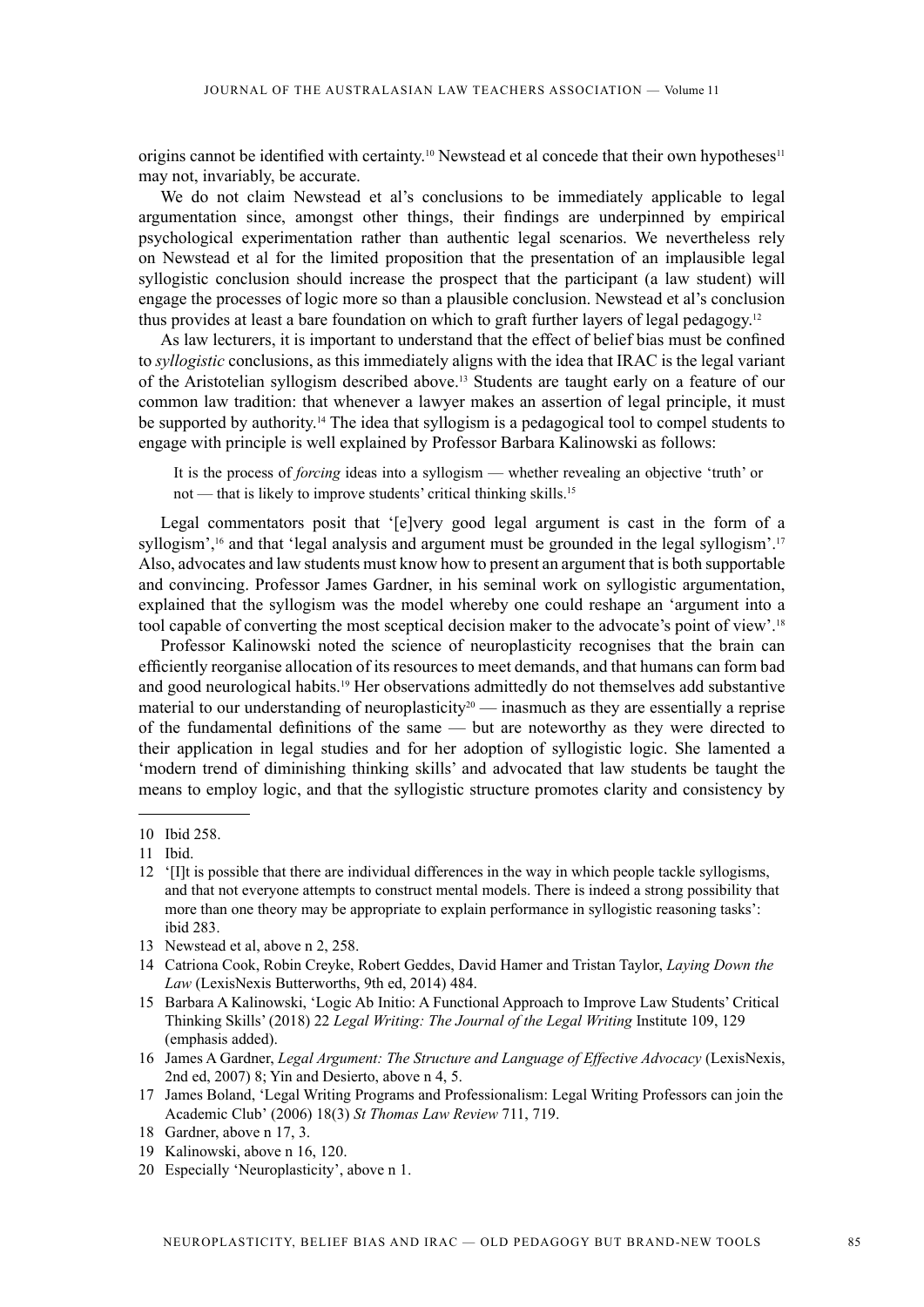allowing one to observe each step of the analytic process.21 Professor Kalinowski proposed the introduction of a practical method of harnessing the metacognitive benefits of logic, $22$  and familiarity with syllogistic logic, including the skills of induction<sup>23</sup> and deduction,<sup>24</sup> was integral to her proposal.<sup>25</sup>

Professor Hillary Burgess<sup>26</sup> similarly stated that law professors might benefit from lessons in neuroscience and psychology by incorporating efficient and innovative teaching methods,<sup>27</sup> and argued that there should be a 'Revised Taxonomy' for learning and teaching.28

We introduce the various tiers of cognition on the Revised Taxonomy briefly, starting with the *fourth* tier — 'analysing'.29 Professor Burgess explained 'analysis' to be a learning objective that was procedural such that, when students were presented with a hypothetical, analysis of that hypothetical served the purposes of deepening the students' knowledge of the rule, as well as teaching students the procedural knowledge of how to analyse similar problems.<sup>30</sup>

The *fifth* tier of cognition on the Revised Taxonomy — 'evaluating' — requires students to assess a situation based on defined criteria such as quality, effectiveness and consistency, including discriminating between relevant and irrelevant facts. This meant (for example) that students had to check their new understanding of the rule for inherent inconsistencies and with the cases that created the rule.<sup>31</sup>

The *sixth*, and highest, taxonomic tier — 'creating' — is 'combining multiple cases to create an understanding of the rule of law and thereby creating their own understanding of how the cases work together'.32

We propose that the learning outcomes of each taxonomic tier be enhanced by the prescription of an *implausible* syllogistic conclusion to a hypothetical, and students directed to plot a supportable analytic path towards that conclusion. The observant reader might note that our model of the hypothetical predicates an *implausible*, rather than *unbelievable*, syllogistic conclusion. This is because a lawyer's appreciation of syllogistic reasoning is different to the psychologist's, as Professor Gardner clearly explains:

Unlike a philosopher, a legal advocate does not deal with open-ended questions, nor does the advocate approach a legal problem with an open mind. The need to make a legal argument never arises in a vacuum; it arises only in the context of a specific case in which specific parties seek specific judicial relief  $\ldots$ <sup>33</sup>

It is therefore unhelpful for a law student to engage the *impossibilit*y of a syllogistic conclusion, merely that it is *implausible* yet supportable. Syllogistic analysis for a law student

- 26 Hillary Burgess, 'Deepening the Discourse Using the Legal Mind's Eye: Lessons From Neuroscience and Psychology that Optimise Law School Learning' (2011) 29 *Quinnipiac Law Review* 1, 16.
- 27 Ibid 2.

<sup>21</sup> Kalinowski, above n 16, 129.

<sup>22</sup> Ibid 111.

<sup>23</sup> Ibid 132.

<sup>24</sup> Ibid 127.

<sup>25</sup> Ibid 139.

<sup>28</sup> Ie 'revised' from Bloom's celebrated 'Taxonomy for learning, teaching and assessment' — for convenience, we call it here 'the Revised Taxonomy'. L Anderson, D Krathwohl and B Bloom, *A taxonomy for learning, teaching, and assessing: A revision of Bloom's taxonomy of educational objectives* (Longman, abridged ed, 2001), as cited in Burgess above n 26, 7.

<sup>29</sup> Ibid 16.

<sup>30</sup> Ibid.

<sup>31</sup> Ibid 19.

<sup>32</sup> Ibid 21.

<sup>33</sup> Gardner*,* above n 17, 11; Yin and Desierto, above n 4, 11 (emphasis added).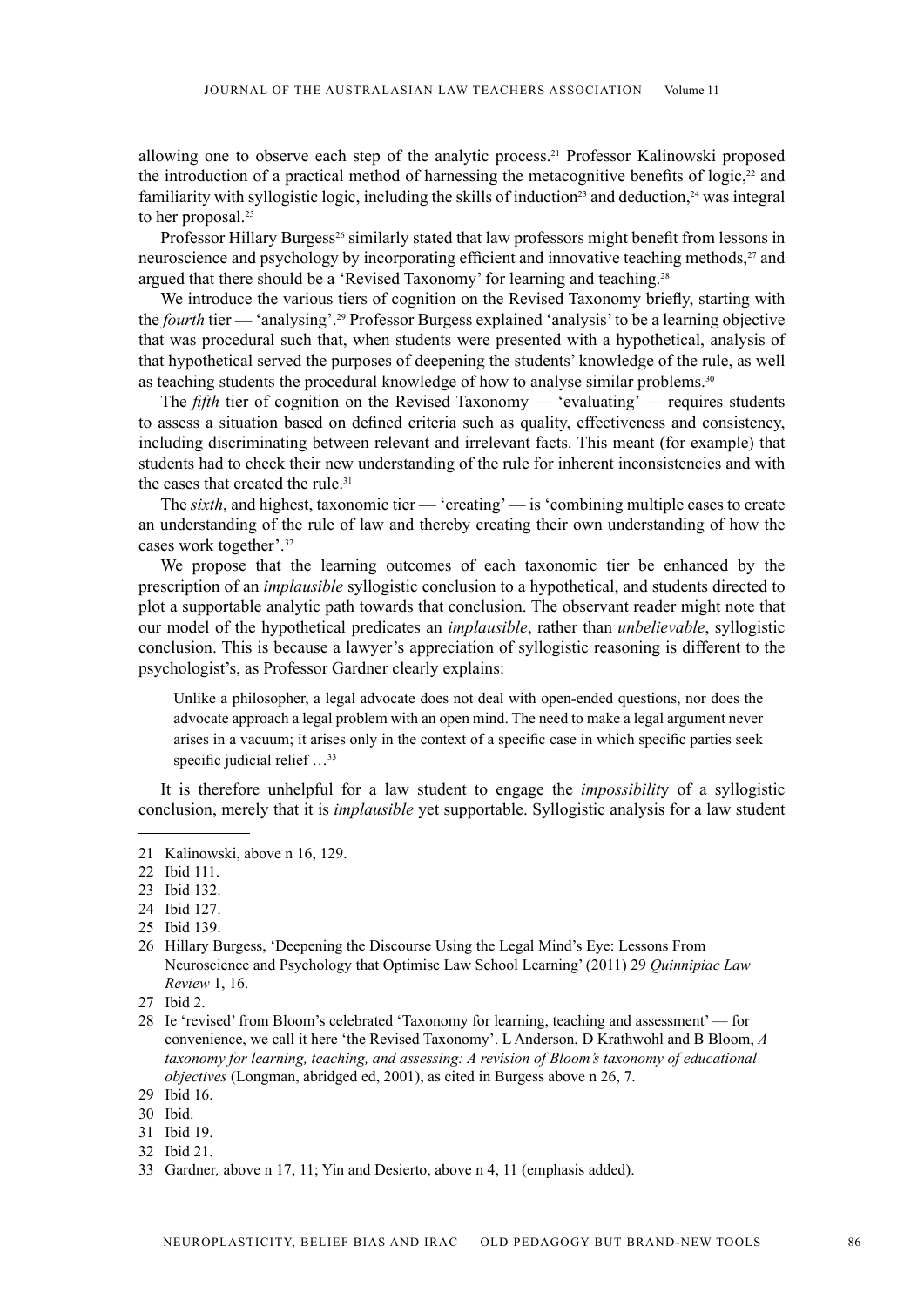has a purely pedagogical focus: to furnish an adequate foundation for teaching and understanding legal problem-solving.

Case methodology, eponymously, is a pedagogy that is underpinned by the concept that doctrine is developed via the cases through which it evolved, such that the only way of mastering doctrine was by studying those cases.<sup>34</sup> To that end, only a small portion of cases was considered necessary for analysis and were selected for study, as those decisions revealed a relevant body of doctrine or a mistaken deviation from the rules.<sup>35</sup>

In syllogistic reasoning, the student explores their repository of cases in order to determine the appropriate legal arguments that support their case and engages the processes both of *induction* and *deduction*. The following excellent explanation captures the essence of both processes and illustrates the movement between both: 'Induction creates and evolves rules; deduction applies them',<sup>36</sup> and syllogism is the vessel in which these processes find expression, within the respective major and minor premises.

Professor Catherine Wells<sup>37</sup> posited that case methodology invokes a process of 'secondorder induction',<sup>38</sup> which demands that a certain relationship must hold true on all occasions; that the presence of even one non-conforming case means that the second-order induction is 'false', and that 'success (in identifying a relevant rule) is usually obtained' by restricting the field of search to a few well-chosen instances and attempting to find a pattern or construction that these few will *precisely* fit.<sup>39</sup>

It is comparatively straightforward to plot an analytic path to a syllogistic conclusion that aligns with the fundamental legal principle being applied; achieving this would require little more than a superficial appreciation of the leading cases. On the other hand, by comparison, when confronted with a mandated implausible syllogistic conclusion, the student must 'ferret'<sup>40</sup> through the development of the cases to search for the 'patterns and constructions'41 within that

<sup>34</sup> Kuan-Chun Chang, 'The Teaching of Law in The United States: Studies on the Case and Socratic Methods in Comparison with Traditional Taiwanese Pedagogy' (2009) 4(2) *National Taiwan University Law Review* 1, 11–12.

<sup>35</sup> Ibid 11.

<sup>36</sup> Schnee, above n 4, 117; see also Yin and Desierto above n 4, 14.

<sup>37</sup> Catherine Pierce Wells, 'Langdell and the invention of legal doctrine' (2010) 58(3) *Buffalo Law Review* 551*.*

<sup>38</sup> In contrast to 'a general fact' that Wells described as an induction by simple enumeration, which is mentioned only for completeness, the idea 'general fact' methodology is not invoked today: ibid 600.

<sup>39</sup> Ibid 601. Her reference to the need to find a 'pattern' or construction is pivotal and itself might attract a dedicated study of its own. A more detailed discussion is contained in Yin and Desierto*,*  above n 4, 61, where I describe induction as including the process 'of drawing on fact patterns or generalisations that need to be present for the principles under discussion to apply in the case to apply in the case being decided'. Professor Linda Edwards, in her most useful work, gave the wise advice that 'Learning to recognize rule structures will be fundamental to your legal analysis in all settings — legal writing assignments, course outlines and examinations': L H Edwards, *Legal Writing Process, Analysis and Organisation* (Wolters Kluwer, 6th ed, 2014) 17.

<sup>40</sup> 'Ferreting' was a useful description of case methodology adopted by Professor Scott Anderson, who said: 'The casebook method focuses on cases — judges' written interpretations of the legal authorities they used to decide concrete legal disputes. By reading these cases, the law student is shepherded into the fold of legal reasoners. The lesson is: as judges think, so you must think also. Law students learn to reason by ferreting out the rationales lurking within these cases': Scott A Anderson, 'A Novel Teaching Practice: Using Nonlegal Fiction to Instil Legal Values' (2012) 21 *Perspectives: Teaching Legal Research and Writing*, 28.

<sup>41</sup> Wells, above n 38.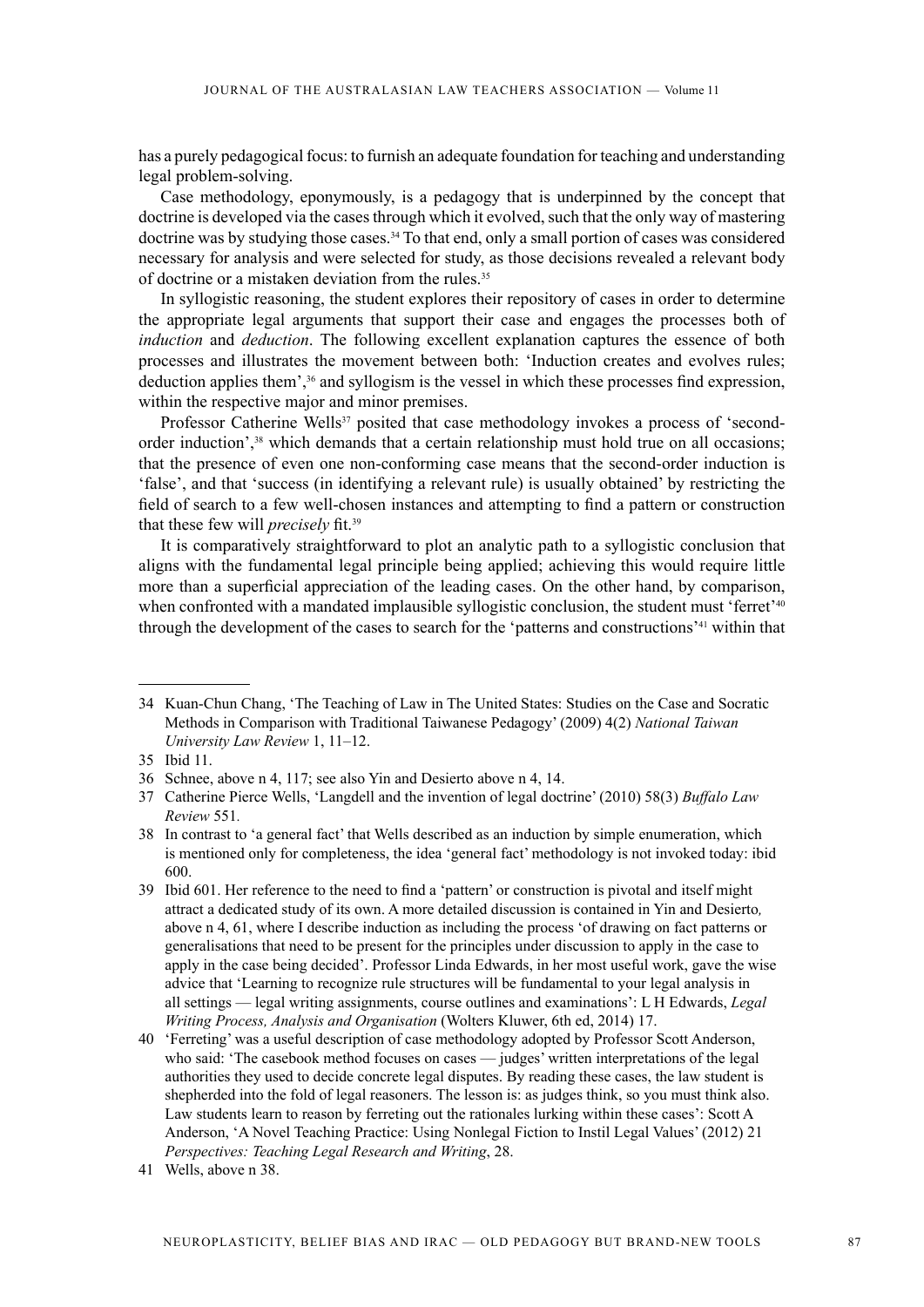would apply to the mandated conclusion. This is the *inductive* phase of syllogistic reasoning of rule *creation*.

Second-order induction in case methodology is the legal pedagogical equivalent of the search for what would be termed in math the 'highest common factor'.<sup>42</sup> This mathematical description evocatively conveyed to us the idea of second-order induction. Second-order induction the search for the jurisprudential highest common factor — where the mandated syllogistic conclusion is anomalistic or implausible, ipso facto poses greater challenges than where the conclusion is in conformity with some general body of doctrine.

Professor Gardner provides useful advice that the major premise may need to be 'tinkered with' in order to yield the desired conclusion. In addressing the argument that the law is externally fixed, Professor Gardner noted that 'there is far more play in the joints of the law than the fiction of legal determinancy would have us believe'.<sup>43</sup> The result was that there is a degree of 'uncertainty' that is the lawyer's job to exploit, by attempting to 'fill in' a grey area of law in a way favourable to his client. Professor Gardner also noted that this does *not* mean that 'any argument at all will be acceptable', but, rather, that these arguments are dictated by the 'general contours of the law', which require '[s]ome limits on the types of arguments that can be considered contextually plausible'.44 The veracity of Professor Gardner's advice will be evident when performing the case studies in Part III below.

The exercise of second-order induction immediately engages the various taxonomic tiers in the Revised Taxonomy.

In passing, it must not be assumed that a 'rule' is confined to some pithy proposition containing a solitary concept such as 'the age at which one can vote is 18'*.* Obviously, these rules do exist and are important,<sup>45</sup> but the discussion of rule structures and contours would be sterile if rules were always as simple. Far more useful, both jurisprudentially and pedagogically, is the challenge of having to synthesise more sophisticated and complex rules.

Having now identified the applicable rule (the achievement of 'success' in second-order induction),46 the *deductive* phase of syllogism creation is then characterised by 'shoehorning'47 the facts within the parameters of that rule.

The *fourth* taxonomic tier in the Revised Taxonomy — 'analysing'— is thereby engaged by the students' attempts to identify some applicable legal principle to support their implausible syllogistic conclusion. By their process of 'second-order induction',<sup>48</sup> they are compelled en route to explore the relevant case law to identify the principles that would capture the circumstances of their case study, an exercise that will likely result in a greater understanding of the cases beyond their stark findings as this outcome can be achieved only by 'ferreting' out the rationales that underpin the principles of case law.

The *fifth* taxonomic tier — 'evaluating' — is immediately engaged also. The process of induction, performed in their search for the correct rule, demands that students actually confront the question of whether their understanding of the rule is consistent with its underpinning rationales. If their understanding of the rule is not supported by, or inconsistent with, the

<sup>42</sup> For those unfamiliar, this is a term in elementary math. The highest number that can be divided exactly into each of two or more numbers: '6 is the highest common factor of 12 and 18': 'Highest common factor' (2018) Oxford Dictionary https://en.oxforddictionaries.com/definition/highest\_ common\_factor (accessed 11 November 2018).

<sup>43</sup> Gardner, above n 17, 25; Yin and Desierto, above n 4.

<sup>44</sup> Gardner, above n 17, 25; Yin and Desierto, above n 4, 61.

<sup>45</sup> Professor Edwards calls them 'a simple declarative statement with no sub-parts': Edwards, above n 40, 17; Yin and Desierto above n 4, 123.

<sup>46</sup> Edwards, above n 40.

<sup>47</sup> Kalinowski, above n 16, 26.

<sup>48</sup> Edwards, above n 40.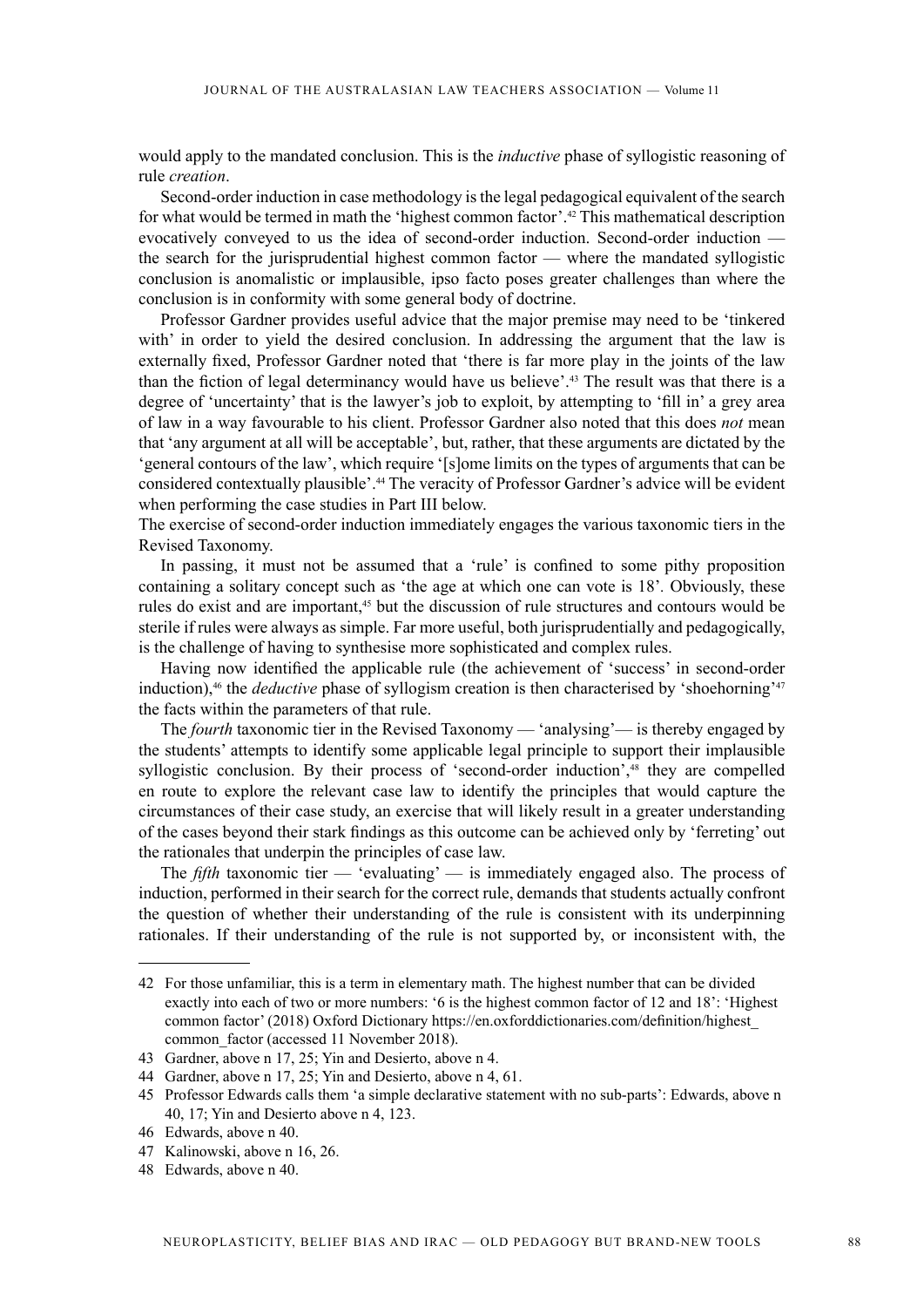underpinning rationales extracted from their research, then their understanding of the rule is necessarily flawed.

The *sixth* taxonomic tier — 'creating' — is a logical extension of the two lower tiers, which is immediately engaged by their synthesising the various principles and cases to bring into existence a composite rule addressing the particular problem (here the implausible, mandated syllogistic conclusion).

Each of the above processes is more clearly explained via the case studies discussed in Part III.

# III Overcoming Belief Bias — Tinkering with the Legal Curriculum

There are two sub-parts to this part: in the first, we introduce the methodology by using an everyday example; in the second, we show its workings by an authentic legal example.

Using a non-legal example to teach legal writing principles is aligned with a method in adult education termed 'Schemata Theory', which is based on the idea of using acquired knowledge as a scaffold for creating new knowledge.49 Professor Charles Calleros, a proponent, notes that non-legal examples perform the 'vital function of making abstract concepts more concrete'.<sup>50</sup> Professor Camille Campbell, another proponent, explains that legal writing professors commonly use non-legal examples to introduce fundamental legal writing principles<sup>51</sup> and demystify the legal reasoning process for first-year law students.<sup>52</sup> Professor Campbell cites the very example of 'rule synthesis' as the type of concept whose teaching is enhanced by the use of non-legal examples.<sup>53</sup>

We adopt the pedagogy of the Schemata Theory in our first case study, 'Shadow the Vicious (Maybe) Labrador', before exploring authentic legal examples:

### *Case Study 1 — Shadow, the Vicious (Maybe) Labrador*

Consider the following exercise:<sup>54</sup>

The postman has been bitten by a dog, and Shadow the Labrador is suspected to be the culprit. The postman says:

I reckon Shadow bit me but I didn't see it as it was dark. I know Labradors are meant to be generally friendly dogs — in fact, nearly all Labradors are friendly. I guess there is never any way of being 100 per cent sure, even with a Labrador though. I know that Shadow was the subject of inbreeding and also had been subject to abuse as a pup, which might have caused some problems and made it vicious.

There are three sub-parts to the question:

a. Disregarding questions of evidence, and confining your answer within the factual parameters above, set out an argument in the form of a syllogism/IRAC leading to the conclusion: *it is likely that Shadow bit the postman*. Shadow's propensity for viciousness

<sup>49</sup> Campbell, above n 5, 281, citing (inter alia) Joan Catherine Bohl, 'Generations X and Y in Law School: Practical Strategies for Teaching the "MTV/Google Generation"' (2008) 54 *Loyola Law Review* 775, 784.

<sup>50</sup> Charles R Calleros, 'Using Classroom Demonstrations in Familiar Nonlegal Contexts to Introduce New Students to Unfamiliar Concepts of Legal Method and Analysis' (2001) 7 *Legal Writing: Journal of the Legal Writing Institute* 37; Campbell*,* above n 5, 278.

<sup>51</sup> Campbell, above n 5, 276.

<sup>52</sup> Ibid 278.

<sup>53</sup> Ibid 277.

<sup>54</sup> This exercise is an adaptation of one that I created for Yin and Desierto, above n 4, online resources that were created for the purposes of syllogism creation.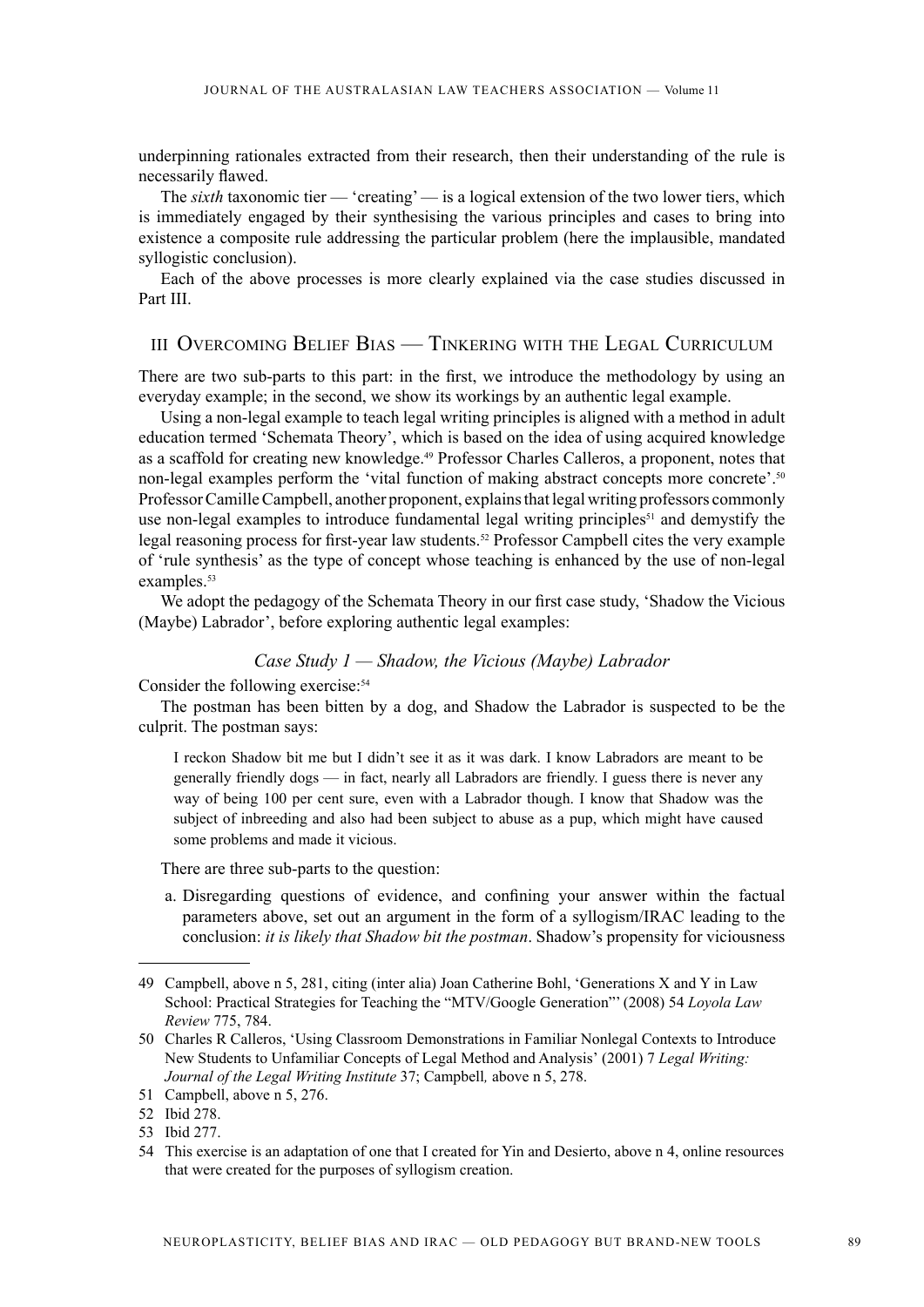is the only substantive issue. Direct a student who proclaims themselves to be a dog/ Labrador-lover to perform this part.

- b. Using the same fundamental facts and assumptions adopted above, construct a syllogism in which the conclusion is: *it is not likely that Shadow bit the postman.* This sub-part should be directed to a student who is ambivalent towards dogs — or better, asserts they do not like dogs!
- c. Discuss how to provide greater certainty to support 'their' respective conclusions; assume that any relevant 'research' material is readily accessible.<sup>55</sup>

The following answer would be considered a satisfactory response to sub-part a:

*Issue:* Did Shadow the Labrador bite the postman?

*Major premise/rule:* Labradors are generally, if not nearly always, friendly. Inbreeding and abuse as pups might, however, cause them to develop vicious tendencies.

*Minor premise/application:* Although Shadow is a Labrador and can therefore be expected to be friendly, as Labradors mainly are, it was the subject of inbreeding and suffered abuse as a pup. For these reasons, it cannot be confidently said that Shadow would, like almost all Labradors, be friendly, but might have vicious tendencies.

*Conclusion:* It is likely that Shadow may have had vicious tendencies, and consequently that it bit the postman.

The following would be an appropriate response to sub-part b:

*Major premise/rule:* Labradors are generally, if not nearly always, friendly. Inbreeding and abuse as pups might, however, cause them to develop vicious tendencies.

*Minor premise/ application:* Shadow was the subject of inbreeding and was subject to abuse as a pup. This might result in Shadow, unlike Labradors in general, having vicious tendencies. Nevertheless, since Labradors are generally, if not nearly always, friendly, it is unlikely that, despite its inbreeding and that it suffered abuse as a pup, Shadow could turn out differently.

*Conclusion:* It is unlikely that Shadow bit the postman.

Depending on the participant's predisposition towards dogs, a particular conclusion may be implausible. A participant who does not like dogs, in order to derive the mandated conclusion in the above example, must overcome their predisposition by dispassionately articulating the major premise fully and completely and then applying it to the circumstances of the particular case in order to demonstrate the analytic path culminating in the mandated syllogistic conclusion, a process that Professor Kalinowski would have described as 'forcing' their ideas into a syllogism.56

We next address another pair of responses to demonstrate the flawed thinking that attempting the exercise will hopefully overcome:

#### **Version 1**

*Issue:* Did Shadow the Labrador bite the postman?

*Major premise/rule:* Labradors that were the subject of inbreeding or abused as pups are likely to be vicious/can be vicious.

*Minor premise/application:* Shadow was abused and was the subject of in breeding.

*Conclusion:* Shadow was likely vicious and likely bit the postman.

<sup>55</sup> The direction here to assume that 'any relevant material is readily available' is made in order to align the case study more readily with a fundamental precept of conventional case methodology, which is that only a small portion of cases was considered useful and those were the ones selected for study: Wells, above n 38, 41.

<sup>56</sup> Kalinowski, above n 16.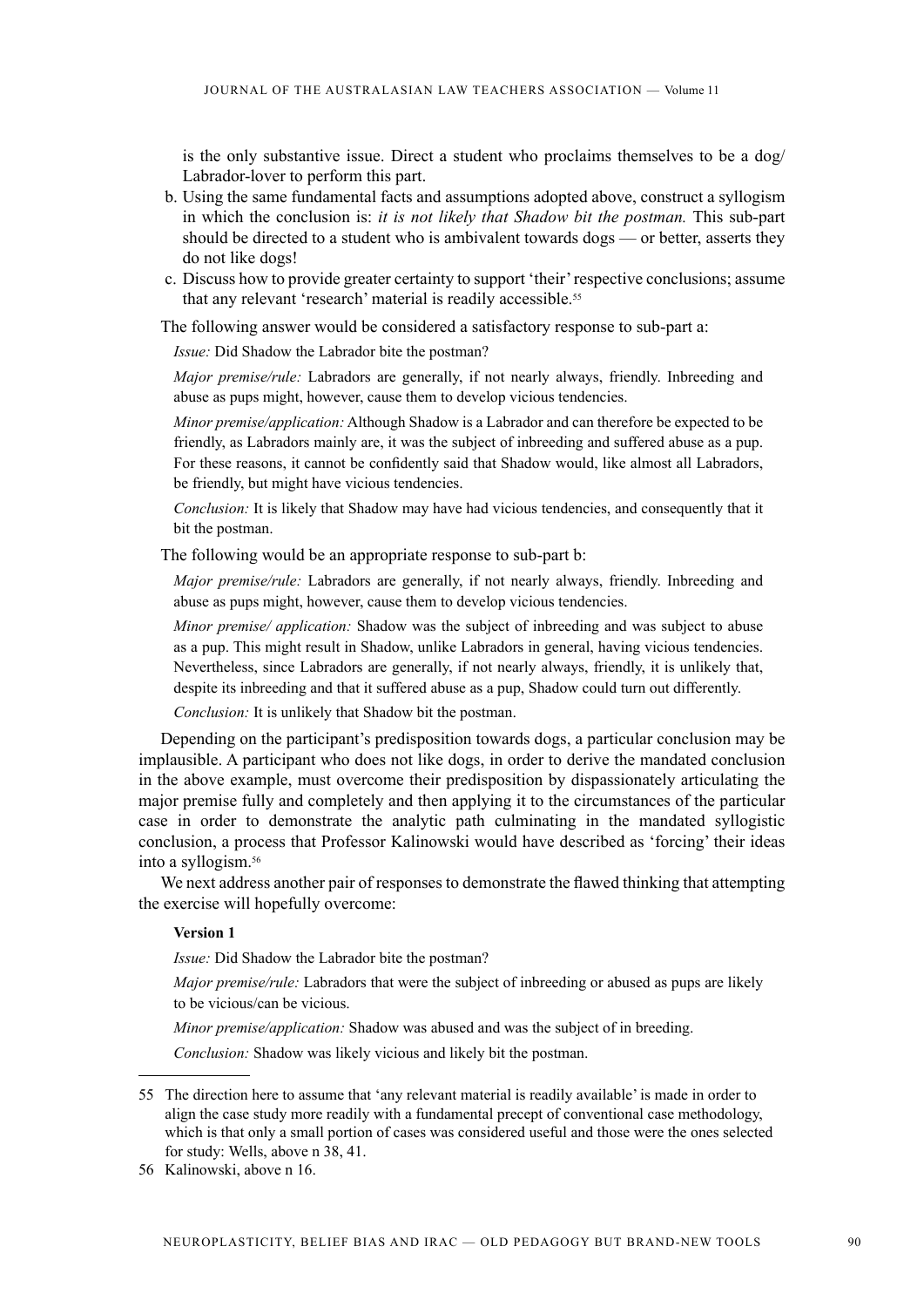#### **Version 2**

*Issue:* Did Shadow the Labrador bite the postman? *Major premise/rule:* Labradors are generally friendly. *Minor premise/application:* Shadow was a Labrador. *Conclusion:* Shadow was likely friendly and likely did not bite the postman.

The major premise in Version 1, 'Labradors that were the subject of inbreeding or abused are likely to be vicious'*,* is seriously flawed as this does not accurately reflect the nuance of the rule at all. The essence of extracting the major premise is to identify the nuance of the rule and thereby to recognise its subtleties and contours, and this response achieves neither.<sup>57</sup>

Applying the idea of Professor Wells' 'second-order induction',<sup>58</sup> the major premises in the two flawed versions do not represent the achievement of 'success' in identifying the correct rule, as neither rule can *precisely* apply to the circumstances of an inbred Labrador that was the subject of abuse. The major premise in Version 1 is flawed as not all Labradors that were abused as pups or inbred will be vicious; Version 2 is flawed because not all Labradors are friendly since those that were abused as pups or inbred may not be friendly. In order to ascertain as best one can whether a Labrador will be vicious, one cannot legitimately assess the criteria discretely. To explain why not, one might proffer the following explanation in lay terms:

On the one hand, it is a Labrador; on the other hand, it is the subject of inbreeding and also was abused as a pup. So, all things considered, is it likely to be vicious or not?

The benefit of adopting the Schemata Theory approach is that explaining the logical flaws of compartmentalising the various considerations this way will assist students to understand more intuitively the workings of induction, or rule evolution, without the impediment of an explanation that is too technical.

The *fourth* and *fifth* taxonomic tiers on the Revised Taxonomy — 'analysis' and 'evaluating' — are immediately engaged. 'Analysis' takes the form of recognising the various patterns or construction of the relevant 'cases', thereby providing students the knowledge of how to analyse similar problems.<sup>59</sup> 'Evaluation' is engaged in their having to confront the inconsistencies between one 'case' (which propounds that 'Labradors are friendly') with some other (in this case, say, 'Labradors that have been abused as pups or were the subject of inbreeding may be vicious'), and thus evaluate the veracity of their 'new' understanding of the rule. The achievement of the *sixth* taxonomic tier — to create a rule based on the 'new' understanding that has been achieved — is easiest to describe as it yields a tangible outcome: the creation of a satisfactory ultimate response (the respective 'satisfactory' major premises above).<sup>60</sup>

Such as it is, the major premise now finds expression in its 'correct' form but remains unpersuasive. The intended outcome is for the advocate, and the law student, to create a more compelling argument as a legal syllogism is necessarily created in the context of a contest between adversaries to a dispute.<sup>61</sup> The advocate must perform research into the questions of what will make a Labrador more or less likely to be vicious in the light of the desired conclusion.

<sup>57</sup> A person who was at best ambivalent towards dogs might feel predisposed towards providing an answer resembling Version 1.

<sup>58</sup> Adopting Professor Well's language of second-order induction, above n 38, or of the recognition of *patterns or generalisations* to which I refer in Yin and Desierto, above n 4, 61. See also Edwards, above n 40, 17.

<sup>59</sup> Burgess, above n 27.

<sup>60</sup> For convenient reference, it is: *Labradors are generally, if not nearly always, friendly. Inbreeding and abuse as pups might, however, cause them to develop vicious tendencies.*

<sup>61</sup> Gardner, above n 17.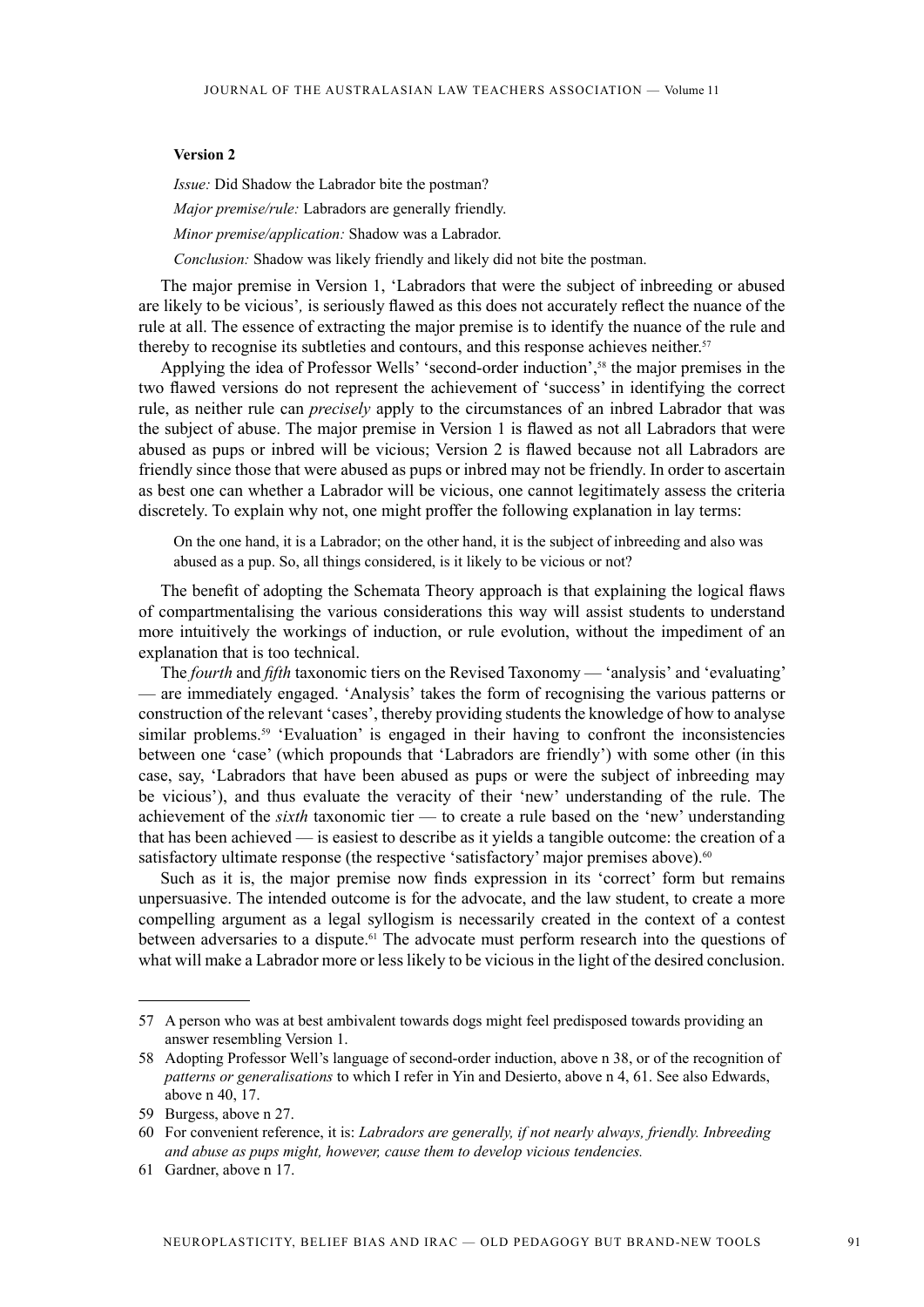This again, by parity of reasoning, engages each of the *fourth* to *sixth* tiers of cognition on the Revised Taxonomy.

For the advocate who was arguing that Shadow was likely to be vicious, the major premise might ultimately look something like the following (suspending disbelief):

*Major Premise/rule*: Labradors are generally friendly dogs. Statistics, however, have shown that 'a great percentage' of those that have been abused as pups have a propensity as adult dogs to be vicious. Both the level of abuse and the 'percentage' are, admittedly, inconclusive … etc.

The researches have shown likewise that inbreeding has the same effect. Some contend that whilst the offspring of siblings are almost bound to have this propensity, those born of other familial relationships are not so prone … etc.

Having created the major premise, the advocate and law student then applies the propositions above to the relevant facts in Shadow's case, this taking place in the minor premise.<sup>62</sup>

## *Case Study 2 — Who Gets the Baked Beans?*

This exercise should be performed early in contract law studies, when 'offer and acceptance' are typically taught:

Norman manages a large supermarket. There is one can of baked beans left on the shelf. He wants it for himself as he has not cooked dinner. Larry, a customer, brings it to Norman, who is working at the cashier's desk, and tenders the can. Norman says: 'Sorry, that's not for sale'. Larry replies: 'It's on the shelf, so that means it's for sale, doesn't it?'

Assuming the conclusion to be 'Norman/the supermarket is bound to sell the can of baked beans', set out the argument leading to this conclusion in correct syllogistic form. Confine your argument to: *is the display of the can of baked beans an offer.*<sup>63</sup>

First-year contract students will likely have a predisposition to the view that a display of goods in a retail shop may be an 'invitation to treat' not an 'offer' because of their having recently studied the principles in *Boots*64 — a celebrated case that is authority for the view that, typically, a display of goods is an invitation to treat, not an offer. So, to them, the more plausible conclusion to the conundrum is: 'the display is an invitation to treat and not an offer', as it would be consistent with their likely superficial understanding of *Boots.*

The mandated conclusion will not fit within the general proposition that a display of goods is an invitation to treat. Expressed in the language of 'second-order induction',<sup>65</sup> this mandated conclusion would constitute 'a non-conforming case' to the rule: *a display of goods is an invitation to treat and not an offer*, with the result that the process of second-order induction has not been achieved (ie is 'false').<sup>66</sup>

The logical starting point to chart a syllogistic path to the mandated conclusion that the shop was bound, and could not refuse, to sell displayed goods like a can of baked beans is to define 'offer', of which one of several acceptable definitions is that it is a statement by which someone is prepared to be bound if acceptance is communicated to them.<sup>67</sup>

<sup>62</sup> Ie 'Shoehorns' them; Kalinowski, above n 16.

<sup>63</sup> The situation has, in truth, been much modified by consumer protection laws. This direction compels the student to confront the most basic module in contract law, which will likely be their first substantive lesson.

<sup>64</sup> *Pharmaceutical Society of Great Britain v Boots Cash Chemists (Southern) Ltd* [1953] 1 QB 401 ('*Boots*').

<sup>65</sup> Wells, above n 38.

<sup>66</sup> Wells, above n 38.

<sup>67</sup> Eg *Levingston v Levingston* [2017] WASCA 91 ('*Levingston*'); *Crest Nicholson (Londinium) Ltd v Alaria Investments Ltd* [2010] EWCACiv 1331 at [25] ('*Crest Nicholson*').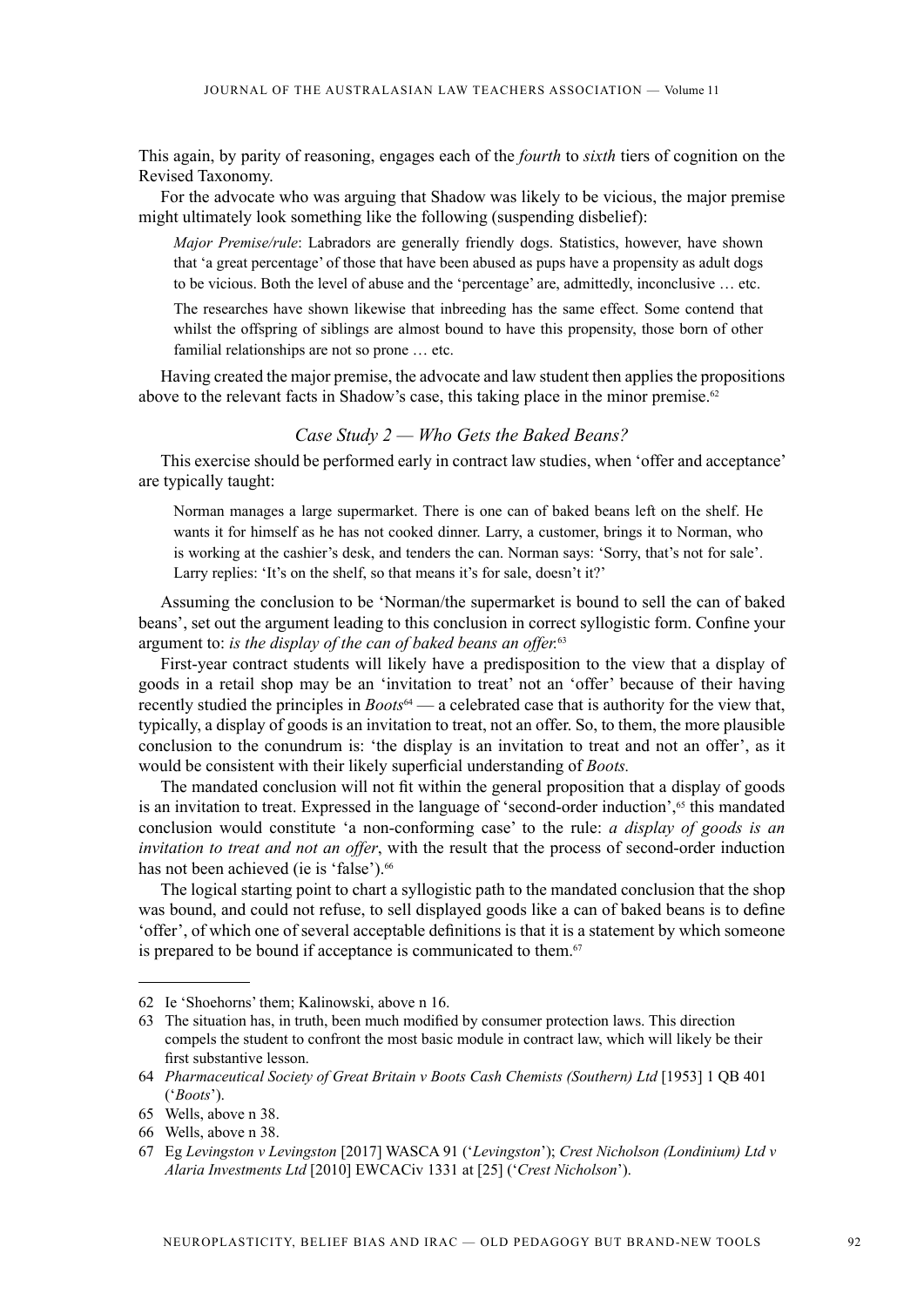The display in *Boots* was pharmaceutical goods whose sale could only be effected by a pharmacist. The upshot of a display being an invitation to treat is that the customer makes the 'offer', which the shop can accept or reject. On the other hand, a large supermarket arguably regards itself bound to sell commonplace items on display. Most are aware of the practice of insisting on being sold an item at the displayed price at a supermarket and familiar with the idea that if you present an item to the cashier and the scanned price is shown higher than the displayed price, you could insist on being sold the item at the price displayed.

The whole argument, expressed in its ultimate syllogistic/IRAC form will likely look something like the following:<sup>68</sup>

*Issue:* Was the display of the can of baked beans in Norman's supermarket an offer?

*Major premise/rule*: An offer is a statement that an offeror is prepared to be bound if acceptance is communicated whilst it (the offer) is alive — see *Levingston*. <sup>69</sup> Another definition is to ask if the offeree, having knowledge of the relevant circumstances, would understand that the offeror was making a proposal to which it intended to be bound, and, if 'yes', that proposal would be an 'offer' — see *Crest Nicholson*. 70

A display of goods is generally considered to be an invitation to treat and not an offer, this principle being underpinned by the rationalisation, and with the consequence, that it is the customer who makes an offer that the shop can either accept or reject — the *Boots* case.71 *Boots* was a case of a retail chemist and there was a requirement that a registered pharmacist be present to handle the transaction.

On the other hand, an advertisement might be regarded to be an offer if it was sufficiently certain and unequivocal. Such was the case in *Carlill*, <sup>72</sup> where the offeror's sincerity was found to be evident in their setting up a bank account to meet possible claims of people who had contracted influenza contrary to the offeror's claims that inhaling a smoke ball would prevent its onset.

*Minor premise/application*: Two things differentiate the present case from *Boots*: the *first* is that the displayed item is a commonplace item, a can of baked beans that would not have to be sold under the supervision of anyone on behalf of the shop, unlike the chemical goods in *Boots.* The *second* is that the 'shop' is a contemporary supermarket and not a pharmacy.

Contrary to *Boots*, it could be argued that the shop (supermarket) relinquished the right to refuse to sell to customers since a large shop like a supermarket arguably holds itself out as bound to sell at least common or household items that they have displayed and at the price they are displayed. This argument is fortified by the common experience that a customer considers themselves at liberty to insist on being sold commonplace items displayed in a large store at the displayed price. If so, then the display of the item would constitute an 'offer' under the respective definitions in *Levingston* and *Crest Nicholson.*

A further distinguishing feature from *Boots* is that there is no analogous requirement in the present case for a registered pharmacist to handle the transaction. Such a requirement lends itself more readily to the argument that the shop could refuse to sell.

The better argument is that the display of the can of baked beans is an offer.

*Conclusion:* The displayed can of beans is an offer and Norman cannot refuse to sell to Larry.

<sup>68</sup> In the interests of realism, the names of the cases have been shortened, as this is the way students would be likely to set out their answers in class. The full names of the cases have been set out in footnotes for the benefit of the reader, though students would not ordinarily do so in class.

<sup>69</sup> *Levingston*, above n 68.

<sup>70</sup> *Crest Nicholson*, above n 68.

<sup>71</sup> *Boots,* above n 65.

<sup>72</sup> *Carlill v Carbolic Smoke Ball Co* [1893] 1 QB 256 ('*Carlill*').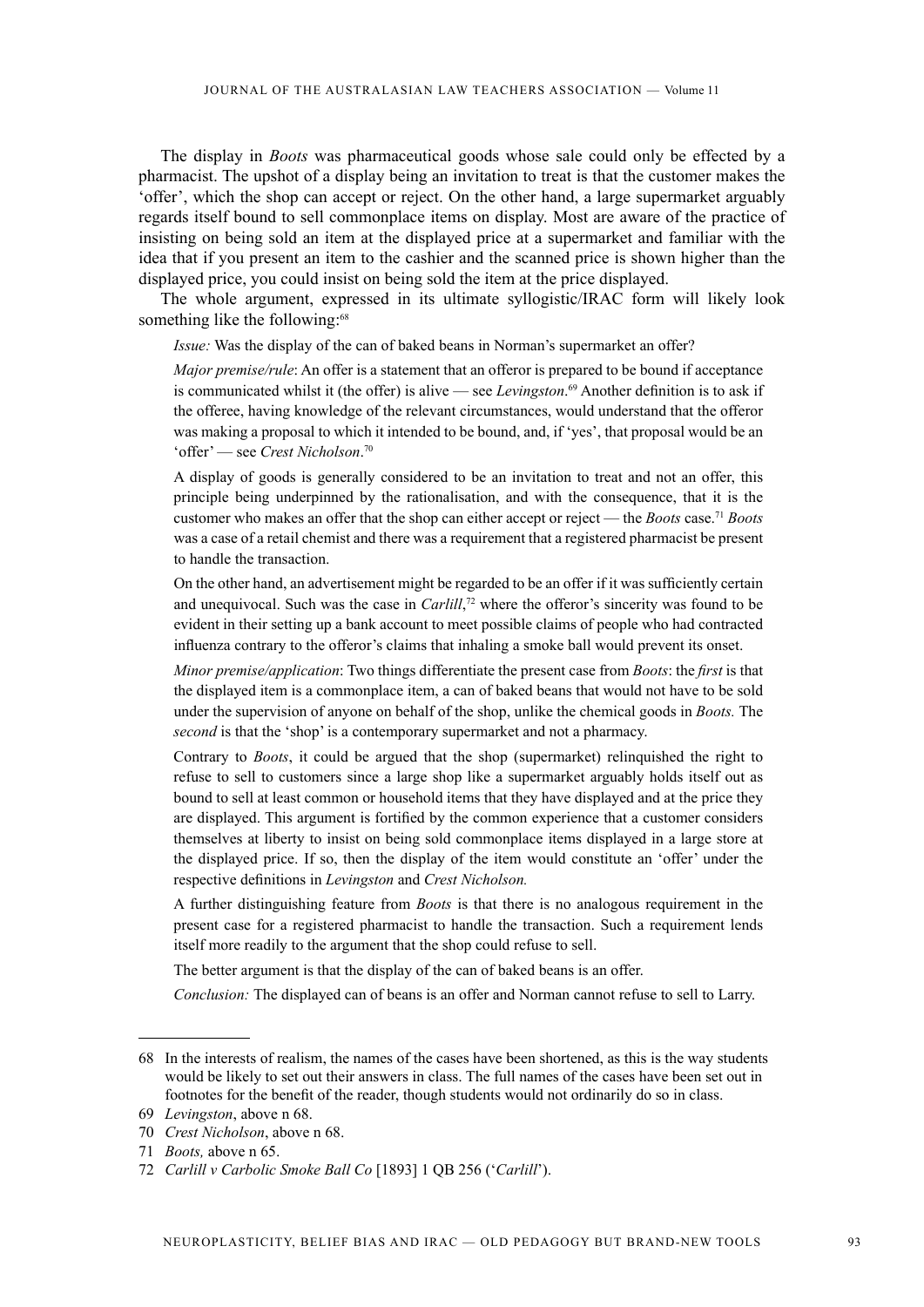Lest it be suggested that the answer is 'wrong', the reader is reminded that the correctness of the mandated conclusion is not the point of the exercise, merely that it be syllogistically *supportable*.

While this case study is self-evidently a far cry factually from Shadow the Labrador, the same generic mindset and pedagogical pathways are applied to achieve the intended outcome of traversing a syllogistic path to the mandated conclusion.

Second-order induction<sup>73</sup> has been achieved by the same analytic path of exploring the nuances of the rationales underpinning the relevant principles — in this case of an 'offer'.

The *fourth* taxonomic tier of 'analysis' is concomitantly engaged by exploring the patterns/ contours of the underpinnings of an 'offer'. 'Evaluating', at the fifth taxonomic tier, is engaged by their being compelled to confront the inconsistency between the outcomes in *Carlill* and *Boots.* Then, having traversed each taxonomic tier, the 'creation' of the ultimate major premise above is the logical outcome of those processes.

The processes demands that students explore case law deeply, to 'ferret'74 through it, but does not require them to perform any fresh research as the applicable principles are contained in cases that are all conventionally covered in early contract studies. This conforms with a precept of conventional case methodology that only a small number of cases are presented for study, being those that contain principles considered to be essential to the doctrine under consideration<sup>75</sup>

#### *Case Study 3 — Shadow Goes Missing*<sup>76</sup>

Shadow the Labrador has run away. Michael, his owner, attaches 'flyers' to lamp posts in his locality, offering a reward of \$500 for anyone who brings Shadow back. Norma knows Shadow, has seen the dog somewhere and sees Michael's flyer. Norma tells Michael: 'I know where Shadow is.' Michael says: 'I will pay you the \$500 to find Shadow.' Norma says: 'Excellent, I will find Shadow.' Is Norma *bound* to find Shadow?

The mandated conclusion is: *Norma is bound to find Shadow.* The conclusion is obvious to an experienced lawyer, but personal experience suggests that first-year contract students struggle with it and find the conclusion initially implausible, something that lecturers unused to teaching first-year law students actually might find puzzling. The reason why first-year students perceive this conclusion to be implausible is that they theorise that Michael's offer led to a unilateral contract because they erroneously regarded the principles of *Carlill*77 in relation to unilateral contracts to be applicable. *Carlill* is transported to the forefront of their consciousness because that case, like the question before them, invokes a 'reward' of some sort. They accordingly wrongly speculate that, by applying the principles of a unilateral contract in *Carlill*, Michael is bound to pay Norma the reward if she finds Shadow, but Norma is not *bound* to do so.

The answer that Norma is *not* bound to find Shadow is thus incorrect and betrays the fatal error of conflating the respective principles of a bilateral contract with executory obligations on the one hand, with the principles applicable to a unilateral contract on the other hand.

The mandated implausible conclusion is not only correct, but the only jurisprudentially supportable one. If one then converted the argument leading to the mandated conclusion to

<sup>73</sup> Wells, above n 38.

<sup>74</sup> Anderson, above n 41.

<sup>75</sup> Chang, above n 35; Wells, above n 38.

<sup>76</sup> The facts are an adaptation of a case study we presented in our recent article: Kenneth Yin and Jennifer Moore 'Hypothetical Cases as a Pedagogical Tool in Contract Law Studies' (2017) 10 *Journal of the Australasian Law Teachers Association* 203, 208.

<sup>77</sup> *Carlill*, above n 73.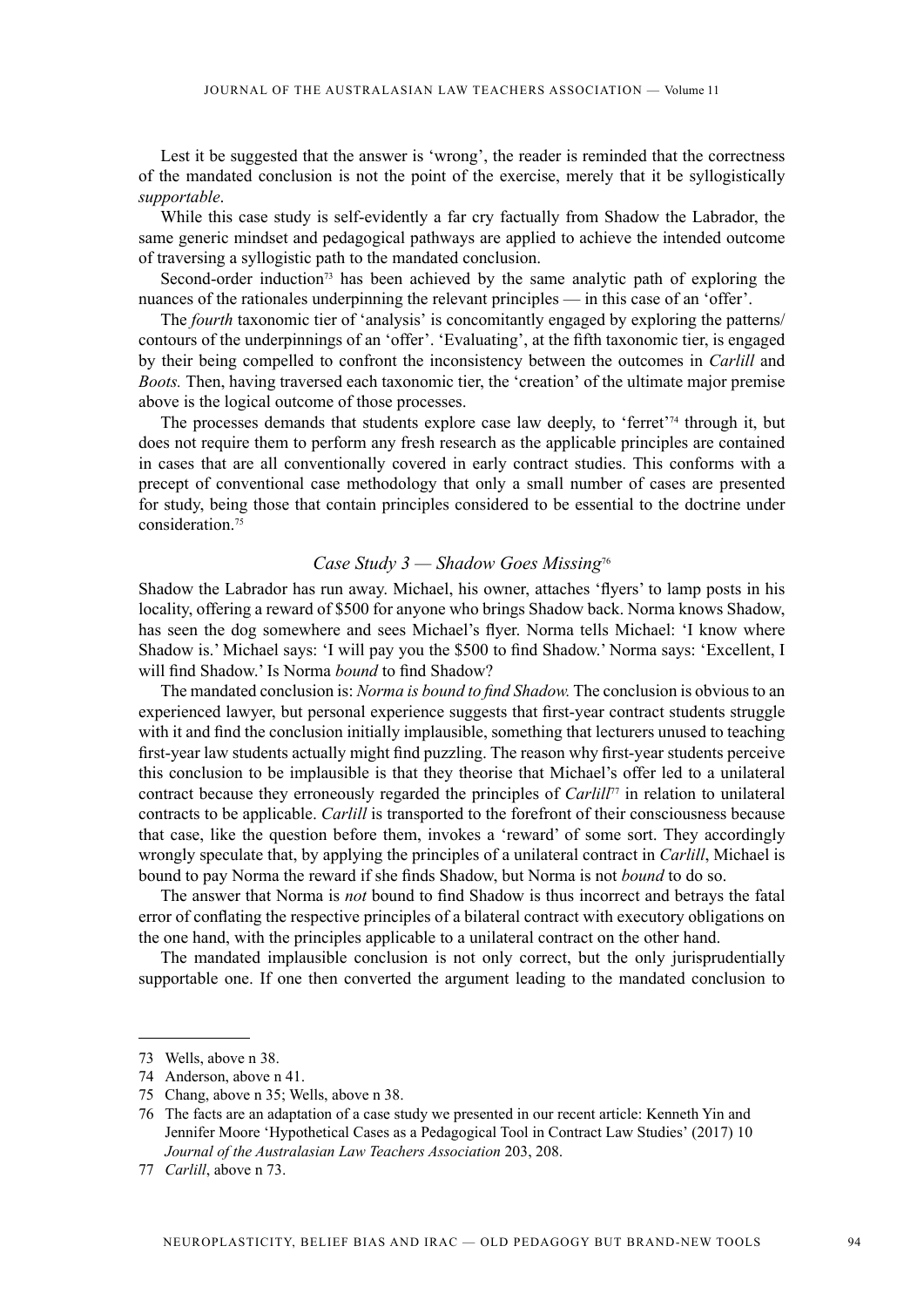the premises of a syllogism/IRAC, it would likely look something like the following, in stark outline:78

*Issue:* Was an enforceable contract formed between Norma and Michael whereby Norma was bound to find Shadow?

*Rule/Major premise*: A contract to be enforced conventionally demands the fact of agreement to be satisfied, and conventionally this is by an exchange of offer and acceptance — see eg *Marist Bros.*<sup>79</sup>

An offer is a statement that an offeror is prepared to be bound to if acceptance is communicated whilst it (the offer) is alive — *Levingston*. 80

Acceptance brings about a meeting of the minds, and is an unqualified statement to be bound by the terms of the offer and there is nothing left to be negotiated — *Paal Wilson.*<sup>81</sup>

A promise to be binding must be supported by consideration on the part of the offeree; consideration is something of value in the eyes of the law, either a promise or  $act - AG$  for *England.*<sup>82</sup>

*Application/Minor premise:* Michael told Norma he would pay her \$500 if she found Shadow. There is no suggestion of equivocality about his statement, or any question that he intended to be bound, such that the only supportable conclusion is that he made an offer in those terms.

Norma, in response by saying 'excellent' followed by 'I will find Shadow', unequivocally accepted.

Michael, by his promise to pay Norma \$500, provided consideration to support Norma's promise to find Shadow and can prima facie enforce that promise.

*Conclusion*: An enforceable contract was formed whereby Norma would find Shadow and she is bound to do so.

These arguments do not even engage the levels of jurisprudential sophistication demanded in the Baked Beans case study above, since, unlike the Baked Beans case study, the starkness of the premises is such that the processes of second-order induction are not even engaged. The nuances, or contours, of any individual bodies of doctrine (respectively, 'offer', 'acceptance' and 'consideration'), which are constituents of the ultimate, composite issue of whether a binding contract was made, are not even engaged. At its most pungent, a student who cannot resolve the issue would simply have missed the whole point of the question.

In order to resolve the 'issue', the students had to do no more than recognise that, based on the bland facts and unadorned legal principles, three incontrovertible conclusions should be drawn: Michael made an offer to pay Norma \$500 to find Shadow; Norma accepted that offer; Norma's promise to find Shadow is supported by consideration on Michael's part. That ultimate conclusion finds expression in the mandated syllogistic conclusion: Norma is bound to find Shadow.

To achieve the mandated outcome, students need to engage with the sixth and highest tier of cognition on the Revised Taxonomy, 'creation'*.* The process of *forcing*83 them to express the analytic path leading to the mandated syllogistic conclusion compels them to confront the rules

<sup>78</sup> It would be legitimate to break this down into sub-issues, addressing, separately, 'offer', 'acceptance' and 'consideration', and, in complex cases, would be more appropriate to do so. The present case is, however, straightforward and we have not troubled to do so.

<sup>79</sup> *Marist Brothers Community Inc v The Shire of Harvey* (1991) 14 WAR 69.

<sup>80</sup> *Levingston*, above n 68.

<sup>81</sup> Paal Wilson & Co A/S v Partenreederei Hannah Blumenthal [1983] AC 854.

<sup>82</sup> *Attorney-General for England and Wales v The Queen* [2002] 2 NZLR 91.

<sup>83</sup> Kalinowski, above n 16.